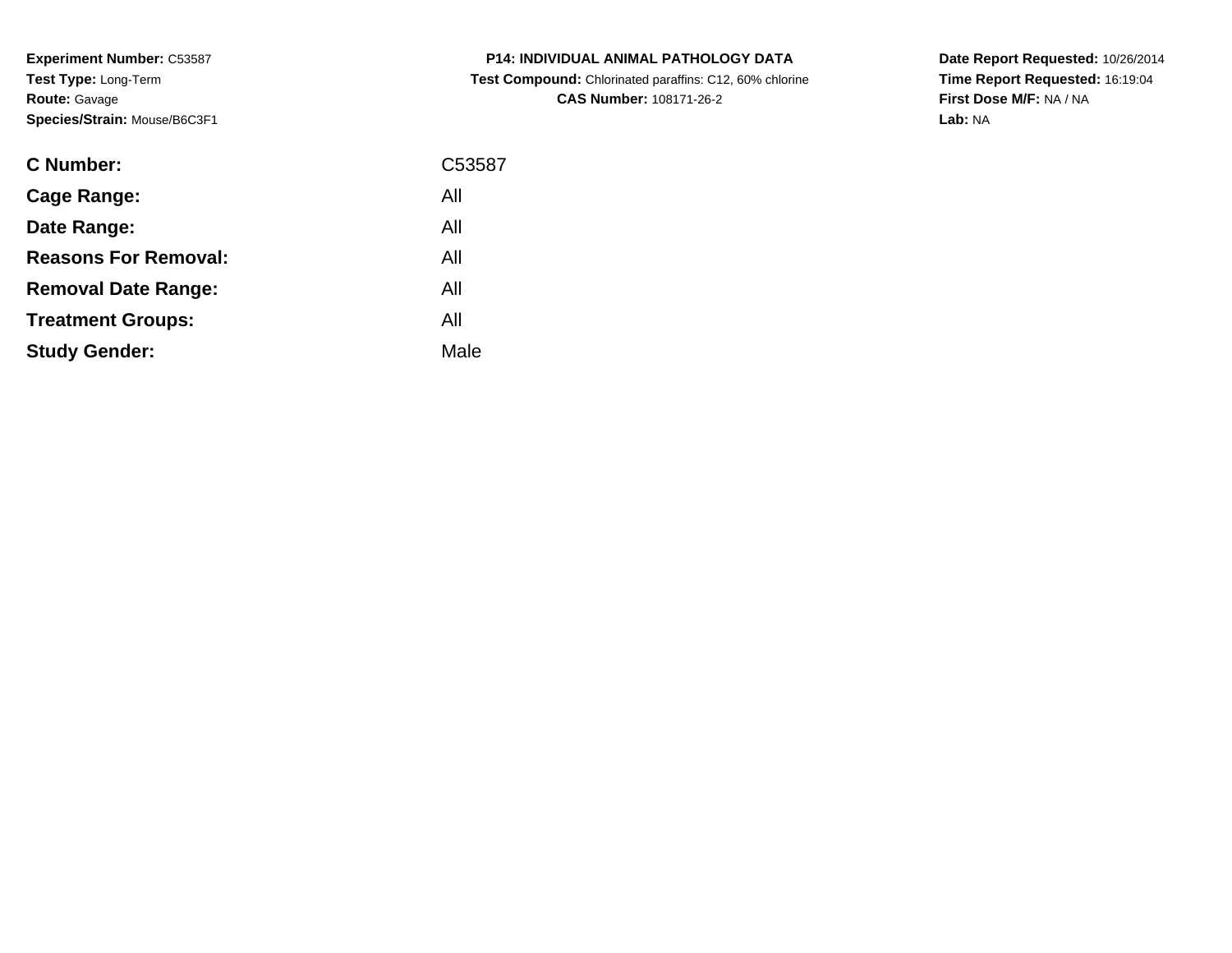| <b>Experiment Number: C53587</b>          | <b>P14: INDIVIDUAL ANIMAL PATHOLOGY DATA</b>                   |                                 |
|-------------------------------------------|----------------------------------------------------------------|---------------------------------|
| Test Type: Long-Term                      | <b>Test Compound:</b> Chlorinated paraffins: C12, 60% chlorine | Time Report Requested: 16:19:04 |
| <b>Route: Gavage</b>                      | CAS Number: 108171-26-2                                        | First Dose M/F: NA / NA         |
| Species/Strain: Mouse/B6C3F1              |                                                                | Lab: NA                         |
| <b>TRT#: 1</b><br><b>ANIMAL ID: 1 001</b> | <b>SEX: Male</b>                                               | DAY ON TEST:                    |
| <b>DOSE: 250.0 MG/KG</b>                  | <b>DISP: Terminal Sacrifice</b>                                | HISTO:                          |
| <b>OBSERVATIONS</b>                       |                                                                |                                 |
| <b>Hardarian Gland</b><br>Harderian gland | Adenoma, Nos                                                   |                                 |
| Kidney                                    | Nephrosis, Nos                                                 |                                 |
| Liver                                     | Hepatocellular Adenoma                                         |                                 |
| Nasal cavity                              | Foreign Body, Reaction                                         |                                 |
|                                           | Inflammation, Suppurative                                      |                                 |
| Root<br>Tooth                             | Dysplasia, Nos                                                 |                                 |
| PRIMARY CAUSE OF DEATH<br>٠               |                                                                |                                 |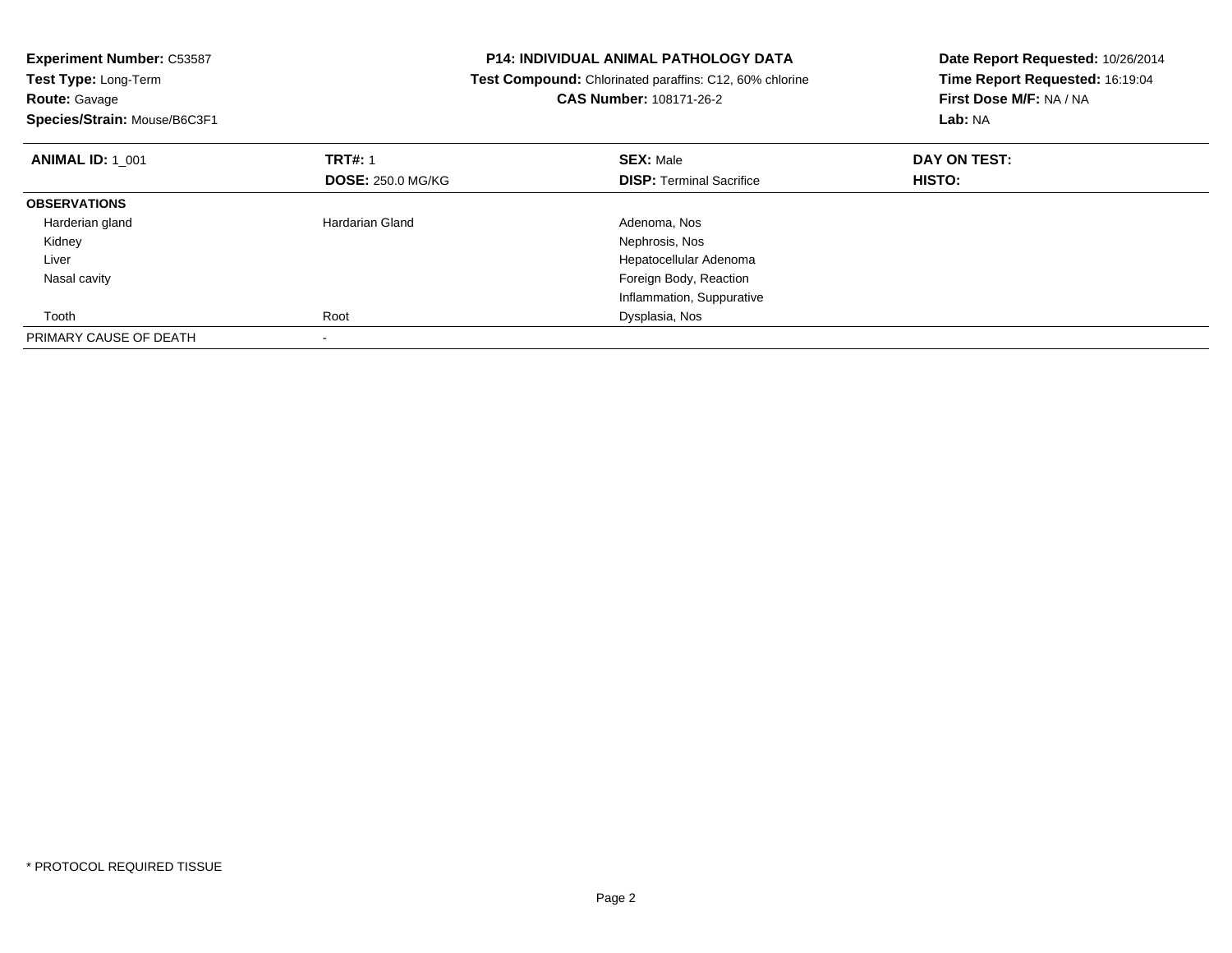| <b>Experiment Number: C53587</b><br>Test Type: Long-Term<br><b>Route: Gavage</b><br>Species/Strain: Mouse/B6C3F1 |                          | <b>P14: INDIVIDUAL ANIMAL PATHOLOGY DATA</b><br>Test Compound: Chlorinated paraffins: C12, 60% chlorine<br>CAS Number: 108171-26-2 | Date Report Requested: 10/26/2014<br>Time Report Requested: 16:19:04<br>First Dose M/F: NA / NA<br>Lab: NA |
|------------------------------------------------------------------------------------------------------------------|--------------------------|------------------------------------------------------------------------------------------------------------------------------------|------------------------------------------------------------------------------------------------------------|
| <b>ANIMAL ID: 1 002</b>                                                                                          | <b>TRT#: 1</b>           | <b>SEX: Male</b>                                                                                                                   | DAY ON TEST:                                                                                               |
|                                                                                                                  | <b>DOSE: 250.0 MG/KG</b> | <b>DISP: Natural Death</b>                                                                                                         | HISTO:                                                                                                     |
| <b>OBSERVATIONS</b>                                                                                              |                          |                                                                                                                                    |                                                                                                            |
| Liver                                                                                                            |                          | Hemangiosarcoma                                                                                                                    |                                                                                                            |
|                                                                                                                  |                          | Infarct, Nos                                                                                                                       |                                                                                                            |
|                                                                                                                  |                          | Thrombosis, Nos                                                                                                                    |                                                                                                            |
| Skin                                                                                                             | <b>Back</b>              | Inflammation, Chronic                                                                                                              |                                                                                                            |
| Spleen                                                                                                           |                          | Hematopoiesis                                                                                                                      |                                                                                                            |
| PRIMARY CAUSE OF DEATH                                                                                           |                          |                                                                                                                                    |                                                                                                            |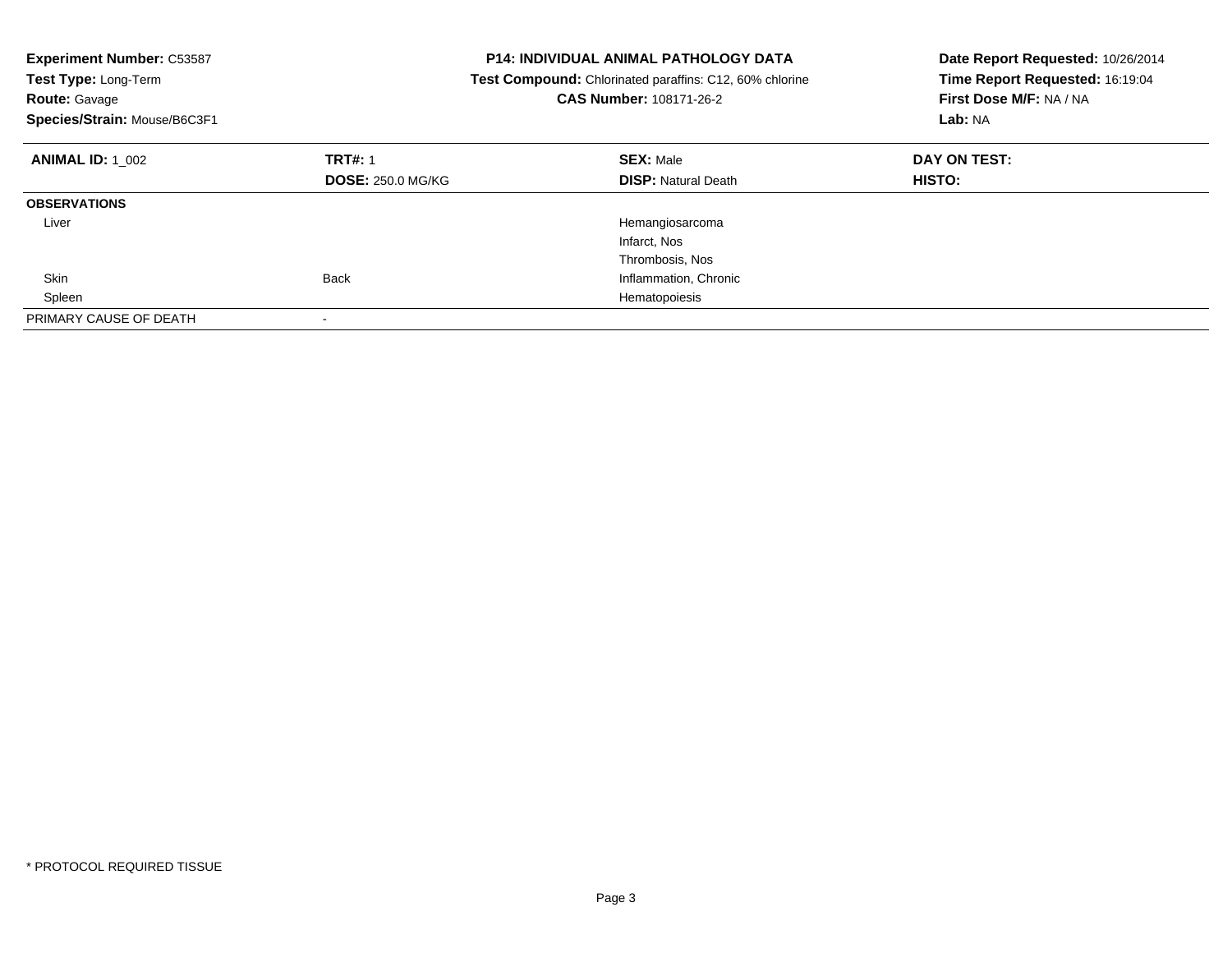|                                         | Date Report Requested: 10/26/2014<br>Time Report Requested: 16:19:04                                    |
|-----------------------------------------|---------------------------------------------------------------------------------------------------------|
|                                         |                                                                                                         |
| <b>CAS Number: 108171-26-2</b>          | First Dose M/F: NA / NA                                                                                 |
|                                         | Lab: NA                                                                                                 |
| <b>SEX: Male</b>                        | DAY ON TEST:                                                                                            |
| <b>DISP:</b> Terminal Sacrifice         | HISTO:                                                                                                  |
|                                         |                                                                                                         |
| Psammoma Bodies                         |                                                                                                         |
| Nephrosis, Nos                          |                                                                                                         |
| Hemangiosarcoma                         |                                                                                                         |
| Hepatocellular Adenoma                  |                                                                                                         |
| Hepatocellular Carcinoma                |                                                                                                         |
| Alveolar/Bronchiolar Adenoma            |                                                                                                         |
| Hyperplasia, Epithelial                 |                                                                                                         |
|                                         |                                                                                                         |
| <b>DOSE: 250.0 MG/KG</b><br>Forestomach | <b>P14: INDIVIDUAL ANIMAL PATHOLOGY DATA</b><br>Test Compound: Chlorinated paraffins: C12, 60% chlorine |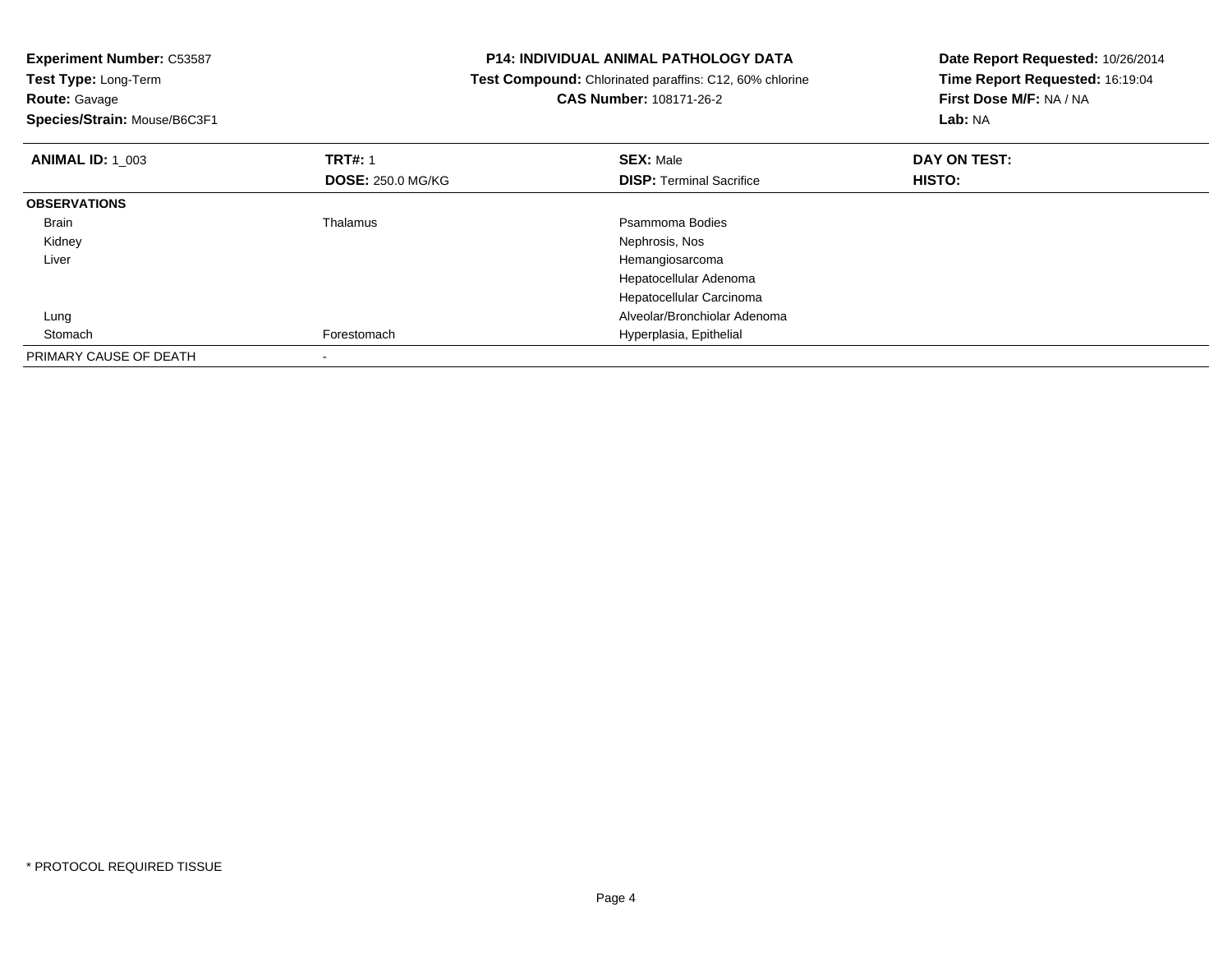| <b>Experiment Number: C53587</b><br><b>Test Type: Long-Term</b><br><b>Route: Gavage</b><br>Species/Strain: Mouse/B6C3F1 |                                            | <b>P14: INDIVIDUAL ANIMAL PATHOLOGY DATA</b><br><b>Test Compound:</b> Chlorinated paraffins: C12, 60% chlorine<br><b>CAS Number: 108171-26-2</b> | Date Report Requested: 10/26/2014<br>Time Report Requested: 16:19:04<br>First Dose M/F: NA / NA<br>Lab: NA |
|-------------------------------------------------------------------------------------------------------------------------|--------------------------------------------|--------------------------------------------------------------------------------------------------------------------------------------------------|------------------------------------------------------------------------------------------------------------|
| <b>ANIMAL ID: 1 004</b>                                                                                                 | <b>TRT#: 1</b><br><b>DOSE: 250.0 MG/KG</b> | <b>SEX: Male</b><br><b>DISP:</b> Moribund Sacrifice                                                                                              | DAY ON TEST:<br>HISTO:                                                                                     |
| <b>OBSERVATIONS</b>                                                                                                     |                                            |                                                                                                                                                  |                                                                                                            |
| Liver                                                                                                                   |                                            | Cytoplasmic Vacuolization<br>Hepatocytomegaly                                                                                                    |                                                                                                            |
| Spleen                                                                                                                  |                                            | Congestion, Nos                                                                                                                                  |                                                                                                            |
| Thymus                                                                                                                  |                                            | Hyperplasia, Epithelial                                                                                                                          |                                                                                                            |
| PRIMARY CAUSE OF DEATH                                                                                                  |                                            |                                                                                                                                                  |                                                                                                            |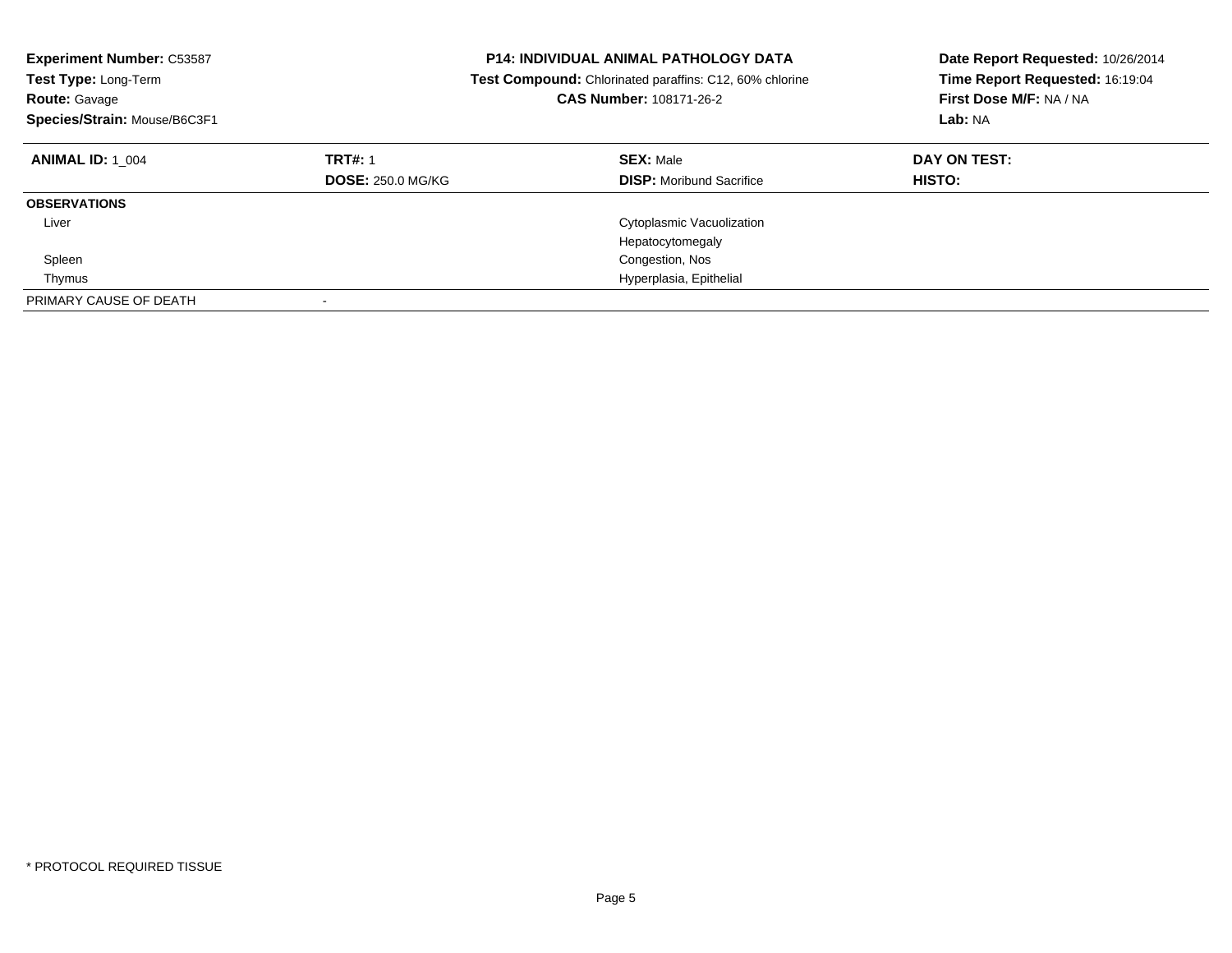| <b>Experiment Number: C53587</b><br>Test Type: Long-Term<br><b>Route: Gavage</b><br>Species/Strain: Mouse/B6C3F1 |                          | <b>P14: INDIVIDUAL ANIMAL PATHOLOGY DATA</b><br>Test Compound: Chlorinated paraffins: C12, 60% chlorine<br><b>CAS Number: 108171-26-2</b> | Date Report Requested: 10/26/2014<br>Time Report Requested: 16:19:04<br>First Dose M/F: NA / NA<br>Lab: NA |
|------------------------------------------------------------------------------------------------------------------|--------------------------|-------------------------------------------------------------------------------------------------------------------------------------------|------------------------------------------------------------------------------------------------------------|
| <b>ANIMAL ID:</b> 1 005                                                                                          | <b>TRT#: 1</b>           | <b>SEX: Male</b>                                                                                                                          | DAY ON TEST:                                                                                               |
|                                                                                                                  | <b>DOSE: 250.0 MG/KG</b> | <b>DISP:</b> Terminal Sacrifice                                                                                                           | <b>HISTO:</b>                                                                                              |
| <b>OBSERVATIONS</b>                                                                                              |                          |                                                                                                                                           |                                                                                                            |
| Adrenal gland                                                                                                    | Capsule                  | Adenoma, Nos                                                                                                                              |                                                                                                            |
| <b>Brain</b>                                                                                                     | Thalamus                 | Psammoma Bodies                                                                                                                           |                                                                                                            |
| Liver                                                                                                            |                          | Hepatocellular Adenoma                                                                                                                    |                                                                                                            |
| PRIMARY CAUSE OF DEATH                                                                                           |                          |                                                                                                                                           |                                                                                                            |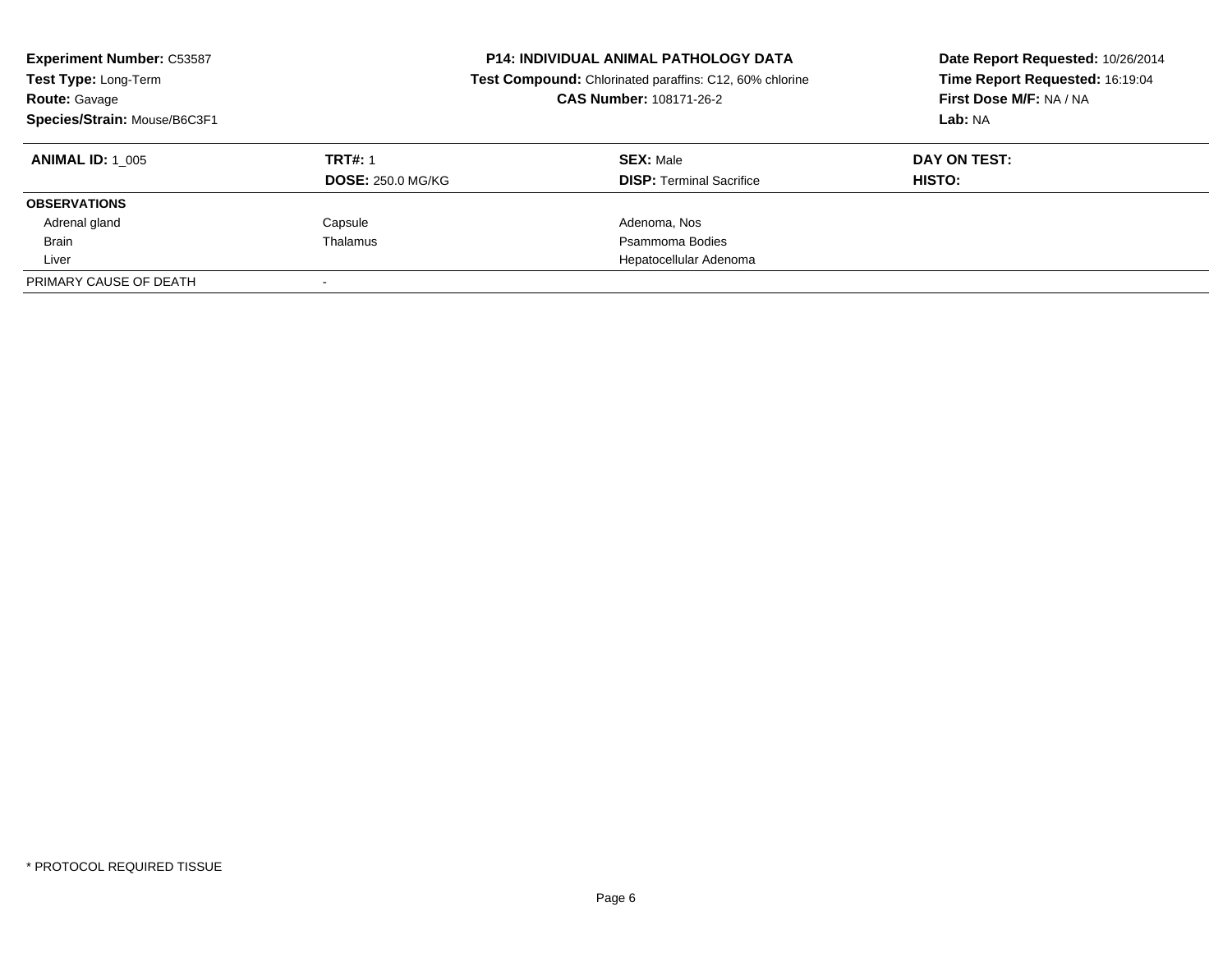**Experiment Number:** C53587**Test Type:** Long-Term**Route:** Gavage**Species/Strain:** Mouse/B6C3F1

## **P14: INDIVIDUAL ANIMAL PATHOLOGY DATA**

 **Test Compound:** Chlorinated paraffins: C12, 60% chlorine**CAS Number:** 108171-26-2

| <b>ANIMAL ID: 1_006</b> | <b>TRT#: 1</b>           | <b>SEX: Male</b>                | DAY ON TEST: |  |
|-------------------------|--------------------------|---------------------------------|--------------|--|
|                         | <b>DOSE: 250.0 MG/KG</b> | <b>DISP: Terminal Sacrifice</b> | HISTO:       |  |
| <b>OBSERVATIONS</b>     |                          |                                 |              |  |
| Adrenal gland           | Cortex Nos               | Cytoplasmic Vacuolization       |              |  |
| Harderian gland         | <b>Hardarian Gland</b>   | Adenoma, Nos                    |              |  |
| Intestine Small         | Peyers Patch             | Hyperplasia, Lymphoid           |              |  |
| Liver                   |                          | Hepatocellular Adenoma          |              |  |
| Lymph node              | Mesenteric Lymph Node    | Angiectasis                     |              |  |
| Nasal cavity            |                          | Foreign Body, Reaction          |              |  |
|                         |                          | Inflammation, Suppurative       |              |  |
| Pancreas                |                          | <b>Cystic Ducts</b>             |              |  |
| Preputial gland         |                          | Degeneration, Cystic            |              |  |
| Skin                    | <b>Back</b>              | Inflammation, Chronic           |              |  |
| Thyroid                 |                          | Follicular-Cell Adenoma         |              |  |
| Tooth                   | Root                     | Dysplasia, Nos                  |              |  |
| Unspecified             | Chest                    | Fibrosarcoma                    |              |  |
| PRIMARY CAUSE OF DEATH  | $\overline{\phantom{a}}$ |                                 |              |  |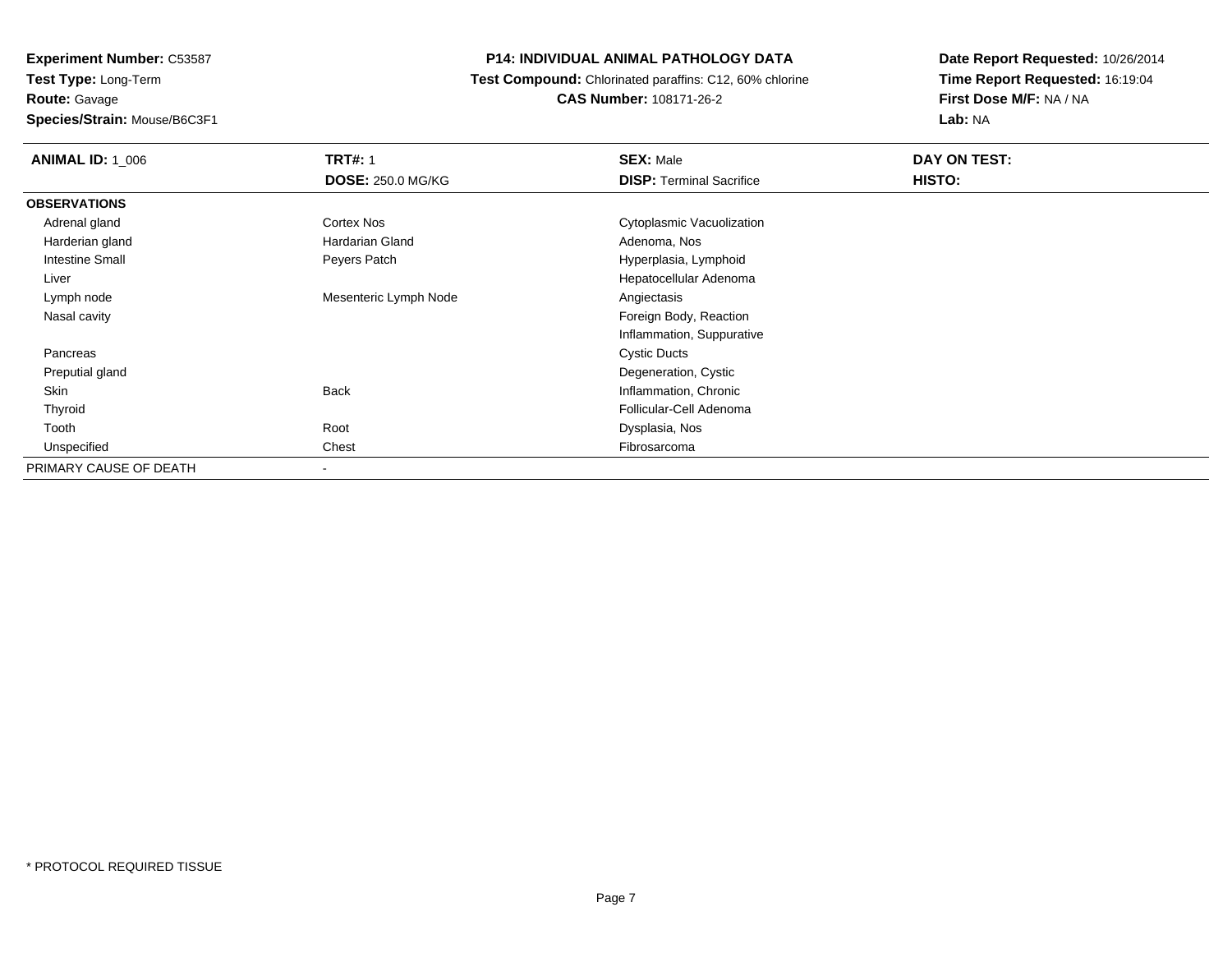**Route:** Gavage

**Species/Strain:** Mouse/B6C3F1

## **P14: INDIVIDUAL ANIMAL PATHOLOGY DATA**

 **Test Compound:** Chlorinated paraffins: C12, 60% chlorine**CAS Number:** 108171-26-2

| <b>ANIMAL ID: 1 007</b> | <b>TRT#: 1</b>             | <b>SEX: Male</b>                           | DAY ON TEST: |  |
|-------------------------|----------------------------|--------------------------------------------|--------------|--|
|                         | <b>DOSE: 250.0 MG/KG</b>   | <b>DISP: Natural Death</b>                 | HISTO:       |  |
| <b>OBSERVATIONS</b>     |                            |                                            |              |  |
| Liver                   |                            | Hepatocellular Carcinoma                   |              |  |
| Lung                    |                            | Alveolar/Bronchiolar Carcinoma             |              |  |
|                         |                            | Sarcoma, Nos, Metastatic                   |              |  |
| Skeletal muscle         |                            | Sarcoma, Nos                               |              |  |
| Skin                    |                            | Inflammation, Chronic                      |              |  |
| Thyroid                 |                            | Follicular-Cell Carcinoma                  |              |  |
| Unspecified             | <b>Multiple Organs Nos</b> | Alveolar/Bronchiolar Carcinoma, Metastatic |              |  |
|                         | Multiple Organs Nos        | Sarcoma, Nos, Invasive                     |              |  |
| PRIMARY CAUSE OF DEATH  |                            |                                            |              |  |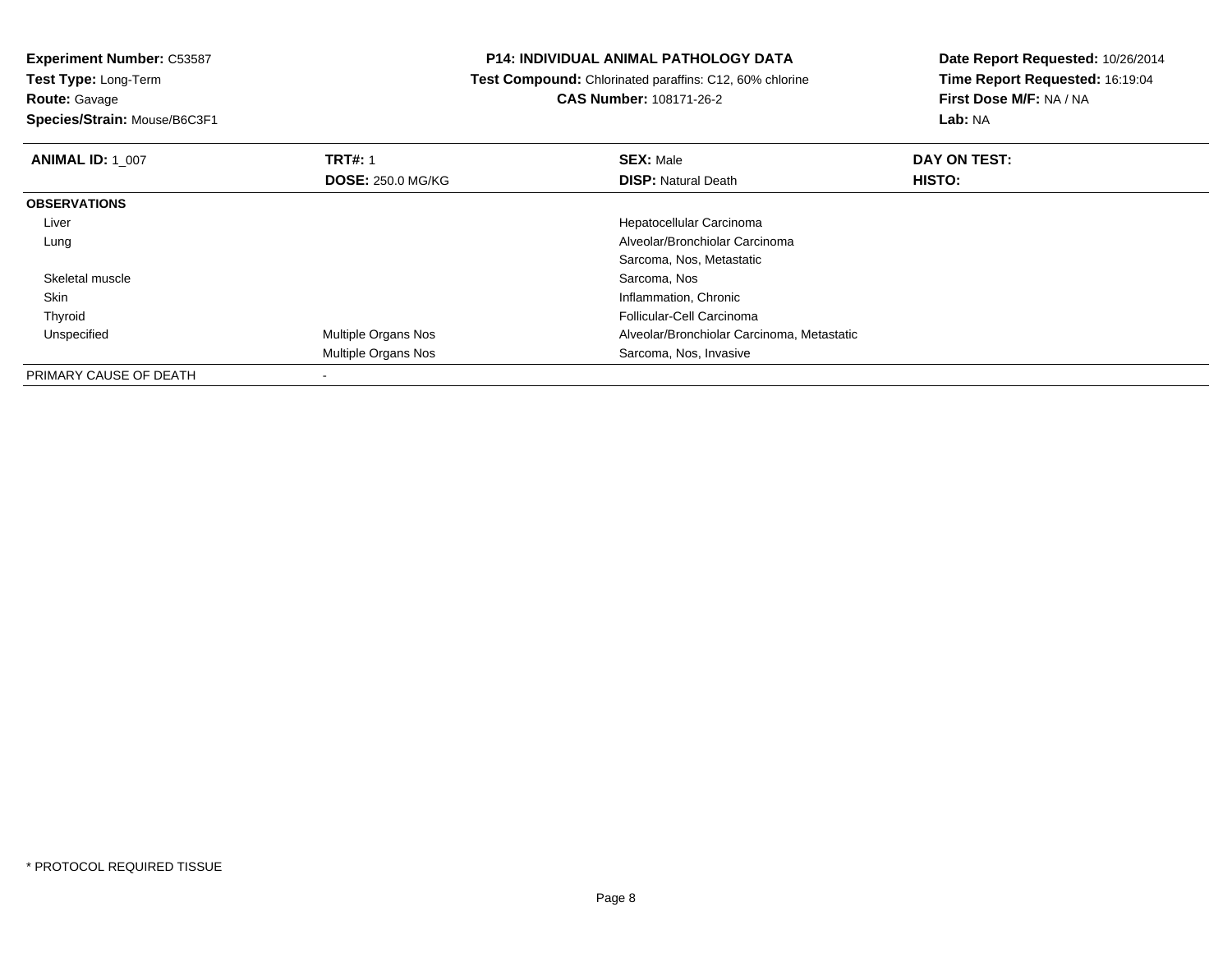| <b>Experiment Number: C53587</b><br>Test Type: Long-Term<br><b>Route: Gavage</b><br>Species/Strain: Mouse/B6C3F1 |                                            | <b>P14: INDIVIDUAL ANIMAL PATHOLOGY DATA</b><br>Test Compound: Chlorinated paraffins: C12, 60% chlorine<br><b>CAS Number: 108171-26-2</b> | Date Report Requested: 10/26/2014<br>Time Report Requested: 16:19:04<br>First Dose M/F: NA / NA<br>Lab: NA |
|------------------------------------------------------------------------------------------------------------------|--------------------------------------------|-------------------------------------------------------------------------------------------------------------------------------------------|------------------------------------------------------------------------------------------------------------|
| <b>ANIMAL ID:</b> 1 008                                                                                          | <b>TRT#: 1</b><br><b>DOSE: 250.0 MG/KG</b> | <b>SEX: Male</b><br><b>DISP:</b> Natural Death                                                                                            | DAY ON TEST:<br>HISTO:                                                                                     |
| <b>OBSERVATIONS</b>                                                                                              |                                            |                                                                                                                                           |                                                                                                            |
| <b>Brain</b>                                                                                                     | Thalamus                                   | Psammoma Bodies                                                                                                                           |                                                                                                            |
| Intestine Small                                                                                                  | Mesentery Nos                              | Steatitis                                                                                                                                 |                                                                                                            |
| Spleen                                                                                                           |                                            | Hematopoiesis                                                                                                                             |                                                                                                            |
| Unspecified                                                                                                      |                                            | Sarcoma, Nos                                                                                                                              |                                                                                                            |
| PRIMARY CAUSE OF DEATH                                                                                           |                                            |                                                                                                                                           |                                                                                                            |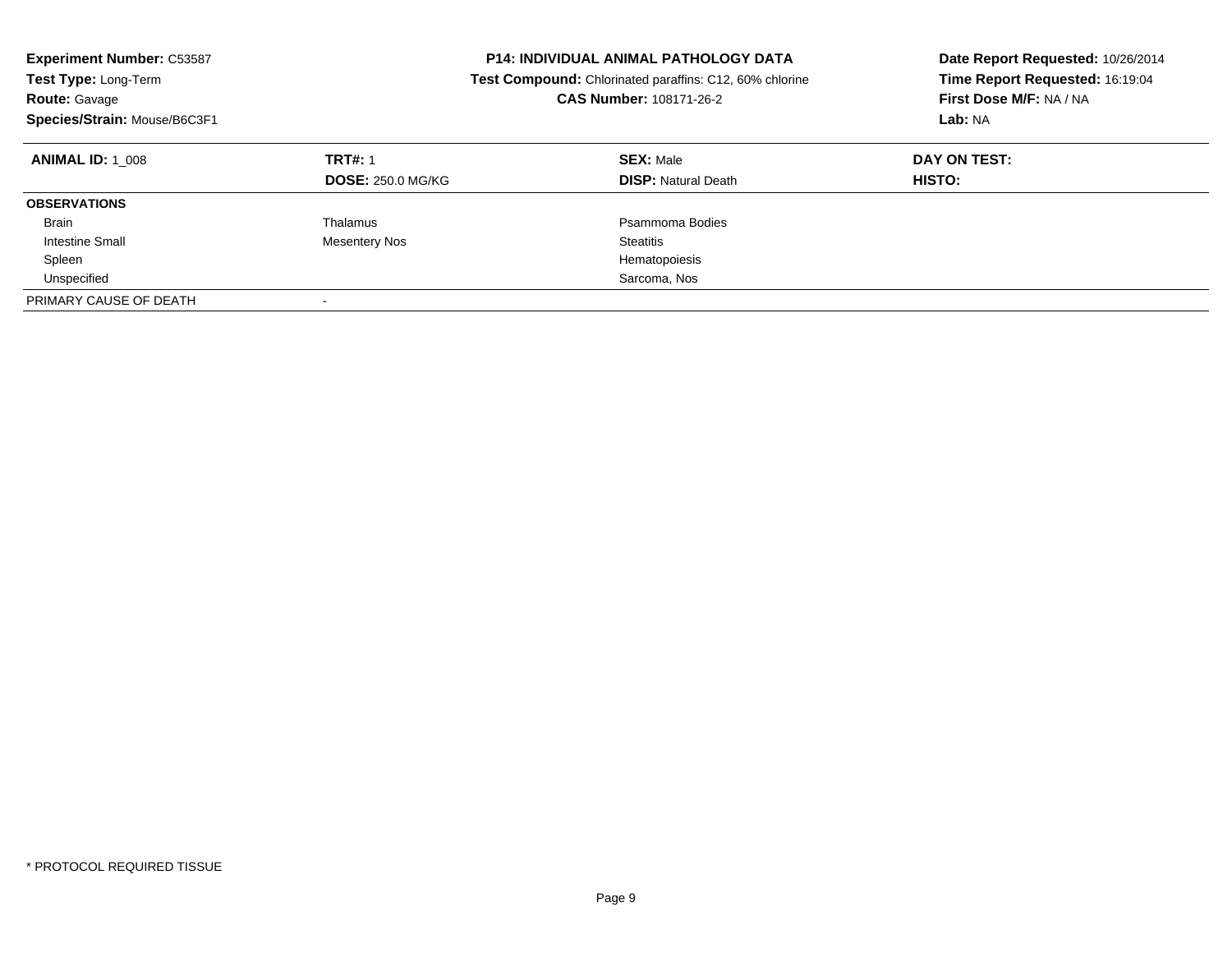**Route:** Gavage

**Species/Strain:** Mouse/B6C3F1

## **P14: INDIVIDUAL ANIMAL PATHOLOGY DATA**

 **Test Compound:** Chlorinated paraffins: C12, 60% chlorine**CAS Number:** 108171-26-2

| <b>ANIMAL ID: 1 009</b> | <b>TRT#: 1</b>           | <b>SEX: Male</b>                | DAY ON TEST: |  |
|-------------------------|--------------------------|---------------------------------|--------------|--|
|                         | <b>DOSE: 250.0 MG/KG</b> | <b>DISP:</b> Moribund Sacrifice | HISTO:       |  |
| <b>OBSERVATIONS</b>     |                          |                                 |              |  |
| Adrenal gland           | Medulla                  | Hyperplasia, Focal              |              |  |
| Brain                   | Thalamus                 | Psammoma Bodies                 |              |  |
| Heart                   |                          | Fibrosis                        |              |  |
|                         | Atrium                   | Thrombosis, Nos                 |              |  |
| Kidney                  |                          | Nephrosis, Nos                  |              |  |
| Liver                   |                          | Hepatocellular Carcinoma        |              |  |
|                         |                          | Thrombosis, Nos                 |              |  |
| Lung                    | Alveoli                  | Histiocytosis                   |              |  |
| Prostate                | <b>Coagulating Gland</b> | Dilatation, Nos                 |              |  |
| Spleen                  |                          | Hematopoiesis                   |              |  |
| PRIMARY CAUSE OF DEATH  |                          |                                 |              |  |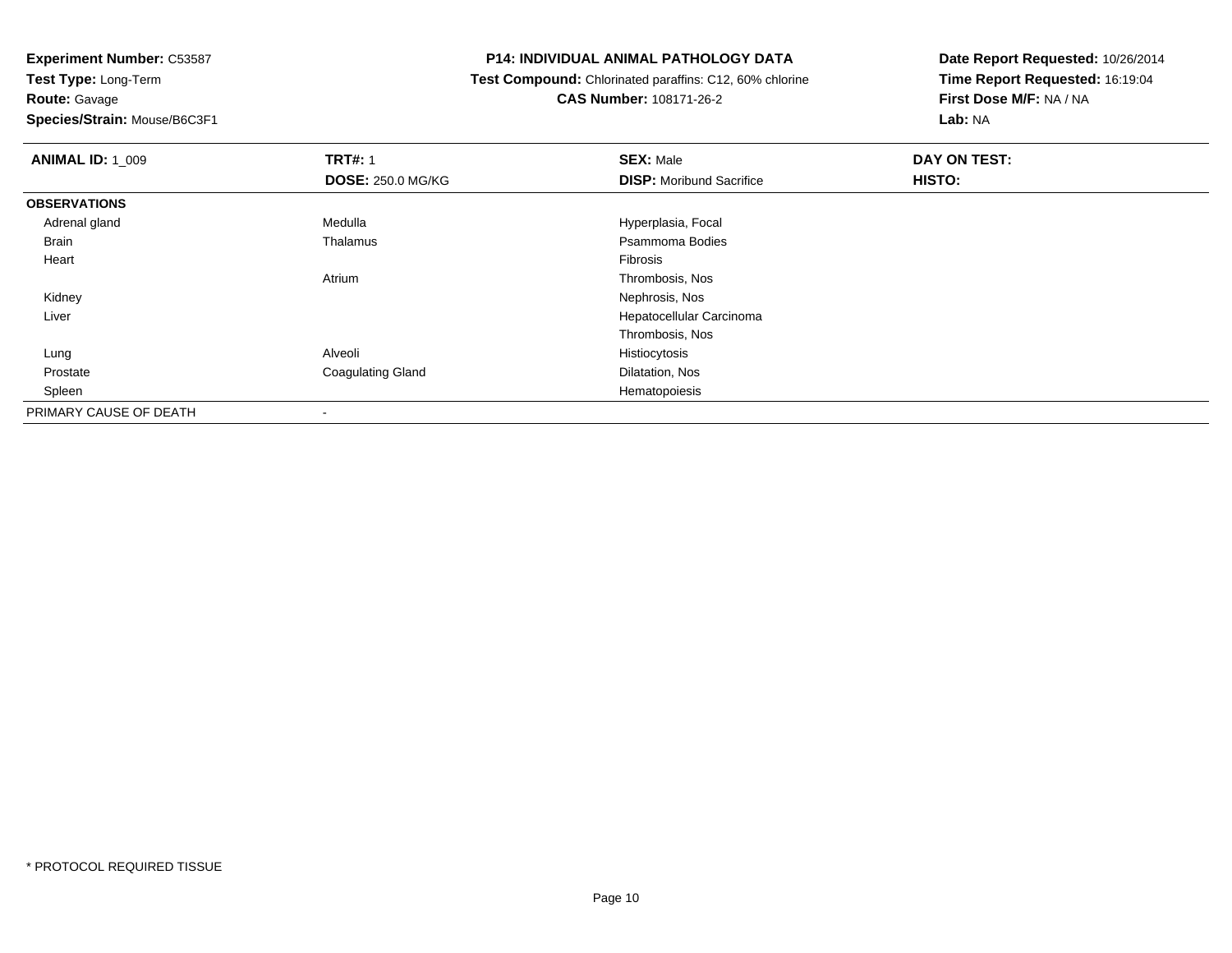| <b>Experiment Number: C53587</b><br><b>Test Type: Long-Term</b><br>Route: Gavage<br>Species/Strain: Mouse/B6C3F1 |                          | <b>P14: INDIVIDUAL ANIMAL PATHOLOGY DATA</b><br><b>Test Compound:</b> Chlorinated paraffins: C12, 60% chlorine<br><b>CAS Number: 108171-26-2</b> | Date Report Requested: 10/26/2014<br>Time Report Requested: 16:19:04<br>First Dose M/F: NA / NA<br>Lab: NA |
|------------------------------------------------------------------------------------------------------------------|--------------------------|--------------------------------------------------------------------------------------------------------------------------------------------------|------------------------------------------------------------------------------------------------------------|
| <b>ANIMAL ID: 1 010</b>                                                                                          | <b>TRT#: 1</b>           | <b>SEX: Male</b>                                                                                                                                 | DAY ON TEST:                                                                                               |
|                                                                                                                  | <b>DOSE: 250.0 MG/KG</b> | <b>DISP: Terminal Sacrifice</b>                                                                                                                  | HISTO:                                                                                                     |
| <b>OBSERVATIONS</b>                                                                                              |                          |                                                                                                                                                  |                                                                                                            |
| Kidney                                                                                                           |                          | Nephrosis, Nos                                                                                                                                   |                                                                                                            |
| Liver                                                                                                            |                          | Hepatocellular Adenoma                                                                                                                           |                                                                                                            |
| Nasal cavity                                                                                                     |                          | Foreign Body, Reaction                                                                                                                           |                                                                                                            |
|                                                                                                                  |                          | Inflammation, Suppurative                                                                                                                        |                                                                                                            |
| Thyroid                                                                                                          |                          | Hyperplasia, Follicular Cell                                                                                                                     |                                                                                                            |
| PRIMARY CAUSE OF DEATH                                                                                           |                          |                                                                                                                                                  |                                                                                                            |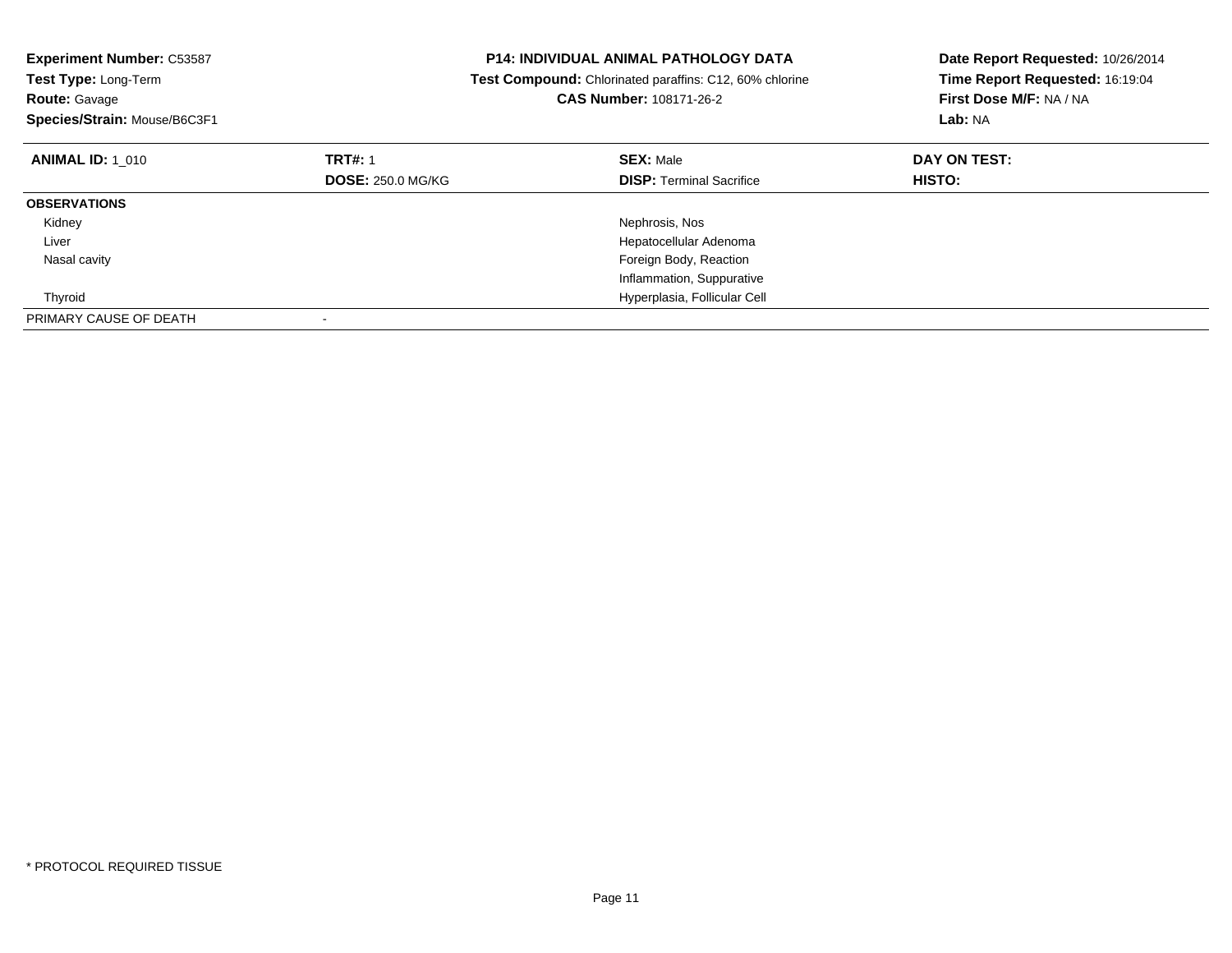| <b>Experiment Number: C53587</b><br><b>Test Type: Long-Term</b><br><b>Route: Gavage</b><br>Species/Strain: Mouse/B6C3F1 | <b>P14: INDIVIDUAL ANIMAL PATHOLOGY DATA</b><br>Test Compound: Chlorinated paraffins: C12, 60% chlorine<br>CAS Number: 108171-26-2 |                                 | Date Report Requested: 10/26/2014<br>Time Report Requested: 16:19:04<br>First Dose M/F: NA / NA<br>Lab: NA |
|-------------------------------------------------------------------------------------------------------------------------|------------------------------------------------------------------------------------------------------------------------------------|---------------------------------|------------------------------------------------------------------------------------------------------------|
| <b>ANIMAL ID: 1 011</b>                                                                                                 | <b>TRT#: 1</b>                                                                                                                     | <b>SEX: Male</b>                | DAY ON TEST:                                                                                               |
|                                                                                                                         | <b>DOSE: 250.0 MG/KG</b>                                                                                                           | <b>DISP:</b> Terminal Sacrifice | <b>HISTO:</b>                                                                                              |
| <b>OBSERVATIONS</b>                                                                                                     |                                                                                                                                    |                                 |                                                                                                            |
| Adrenal gland                                                                                                           |                                                                                                                                    | Cortical Adenoma                |                                                                                                            |
| Eye                                                                                                                     | Nasolacrimal Duct                                                                                                                  | Inflammation, Nos               |                                                                                                            |
| Kidney                                                                                                                  |                                                                                                                                    | Nephrosis, Nos                  |                                                                                                            |
| Liver                                                                                                                   |                                                                                                                                    | Hepatocellular Adenoma          |                                                                                                            |
| Tooth                                                                                                                   | Root                                                                                                                               | Dysplasia, Nos                  |                                                                                                            |
| PRIMARY CAUSE OF DEATH                                                                                                  |                                                                                                                                    |                                 |                                                                                                            |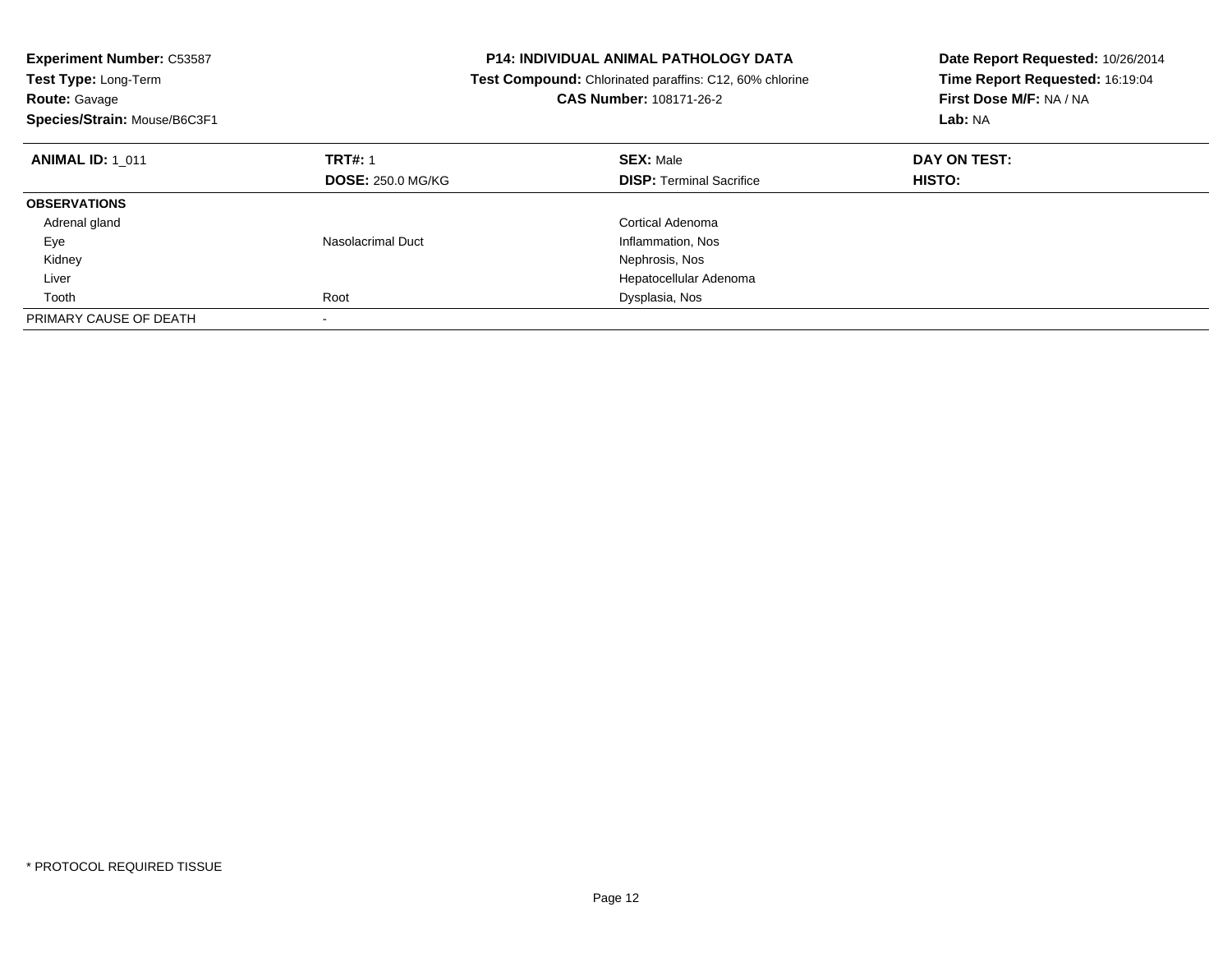| <b>Experiment Number: C53587</b><br>Test Type: Long-Term<br><b>Route: Gavage</b><br>Species/Strain: Mouse/B6C3F1 |                                            | <b>P14: INDIVIDUAL ANIMAL PATHOLOGY DATA</b><br>Test Compound: Chlorinated paraffins: C12, 60% chlorine<br><b>CAS Number: 108171-26-2</b> | Date Report Requested: 10/26/2014<br>Time Report Requested: 16:19:04<br>First Dose M/F: NA / NA<br>Lab: NA |  |
|------------------------------------------------------------------------------------------------------------------|--------------------------------------------|-------------------------------------------------------------------------------------------------------------------------------------------|------------------------------------------------------------------------------------------------------------|--|
| <b>ANIMAL ID:</b> 1 012                                                                                          | <b>TRT#: 1</b><br><b>DOSE: 250.0 MG/KG</b> | <b>SEX: Male</b><br><b>DISP:</b> Terminal Sacrifice                                                                                       | DAY ON TEST:<br>HISTO:                                                                                     |  |
| <b>OBSERVATIONS</b>                                                                                              |                                            |                                                                                                                                           |                                                                                                            |  |
| <b>Brain</b>                                                                                                     | Thalamus                                   | Psammoma Bodies                                                                                                                           |                                                                                                            |  |
| Kidney                                                                                                           |                                            | Atrophy, Focal                                                                                                                            |                                                                                                            |  |
| PRIMARY CAUSE OF DEATH                                                                                           |                                            |                                                                                                                                           |                                                                                                            |  |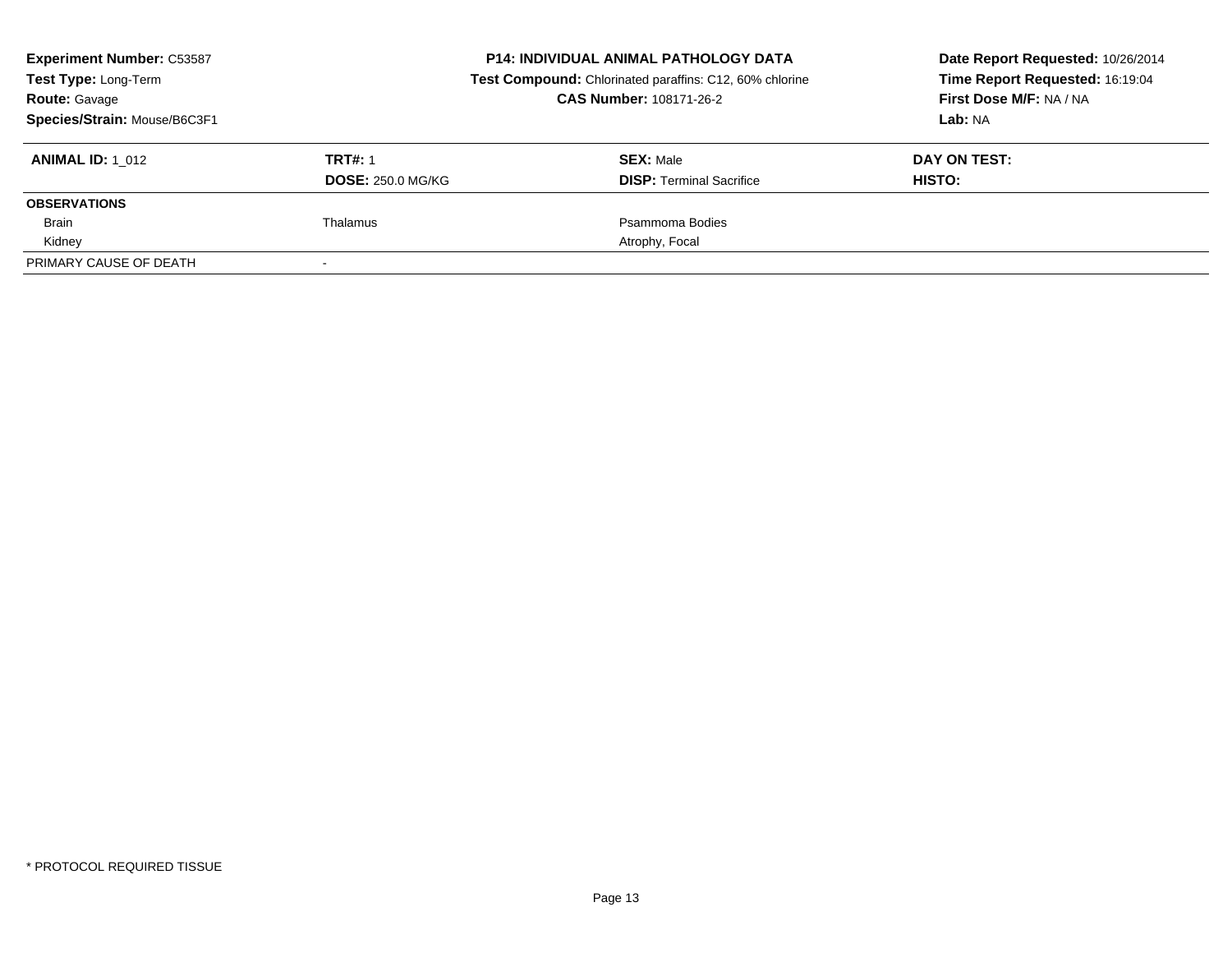**Experiment Number:** C53587

**Test Type:** Long-Term

**Route:** Gavage

**Species/Strain:** Mouse/B6C3F1

# **P14: INDIVIDUAL ANIMAL PATHOLOGY DATA**

 **Test Compound:** Chlorinated paraffins: C12, 60% chlorine**CAS Number:** 108171-26-2

| <b>ANIMAL ID: 1_013</b> | <b>TRT#: 1</b>           | <b>SEX: Male</b>                     | DAY ON TEST: |
|-------------------------|--------------------------|--------------------------------------|--------------|
|                         | <b>DOSE: 250.0 MG/KG</b> | <b>DISP:</b> Moribund Sacrifice      | HISTO:       |
| <b>OBSERVATIONS</b>     |                          |                                      |              |
| Intestine Small         | <b>Ileum</b>             | Adenocarcinoma, Nos                  |              |
| Liver                   |                          | Atrophy, Focal                       |              |
|                         |                          | Hepatocellular Adenoma               |              |
|                         |                          | Hepatocellular Carcinoma             |              |
|                         |                          | Infarct, Nos                         |              |
|                         |                          | Necrosis, Central                    |              |
|                         |                          | Pigmentation, Nos                    |              |
| Lung                    |                          | Hepatocellular Carcinoma, Metastatic |              |
| Nasal cavity            |                          | Foreign Body, Reaction               |              |
|                         |                          | Inflammation, Suppurative            |              |
| Tooth                   | Root                     | Inflammation, Suppurative            |              |
| PRIMARY CAUSE OF DEATH  | $\overline{\phantom{a}}$ |                                      |              |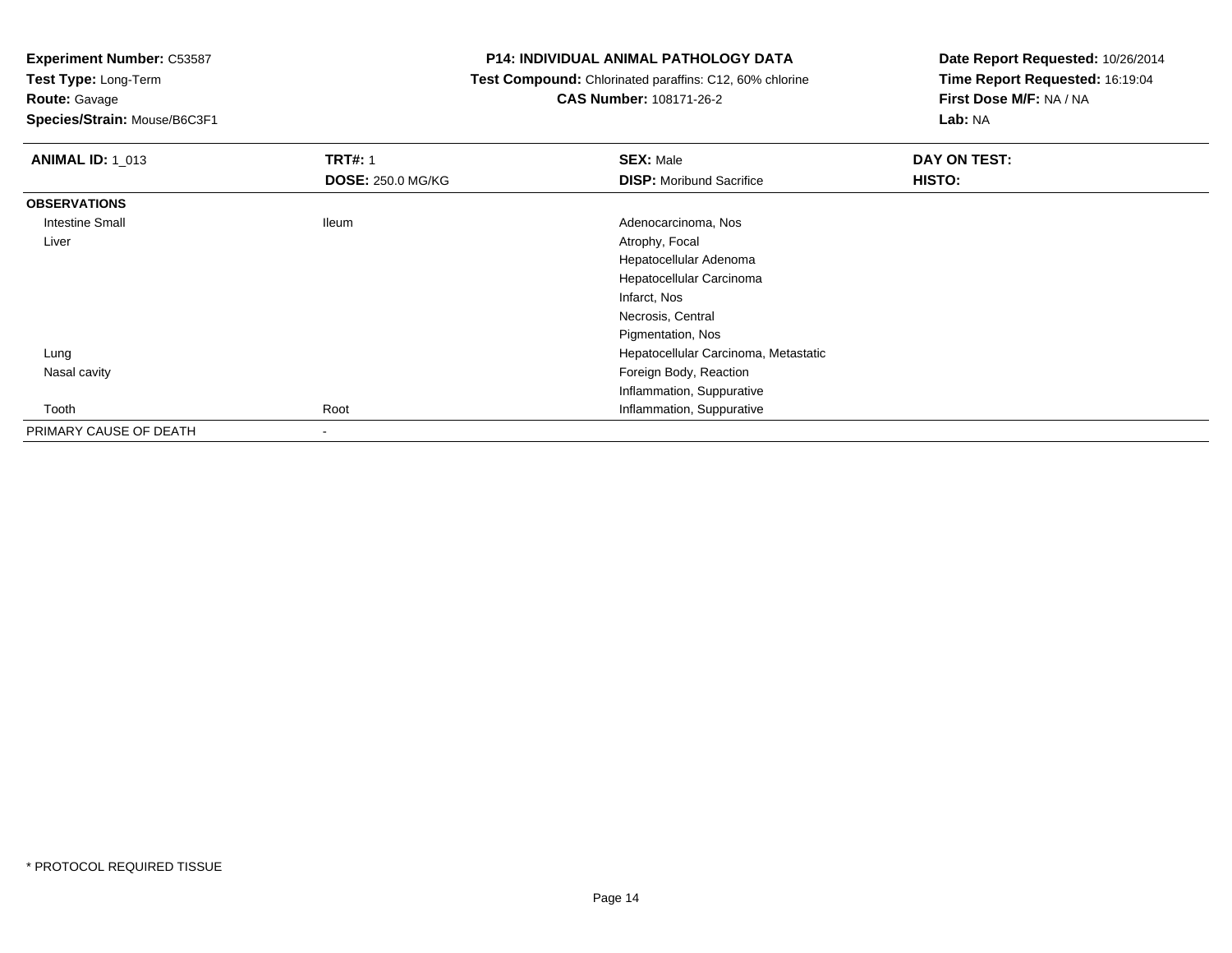| <b>Experiment Number: C53587</b><br>Test Type: Long-Term<br><b>Route: Gavage</b><br>Species/Strain: Mouse/B6C3F1 |                                            | <b>P14: INDIVIDUAL ANIMAL PATHOLOGY DATA</b><br>Test Compound: Chlorinated paraffins: C12, 60% chlorine<br>CAS Number: 108171-26-2 | Date Report Requested: 10/26/2014<br>Time Report Requested: 16:19:04<br>First Dose M/F: NA / NA<br>Lab: NA |
|------------------------------------------------------------------------------------------------------------------|--------------------------------------------|------------------------------------------------------------------------------------------------------------------------------------|------------------------------------------------------------------------------------------------------------|
| <b>ANIMAL ID: 1 014</b>                                                                                          | <b>TRT#: 1</b><br><b>DOSE: 250.0 MG/KG</b> | <b>SEX: Male</b><br><b>DISP:</b> Moribund Sacrifice                                                                                | DAY ON TEST:<br>HISTO:                                                                                     |
| <b>OBSERVATIONS</b>                                                                                              |                                            |                                                                                                                                    |                                                                                                            |
| Kidney                                                                                                           |                                            | Nephrosis, Nos                                                                                                                     |                                                                                                            |
| Liver                                                                                                            |                                            | Hepatocellular Adenoma                                                                                                             |                                                                                                            |
|                                                                                                                  |                                            | Hepatocellular Carcinoma                                                                                                           |                                                                                                            |
| Spleen                                                                                                           |                                            | Hematopoiesis                                                                                                                      |                                                                                                            |
| Stomach                                                                                                          | <b>Fundal Gland</b>                        | Hyperplasia, Cystic                                                                                                                |                                                                                                            |
|                                                                                                                  | Forestomach                                | Hyperplasia, Epithelial                                                                                                            |                                                                                                            |
| PRIMARY CAUSE OF DEATH                                                                                           |                                            |                                                                                                                                    |                                                                                                            |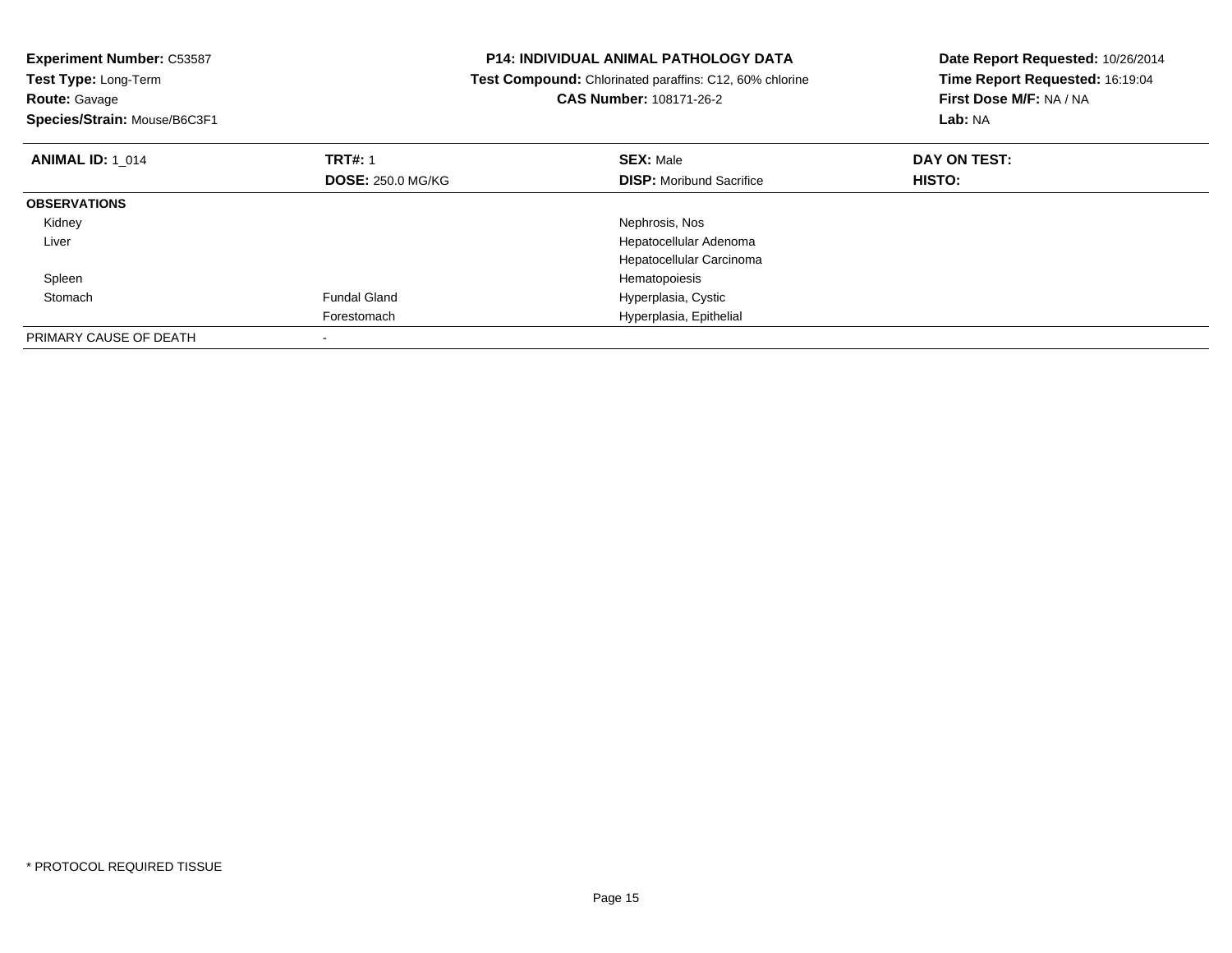| <b>Experiment Number: C53587</b><br>Test Type: Long-Term<br><b>Route: Gavage</b> |                          | <b>P14: INDIVIDUAL ANIMAL PATHOLOGY DATA</b><br>Test Compound: Chlorinated paraffins: C12, 60% chlorine<br><b>CAS Number: 108171-26-2</b> | Date Report Requested: 10/26/2014<br>Time Report Requested: 16:19:04<br>First Dose M/F: NA / NA |
|----------------------------------------------------------------------------------|--------------------------|-------------------------------------------------------------------------------------------------------------------------------------------|-------------------------------------------------------------------------------------------------|
| Species/Strain: Mouse/B6C3F1                                                     |                          |                                                                                                                                           | Lab: NA                                                                                         |
| <b>ANIMAL ID: 1 016</b>                                                          | <b>TRT#: 1</b>           | <b>SEX: Male</b>                                                                                                                          | DAY ON TEST:                                                                                    |
|                                                                                  | <b>DOSE: 250.0 MG/KG</b> | <b>DISP: Natural Death</b>                                                                                                                | <b>HISTO:</b>                                                                                   |
| <b>OBSERVATIONS</b>                                                              |                          |                                                                                                                                           |                                                                                                 |
| Liver                                                                            |                          | Hepatocellular Carcinoma                                                                                                                  |                                                                                                 |
| Lung                                                                             |                          | Congestion, Nos                                                                                                                           |                                                                                                 |
|                                                                                  |                          | Leukocytosis, Nos                                                                                                                         |                                                                                                 |
| Stomach                                                                          | Forestomach              | Squamous Cell Carcinoma                                                                                                                   |                                                                                                 |
| Unspecified                                                                      | Multiple Organs Nos      | Squamous Cell Carcinoma, Invasive                                                                                                         |                                                                                                 |
| PRIMARY CAUSE OF DEATH                                                           |                          |                                                                                                                                           |                                                                                                 |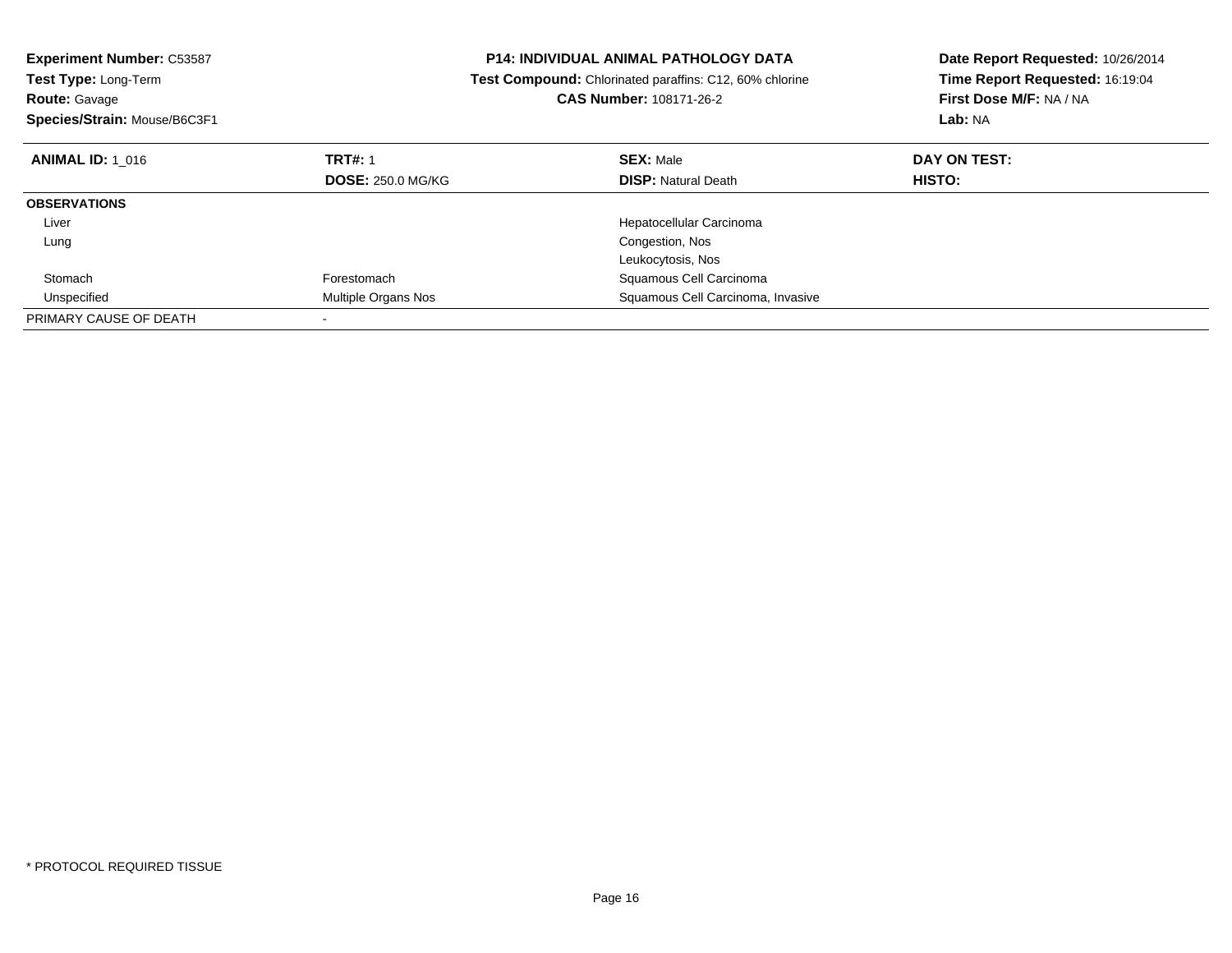| <b>Experiment Number: C53587</b>                                                |                          | <b>P14: INDIVIDUAL ANIMAL PATHOLOGY DATA</b> | Date Report Requested: 10/26/2014 |
|---------------------------------------------------------------------------------|--------------------------|----------------------------------------------|-----------------------------------|
| Test Type: Long-Term<br>Test Compound: Chlorinated paraffins: C12, 60% chlorine |                          |                                              | Time Report Requested: 16:19:04   |
| <b>Route: Gavage</b>                                                            |                          | <b>CAS Number: 108171-26-2</b>               | First Dose M/F: NA / NA           |
| Species/Strain: Mouse/B6C3F1                                                    |                          |                                              | Lab: NA                           |
| <b>ANIMAL ID: 1 017</b>                                                         | <b>TRT#: 1</b>           | <b>SEX: Male</b>                             | DAY ON TEST:                      |
|                                                                                 | <b>DOSE: 250.0 MG/KG</b> | <b>DISP: Terminal Sacrifice</b>              | <b>HISTO:</b>                     |
| <b>OBSERVATIONS</b>                                                             |                          |                                              |                                   |
| Brain                                                                           | Thalamus                 | Psammoma Bodies                              |                                   |
| Kidney                                                                          |                          | Tubular-Cell Adenocarcinoma                  |                                   |
| Liver                                                                           |                          | Hepatocellular Adenoma                       |                                   |
| Thyroid                                                                         |                          | Hyperplasia, Follicular Cell                 |                                   |
| Tooth                                                                           | Root                     | Dysplasia, Nos                               |                                   |
| PRIMARY CAUSE OF DEATH                                                          |                          |                                              |                                   |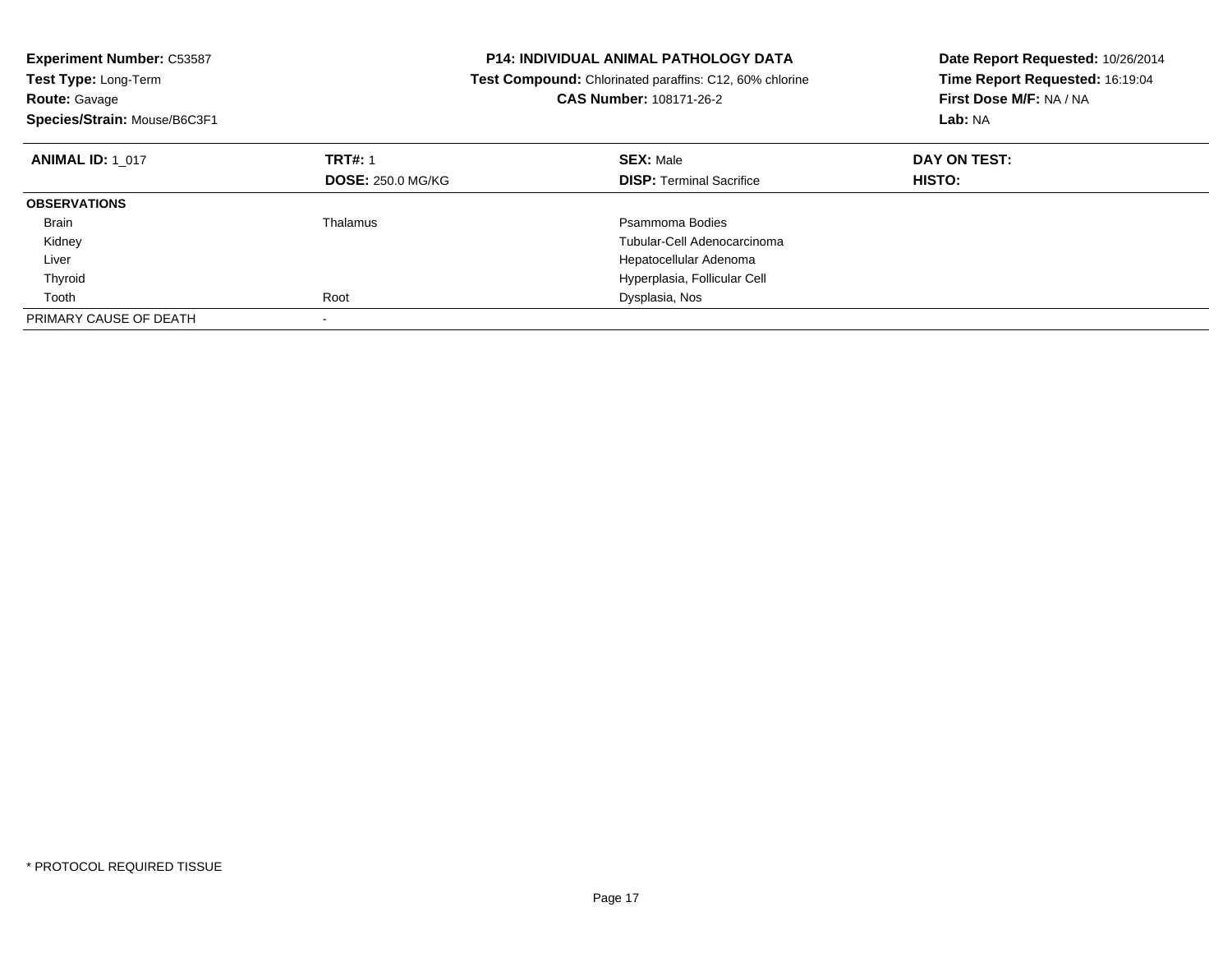**Route:** Gavage

**Species/Strain:** Mouse/B6C3F1

## **P14: INDIVIDUAL ANIMAL PATHOLOGY DATA**

 **Test Compound:** Chlorinated paraffins: C12, 60% chlorine**CAS Number:** 108171-26-2

| <b>ANIMAL ID: 1_018</b> | <b>TRT#: 1</b>           | <b>SEX: Male</b>                | DAY ON TEST: |  |
|-------------------------|--------------------------|---------------------------------|--------------|--|
|                         | <b>DOSE: 250.0 MG/KG</b> | <b>DISP:</b> Moribund Sacrifice | HISTO:       |  |
| <b>OBSERVATIONS</b>     |                          |                                 |              |  |
| Brain                   | Thalamus                 | Psammoma Bodies                 |              |  |
| Liver                   |                          | Angiectasis                     |              |  |
|                         |                          | Hemangiosarcoma                 |              |  |
|                         |                          | Necrosis, Focal                 |              |  |
|                         |                          | Thrombosis, Nos                 |              |  |
| Lymph node              | Mesenteric Lymph Node    | Angiectasis                     |              |  |
| Spleen                  |                          | Hematopoiesis                   |              |  |
| Thyroid                 |                          | Follicular-Cell Adenoma         |              |  |
| PRIMARY CAUSE OF DEATH  |                          |                                 |              |  |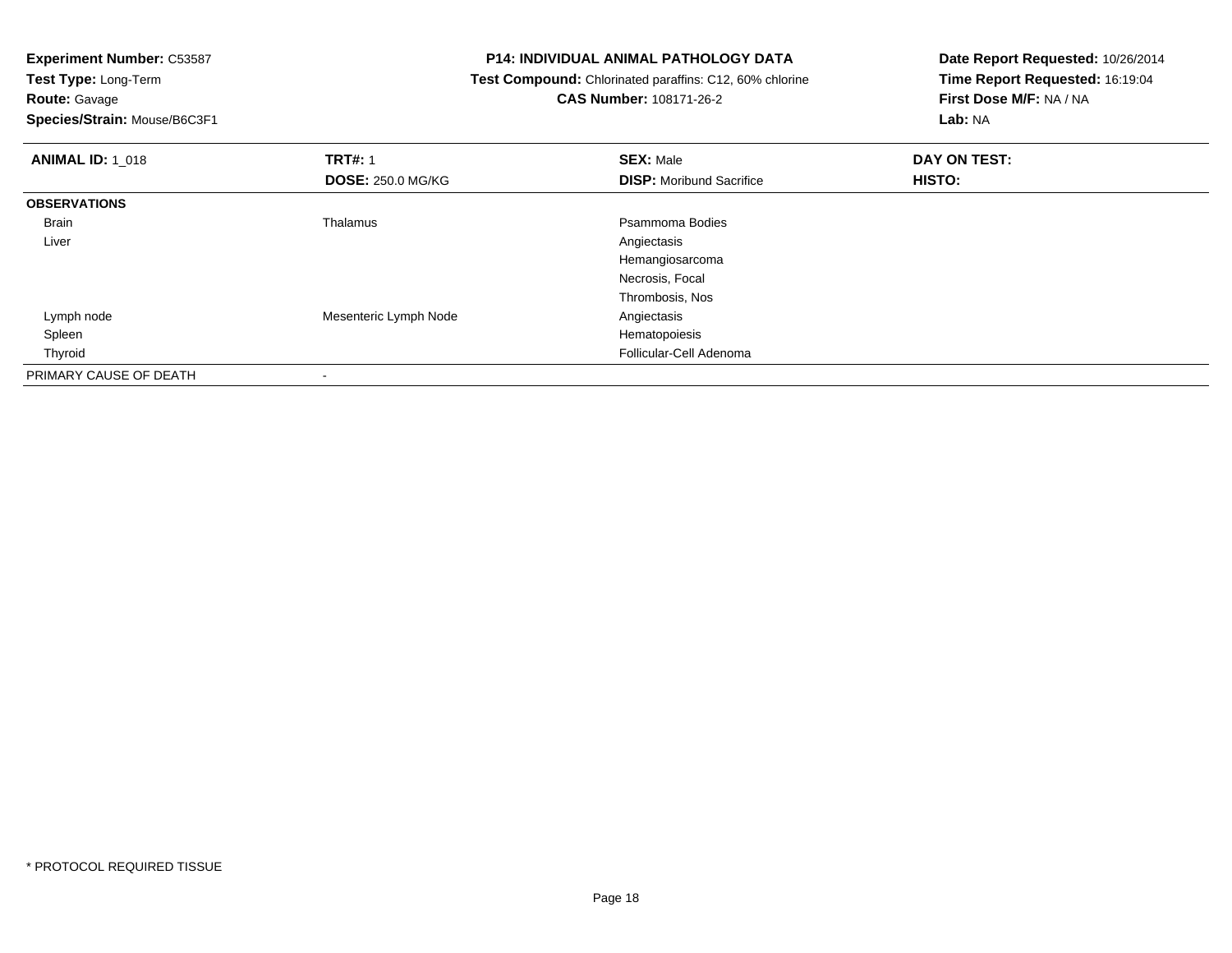| <b>Experiment Number: C53587</b><br>Test Type: Long-Term<br><b>Route: Gavage</b><br>Species/Strain: Mouse/B6C3F1 |                                            | <b>P14: INDIVIDUAL ANIMAL PATHOLOGY DATA</b><br><b>Test Compound:</b> Chlorinated paraffins: C12, 60% chlorine<br>CAS Number: 108171-26-2 | Date Report Requested: 10/26/2014<br>Time Report Requested: 16:19:04<br>First Dose M/F: NA / NA<br>Lab: NA |
|------------------------------------------------------------------------------------------------------------------|--------------------------------------------|-------------------------------------------------------------------------------------------------------------------------------------------|------------------------------------------------------------------------------------------------------------|
| <b>ANIMAL ID: 1 019</b>                                                                                          | <b>TRT#: 1</b><br><b>DOSE: 250.0 MG/KG</b> | <b>SEX: Male</b><br><b>DISP:</b> Terminal Sacrifice                                                                                       | DAY ON TEST:<br>HISTO:                                                                                     |
| <b>OBSERVATIONS</b>                                                                                              |                                            |                                                                                                                                           |                                                                                                            |
| <b>Brain</b>                                                                                                     | Thalamus                                   | Psammoma Bodies                                                                                                                           |                                                                                                            |
| Liver                                                                                                            |                                            | Hepatocellular Adenoma                                                                                                                    |                                                                                                            |
| Skin                                                                                                             |                                            | Inflammation, Chronic                                                                                                                     |                                                                                                            |
| Tooth                                                                                                            | Root                                       | Inflammation, Suppurative                                                                                                                 |                                                                                                            |
| PRIMARY CAUSE OF DEATH                                                                                           | $\overline{\phantom{a}}$                   |                                                                                                                                           |                                                                                                            |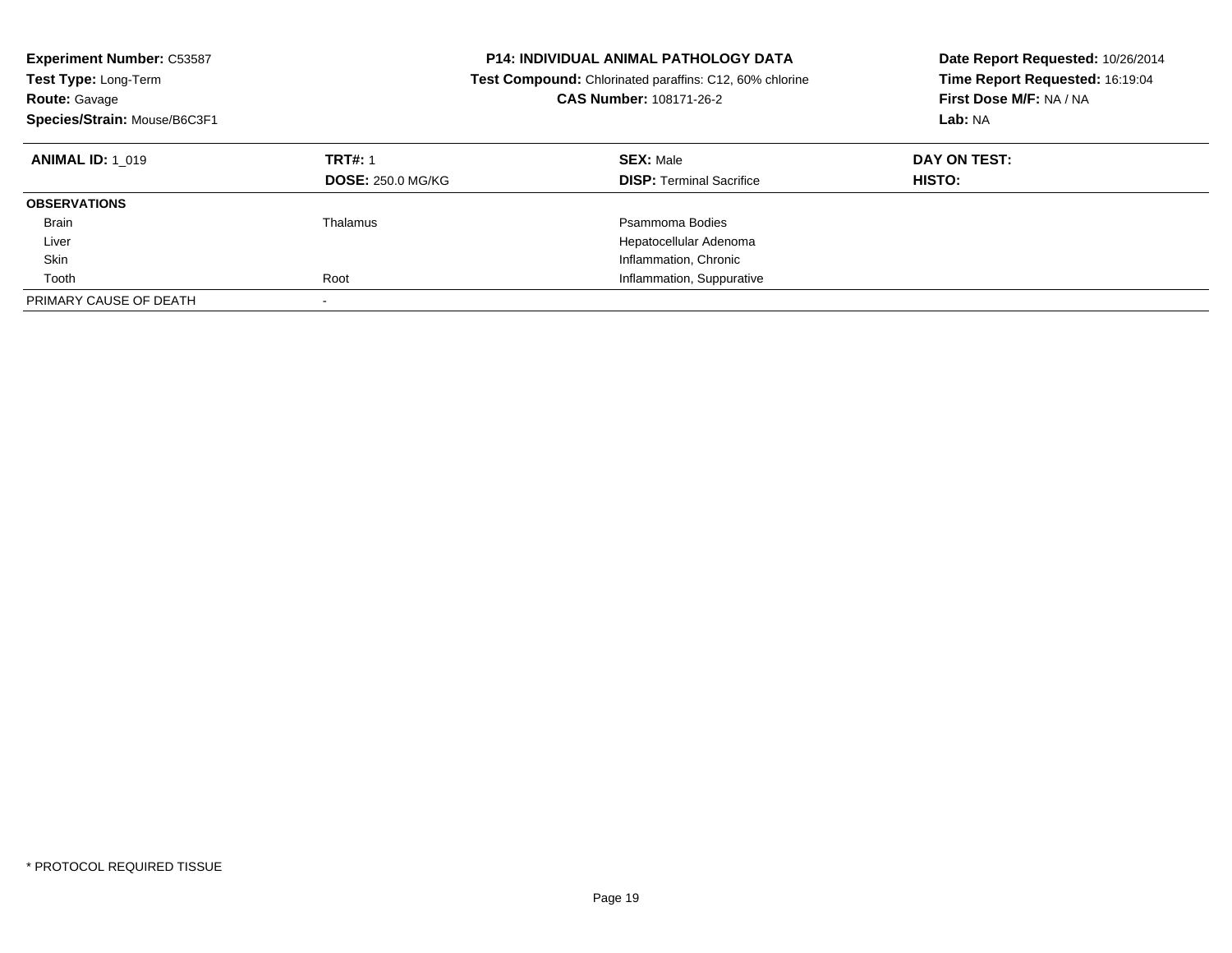| <b>Experiment Number: C53587</b> | <b>P14: INDIVIDUAL ANIMAL PATHOLOGY DATA</b><br>Test Compound: Chlorinated paraffins: C12, 60% chlorine |                                 | Date Report Requested: 10/26/2014 |
|----------------------------------|---------------------------------------------------------------------------------------------------------|---------------------------------|-----------------------------------|
| <b>Test Type: Long-Term</b>      |                                                                                                         |                                 | Time Report Requested: 16:19:04   |
| <b>Route: Gavage</b>             |                                                                                                         | CAS Number: 108171-26-2         | First Dose M/F: NA / NA           |
| Species/Strain: Mouse/B6C3F1     |                                                                                                         |                                 | Lab: NA                           |
| <b>ANIMAL ID: 1 020</b>          | <b>TRT#: 1</b>                                                                                          | <b>SEX: Male</b>                | DAY ON TEST:                      |
|                                  | <b>DOSE: 250.0 MG/KG</b>                                                                                | <b>DISP:</b> Moribund Sacrifice | HISTO:                            |
| <b>OBSERVATIONS</b>              |                                                                                                         |                                 |                                   |
| <b>Brain</b>                     | Thalamus                                                                                                | Psammoma Bodies                 |                                   |
| Kidney                           |                                                                                                         | Nephrosis, Nos                  |                                   |
| Liver                            |                                                                                                         | Hepatocellular Adenoma          |                                   |
|                                  |                                                                                                         | Hepatocellular Carcinoma        |                                   |
| Unspecified                      | Multiple Organs Nos                                                                                     | Lymphoma, Mixed-Malignant Type  |                                   |
| PRIMARY CAUSE OF DEATH           |                                                                                                         |                                 |                                   |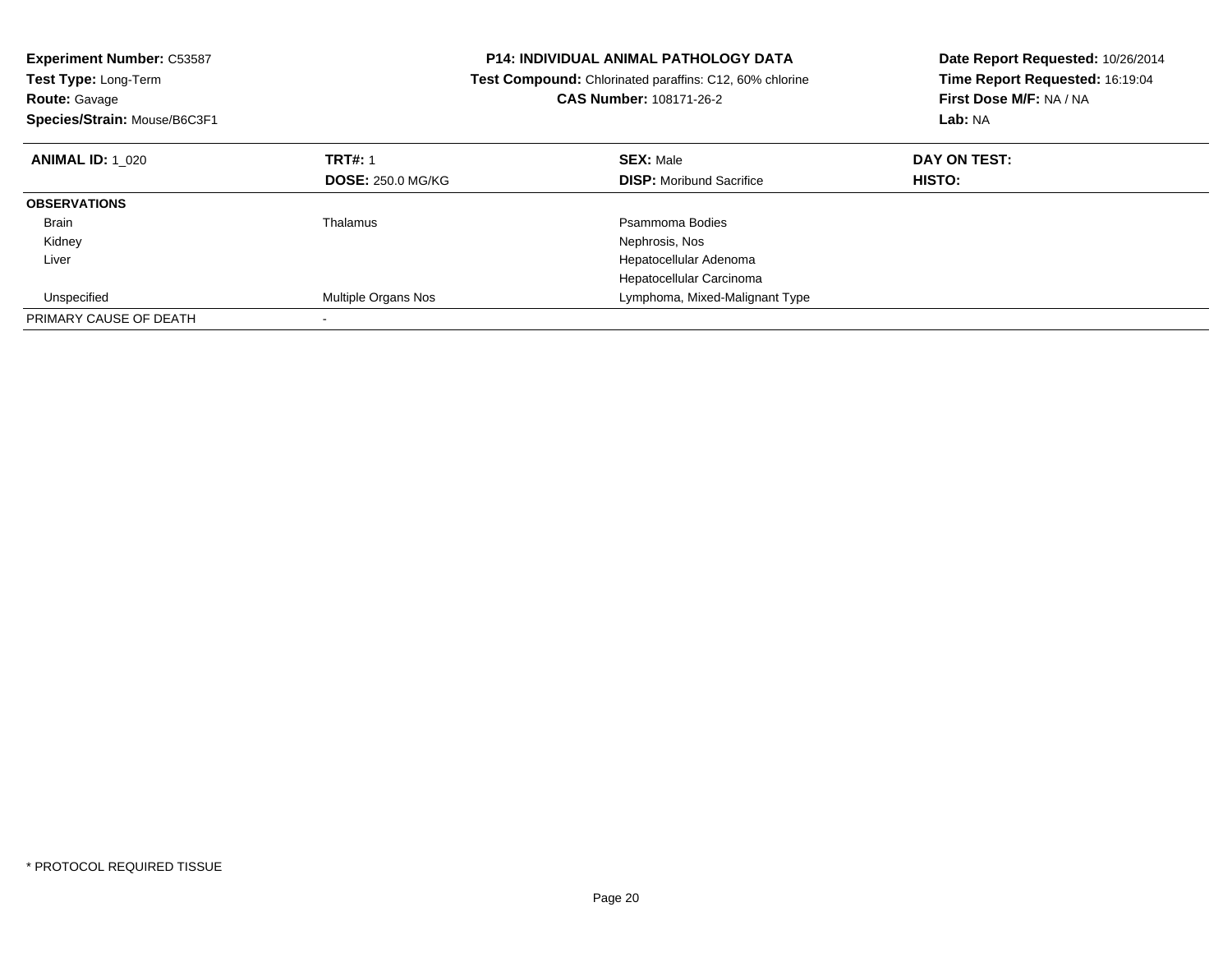| <b>Experiment Number: C53587</b>          | <b>P14: INDIVIDUAL ANIMAL PATHOLOGY DATA</b>                   | Date Report Requested: 10/26/2014 |  |
|-------------------------------------------|----------------------------------------------------------------|-----------------------------------|--|
| Test Type: Long-Term                      | <b>Test Compound:</b> Chlorinated paraffins: C12, 60% chlorine | Time Report Requested: 16:19:04   |  |
| Route: Gavage                             | <b>CAS Number: 108171-26-2</b>                                 | First Dose M/F: NA / NA           |  |
| Species/Strain: Mouse/B6C3F1              |                                                                | Lab: NA                           |  |
| <b>TRT#: 1</b><br><b>ANIMAL ID: 1 021</b> | <b>SEX: Male</b>                                               | DAY ON TEST:                      |  |
| <b>DOSE: 250.0 MG/KG</b>                  | <b>DISP:</b> Moribund Sacrifice                                | HISTO:                            |  |
| <b>OBSERVATIONS</b>                       |                                                                |                                   |  |
| Cortex<br>Kidney                          | Cyst, Nos                                                      |                                   |  |
|                                           | Nephrosis, Nos                                                 |                                   |  |
| Liver                                     | Hepatocellular Carcinoma                                       |                                   |  |
|                                           | Necrosis, Focal                                                |                                   |  |
| Spleen                                    | Hematopoiesis                                                  |                                   |  |
| Stomach<br>Forestomach                    | Hyperplasia, Epithelial                                        |                                   |  |
| Forestomach                               | Ulcer, Nos                                                     |                                   |  |
| PRIMARY CAUSE OF DEATH                    |                                                                |                                   |  |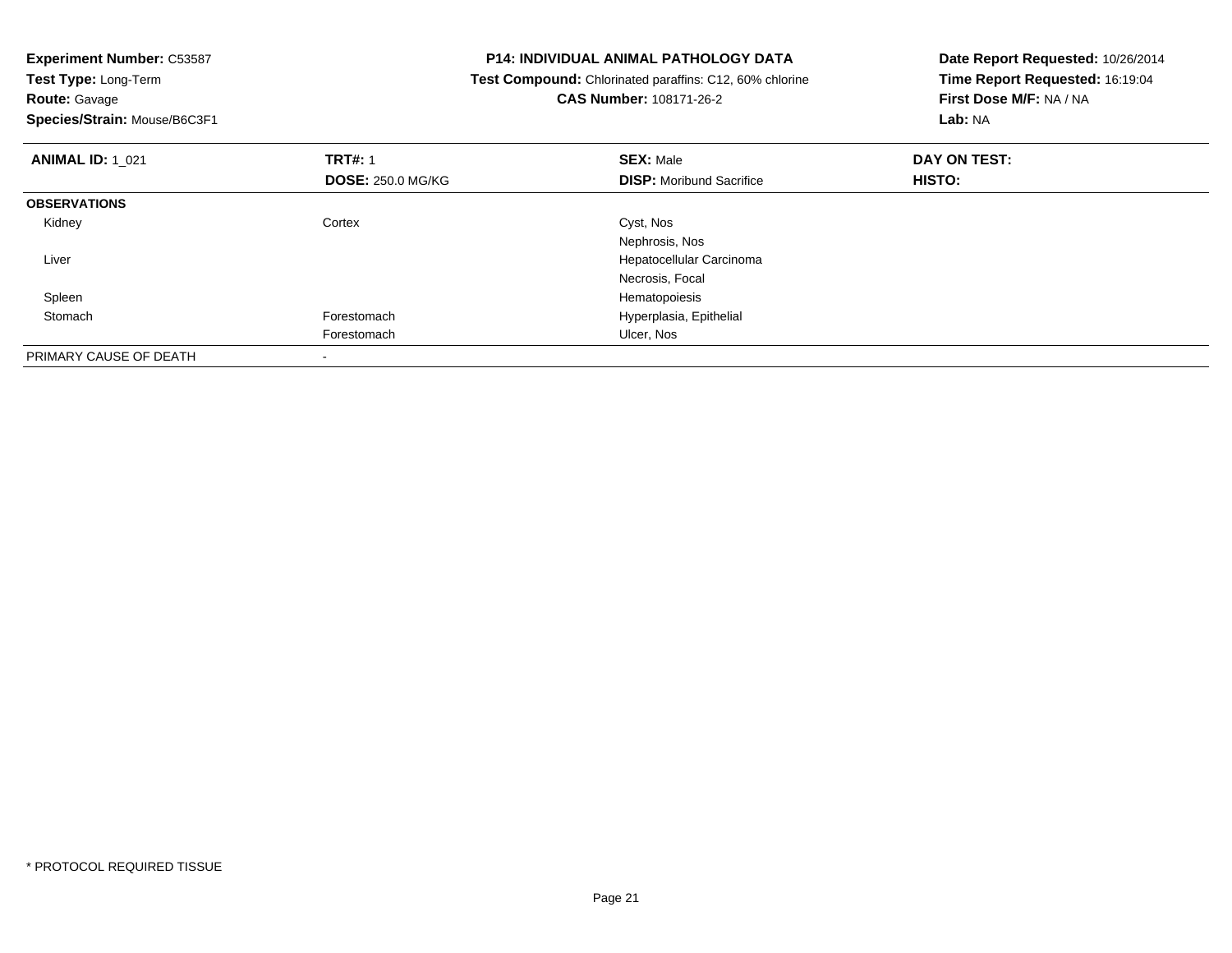**Experiment Number:** C53587**Test Type:** Long-Term**Route:** Gavage**Species/Strain:** Mouse/B6C3F1

## **P14: INDIVIDUAL ANIMAL PATHOLOGY DATA**

 **Test Compound:** Chlorinated paraffins: C12, 60% chlorine**CAS Number:** 108171-26-2

| <b>ANIMAL ID: 1 022</b> | <b>TRT#: 1</b>           | <b>SEX: Male</b>                | DAY ON TEST: |  |
|-------------------------|--------------------------|---------------------------------|--------------|--|
|                         | <b>DOSE: 250.0 MG/KG</b> | <b>DISP: Terminal Sacrifice</b> | HISTO:       |  |
| <b>OBSERVATIONS</b>     |                          |                                 |              |  |
| Eye                     | Nasolacrimal Duct        | Inflammation, Nos               |              |  |
| Harderian gland         | Hardarian Gland          | Adenoma, Nos                    |              |  |
| Intestine Small         | <b>Mesentery Nos</b>     | Necrosis, Fat                   |              |  |
| Kidney                  |                          | Nephrosis, Nos                  |              |  |
| Liver                   |                          | Hepatocellular Carcinoma        |              |  |
| Lung                    |                          | Alveolar/Bronchiolar Carcinoma  |              |  |
| Lymph node              | Mandibular Lymph Node    | Hyperplasia, Nos                |              |  |
| Nasal cavity            |                          | Foreign Body, Reaction          |              |  |
|                         |                          | Inflammation, Suppurative       |              |  |
| Skin                    |                          | Inflammation, Chronic           |              |  |
| PRIMARY CAUSE OF DEATH  | $\overline{\phantom{a}}$ |                                 |              |  |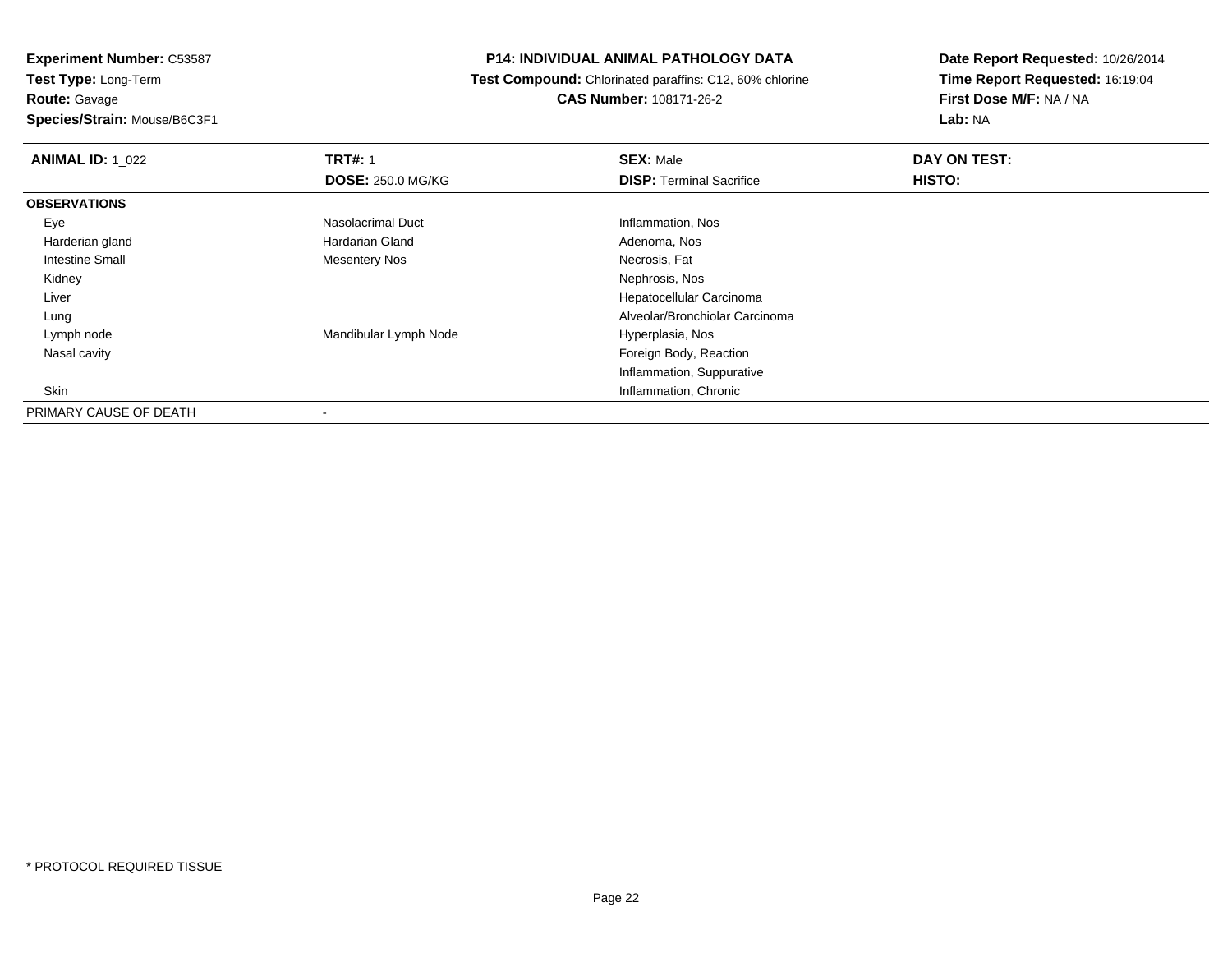**Route:** Gavage

**Species/Strain:** Mouse/B6C3F1

## **P14: INDIVIDUAL ANIMAL PATHOLOGY DATA**

 **Test Compound:** Chlorinated paraffins: C12, 60% chlorine**CAS Number:** 108171-26-2

| <b>ANIMAL ID: 1 023</b> | <b>TRT#: 1</b>            | <b>SEX: Male</b>                | DAY ON TEST: |  |
|-------------------------|---------------------------|---------------------------------|--------------|--|
|                         | <b>DOSE: 250.0 MG/KG</b>  | <b>DISP: Terminal Sacrifice</b> | HISTO:       |  |
| <b>OBSERVATIONS</b>     |                           |                                 |              |  |
| Kidney                  |                           | Nephrosis, Nos                  |              |  |
| Lung                    |                           | Alveolar/Bronchiolar Carcinoma  |              |  |
| Lymph node              | Iliac Lymph Node          | Abscess, Nos                    |              |  |
|                         | Iliac Lymph Node          | Hyperplasia, Nos                |              |  |
|                         | Mesenteric Lymph Node     | Hyperplasia, Nos                |              |  |
| Skin                    |                           | Inflammation, Chronic           |              |  |
| <b>Testis</b>           | <b>Spermatic Cord Nos</b> | Necrosis, Fat                   |              |  |
| Tooth                   | Root                      | Dysplasia, Nos                  |              |  |
| PRIMARY CAUSE OF DEATH  |                           |                                 |              |  |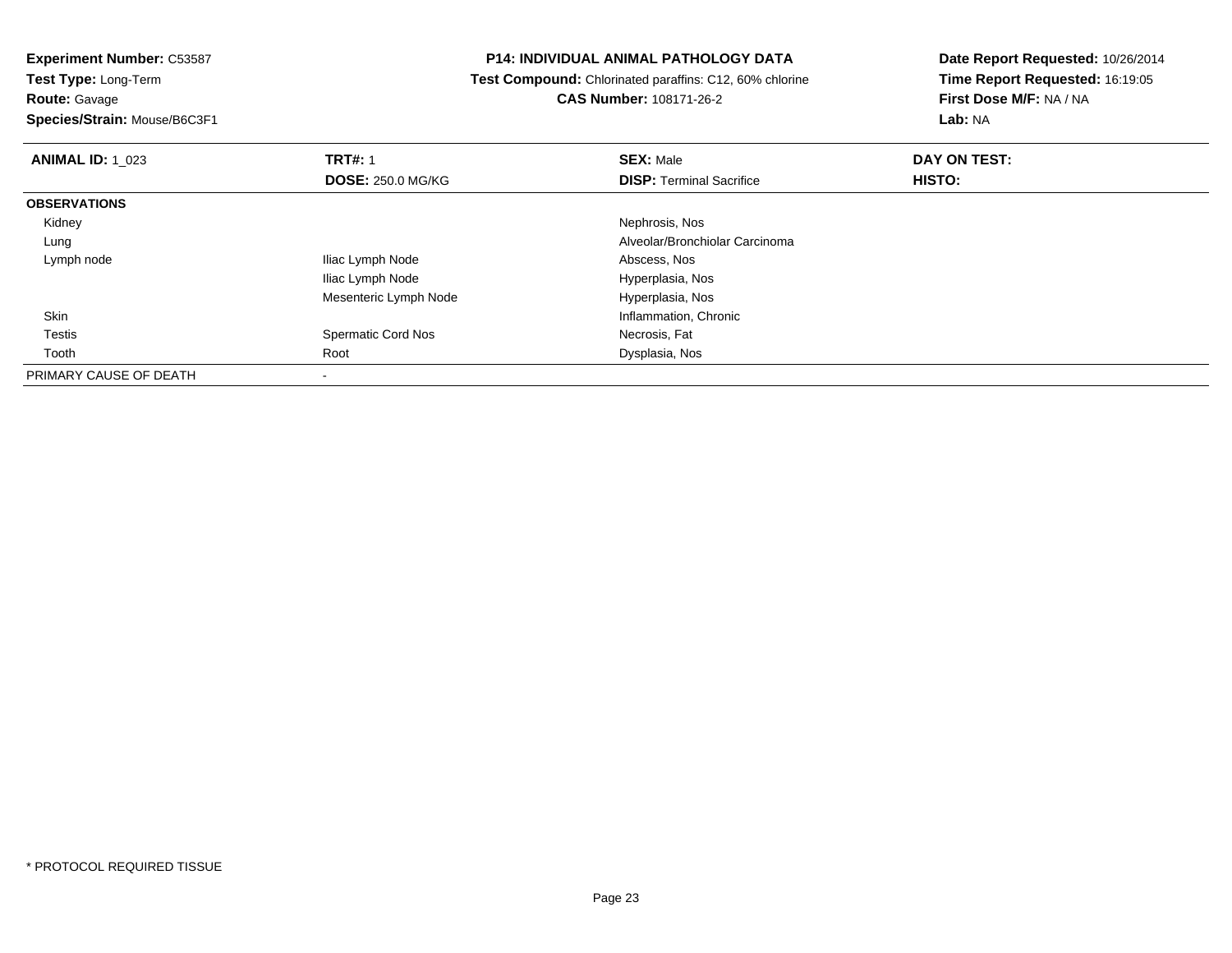| <b>Experiment Number: C53587</b><br>Test Type: Long-Term<br><b>Route: Gavage</b><br>Species/Strain: Mouse/B6C3F1 |                                            | <b>P14: INDIVIDUAL ANIMAL PATHOLOGY DATA</b><br>Date Report Requested: 10/26/2014<br>Time Report Requested: 16:19:05<br>Test Compound: Chlorinated paraffins: C12, 60% chlorine<br>First Dose M/F: NA / NA<br>CAS Number: 108171-26-2<br>Lab: NA |                        |
|------------------------------------------------------------------------------------------------------------------|--------------------------------------------|--------------------------------------------------------------------------------------------------------------------------------------------------------------------------------------------------------------------------------------------------|------------------------|
| <b>ANIMAL ID: 1 024</b>                                                                                          | <b>TRT#: 1</b><br><b>DOSE: 250.0 MG/KG</b> | <b>SEX: Male</b><br><b>DISP:</b> Terminal Sacrifice                                                                                                                                                                                              | DAY ON TEST:<br>HISTO: |
| <b>OBSERVATIONS</b>                                                                                              |                                            |                                                                                                                                                                                                                                                  |                        |
| Kidney                                                                                                           |                                            | Nephrosis, Nos                                                                                                                                                                                                                                   |                        |
| Liver                                                                                                            |                                            | Hepatocellular Adenoma                                                                                                                                                                                                                           |                        |
|                                                                                                                  |                                            | Hepatocellular Carcinoma                                                                                                                                                                                                                         |                        |
| Tooth                                                                                                            | Root                                       | Dysplasia, Nos                                                                                                                                                                                                                                   |                        |
| PRIMARY CAUSE OF DEATH                                                                                           |                                            |                                                                                                                                                                                                                                                  |                        |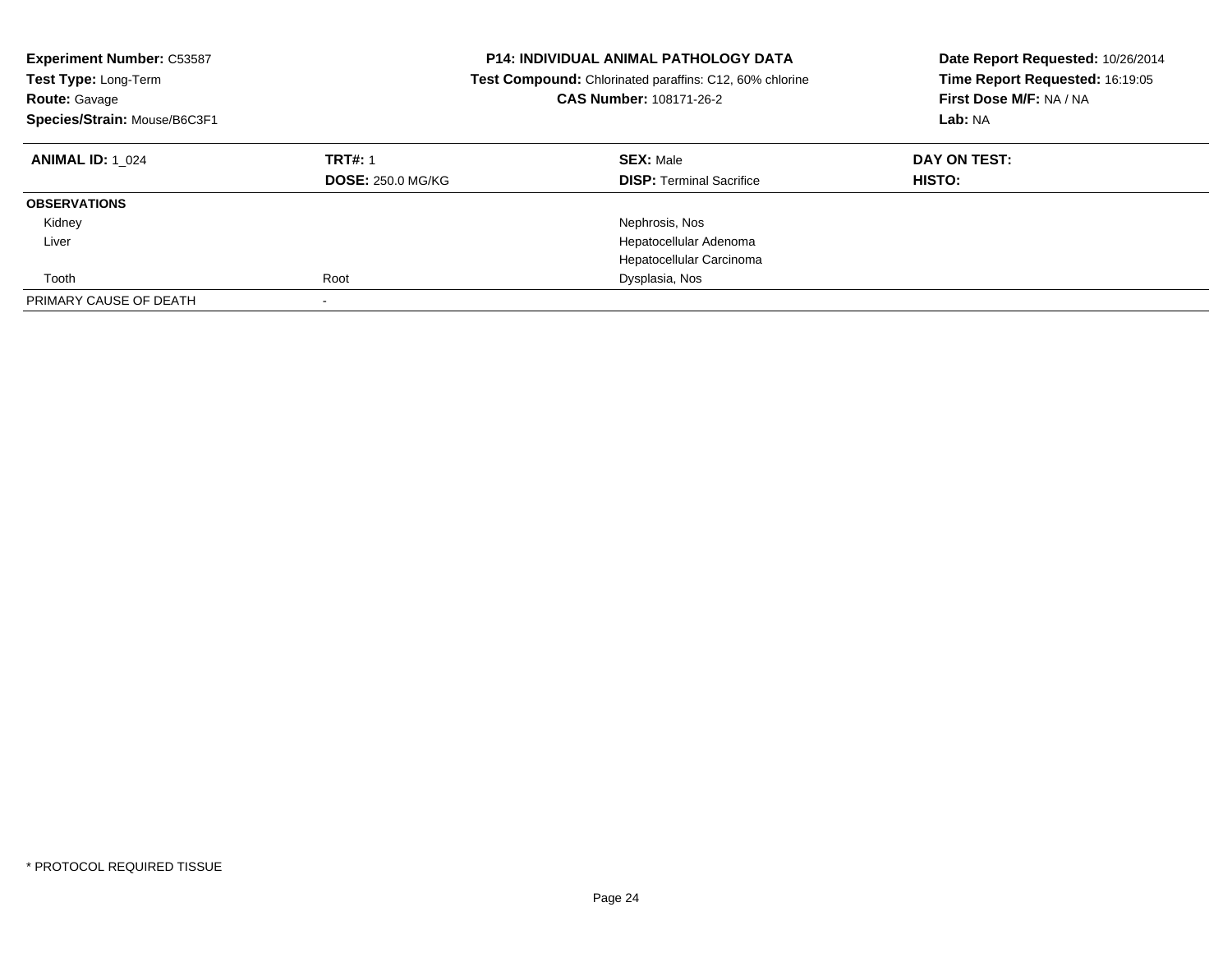| <b>Experiment Number: C53587</b> |                          | <b>P14: INDIVIDUAL ANIMAL PATHOLOGY DATA</b>                   | Date Report Requested: 10/26/2014<br>Time Report Requested: 16:19:05 |  |
|----------------------------------|--------------------------|----------------------------------------------------------------|----------------------------------------------------------------------|--|
| <b>Test Type: Long-Term</b>      |                          | <b>Test Compound:</b> Chlorinated paraffins: C12, 60% chlorine |                                                                      |  |
| <b>Route: Gavage</b>             |                          | <b>CAS Number: 108171-26-2</b>                                 | First Dose M/F: NA / NA                                              |  |
| Species/Strain: Mouse/B6C3F1     |                          |                                                                | Lab: NA                                                              |  |
| <b>ANIMAL ID: 1 025</b>          | <b>TRT#: 1</b>           | <b>SEX: Male</b>                                               | DAY ON TEST:                                                         |  |
|                                  | <b>DOSE: 250.0 MG/KG</b> | <b>DISP:</b> Terminal Sacrifice                                | HISTO:                                                               |  |
| <b>OBSERVATIONS</b>              |                          |                                                                |                                                                      |  |
| Brain                            | Thalamus                 | Psammoma Bodies                                                |                                                                      |  |
| Kidney                           |                          | Nephrosis, Nos                                                 |                                                                      |  |
| Liver                            |                          | Hepatocellular Adenoma                                         |                                                                      |  |
| Nasal cavity                     |                          | Foreign Body, Reaction                                         |                                                                      |  |
| Unspecified                      | Multiple Organs Nos      | Lymphoma, Mixed-Malignant Type                                 |                                                                      |  |
| PRIMARY CAUSE OF DEATH           |                          |                                                                |                                                                      |  |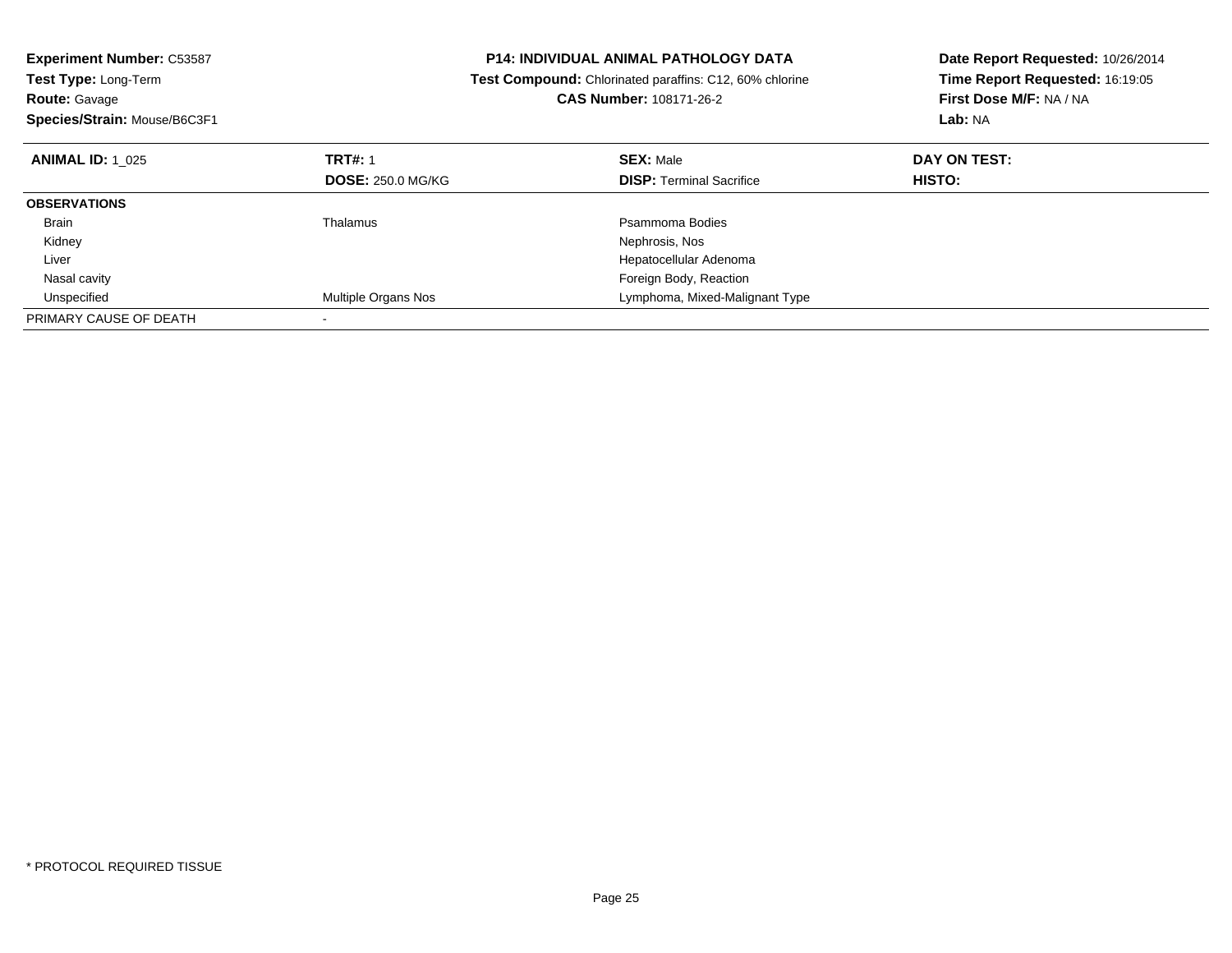**Experiment Number:** C53587**Test Type:** Long-Term**Route:** Gavage

**Species/Strain:** Mouse/B6C3F1

## **P14: INDIVIDUAL ANIMAL PATHOLOGY DATA**

 **Test Compound:** Chlorinated paraffins: C12, 60% chlorine**CAS Number:** 108171-26-2

| <b>ANIMAL ID: 1 026</b> | <b>TRT#: 1</b>           | <b>SEX: Male</b>                | DAY ON TEST: |  |
|-------------------------|--------------------------|---------------------------------|--------------|--|
|                         | <b>DOSE: 250.0 MG/KG</b> | <b>DISP:</b> Moribund Sacrifice | HISTO:       |  |
| <b>OBSERVATIONS</b>     |                          |                                 |              |  |
| Bone marrow             |                          | Hyperplasia, Granulocytic       |              |  |
| Brain                   | Thalamus                 | Psammoma Bodies                 |              |  |
| Kidney                  |                          | Nephrosis, Nos                  |              |  |
| Liver                   |                          | Hepatocellular Adenoma          |              |  |
| Lung                    |                          | Alveolar/Bronchiolar Adenoma    |              |  |
| Skin                    |                          | Ulcer, Nos                      |              |  |
| Spleen                  |                          | Hematopoiesis                   |              |  |
| Stomach                 | Forestomach              | Squamous Cell Papilloma         |              |  |
| Testis                  |                          | Interstitial-Cell Tumor         |              |  |
| PRIMARY CAUSE OF DEATH  | $\overline{\phantom{a}}$ |                                 |              |  |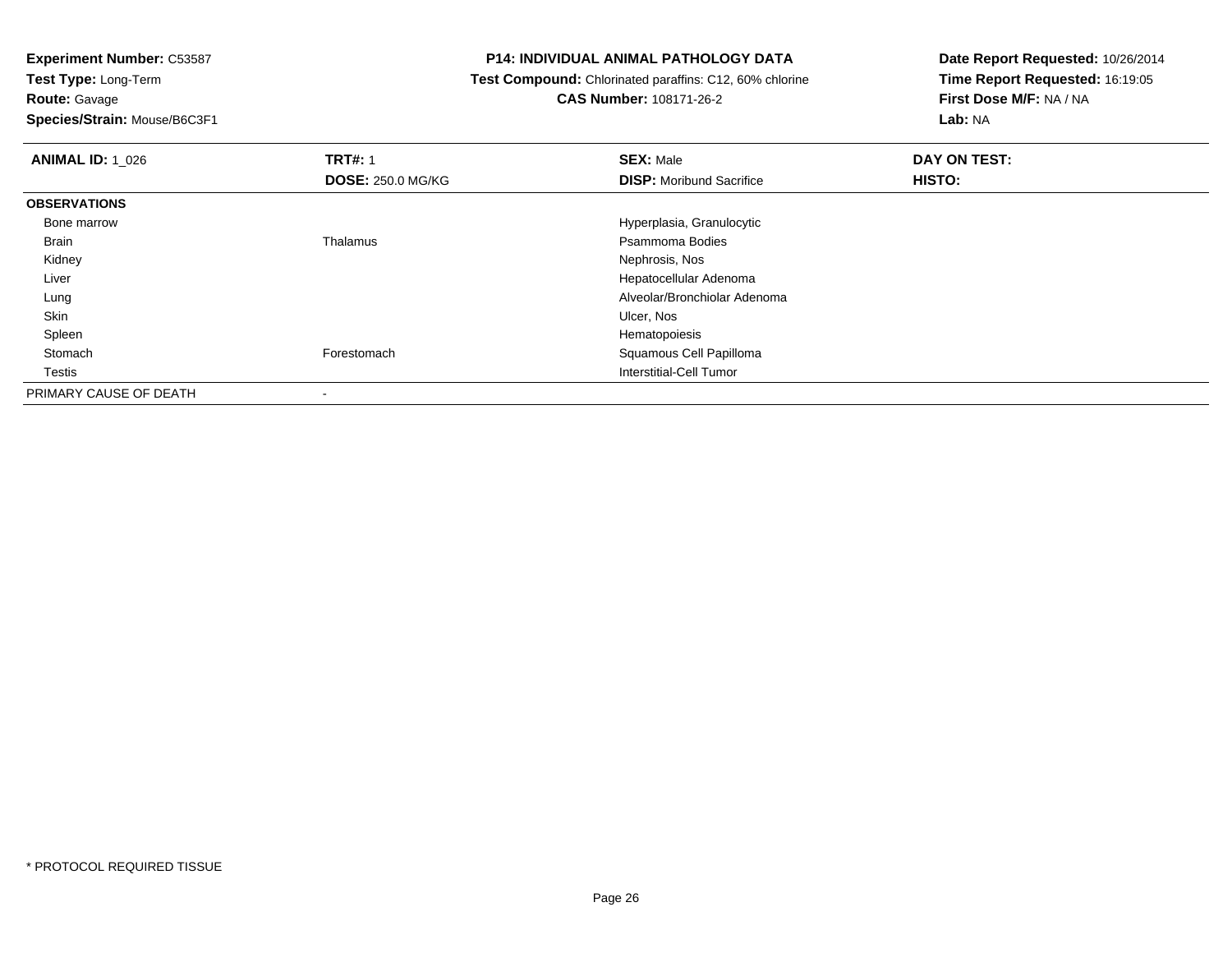**Experiment Number:** C53587**Test Type:** Long-Term**Route:** Gavage

**Species/Strain:** Mouse/B6C3F1

## **P14: INDIVIDUAL ANIMAL PATHOLOGY DATA**

 **Test Compound:** Chlorinated paraffins: C12, 60% chlorine**CAS Number:** 108171-26-2

| <b>ANIMAL ID: 1 027</b> | <b>TRT#: 1</b>           | <b>SEX: Male</b>                | DAY ON TEST: |  |
|-------------------------|--------------------------|---------------------------------|--------------|--|
|                         | <b>DOSE: 250.0 MG/KG</b> | <b>DISP:</b> Terminal Sacrifice | HISTO:       |  |
| <b>OBSERVATIONS</b>     |                          |                                 |              |  |
| Brain                   | Thalamus                 | Psammoma Bodies                 |              |  |
| Kidney                  |                          | Nephrosis, Nos                  |              |  |
| Liver                   |                          | Hepatocellular Carcinoma        |              |  |
| Nasal cavity            |                          | Foreign Body, Reaction          |              |  |
|                         |                          | Inflammation, Suppurative       |              |  |
| Stomach                 | Forestomach              | Hyperplasia, Epithelial         |              |  |
|                         | Forestomach              | Inflammation, Focal             |              |  |
| Thyroid                 |                          | Hyperplasia, Follicular Cell    |              |  |
| PRIMARY CAUSE OF DEATH  |                          |                                 |              |  |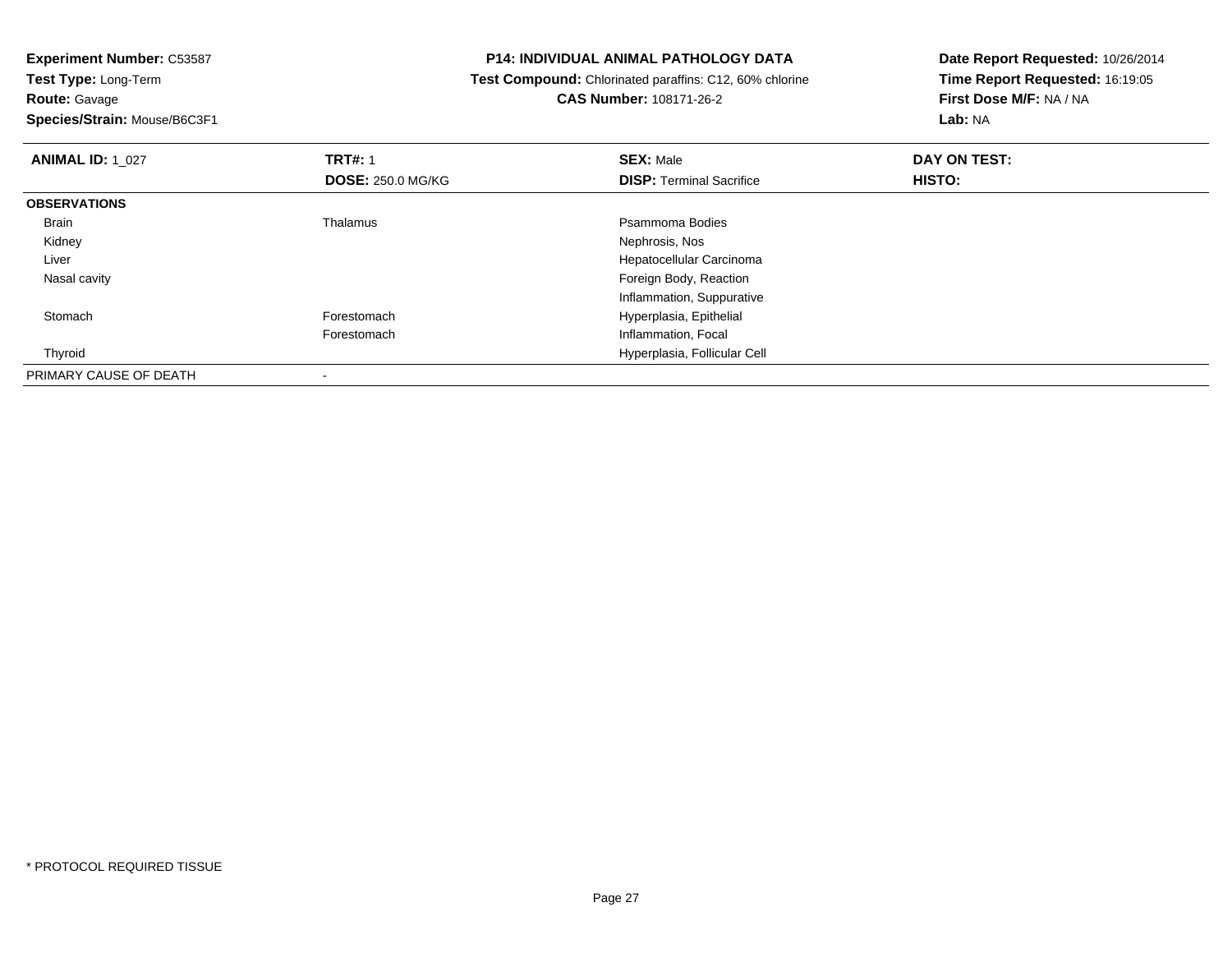| <b>Experiment Number: C53587</b><br>Test Type: Long-Term<br><b>Route: Gavage</b><br>Species/Strain: Mouse/B6C3F1 |                                            | <b>P14: INDIVIDUAL ANIMAL PATHOLOGY DATA</b><br>Test Compound: Chlorinated paraffins: C12, 60% chlorine<br><b>CAS Number: 108171-26-2</b> | Date Report Requested: 10/26/2014<br>Time Report Requested: 16:19:05<br>First Dose M/F: NA / NA<br>Lab: NA |  |
|------------------------------------------------------------------------------------------------------------------|--------------------------------------------|-------------------------------------------------------------------------------------------------------------------------------------------|------------------------------------------------------------------------------------------------------------|--|
| <b>ANIMAL ID: 1 028</b>                                                                                          | <b>TRT#: 1</b><br><b>DOSE: 250.0 MG/KG</b> | <b>SEX: Male</b><br><b>DISP: Terminal Sacrifice</b>                                                                                       | DAY ON TEST:<br>HISTO:                                                                                     |  |
| <b>OBSERVATIONS</b>                                                                                              |                                            |                                                                                                                                           |                                                                                                            |  |
| Kidney                                                                                                           |                                            | Nephrosis, Nos                                                                                                                            |                                                                                                            |  |
| Liver                                                                                                            |                                            | Hepatocellular Adenoma                                                                                                                    |                                                                                                            |  |
| PRIMARY CAUSE OF DEATH                                                                                           |                                            |                                                                                                                                           |                                                                                                            |  |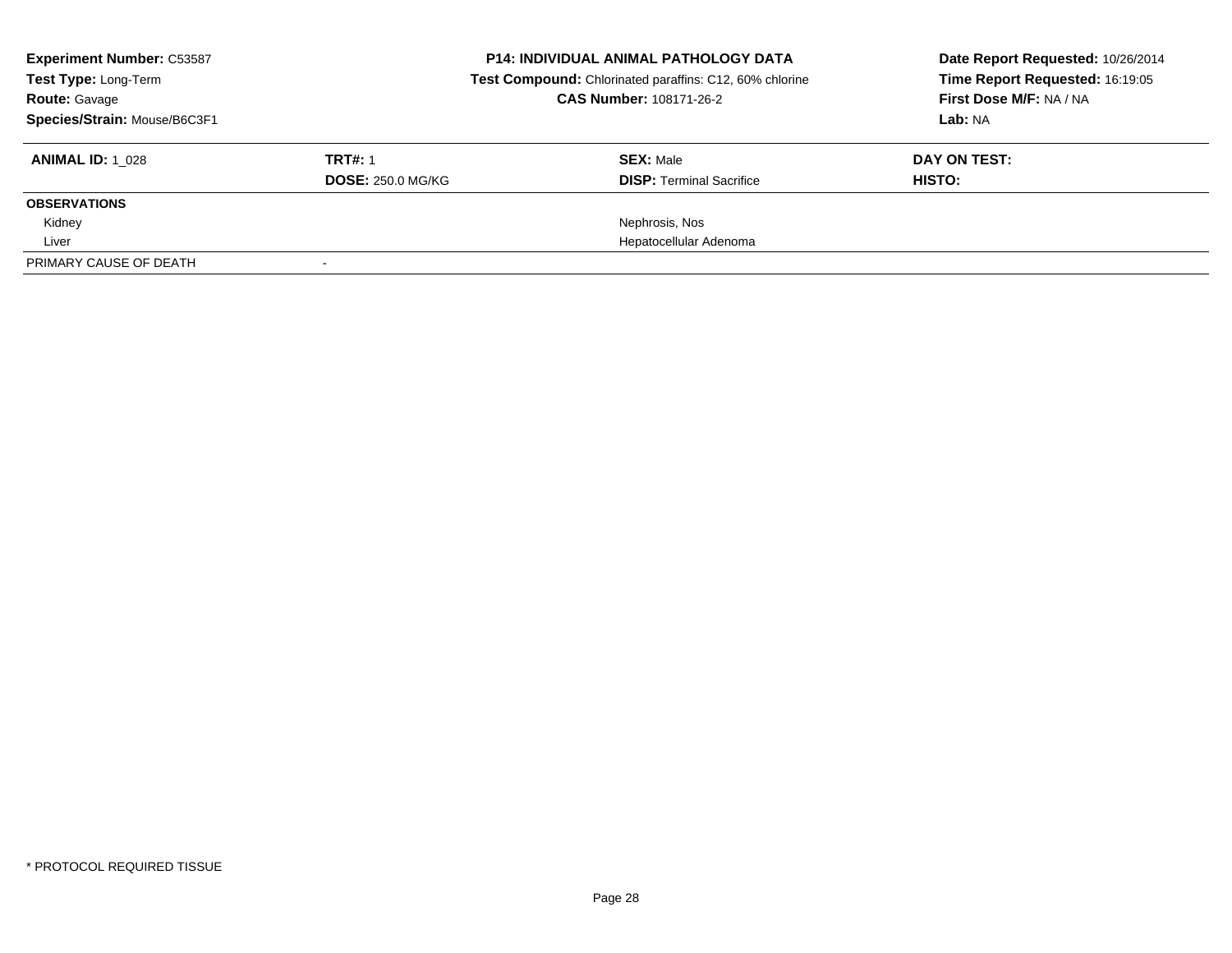| <b>Experiment Number: C53587</b><br><b>Test Type: Long-Term</b><br><b>Route: Gavage</b><br>Species/Strain: Mouse/B6C3F1 |                                            | <b>P14: INDIVIDUAL ANIMAL PATHOLOGY DATA</b><br><b>Test Compound:</b> Chlorinated paraffins: C12, 60% chlorine<br>CAS Number: 108171-26-2 | Date Report Requested: 10/26/2014<br>Time Report Requested: 16:19:05<br>First Dose M/F: NA / NA<br>Lab: NA |
|-------------------------------------------------------------------------------------------------------------------------|--------------------------------------------|-------------------------------------------------------------------------------------------------------------------------------------------|------------------------------------------------------------------------------------------------------------|
| <b>ANIMAL ID: 1 029</b>                                                                                                 | <b>TRT#: 1</b><br><b>DOSE: 250.0 MG/KG</b> | <b>SEX: Male</b><br><b>DISP:</b> Terminal Sacrifice                                                                                       | DAY ON TEST:<br><b>HISTO:</b>                                                                              |
| <b>OBSERVATIONS</b>                                                                                                     |                                            |                                                                                                                                           |                                                                                                            |
| Kidney                                                                                                                  |                                            | Nephrosis, Nos                                                                                                                            |                                                                                                            |
| Liver                                                                                                                   |                                            | Hepatocellular Adenoma                                                                                                                    |                                                                                                            |
| Lung                                                                                                                    |                                            | Alveolar/Bronchiolar Carcinoma                                                                                                            |                                                                                                            |
| Stomach                                                                                                                 | <b>Fundal Gland</b>                        | Dilatation, Nos                                                                                                                           |                                                                                                            |
| PRIMARY CAUSE OF DEATH                                                                                                  |                                            |                                                                                                                                           |                                                                                                            |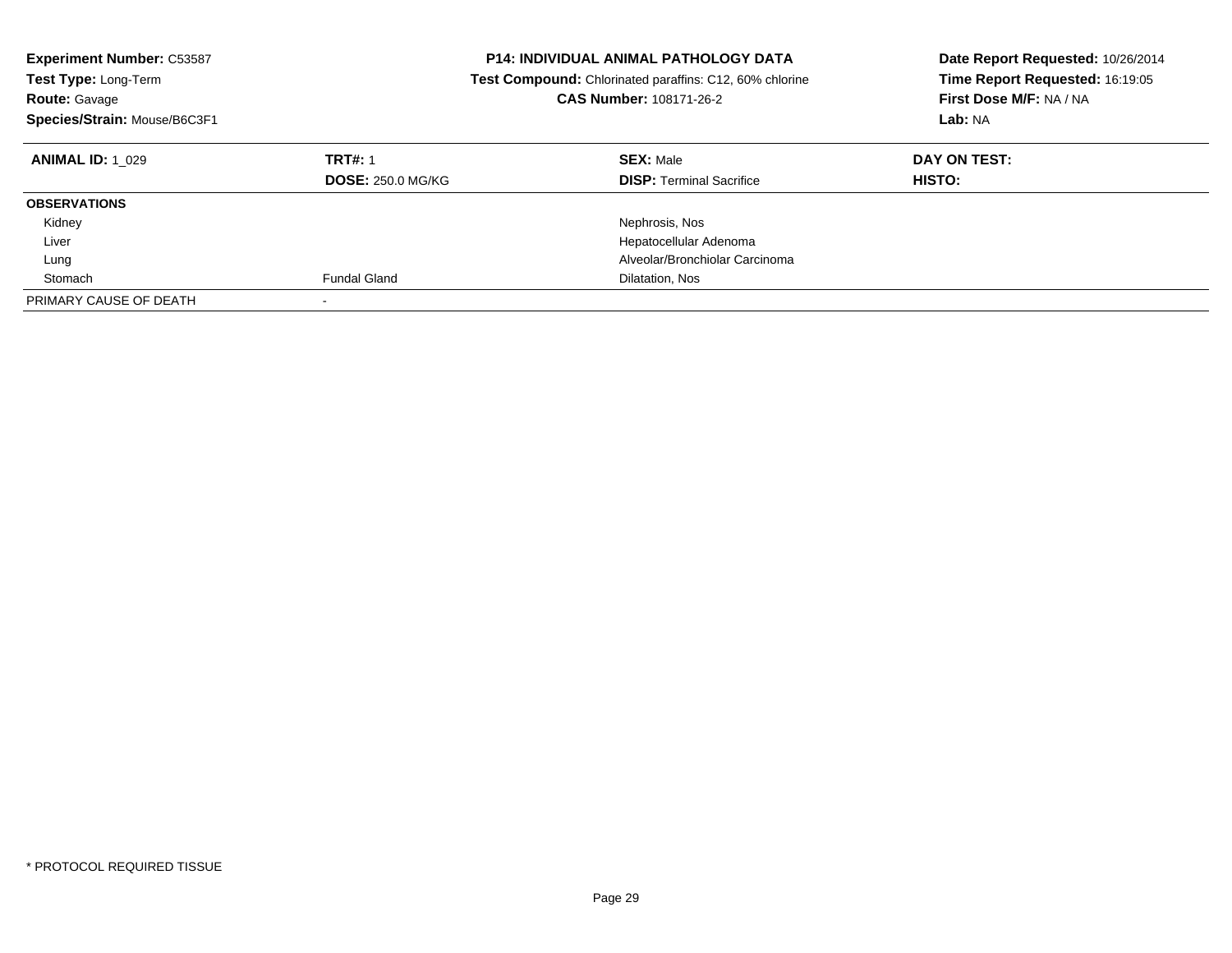**Route:** Gavage

**Species/Strain:** Mouse/B6C3F1

## **P14: INDIVIDUAL ANIMAL PATHOLOGY DATA**

 **Test Compound:** Chlorinated paraffins: C12, 60% chlorine**CAS Number:** 108171-26-2

| <b>ANIMAL ID: 1 030</b> | <b>TRT#: 1</b>           | <b>SEX: Male</b>                | DAY ON TEST: |  |
|-------------------------|--------------------------|---------------------------------|--------------|--|
|                         | <b>DOSE: 250.0 MG/KG</b> | <b>DISP:</b> Moribund Sacrifice | HISTO:       |  |
| <b>OBSERVATIONS</b>     |                          |                                 |              |  |
| Brain                   | Thalamus                 | Psammoma Bodies                 |              |  |
| Kidney                  |                          | Nephrosis, Hydro                |              |  |
| Liver                   |                          | Hepatocellular Adenoma          |              |  |
|                         |                          | Histiocytosis                   |              |  |
|                         |                          | Pigmentation, Nos               |              |  |
| Lymph node              | Mesenteric Lymph Node    | Depletion, Lymphoid             |              |  |
| Stomach                 | Forestomach              | Hyperplasia, Epithelial         |              |  |
|                         | Forestomach              | Inflammation, Focal             |              |  |
| Thyroid                 |                          | Hyperplasia, Follicular Cell    |              |  |
| PRIMARY CAUSE OF DEATH  |                          |                                 |              |  |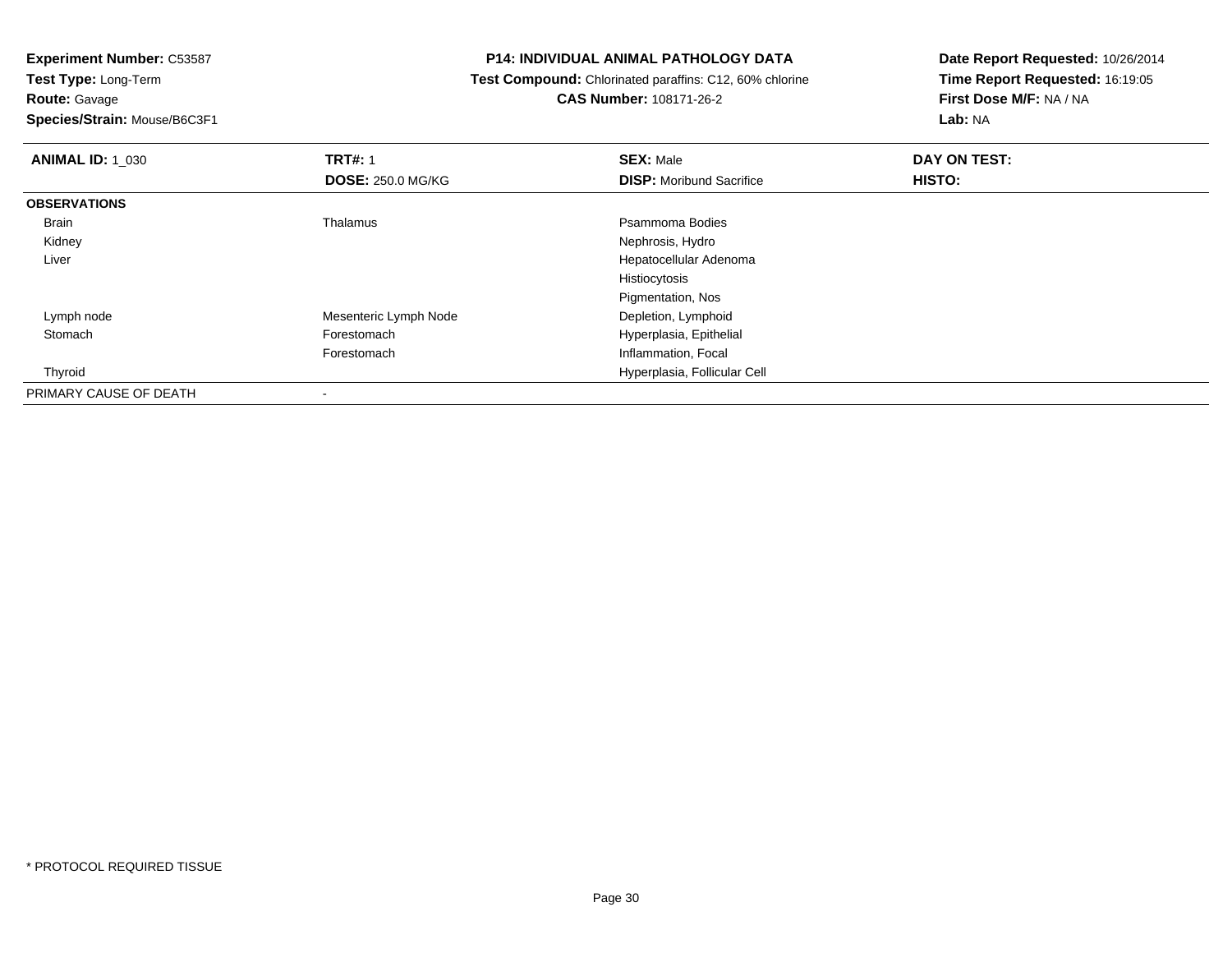**Experiment Number:** C53587**Test Type:** Long-Term**Route:** Gavage **Species/Strain:** Mouse/B6C3F1**P14: INDIVIDUAL ANIMAL PATHOLOGY DATA Test Compound:** Chlorinated paraffins: C12, 60% chlorine**CAS Number:** 108171-26-2**Date Report Requested:** 10/26/2014**Time Report Requested:** 16:19:05**First Dose M/F:** NA / NA**Lab:** NA**ANIMAL ID:** 1\_031**TRT#:** 1 **SEX:** Male **DAY ON TEST: DOSE:** 250.0 MG/KG**DISP:** Terminal Sacrifice **HISTO: OBSERVATIONS** Brainn and the control of the Thalamus and the control of the Psammoma Bodies and the Psammoma Bodies of the Psammoma Bodies and the Psammoma Bodies of the Psammoma Bodies of the Psammoma Bodies of the Psammoma Bodies of the Ps Harderian glandHardarian Gland **Adenoma**, Nos Preputial gland Degeneration, Cystic SpleenHyperplasia, Lymphoid<br>
Forestomach entity and the method of the method of the method of the method of the method of the method of th<br>
Here is a method of the method of the method of the method of the method of the method o StomachInflammation, Focal<br>Atrophy, Nos Testiss and the contract of the contract of the contract of the contract of the contract of the contract of the contract of the contract of the contract of the contract of the contract of the contract of the contract of the cont Thyroid Hyperplasia, Follicular Cell PRIMARY CAUSE OF DEATH-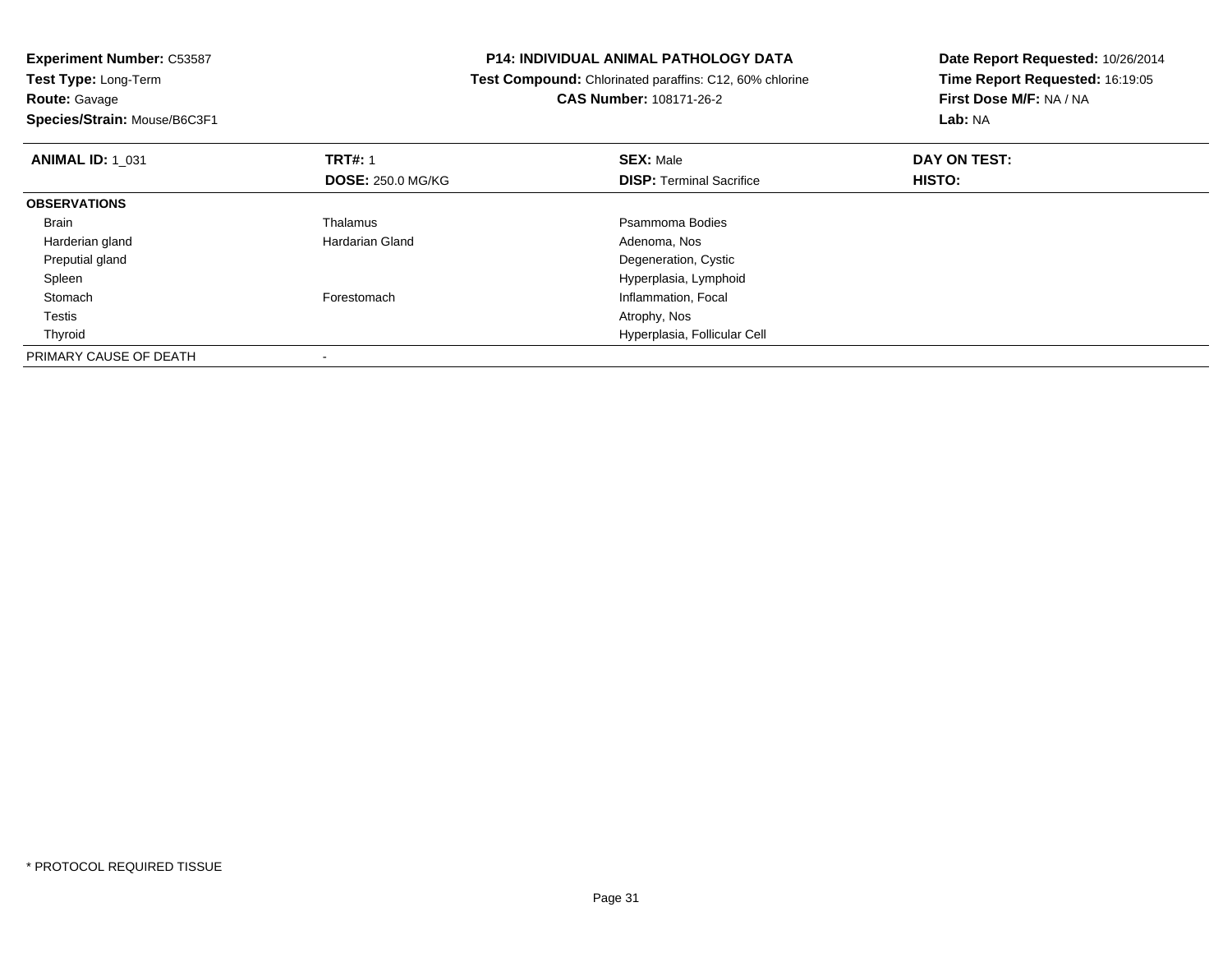| <b>Experiment Number: C53587</b><br>Test Type: Long-Term<br><b>Route: Gavage</b><br>Species/Strain: Mouse/B6C3F1 |                          | <b>P14: INDIVIDUAL ANIMAL PATHOLOGY DATA</b><br>Test Compound: Chlorinated paraffins: C12, 60% chlorine<br><b>CAS Number: 108171-26-2</b> | Date Report Requested: 10/26/2014<br>Time Report Requested: 16:19:05<br>First Dose M/F: NA / NA<br>Lab: NA |
|------------------------------------------------------------------------------------------------------------------|--------------------------|-------------------------------------------------------------------------------------------------------------------------------------------|------------------------------------------------------------------------------------------------------------|
| <b>ANIMAL ID:</b> 1 032                                                                                          | <b>TRT#: 1</b>           | <b>SEX: Male</b>                                                                                                                          | DAY ON TEST:                                                                                               |
|                                                                                                                  | <b>DOSE: 250.0 MG/KG</b> | <b>DISP:</b> Terminal Sacrifice                                                                                                           | <b>HISTO:</b>                                                                                              |
| <b>OBSERVATIONS</b>                                                                                              |                          |                                                                                                                                           |                                                                                                            |
| Liver                                                                                                            |                          | Hepatocellular Carcinoma                                                                                                                  |                                                                                                            |
| Thyroid                                                                                                          |                          | Hyperplasia, Follicular Cell                                                                                                              |                                                                                                            |
| Unspecified                                                                                                      | Multiple Organs Nos      | Lymphoma, Lymphocytic-Malignant Type                                                                                                      |                                                                                                            |
| PRIMARY CAUSE OF DEATH                                                                                           |                          |                                                                                                                                           |                                                                                                            |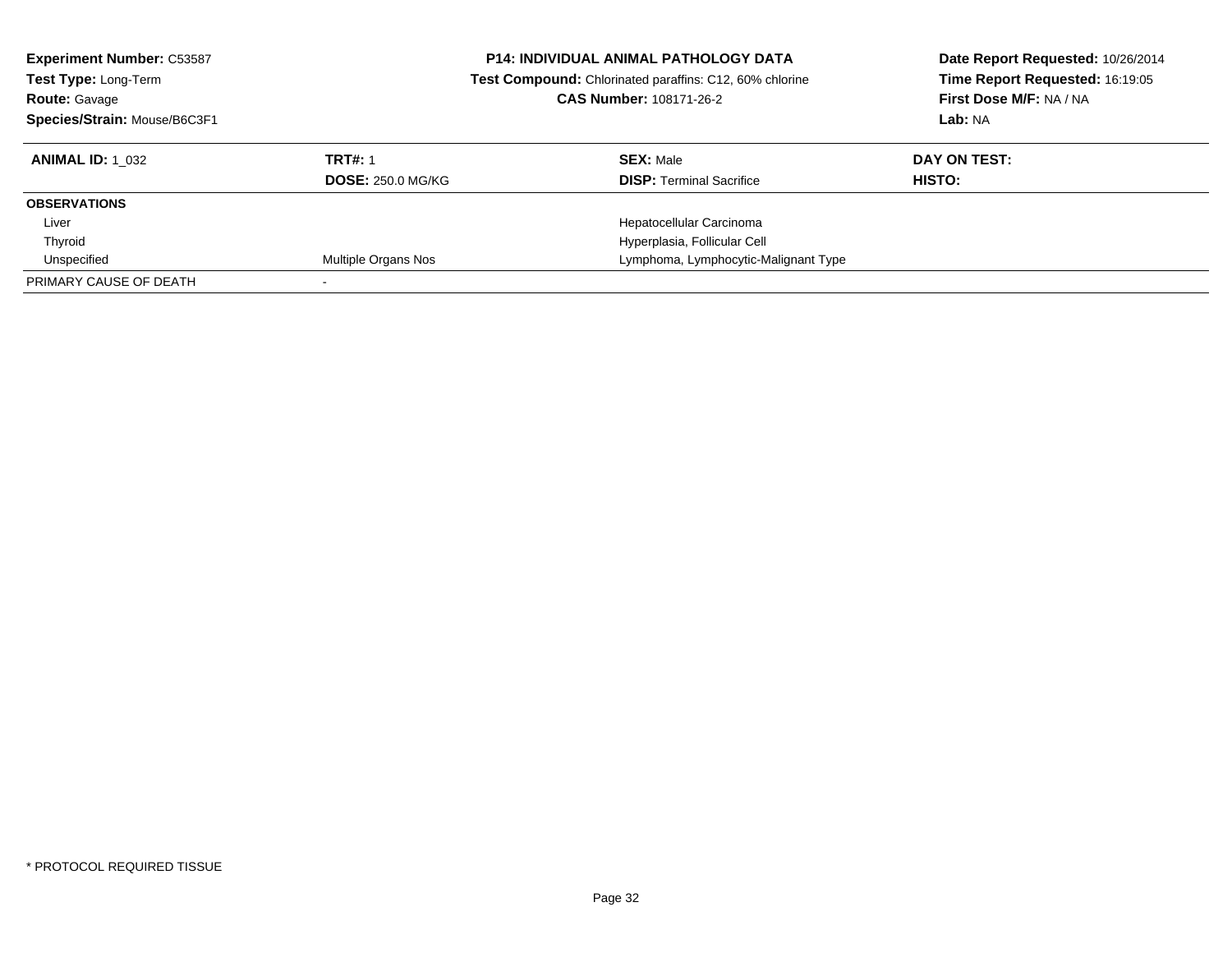| <b>Experiment Number: C53587</b><br>Test Type: Long-Term |                          | <b>P14: INDIVIDUAL ANIMAL PATHOLOGY DATA</b><br>Test Compound: Chlorinated paraffins: C12, 60% chlorine | Date Report Requested: 10/26/2014<br>Time Report Requested: 16:19:05 |
|----------------------------------------------------------|--------------------------|---------------------------------------------------------------------------------------------------------|----------------------------------------------------------------------|
| <b>Route: Gavage</b>                                     |                          | <b>CAS Number: 108171-26-2</b>                                                                          | First Dose M/F: NA / NA                                              |
| Species/Strain: Mouse/B6C3F1                             |                          |                                                                                                         | Lab: NA                                                              |
| <b>ANIMAL ID: 1 033</b>                                  | <b>TRT#: 1</b>           | <b>SEX: Male</b>                                                                                        | DAY ON TEST:                                                         |
|                                                          | <b>DOSE: 250.0 MG/KG</b> | <b>DISP: Terminal Sacrifice</b>                                                                         | HISTO:                                                               |
| <b>OBSERVATIONS</b>                                      |                          |                                                                                                         |                                                                      |
| Kidney                                                   |                          | Nephrosis, Nos                                                                                          |                                                                      |
| Lymph node                                               | Mandibular Lymph Node    | Hyperplasia, Lymphoid                                                                                   |                                                                      |
| Nasal cavity                                             | Mucosa                   | Inflammation, Focal                                                                                     |                                                                      |
| Spleen                                                   |                          | Hyperplasia, Lymphoid                                                                                   |                                                                      |
| Thyroid                                                  |                          | Hyperplasia, Follicular Cell                                                                            |                                                                      |
| PRIMARY CAUSE OF DEATH                                   |                          |                                                                                                         |                                                                      |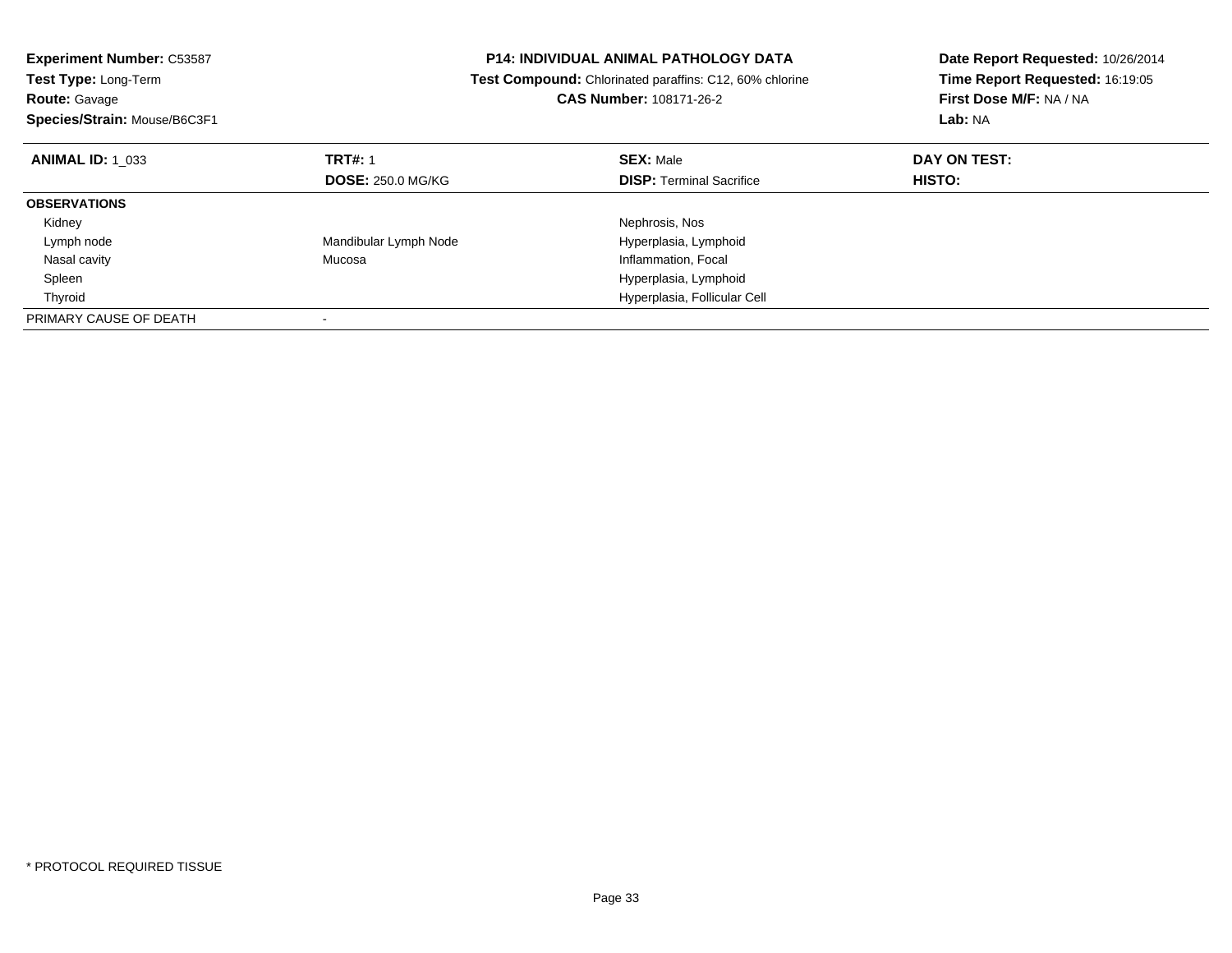| <b>Experiment Number: C53587</b><br><b>Test Type: Long-Term</b><br><b>Route: Gavage</b><br>Species/Strain: Mouse/B6C3F1 |                          | <b>P14: INDIVIDUAL ANIMAL PATHOLOGY DATA</b><br>Test Compound: Chlorinated paraffins: C12, 60% chlorine<br>CAS Number: 108171-26-2 | Date Report Requested: 10/26/2014<br>Time Report Requested: 16:19:05<br>First Dose M/F: NA / NA<br>Lab: NA |
|-------------------------------------------------------------------------------------------------------------------------|--------------------------|------------------------------------------------------------------------------------------------------------------------------------|------------------------------------------------------------------------------------------------------------|
| <b>ANIMAL ID: 1 034</b>                                                                                                 | <b>TRT#: 1</b>           | <b>SEX: Male</b>                                                                                                                   | DAY ON TEST:                                                                                               |
|                                                                                                                         | <b>DOSE: 250.0 MG/KG</b> | <b>DISP:</b> Terminal Sacrifice                                                                                                    | <b>HISTO:</b>                                                                                              |
| <b>OBSERVATIONS</b>                                                                                                     |                          |                                                                                                                                    |                                                                                                            |
| Adrenal gland                                                                                                           | Capsule                  | Adenoma, Nos                                                                                                                       |                                                                                                            |
| Liver                                                                                                                   |                          | Cytoplasmic Vacuolization                                                                                                          |                                                                                                            |
| Lung                                                                                                                    |                          | Alveolar/Bronchiolar Carcinoma                                                                                                     |                                                                                                            |
|                                                                                                                         |                          | Congestion, Nos                                                                                                                    |                                                                                                            |
| Lymph node                                                                                                              | Mesenteric Lymph Node    | Angiectasis                                                                                                                        |                                                                                                            |
| PRIMARY CAUSE OF DEATH                                                                                                  |                          |                                                                                                                                    |                                                                                                            |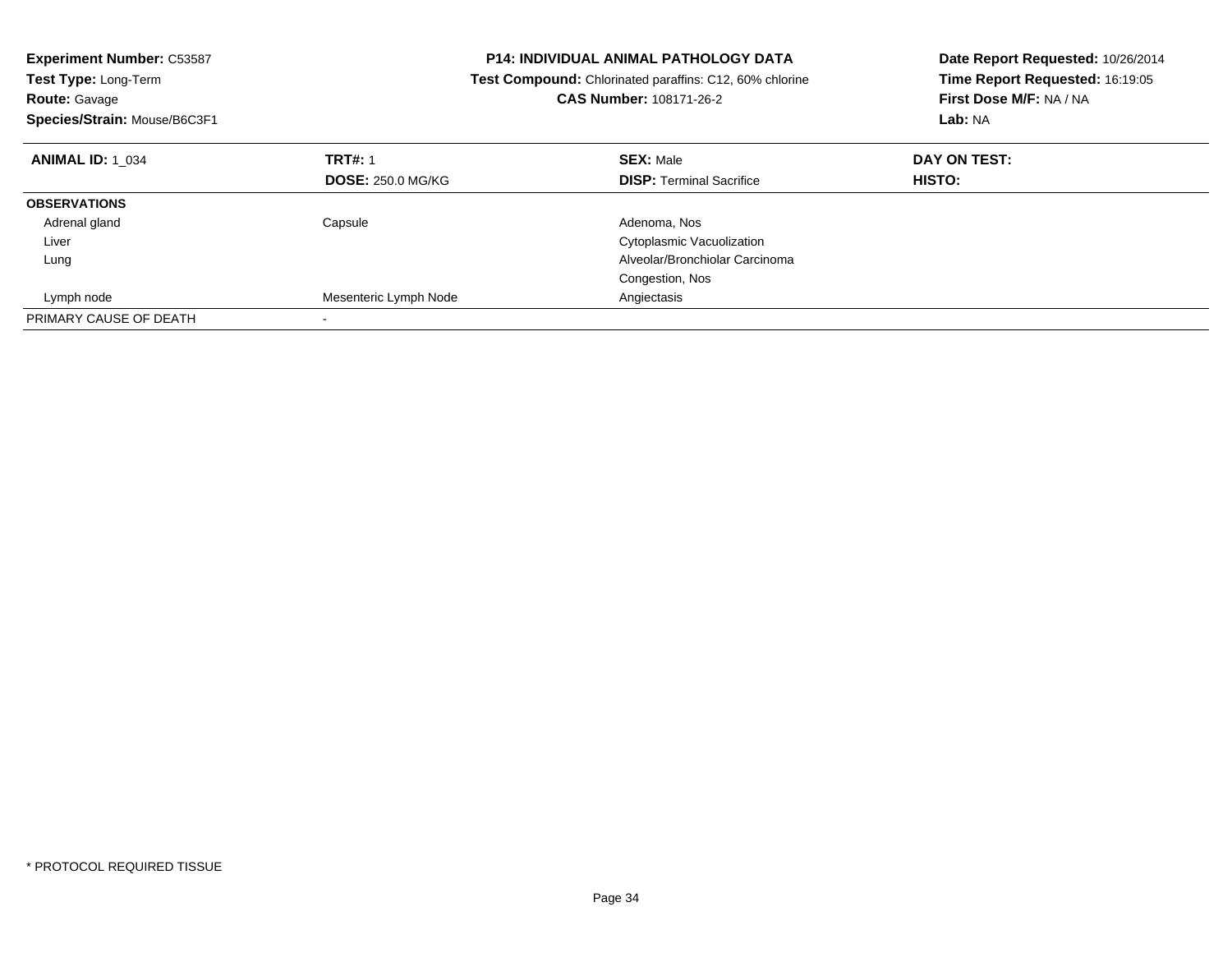| <b>Experiment Number: C53587</b><br><b>Test Type: Long-Term</b><br><b>Route: Gavage</b><br>Species/Strain: Mouse/B6C3F1 |                          | P14: INDIVIDUAL ANIMAL PATHOLOGY DATA<br>Test Compound: Chlorinated paraffins: C12, 60% chlorine<br><b>CAS Number: 108171-26-2</b> | Date Report Requested: 10/26/2014<br>Time Report Requested: 16:19:05<br>First Dose M/F: NA / NA<br>Lab: NA |
|-------------------------------------------------------------------------------------------------------------------------|--------------------------|------------------------------------------------------------------------------------------------------------------------------------|------------------------------------------------------------------------------------------------------------|
|                                                                                                                         |                          |                                                                                                                                    |                                                                                                            |
| <b>ANIMAL ID: 1 035</b>                                                                                                 | <b>TRT#: 1</b>           | <b>SEX: Male</b>                                                                                                                   | DAY ON TEST:                                                                                               |
|                                                                                                                         | <b>DOSE: 250.0 MG/KG</b> | <b>DISP:</b> Terminal Sacrifice                                                                                                    | <b>HISTO:</b>                                                                                              |
| <b>OBSERVATIONS</b>                                                                                                     |                          |                                                                                                                                    |                                                                                                            |
| Kidney                                                                                                                  |                          | Nephrosis, Nos                                                                                                                     |                                                                                                            |
| Liver                                                                                                                   |                          | Hepatocellular Adenoma                                                                                                             |                                                                                                            |
| Lung                                                                                                                    |                          | Alveolar/Bronchiolar Carcinoma                                                                                                     |                                                                                                            |
| Stomach                                                                                                                 | Forestomach              | Hyperplasia, Epithelial                                                                                                            |                                                                                                            |
| Thyroid                                                                                                                 |                          | Hyperplasia, Follicular Cell                                                                                                       |                                                                                                            |
| PRIMARY CAUSE OF DEATH                                                                                                  |                          |                                                                                                                                    |                                                                                                            |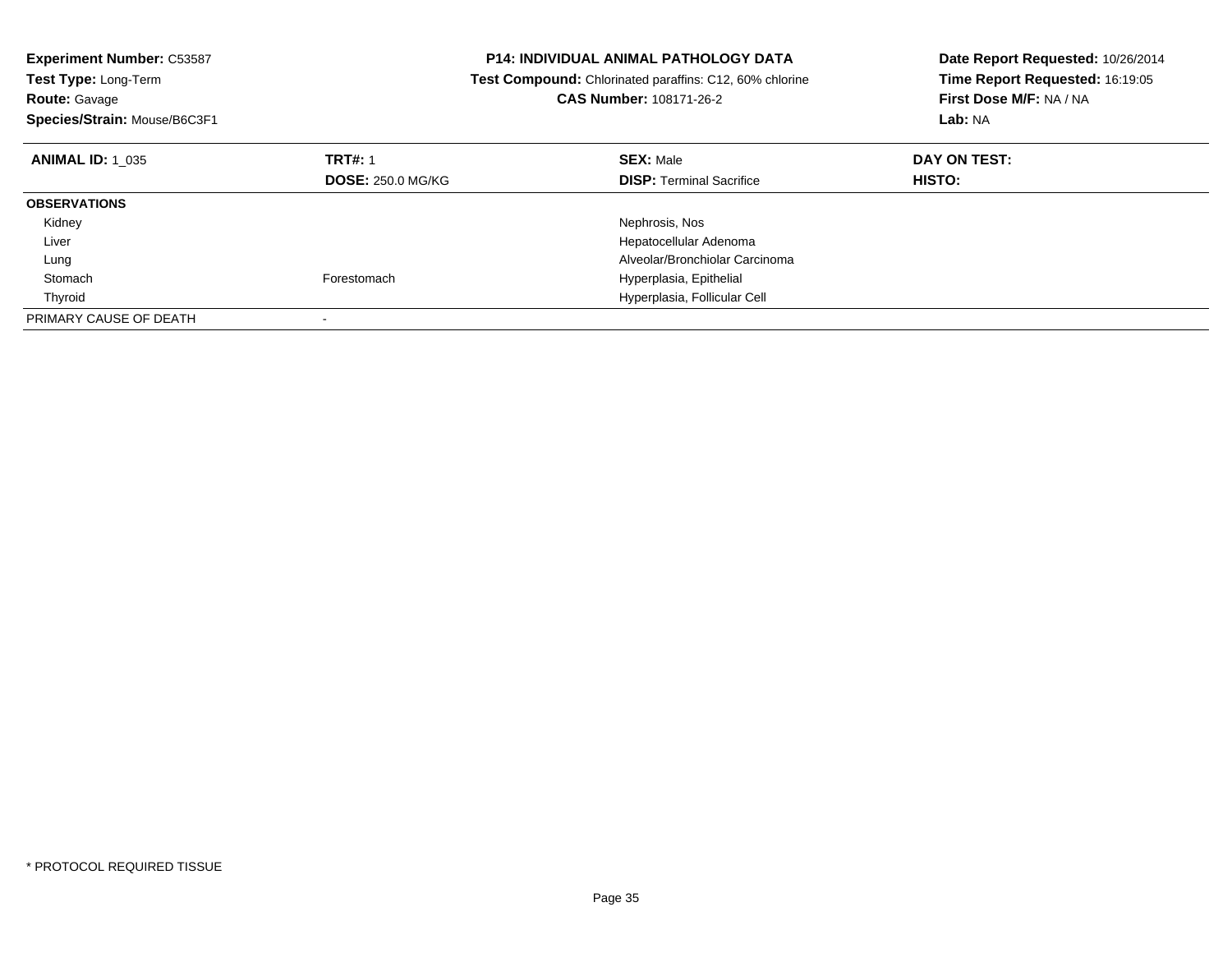| <b>Experiment Number: C53587</b><br><b>Test Type: Long-Term</b><br><b>Route: Gavage</b><br>Species/Strain: Mouse/B6C3F1 |                                            | <b>P14: INDIVIDUAL ANIMAL PATHOLOGY DATA</b><br>Date Report Requested: 10/26/2014<br>Time Report Requested: 16:19:05<br><b>Test Compound:</b> Chlorinated paraffins: C12, 60% chlorine<br>First Dose M/F: NA / NA<br>CAS Number: 108171-26-2<br>Lab: NA |                               |
|-------------------------------------------------------------------------------------------------------------------------|--------------------------------------------|---------------------------------------------------------------------------------------------------------------------------------------------------------------------------------------------------------------------------------------------------------|-------------------------------|
| <b>ANIMAL ID: 1 036</b>                                                                                                 | <b>TRT#: 1</b><br><b>DOSE: 250.0 MG/KG</b> | <b>SEX: Male</b><br><b>DISP:</b> Terminal Sacrifice                                                                                                                                                                                                     | DAY ON TEST:<br><b>HISTO:</b> |
| <b>OBSERVATIONS</b>                                                                                                     |                                            |                                                                                                                                                                                                                                                         |                               |
| Kidney                                                                                                                  |                                            | Nephrosis, Nos                                                                                                                                                                                                                                          |                               |
| Liver                                                                                                                   |                                            | Cytoplasmic Vacuolization                                                                                                                                                                                                                               |                               |
|                                                                                                                         |                                            | Hepatocellular Adenoma                                                                                                                                                                                                                                  |                               |
| Thyroid                                                                                                                 |                                            | Hyperplasia, Follicular Cell                                                                                                                                                                                                                            |                               |
| PRIMARY CAUSE OF DEATH                                                                                                  |                                            |                                                                                                                                                                                                                                                         |                               |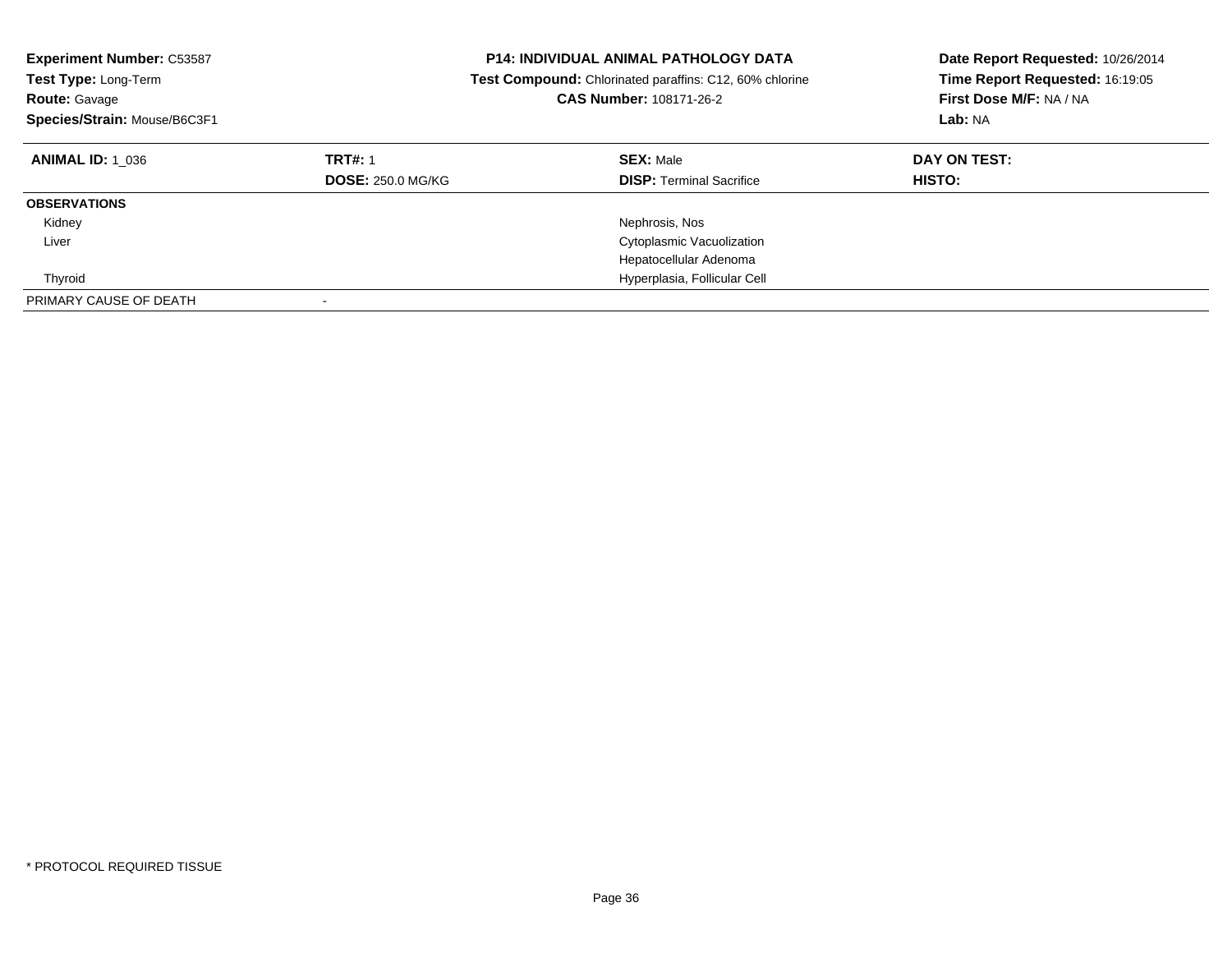| <b>Experiment Number: C53587</b><br>Test Type: Long-Term<br><b>Route: Gavage</b><br>Species/Strain: Mouse/B6C3F1 |                          | <b>P14: INDIVIDUAL ANIMAL PATHOLOGY DATA</b><br>Date Report Requested: 10/26/2014<br>Time Report Requested: 16:19:05<br>Test Compound: Chlorinated paraffins: C12, 60% chlorine<br>First Dose M/F: NA / NA<br>CAS Number: 108171-26-2<br>Lab: NA |              |
|------------------------------------------------------------------------------------------------------------------|--------------------------|--------------------------------------------------------------------------------------------------------------------------------------------------------------------------------------------------------------------------------------------------|--------------|
| <b>ANIMAL ID: 1 037</b>                                                                                          | <b>TRT#: 1</b>           | <b>SEX: Male</b>                                                                                                                                                                                                                                 | DAY ON TEST: |
|                                                                                                                  | <b>DOSE: 250.0 MG/KG</b> | <b>DISP:</b> Terminal Sacrifice                                                                                                                                                                                                                  | HISTO:       |
| <b>OBSERVATIONS</b>                                                                                              |                          |                                                                                                                                                                                                                                                  |              |
| Intestine Small                                                                                                  | <b>Ileum</b>             | Amyloidosis                                                                                                                                                                                                                                      |              |
| Liver                                                                                                            |                          | Hepatocellular Adenoma                                                                                                                                                                                                                           |              |
| Spleen                                                                                                           |                          | Amyloidosis                                                                                                                                                                                                                                      |              |
| PRIMARY CAUSE OF DEATH                                                                                           |                          |                                                                                                                                                                                                                                                  |              |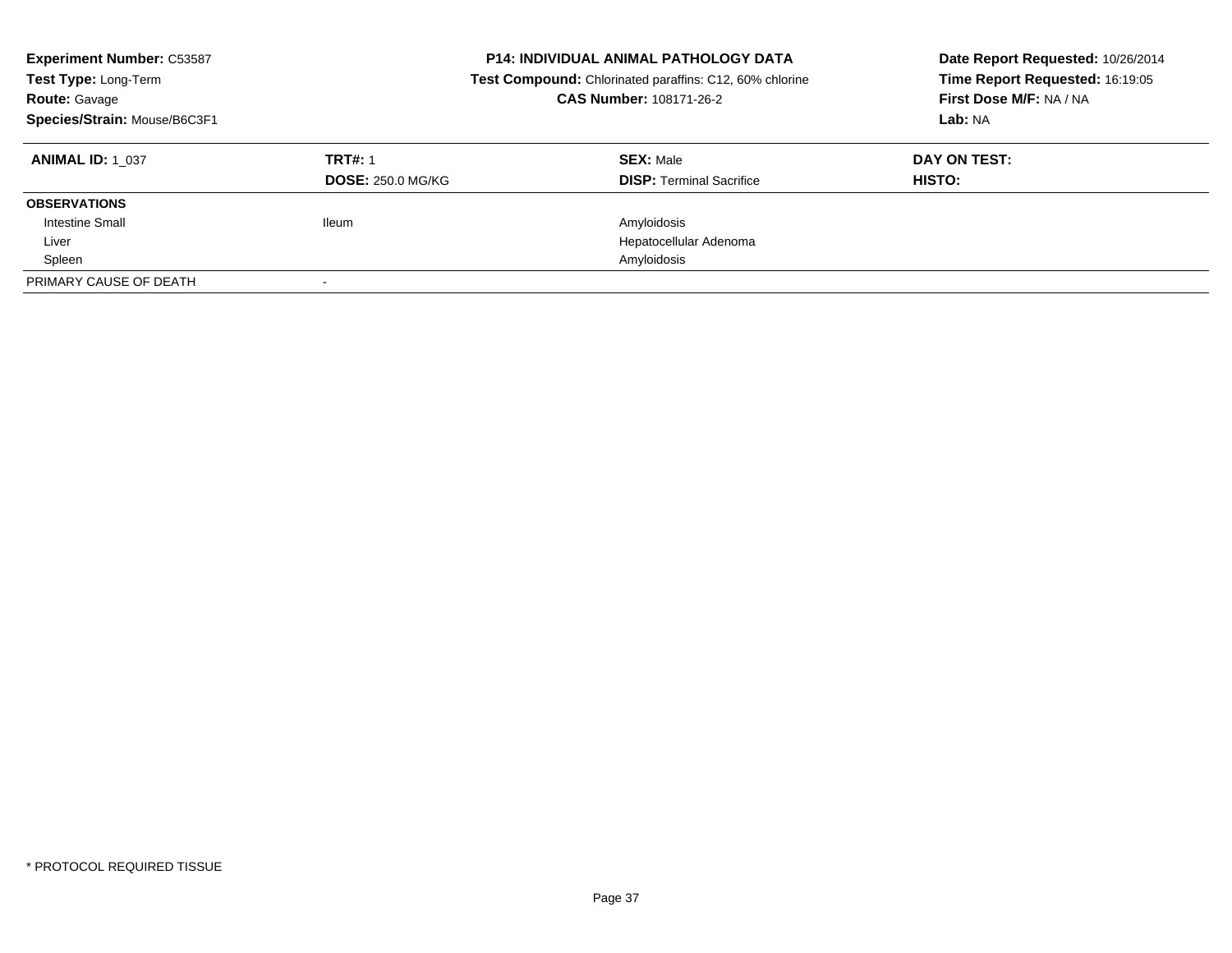**Experiment Number:** C53587**Test Type:** Long-Term**Route:** Gavage **Species/Strain:** Mouse/B6C3F1**P14: INDIVIDUAL ANIMAL PATHOLOGY DATA Test Compound:** Chlorinated paraffins: C12, 60% chlorine**CAS Number:** 108171-26-2**Date Report Requested:** 10/26/2014**Time Report Requested:** 16:19:05**First Dose M/F:** NA / NA**Lab:** NA**ANIMAL ID:** 1\_038**REX:** Male **DAY ON TEST: TRT#:** 1 **SEX:** Male **SEX:** Male **DOSE:** 250.0 MG/KG**DISP:** Natural Death **HISTO: OBSERVATIONS** EyeNasolacrimal Duct Inflammation, Nos<br>
Angiectasis Liverr and the contract of the contract of the contract of the contract of the contract of the contract of the contract of the contract of the contract of the contract of the contract of the contract of the contract of the cont Adenosquamous Carcinoma Lung Lymph nodeMesenteric Lymph Node<br>
Multiple Organs Nos<br>
Multiple Organs Nos<br>
Angiectasis<br>
Hemangiosarcoma UnspecifiedMultiple Organs Nos PRIMARY CAUSE OF DEATH-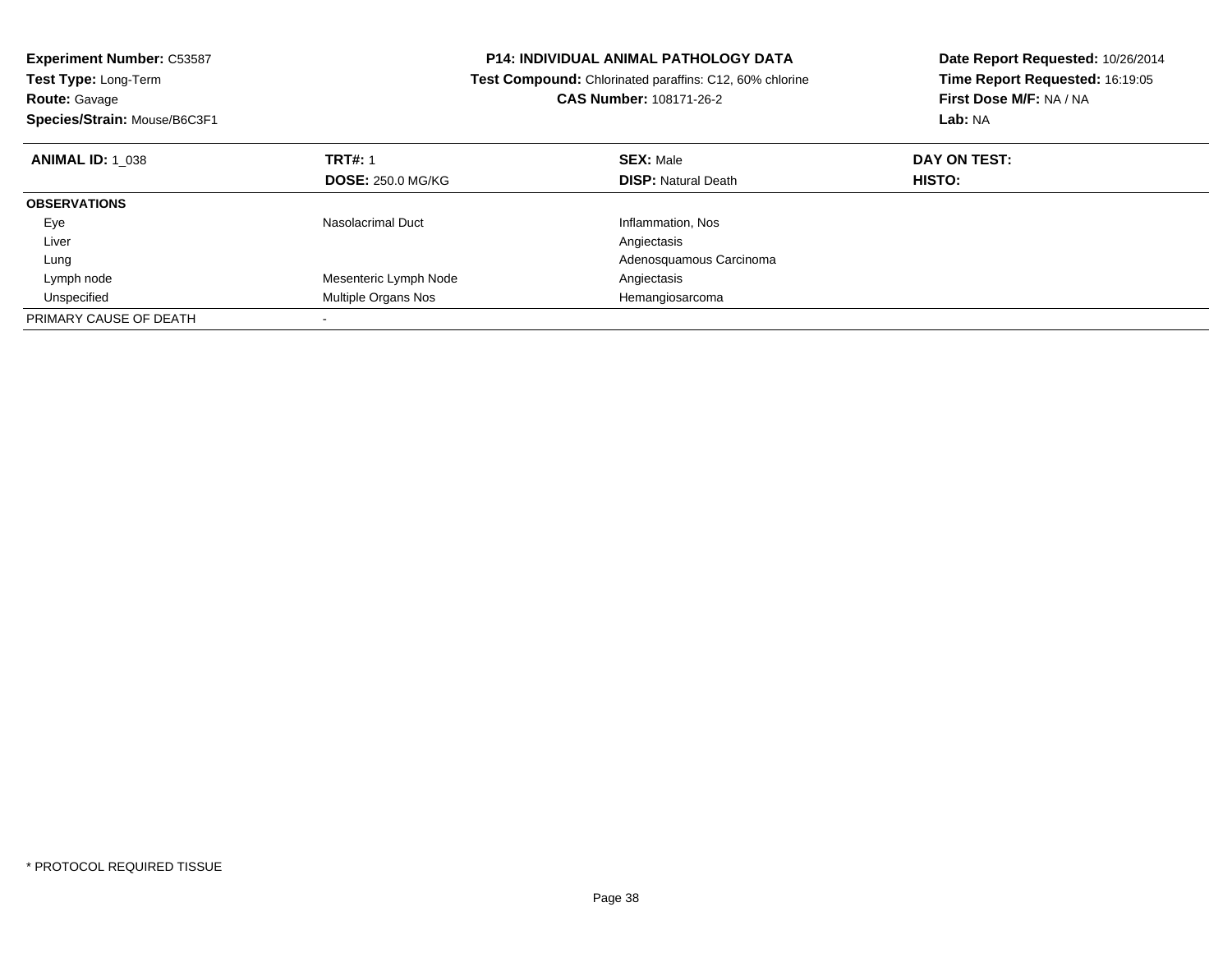| <b>Experiment Number: C53587</b><br>Test Type: Long-Term<br><b>Route: Gavage</b><br>Species/Strain: Mouse/B6C3F1 |                                            | <b>P14: INDIVIDUAL ANIMAL PATHOLOGY DATA</b><br>Date Report Requested: 10/26/2014<br>Time Report Requested: 16:19:05<br>Test Compound: Chlorinated paraffins: C12, 60% chlorine<br>First Dose M/F: NA / NA<br>CAS Number: 108171-26-2<br>Lab: NA |                               |
|------------------------------------------------------------------------------------------------------------------|--------------------------------------------|--------------------------------------------------------------------------------------------------------------------------------------------------------------------------------------------------------------------------------------------------|-------------------------------|
| <b>ANIMAL ID: 1 039</b>                                                                                          | <b>TRT#: 1</b><br><b>DOSE: 250.0 MG/KG</b> | <b>SEX: Male</b><br><b>DISP:</b> Terminal Sacrifice                                                                                                                                                                                              | DAY ON TEST:<br><b>HISTO:</b> |
| <b>OBSERVATIONS</b>                                                                                              |                                            |                                                                                                                                                                                                                                                  |                               |
| <b>Intestine Small</b>                                                                                           | Mucosa, Ileum                              | Adenocarcinoma, Nos                                                                                                                                                                                                                              |                               |
| Liver                                                                                                            |                                            | Hepatocellular Adenoma                                                                                                                                                                                                                           |                               |
|                                                                                                                  |                                            | Hepatocellular Carcinoma                                                                                                                                                                                                                         |                               |
| Spleen                                                                                                           |                                            | Hematopoiesis                                                                                                                                                                                                                                    |                               |
| PRIMARY CAUSE OF DEATH                                                                                           |                                            |                                                                                                                                                                                                                                                  |                               |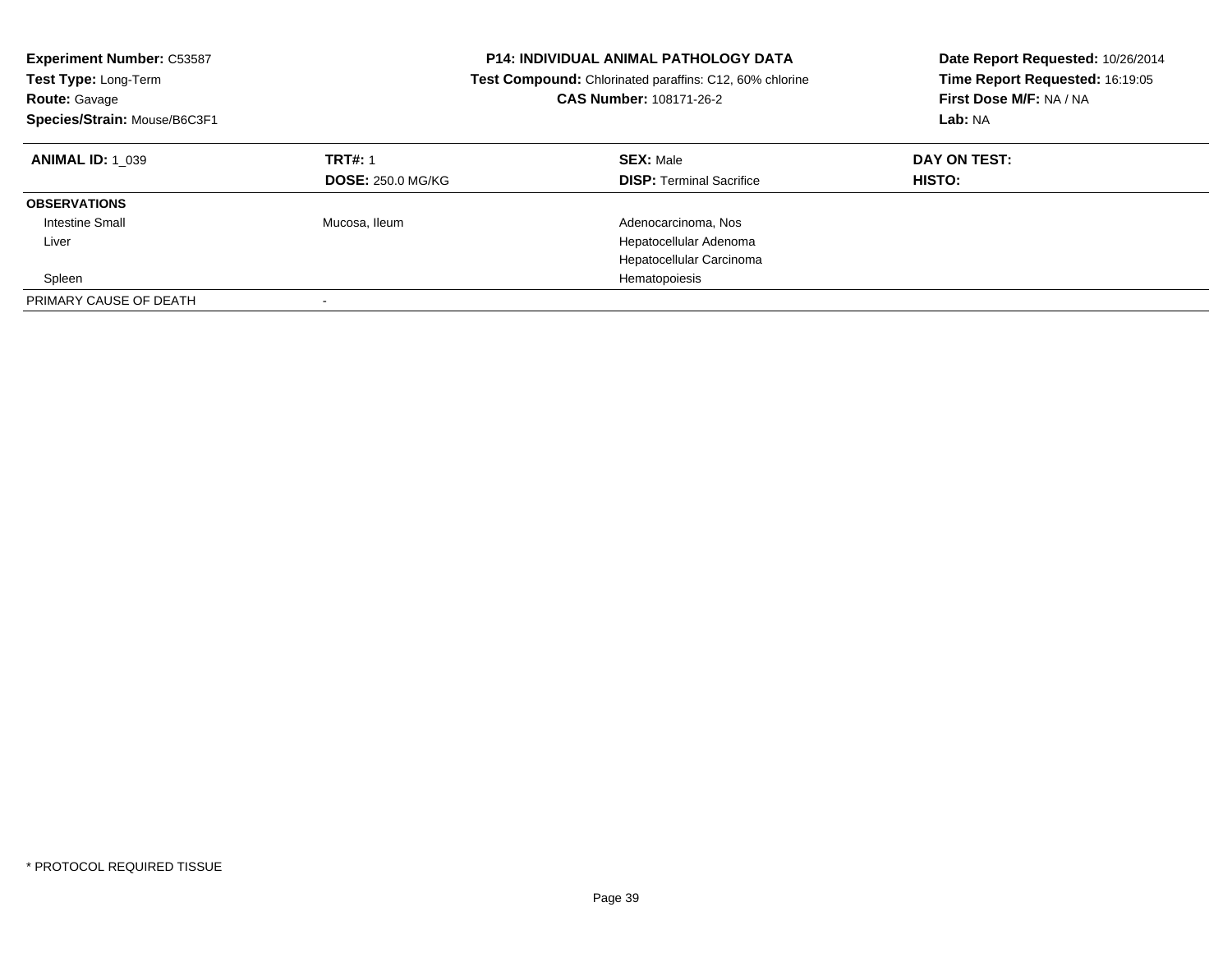| <b>Experiment Number: C53587</b> | <b>P14: INDIVIDUAL ANIMAL PATHOLOGY DATA</b> |                                                         | Date Report Requested: 10/26/2014 |
|----------------------------------|----------------------------------------------|---------------------------------------------------------|-----------------------------------|
| Test Type: Long-Term             |                                              | Test Compound: Chlorinated paraffins: C12, 60% chlorine | Time Report Requested: 16:19:05   |
| <b>Route: Gavage</b>             |                                              | <b>CAS Number: 108171-26-2</b>                          | First Dose M/F: NA / NA           |
| Species/Strain: Mouse/B6C3F1     |                                              |                                                         | Lab: NA                           |
| <b>ANIMAL ID: 1 040</b>          | <b>TRT#: 1</b>                               | <b>SEX: Male</b>                                        | DAY ON TEST:                      |
|                                  | <b>DOSE: 250.0 MG/KG</b>                     | <b>DISP: Terminal Sacrifice</b>                         | <b>HISTO:</b>                     |
| <b>OBSERVATIONS</b>              |                                              |                                                         |                                   |
| Adrenal gland                    | Capsule                                      | Hyperplasia, Focal                                      |                                   |
| Epididymis                       |                                              | Hyperplasia, Lymphoid                                   |                                   |
| Liver                            |                                              | Hepatocellular Adenoma                                  |                                   |
|                                  |                                              | Histiocytosis                                           |                                   |
| Lung                             |                                              | Congestion, Nos                                         |                                   |
| Spleen                           |                                              | Hyperplasia, Lymphoid                                   |                                   |
| PRIMARY CAUSE OF DEATH           |                                              |                                                         |                                   |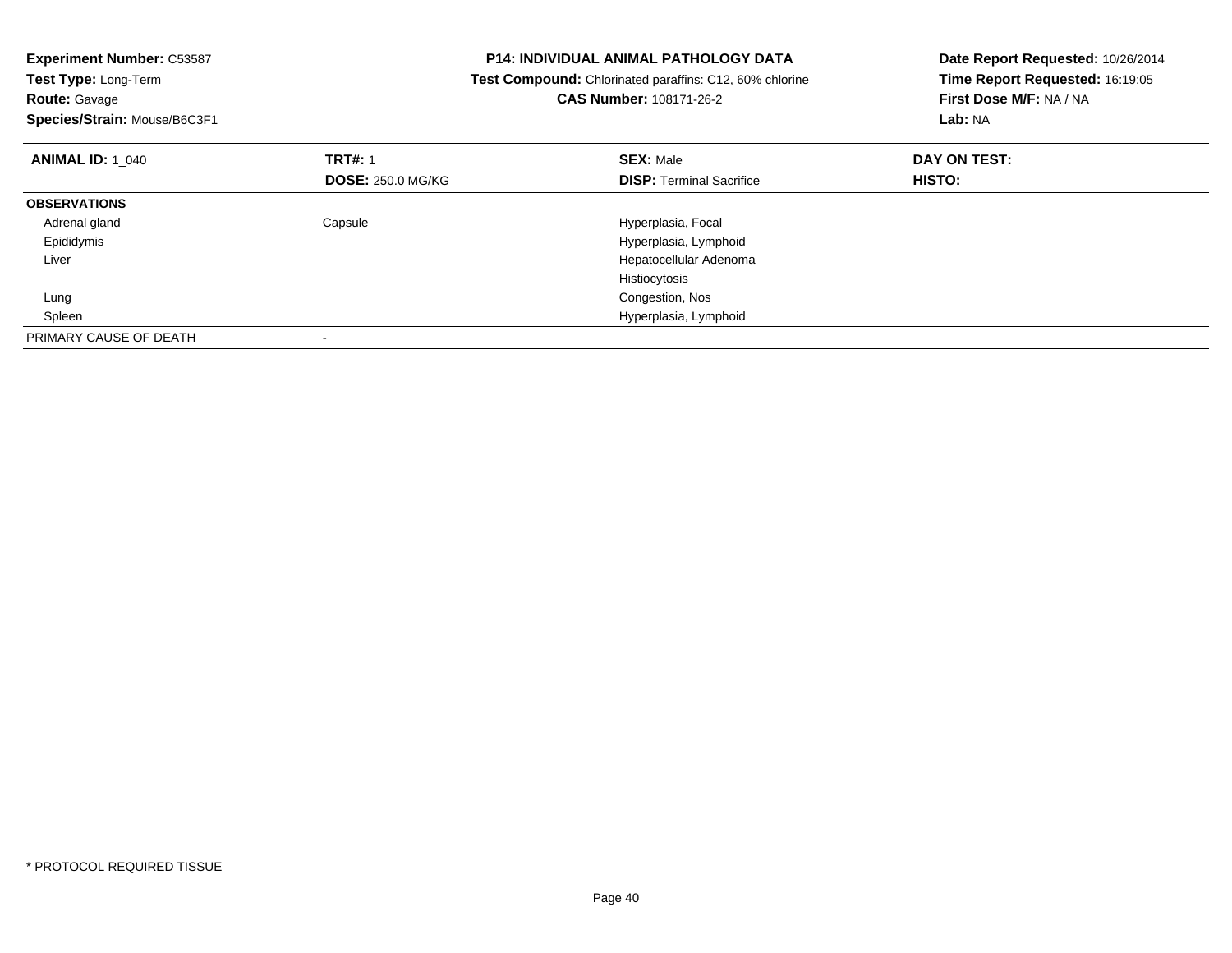**Experiment Number:** C53587**Test Type:** Long-Term**Route:** Gavage

**Species/Strain:** Mouse/B6C3F1

## **P14: INDIVIDUAL ANIMAL PATHOLOGY DATA**

 **Test Compound:** Chlorinated paraffins: C12, 60% chlorine**CAS Number:** 108171-26-2

| <b>ANIMAL ID: 1 041</b> | <b>TRT#: 1</b>           | <b>SEX: Male</b>                | DAY ON TEST: |  |
|-------------------------|--------------------------|---------------------------------|--------------|--|
|                         | <b>DOSE: 250.0 MG/KG</b> | <b>DISP:</b> Moribund Sacrifice | HISTO:       |  |
| <b>OBSERVATIONS</b>     |                          |                                 |              |  |
| Brain                   |                          | Neurilemoma, Malignant          |              |  |
| Kidney                  |                          | Nephrosis, Nos                  |              |  |
| Liver                   |                          | Hepatocytomegaly                |              |  |
| Lung                    |                          | Alveolar/Bronchiolar Adenoma    |              |  |
| Stomach                 | Forestomach              | Hyperplasia, Epithelial         |              |  |
|                         | Forestomach              | Inflammation, Focal             |              |  |
| Thyroid                 |                          | Hyperplasia, Follicular Cell    |              |  |
|                         |                          | Inflammation, Focal             |              |  |
| PRIMARY CAUSE OF DEATH  |                          |                                 |              |  |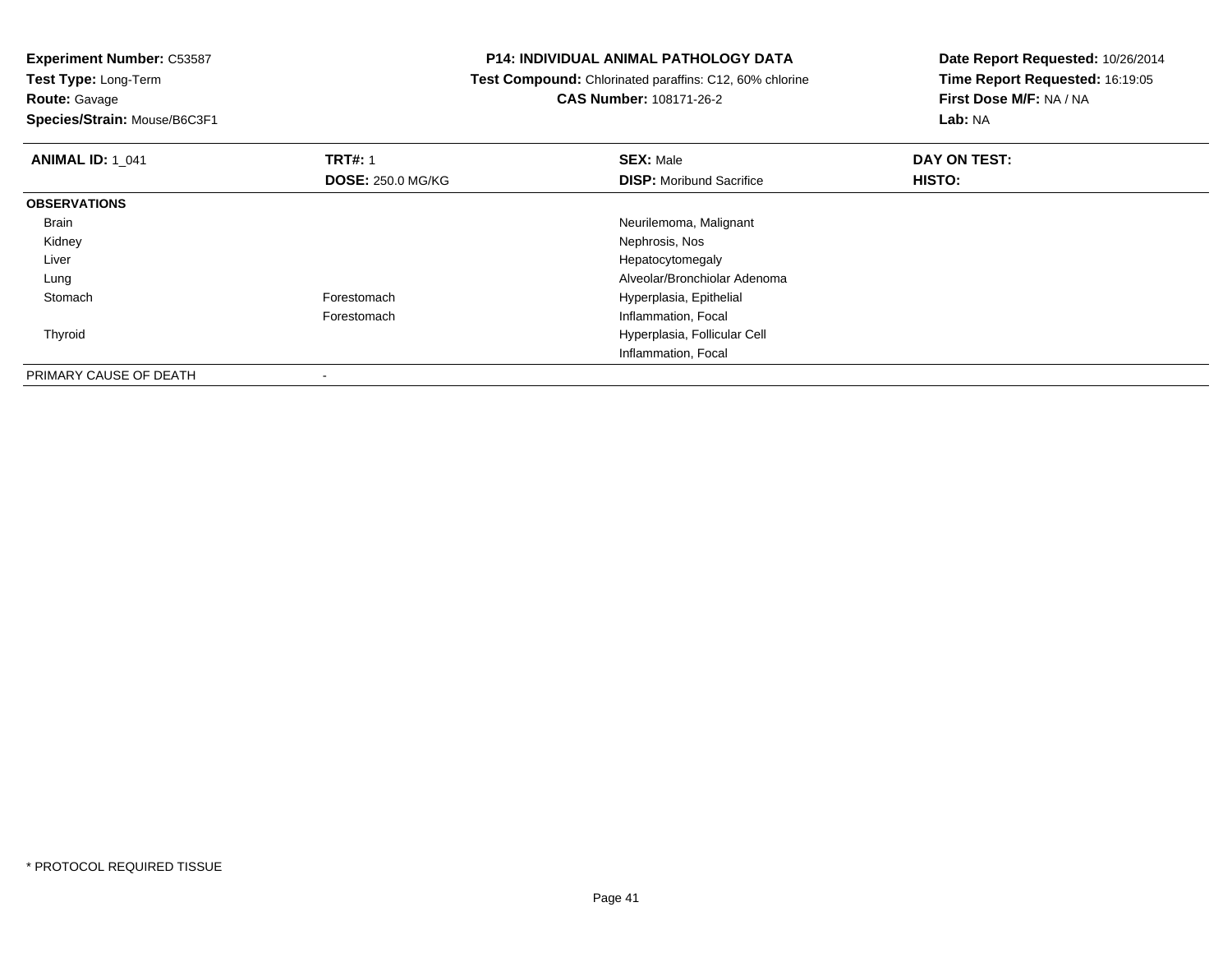| <b>Experiment Number: C53587</b><br>Test Type: Long-Term<br><b>Route: Gavage</b><br>Species/Strain: Mouse/B6C3F1 | <b>P14: INDIVIDUAL ANIMAL PATHOLOGY DATA</b><br>Test Compound: Chlorinated paraffins: C12, 60% chlorine<br><b>CAS Number: 108171-26-2</b> |                                                     | Date Report Requested: 10/26/2014<br>Time Report Requested: 16:19:05<br>First Dose M/F: NA / NA<br>Lab: NA |
|------------------------------------------------------------------------------------------------------------------|-------------------------------------------------------------------------------------------------------------------------------------------|-----------------------------------------------------|------------------------------------------------------------------------------------------------------------|
| <b>ANIMAL ID: 1 042</b>                                                                                          | <b>TRT#: 1</b><br><b>DOSE: 250.0 MG/KG</b>                                                                                                | <b>SEX: Male</b><br><b>DISP:</b> Terminal Sacrifice | DAY ON TEST:<br>HISTO:                                                                                     |
| <b>OBSERVATIONS</b>                                                                                              |                                                                                                                                           |                                                     |                                                                                                            |
| Adrenal gland                                                                                                    | Capsule                                                                                                                                   | Adenoma, Nos                                        |                                                                                                            |
| Liver                                                                                                            |                                                                                                                                           | Hepatocellular Adenoma                              |                                                                                                            |
| PRIMARY CAUSE OF DEATH                                                                                           |                                                                                                                                           |                                                     |                                                                                                            |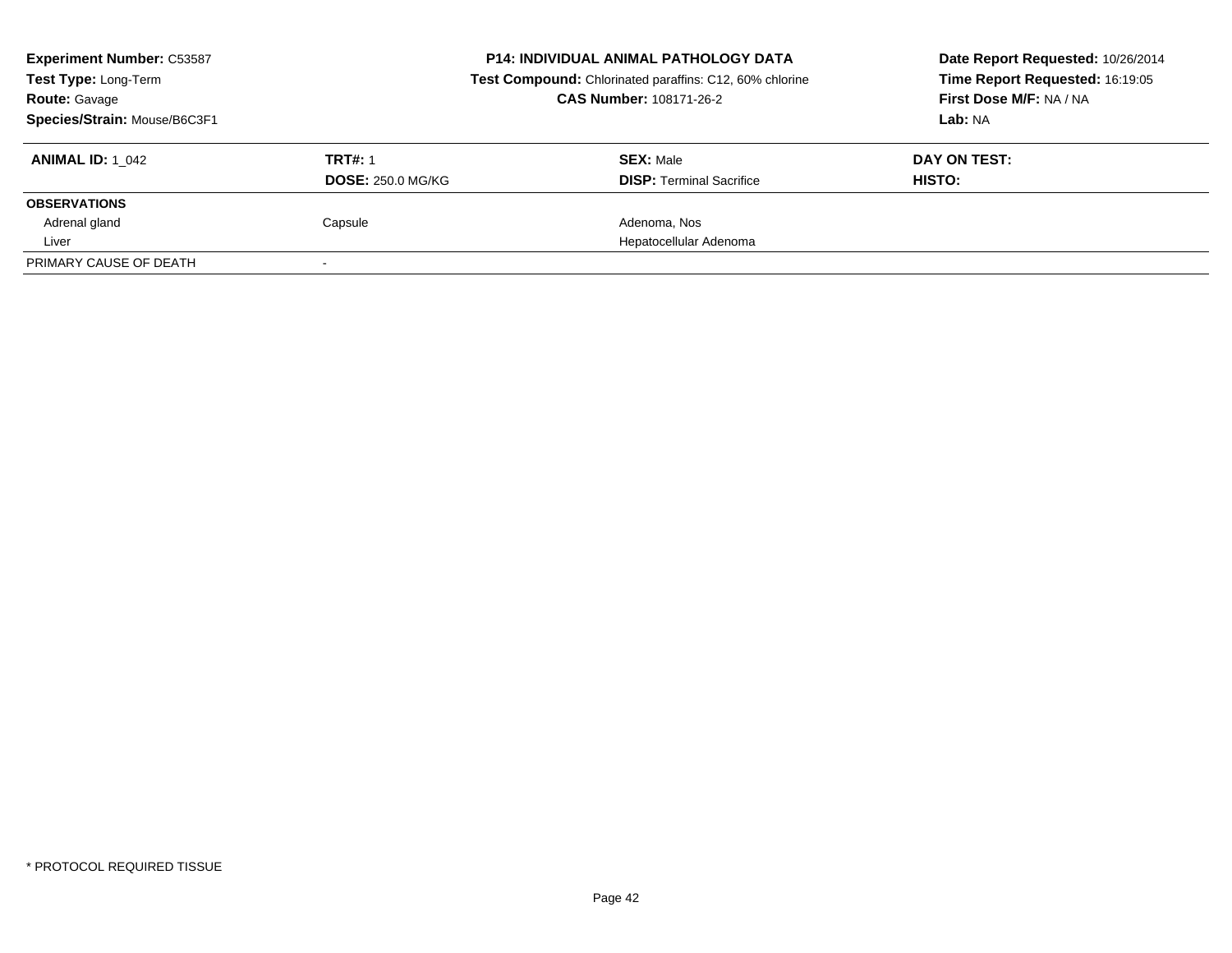**Route:** Gavage

**Species/Strain:** Mouse/B6C3F1

## **P14: INDIVIDUAL ANIMAL PATHOLOGY DATA**

 **Test Compound:** Chlorinated paraffins: C12, 60% chlorine**CAS Number:** 108171-26-2

| <b>ANIMAL ID: 1 043</b> | <b>TRT#: 1</b>           | <b>SEX: Male</b>                     | DAY ON TEST: |
|-------------------------|--------------------------|--------------------------------------|--------------|
|                         | <b>DOSE: 250.0 MG/KG</b> | <b>DISP: Terminal Sacrifice</b>      | HISTO:       |
| <b>OBSERVATIONS</b>     |                          |                                      |              |
| Brain                   | Thalamus                 | Psammoma Bodies                      |              |
| Kidney                  |                          | Nephrosis, Nos                       |              |
| Liver                   |                          | Hepatocellular Adenoma               |              |
|                         |                          | Hepatocellular Carcinoma             |              |
| Lung                    |                          | Hepatocellular Carcinoma, Metastatic |              |
| Lymph node              | Mesenteric Lymph Node    | Angiectasis                          |              |
| Preputial gland         |                          | Degeneration, Cystic                 |              |
| Spleen                  |                          | Hematopoiesis                        |              |
| Thyroid                 |                          | Hyperplasia, Follicular Cell         |              |
| Urinary bladder         |                          | Hyperplasia, Lymphoid                |              |
| PRIMARY CAUSE OF DEATH  | ۰                        |                                      |              |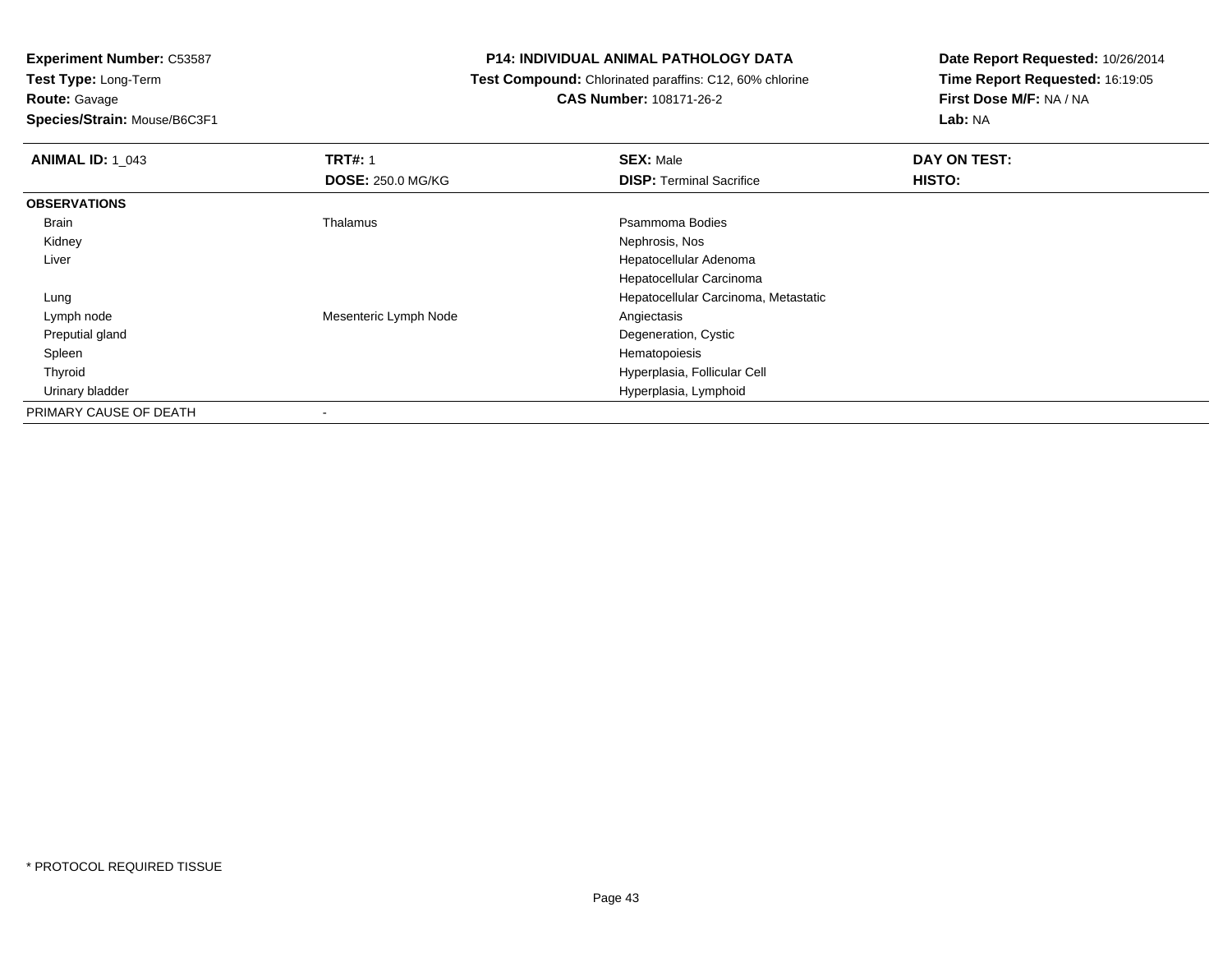**Experiment Number:** C53587**Test Type:** Long-Term**Route:** Gavage

**Species/Strain:** Mouse/B6C3F1

## **P14: INDIVIDUAL ANIMAL PATHOLOGY DATA**

 **Test Compound:** Chlorinated paraffins: C12, 60% chlorine**CAS Number:** 108171-26-2

| <b>ANIMAL ID: 1_044</b> | <b>TRT#: 1</b><br><b>DOSE: 250.0 MG/KG</b> | <b>SEX: Male</b><br><b>DISP: Terminal Sacrifice</b> | DAY ON TEST:<br>HISTO: |  |
|-------------------------|--------------------------------------------|-----------------------------------------------------|------------------------|--|
| <b>OBSERVATIONS</b>     |                                            |                                                     |                        |  |
| <b>Brain</b>            | Thalamus                                   | Psammoma Bodies                                     |                        |  |
| Kidney                  |                                            | Nephrosis, Nos                                      |                        |  |
| Liver                   |                                            | Hepatocellular Adenoma                              |                        |  |
| Skin                    | Neck                                       | Acanthosis                                          |                        |  |
| <b>Testis</b>           | <b>Spermatic Cord Nos</b>                  | Necrosis, Fat                                       |                        |  |
| Tooth                   | Root                                       | Dysplasia, Nos                                      |                        |  |
| Unspecified             | Nose                                       | Inflammation, Focal                                 |                        |  |
| PRIMARY CAUSE OF DEATH  |                                            |                                                     |                        |  |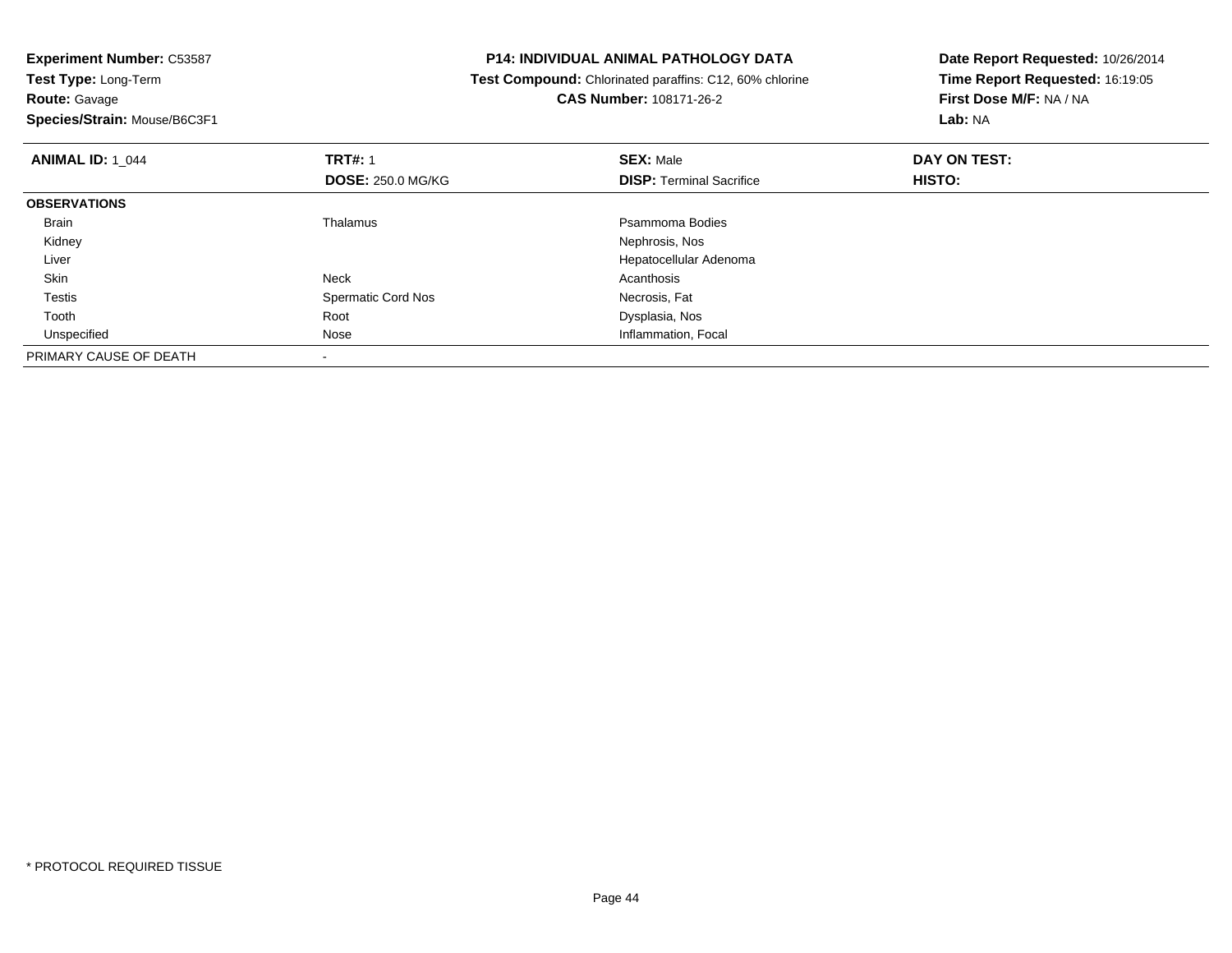**Test Type:** Long-Term**Route:** Gavage

**Species/Strain:** Mouse/B6C3F1

## **P14: INDIVIDUAL ANIMAL PATHOLOGY DATA**

 **Test Compound:** Chlorinated paraffins: C12, 60% chlorine**CAS Number:** 108171-26-2

| <b>ANIMAL ID: 1 045</b> | <b>TRT#: 1</b>           | <b>SEX: Male</b>                | DAY ON TEST: |  |
|-------------------------|--------------------------|---------------------------------|--------------|--|
|                         | <b>DOSE: 250.0 MG/KG</b> | <b>DISP:</b> Moribund Sacrifice | HISTO:       |  |
| <b>OBSERVATIONS</b>     |                          |                                 |              |  |
| Kidney                  |                          | Nephrosis, Nos                  |              |  |
| Liver                   |                          | Hepatocellular Adenoma          |              |  |
|                         |                          | Hepatocellular Carcinoma        |              |  |
|                         |                          | Infarct, Nos                    |              |  |
| Spleen                  |                          | Hematopoiesis                   |              |  |
| Stomach                 | Forestomach              | Erosion                         |              |  |
|                         | <b>Fundal Gland</b>      | Hyperplasia, Cystic             |              |  |
|                         | Forestomach              | Hyperplasia, Epithelial         |              |  |
| Unspecified             | Ear                      | Sarcoma, Nos                    |              |  |
| PRIMARY CAUSE OF DEATH  |                          |                                 |              |  |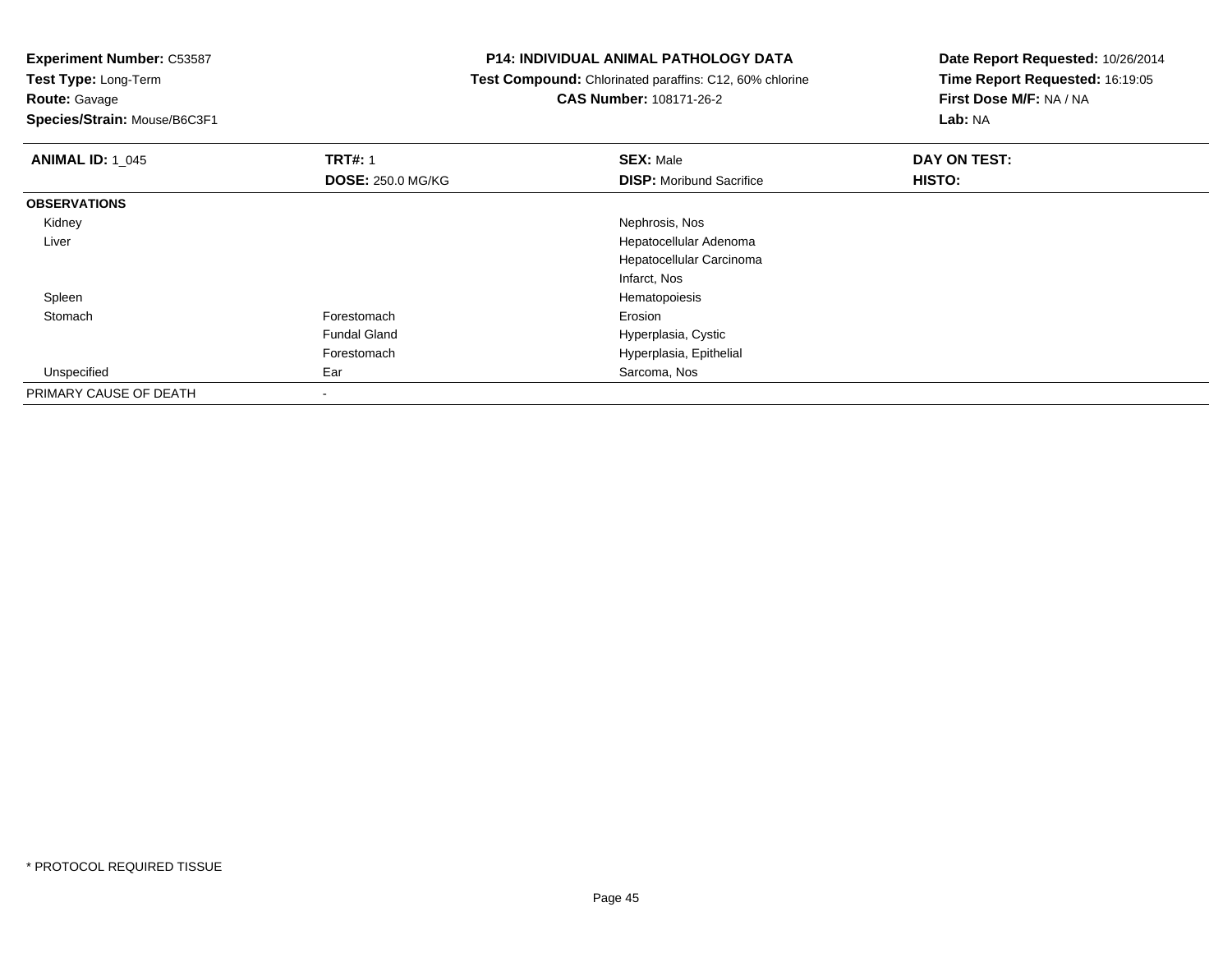| <b>Experiment Number: C53587</b><br>Test Type: Long-Term<br><b>Route: Gavage</b><br>Species/Strain: Mouse/B6C3F1 | <b>P14: INDIVIDUAL ANIMAL PATHOLOGY DATA</b><br>Test Compound: Chlorinated paraffins: C12, 60% chlorine<br>CAS Number: 108171-26-2 |                                                | Date Report Requested: 10/26/2014<br>Time Report Requested: 16:19:05<br>First Dose M/F: NA / NA<br>Lab: NA |
|------------------------------------------------------------------------------------------------------------------|------------------------------------------------------------------------------------------------------------------------------------|------------------------------------------------|------------------------------------------------------------------------------------------------------------|
| <b>ANIMAL ID: 1 046</b>                                                                                          | <b>TRT#: 1</b><br><b>DOSE: 250.0 MG/KG</b>                                                                                         | <b>SEX: Male</b><br><b>DISP:</b> Natural Death | DAY ON TEST:<br>HISTO:                                                                                     |
| <b>OBSERVATIONS</b>                                                                                              |                                                                                                                                    |                                                |                                                                                                            |
| <b>Brain</b>                                                                                                     | Thalamus                                                                                                                           | Psammoma Bodies                                |                                                                                                            |
| Liver                                                                                                            |                                                                                                                                    | Hepatocellular Adenoma                         |                                                                                                            |
| Unspecified                                                                                                      | Multiple Organs Nos                                                                                                                | Lymphoma, Nos-Malignant                        |                                                                                                            |
| PRIMARY CAUSE OF DEATH                                                                                           |                                                                                                                                    |                                                |                                                                                                            |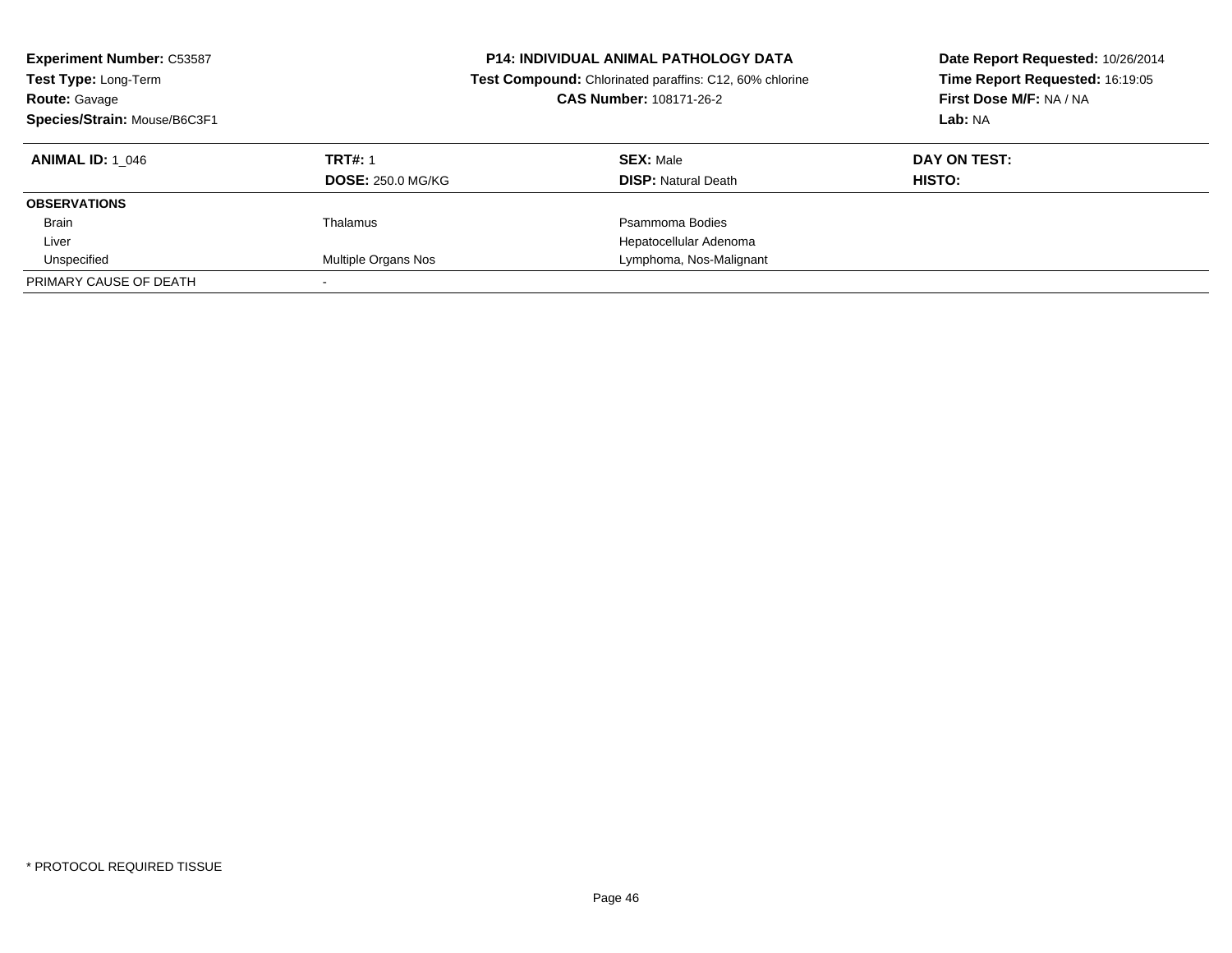| <b>Experiment Number: C53587</b><br>Test Type: Long-Term<br><b>Route: Gavage</b><br>Species/Strain: Mouse/B6C3F1 |                          | <b>P14: INDIVIDUAL ANIMAL PATHOLOGY DATA</b><br>Test Compound: Chlorinated paraffins: C12, 60% chlorine<br><b>CAS Number: 108171-26-2</b> | Date Report Requested: 10/26/2014<br>Time Report Requested: 16:19:05<br>First Dose M/F: NA / NA<br>Lab: NA |
|------------------------------------------------------------------------------------------------------------------|--------------------------|-------------------------------------------------------------------------------------------------------------------------------------------|------------------------------------------------------------------------------------------------------------|
| <b>ANIMAL ID: 1 047</b>                                                                                          | <b>TRT#: 1</b>           | <b>SEX: Male</b>                                                                                                                          | DAY ON TEST:                                                                                               |
|                                                                                                                  | <b>DOSE: 250.0 MG/KG</b> | <b>DISP:</b> Terminal Sacrifice                                                                                                           | <b>HISTO:</b>                                                                                              |
| <b>OBSERVATIONS</b>                                                                                              |                          |                                                                                                                                           |                                                                                                            |
| <b>Brain</b>                                                                                                     | Thalamus                 | Psammoma Bodies                                                                                                                           |                                                                                                            |
| Kidney                                                                                                           |                          | Nephrosis, Nos                                                                                                                            |                                                                                                            |
| Liver                                                                                                            |                          | Hepatocellular Adenoma                                                                                                                    |                                                                                                            |
| Lung                                                                                                             |                          | Hyperplasia, Alveolar Epithelium                                                                                                          |                                                                                                            |
| PRIMARY CAUSE OF DEATH                                                                                           |                          |                                                                                                                                           |                                                                                                            |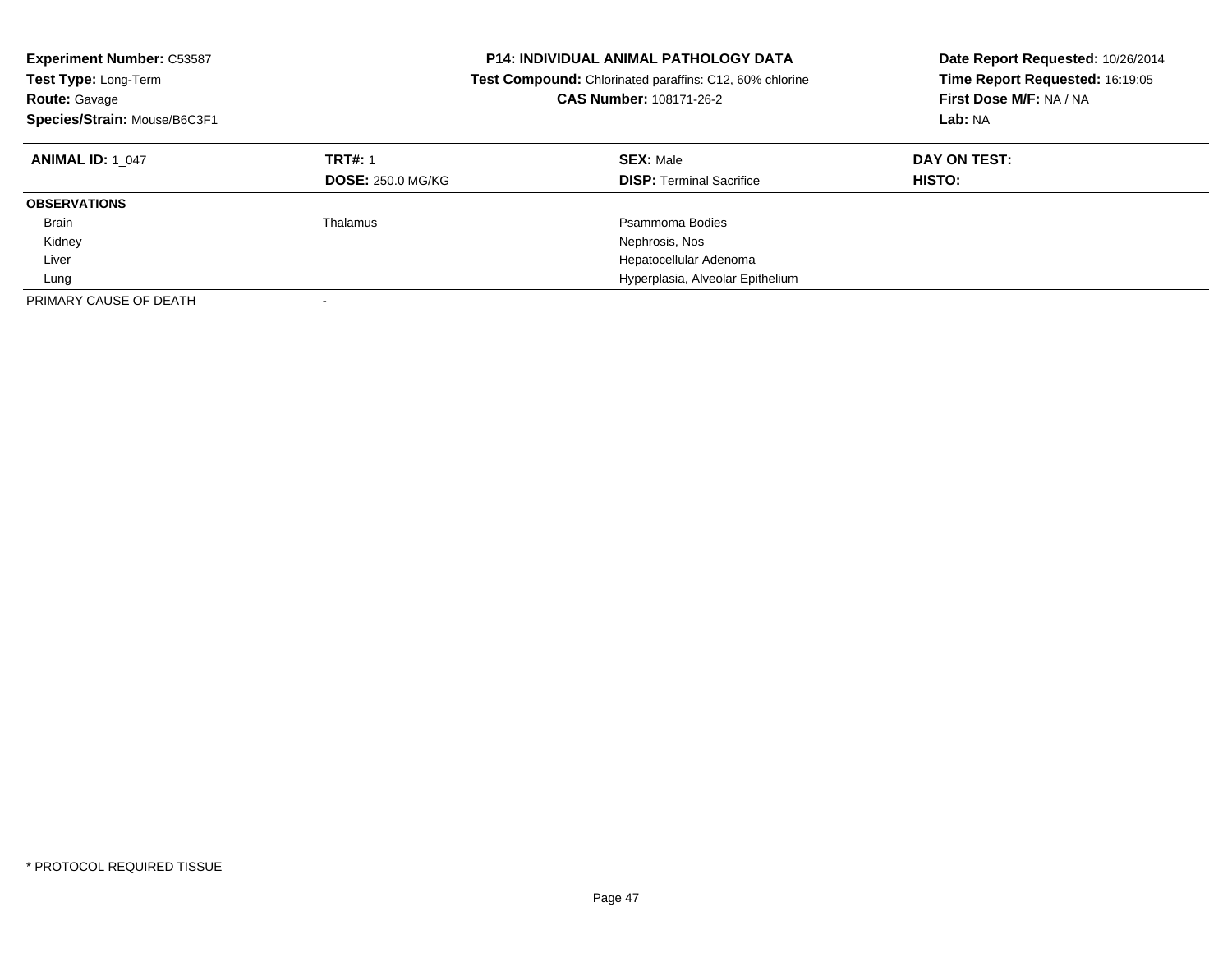**Route:** Gavage

**Species/Strain:** Mouse/B6C3F1

## **P14: INDIVIDUAL ANIMAL PATHOLOGY DATA**

 **Test Compound:** Chlorinated paraffins: C12, 60% chlorine**CAS Number:** 108171-26-2

| <b>ANIMAL ID: 1 048</b> | <b>TRT#: 1</b>           | <b>SEX: Male</b>                | DAY ON TEST: |  |
|-------------------------|--------------------------|---------------------------------|--------------|--|
|                         | <b>DOSE: 250.0 MG/KG</b> | <b>DISP:</b> Moribund Sacrifice | HISTO:       |  |
| <b>OBSERVATIONS</b>     |                          |                                 |              |  |
| Brain                   | Thalamus                 | Psammoma Bodies                 |              |  |
| Intestine Small         | Jejunum                  | Lymphoma, Mixed-Malignant Type  |              |  |
| Kidney                  |                          | Nephrosis, Nos                  |              |  |
| Liver                   |                          | Hepatoblastoma                  |              |  |
|                         |                          | Hepatocellular Carcinoma        |              |  |
|                         |                          | Infarct, Nos                    |              |  |
| Lung                    |                          | Congestion, Nos                 |              |  |
| Preputial gland         |                          | Degeneration, Cystic            |              |  |
| PRIMARY CAUSE OF DEATH  |                          |                                 |              |  |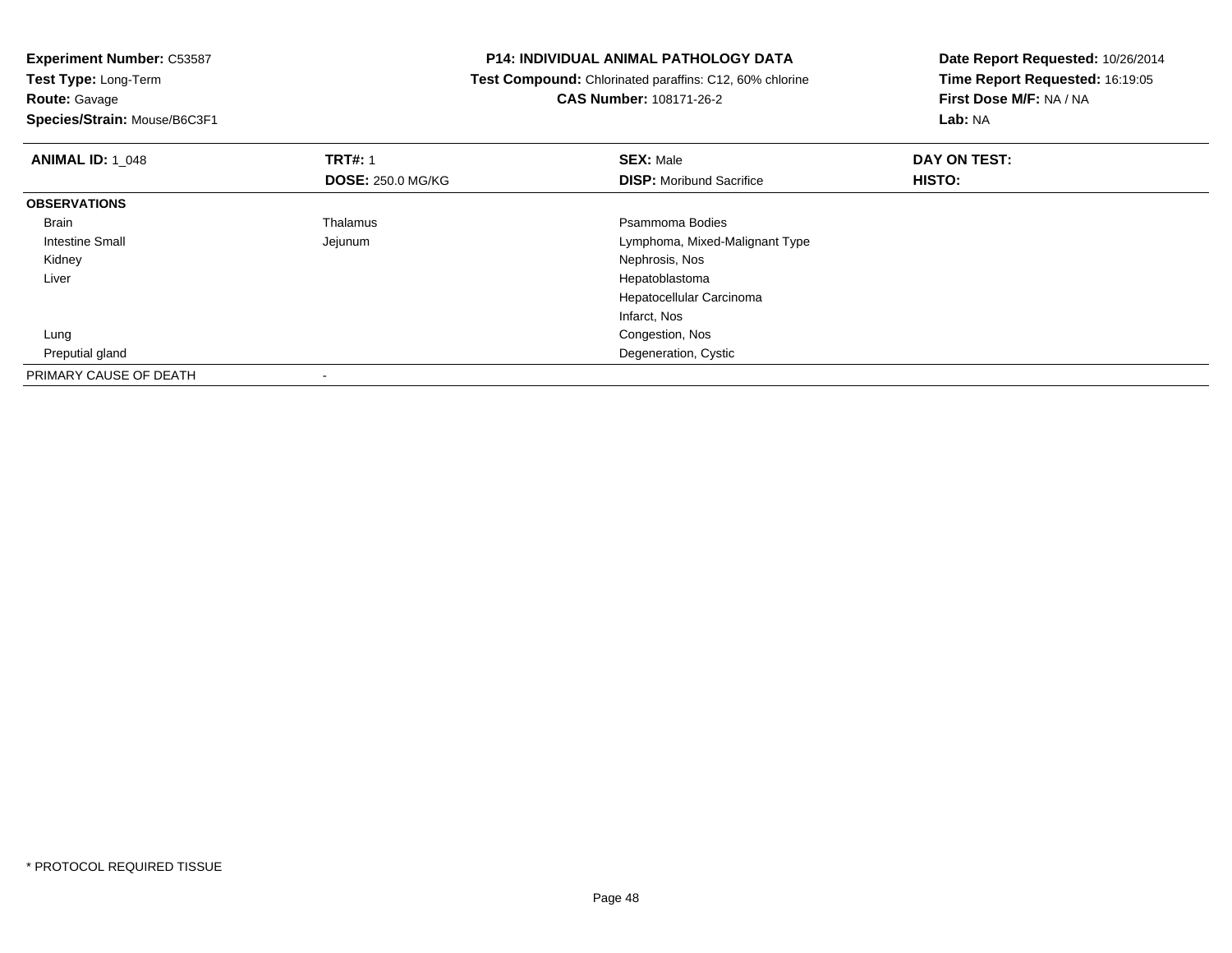**Experiment Number:** C53587**Test Type:** Long-Term**Route:** Gavage **Species/Strain:** Mouse/B6C3F1**P14: INDIVIDUAL ANIMAL PATHOLOGY DATA Test Compound:** Chlorinated paraffins: C12, 60% chlorine**CAS Number:** 108171-26-2**Date Report Requested:** 10/26/2014**Time Report Requested:** 16:19:05**First Dose M/F:** NA / NA**Lab:** NA**ANIMAL ID:** 1\_049**9 TRT#:** 1 **SEX:** Male **SEX:** Male **DAY ON TEST: DOSE:** 250.0 MG/KG**DISP:** Terminal Sacrifice **HISTO: OBSERVATIONS** Adrenal glandCapsule Capsule Capsular Capsule Hyperplasia, Focal Thalamus<br>
Thalamus Capsular Capsular Capsular Capsular Psammoma Bodies BrainPsammoma Bodies<br>Dilatation, Nos Epididymiss and the contract of the contract of the contract of the contract of the contract of the contract of the contract of the contract of the contract of the contract of the contract of the contract of the contract of the cont Liver Hepatocellular Adenoma StomachForestomach **Hyperplasia**, Epithelial Thyroid Cystic Follicles Hyperplasia, Follicular CellPRIMARY CAUSE OF DEATH

-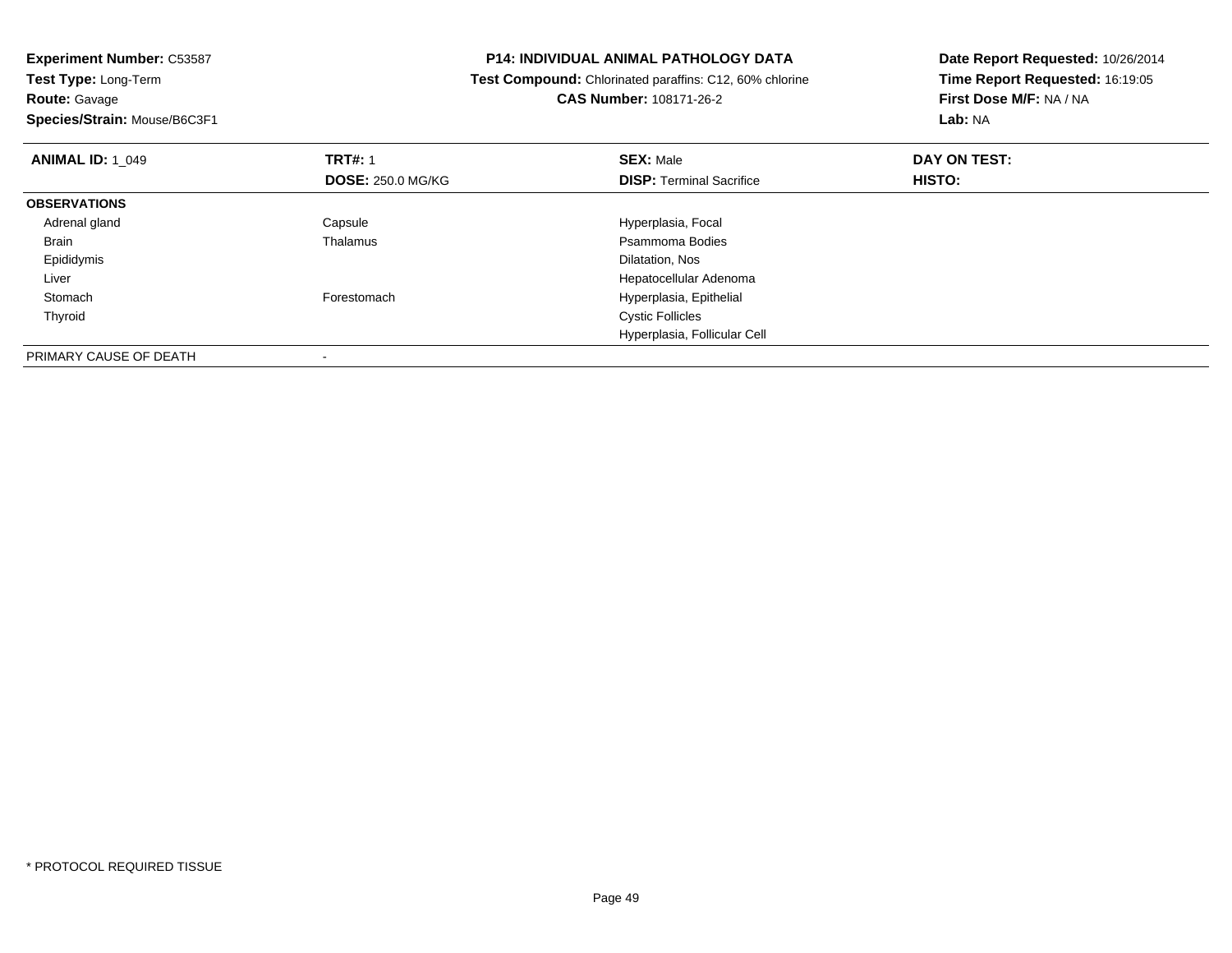**Route:** Gavage

**Species/Strain:** Mouse/B6C3F1

## **P14: INDIVIDUAL ANIMAL PATHOLOGY DATA**

 **Test Compound:** Chlorinated paraffins: C12, 60% chlorine**CAS Number:** 108171-26-2

| <b>ANIMAL ID: 1_050</b> | <b>TRT#: 1</b>            | <b>SEX: Male</b>                     | DAY ON TEST: |  |
|-------------------------|---------------------------|--------------------------------------|--------------|--|
|                         | <b>DOSE: 250.0 MG/KG</b>  | <b>DISP:</b> Moribund Sacrifice      | HISTO:       |  |
| <b>OBSERVATIONS</b>     |                           |                                      |              |  |
| Brain                   | Thalamus                  | Psammoma Bodies                      |              |  |
| Kidney                  |                           | Nephrosis, Nos                       |              |  |
| Liver                   | Hepatocytes               | Depletion, Glycogen                  |              |  |
|                         |                           | Hepatocellular Carcinoma             |              |  |
|                         |                           | Hepatocytomegaly                     |              |  |
| Lung                    |                           | Congestion, Nos                      |              |  |
|                         |                           | Hepatocellular Carcinoma, Metastatic |              |  |
| Peritoneum              |                           | Inflammation, Nos                    |              |  |
| Pituitary gland         | <b>Anterior Pituitary</b> | Adenoma, Nos                         |              |  |
| Preputial gland         |                           | Degeneration, Cystic                 |              |  |
| PRIMARY CAUSE OF DEATH  |                           |                                      |              |  |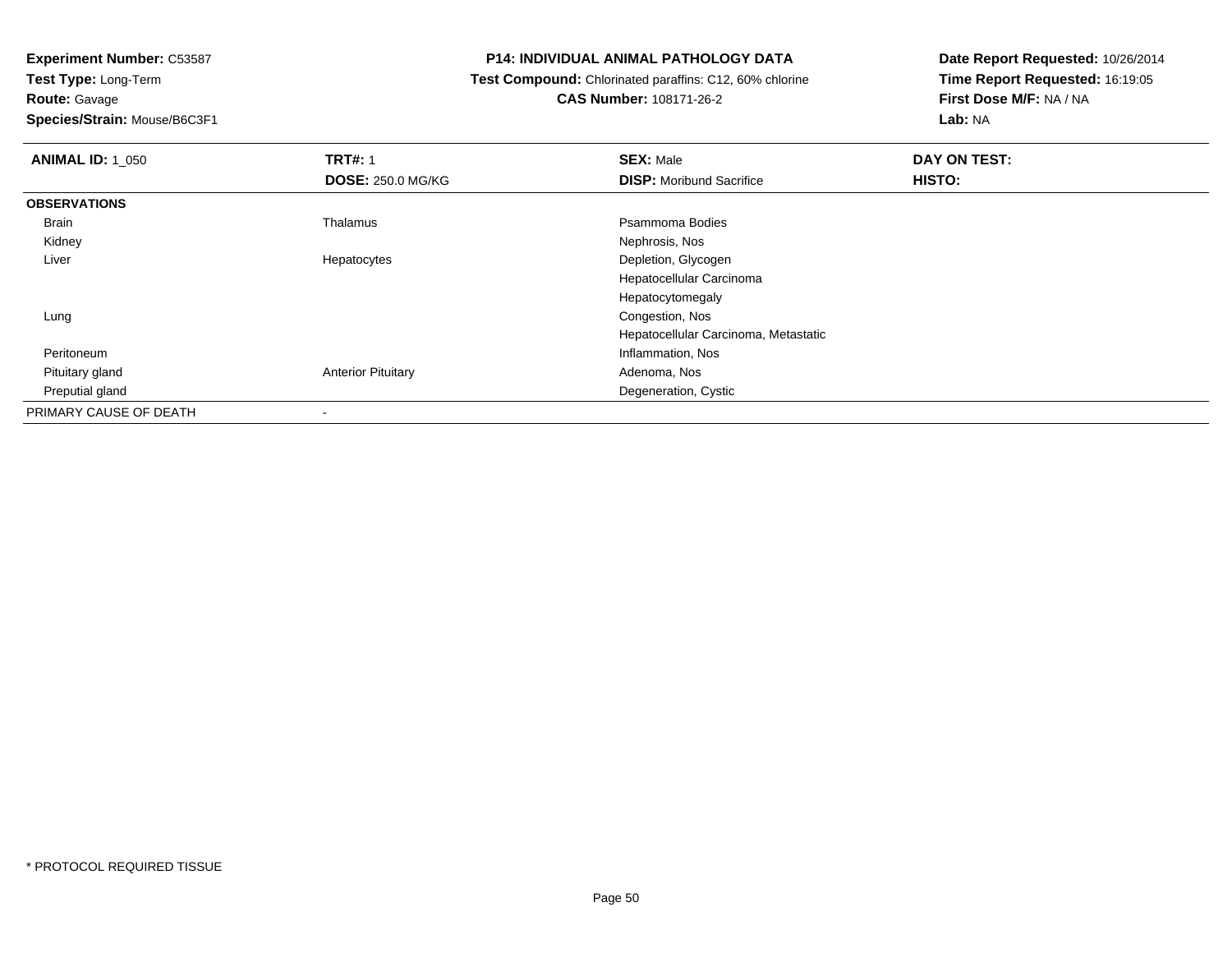**Test Type:** Long-Term**Route:** Gavage

**Species/Strain:** Mouse/B6C3F1

# **P14: INDIVIDUAL ANIMAL PATHOLOGY DATA**

**Test Compound:** Chlorinated paraffins: C12, 60% chlorine

**CAS Number:** 108171-26-2

| <b>ANIMAL ID: 2_001</b> | TRT#: 2                  | <b>SEX: Male</b>                | DAY ON TEST: |  |
|-------------------------|--------------------------|---------------------------------|--------------|--|
|                         | <b>DOSE: 125.0 MG/KG</b> | <b>DISP:</b> Moribund Sacrifice | HISTO:       |  |
| <b>OBSERVATIONS</b>     |                          |                                 |              |  |
| Liver                   |                          | Hepatocellular Adenoma          |              |  |
| Lung                    |                          | Fibrosarcoma, Metastatic        |              |  |
| Lymph node              | Mesenteric Lymph Node    | Angiectasis                     |              |  |
|                         | Inguinal Lymph Node      | Hyperplasia, Nos                |              |  |
| Preputial gland         |                          | Inflammation, Suppurative       |              |  |
| Spleen                  |                          | Hematopoiesis                   |              |  |
| Thyroid                 | Follicle                 | Crystals, Nos                   |              |  |
|                         |                          | Degeneration, Cystic            |              |  |
| Unspecified             | Back                     | Fibrosarcoma                    |              |  |
| PRIMARY CAUSE OF DEATH  |                          |                                 |              |  |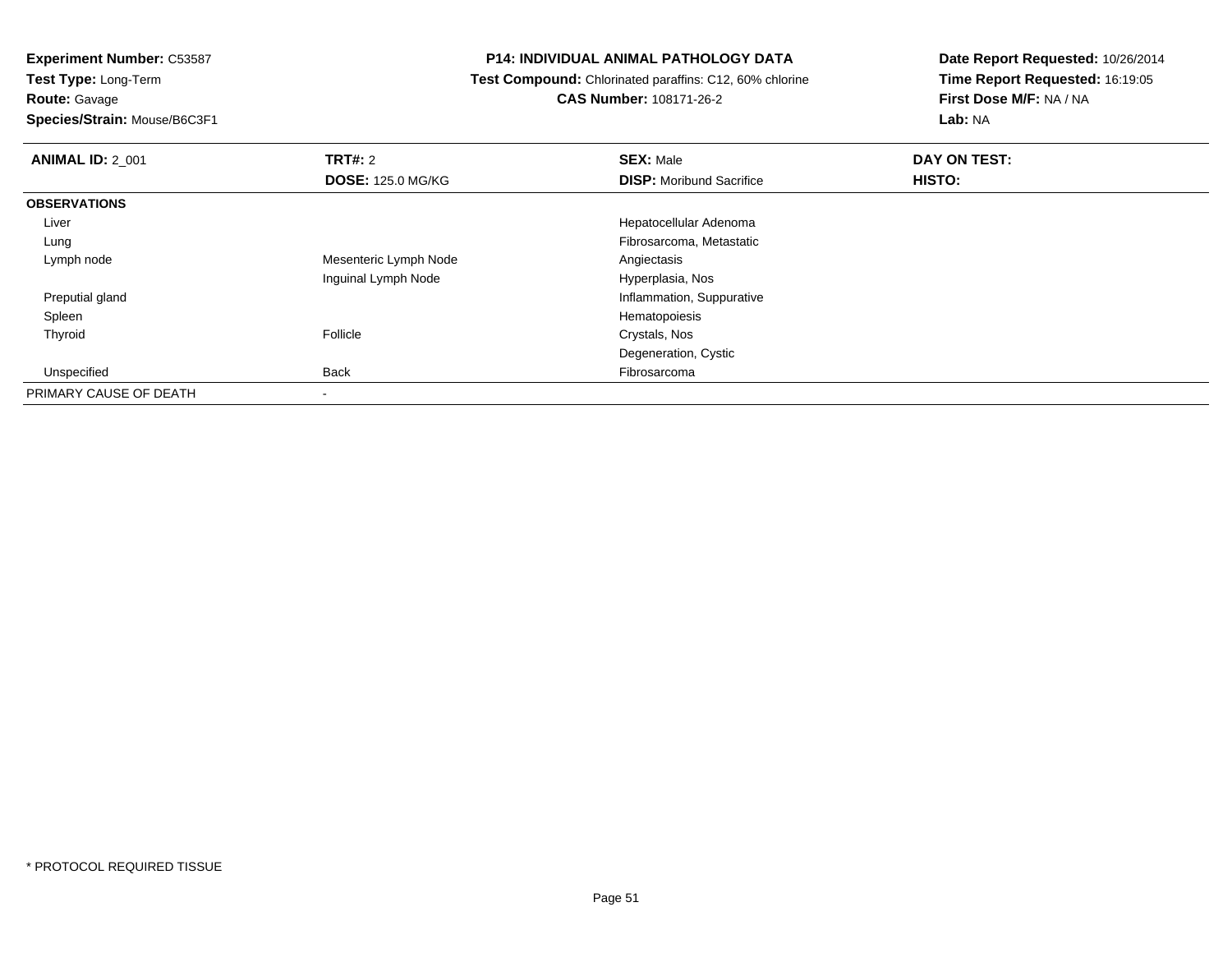| <b>Experiment Number: C53587</b> |                          | <b>P14: INDIVIDUAL ANIMAL PATHOLOGY DATA</b>                   | Date Report Requested: 10/26/2014 |  |
|----------------------------------|--------------------------|----------------------------------------------------------------|-----------------------------------|--|
| <b>Test Type: Long-Term</b>      |                          | <b>Test Compound:</b> Chlorinated paraffins: C12, 60% chlorine | Time Report Requested: 16:19:05   |  |
| <b>Route: Gavage</b>             |                          | <b>CAS Number: 108171-26-2</b>                                 | First Dose M/F: NA / NA           |  |
| Species/Strain: Mouse/B6C3F1     |                          |                                                                | Lab: NA                           |  |
| <b>ANIMAL ID: 2 002</b>          | TRT#: 2                  | <b>SEX: Male</b>                                               | DAY ON TEST:                      |  |
|                                  | <b>DOSE: 125.0 MG/KG</b> | <b>DISP:</b> Moribund Sacrifice                                | <b>HISTO:</b>                     |  |
| <b>OBSERVATIONS</b>              |                          |                                                                |                                   |  |
| Lymph node                       | Mesenteric Lymph Node    | Angiectasis                                                    |                                   |  |
| Seminal vesicle                  |                          | <b>Fibrosis</b>                                                |                                   |  |
| Stomach                          | <b>Glandular Stomach</b> | Erosion                                                        |                                   |  |
| Unspecified                      | Multiple Organs Nos      | Lymphoma, Undifferentiated-Malignant Type                      |                                   |  |
| PRIMARY CAUSE OF DEATH           |                          |                                                                |                                   |  |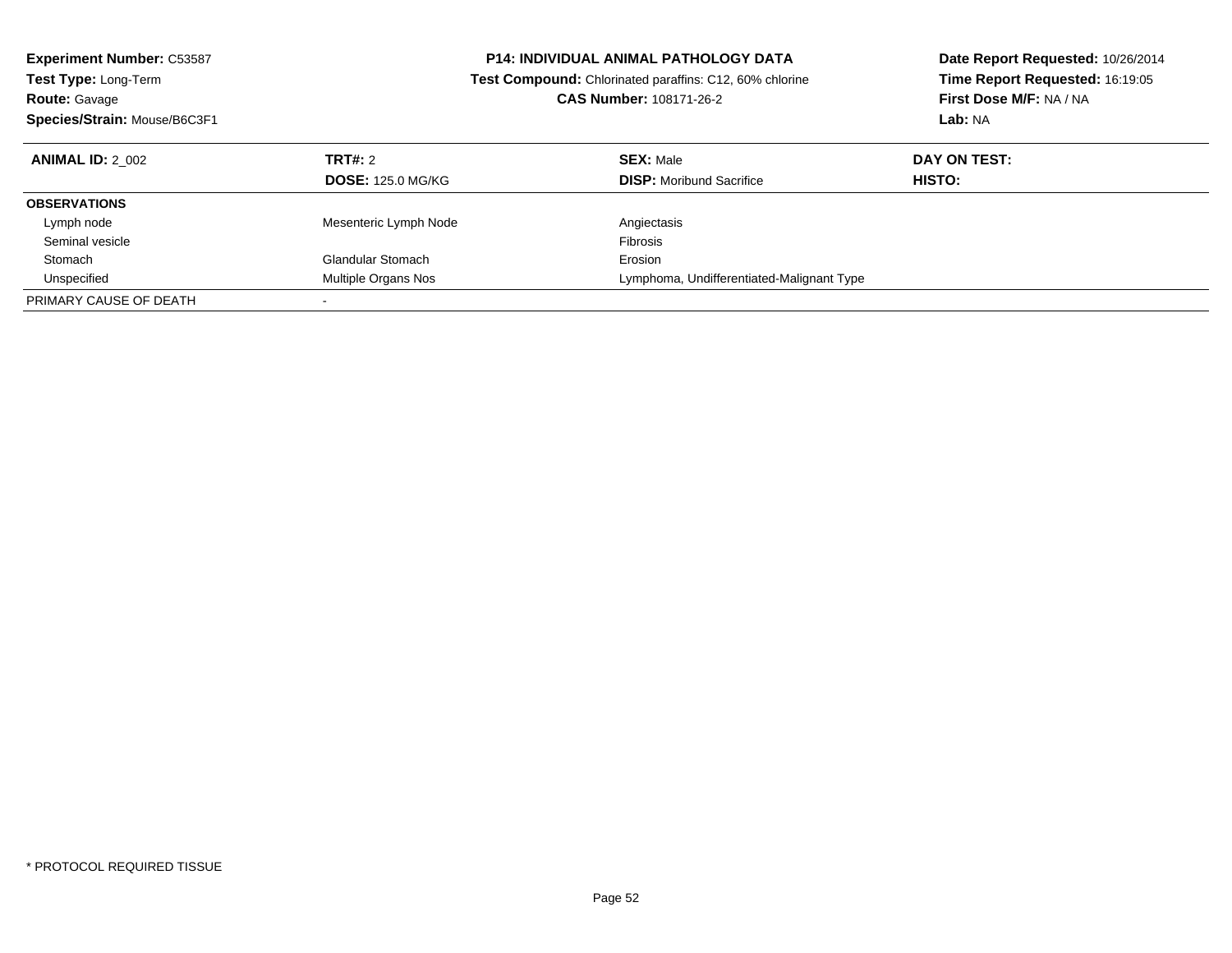| <b>Experiment Number: C53587</b><br>Test Type: Long-Term<br><b>Route: Gavage</b><br>Species/Strain: Mouse/B6C3F1 |                           | <b>P14: INDIVIDUAL ANIMAL PATHOLOGY DATA</b><br>Test Compound: Chlorinated paraffins: C12, 60% chlorine<br><b>CAS Number: 108171-26-2</b> | Date Report Requested: 10/26/2014<br>Time Report Requested: 16:19:05<br>First Dose M/F: NA / NA<br>Lab: NA |  |
|------------------------------------------------------------------------------------------------------------------|---------------------------|-------------------------------------------------------------------------------------------------------------------------------------------|------------------------------------------------------------------------------------------------------------|--|
| <b>ANIMAL ID: 2 003</b>                                                                                          | <b>TRT#: 2</b>            | <b>SEX: Male</b>                                                                                                                          | DAY ON TEST:                                                                                               |  |
|                                                                                                                  | <b>DOSE: 125.0 MG/KG</b>  | <b>DISP:</b> Terminal Sacrifice                                                                                                           | HISTO:                                                                                                     |  |
| <b>OBSERVATIONS</b>                                                                                              |                           |                                                                                                                                           |                                                                                                            |  |
| Kidney                                                                                                           |                           | Nephrosis, Nos                                                                                                                            |                                                                                                            |  |
| Pituitary gland                                                                                                  | <b>Anterior Pituitary</b> | Hyperplasia, Focal                                                                                                                        |                                                                                                            |  |
| Unspecified                                                                                                      | Multiple Organs Nos       | Lymphoma, Mixed-Malignant Type                                                                                                            |                                                                                                            |  |
| PRIMARY CAUSE OF DEATH                                                                                           |                           |                                                                                                                                           |                                                                                                            |  |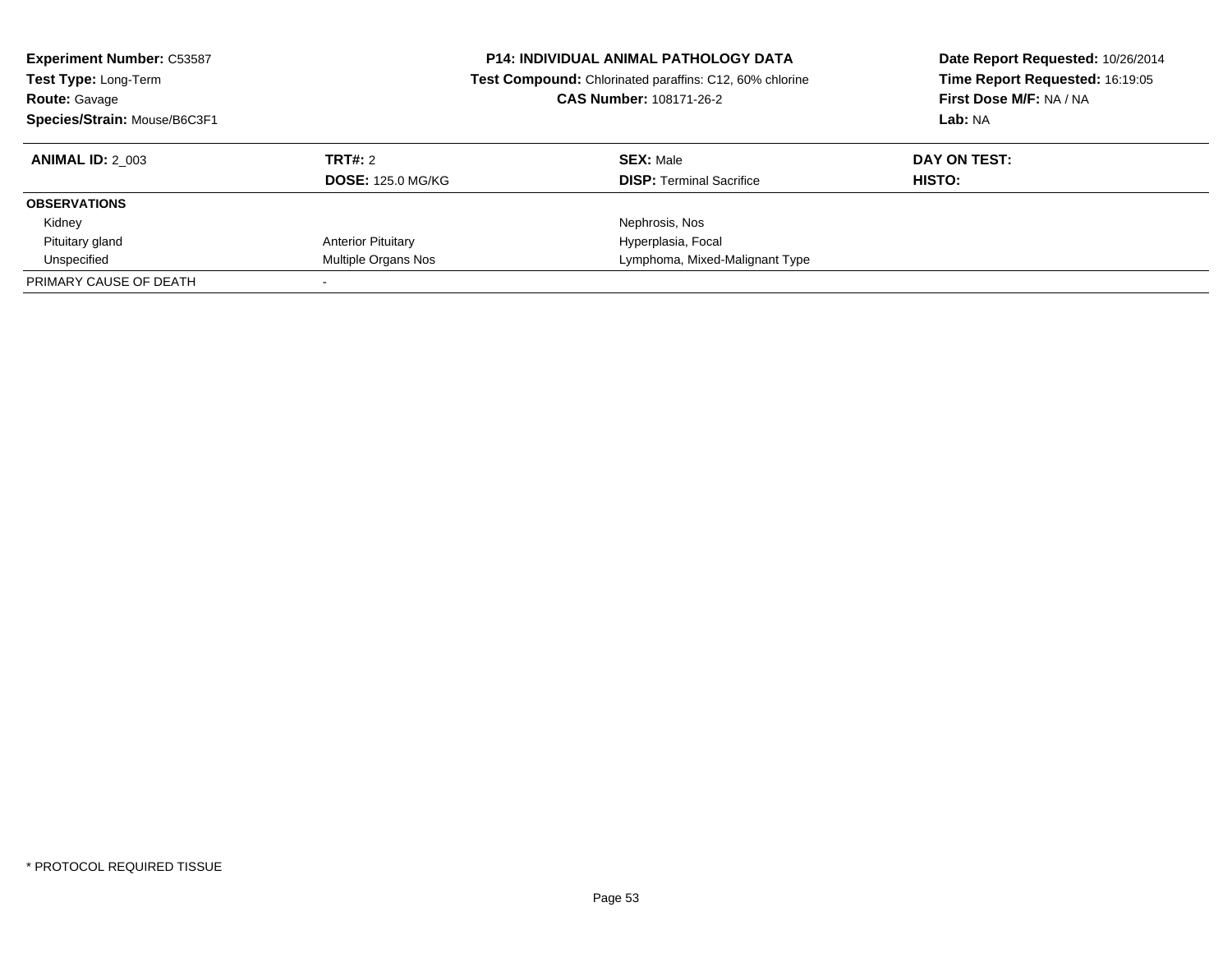| <b>Experiment Number: C53587</b> |                          | <b>P14: INDIVIDUAL ANIMAL PATHOLOGY DATA</b>            | Date Report Requested: 10/26/2014 |  |
|----------------------------------|--------------------------|---------------------------------------------------------|-----------------------------------|--|
| Test Type: Long-Term             |                          | Test Compound: Chlorinated paraffins: C12, 60% chlorine | Time Report Requested: 16:19:05   |  |
| <b>Route: Gavage</b>             |                          | CAS Number: 108171-26-2                                 | First Dose M/F: NA / NA           |  |
| Species/Strain: Mouse/B6C3F1     |                          |                                                         | Lab: NA                           |  |
| <b>ANIMAL ID: 2 004</b>          | TRT#: 2                  | <b>SEX: Male</b>                                        | DAY ON TEST:                      |  |
|                                  | <b>DOSE: 125.0 MG/KG</b> | <b>DISP:</b> Moribund Sacrifice                         | HISTO:                            |  |
| <b>OBSERVATIONS</b>              |                          |                                                         |                                   |  |
| Kidney                           |                          | Nephrosis, Nos                                          |                                   |  |
| Liver                            |                          | Hepatocellular Carcinoma                                |                                   |  |
| Lung                             |                          | Hepatocellular Carcinoma, Metastatic                    |                                   |  |
| Lymph node                       | Mesenteric Lymph Node    | Angiectasis                                             |                                   |  |
| Spleen                           |                          | Hematopoiesis                                           |                                   |  |
| PRIMARY CAUSE OF DEATH           |                          |                                                         |                                   |  |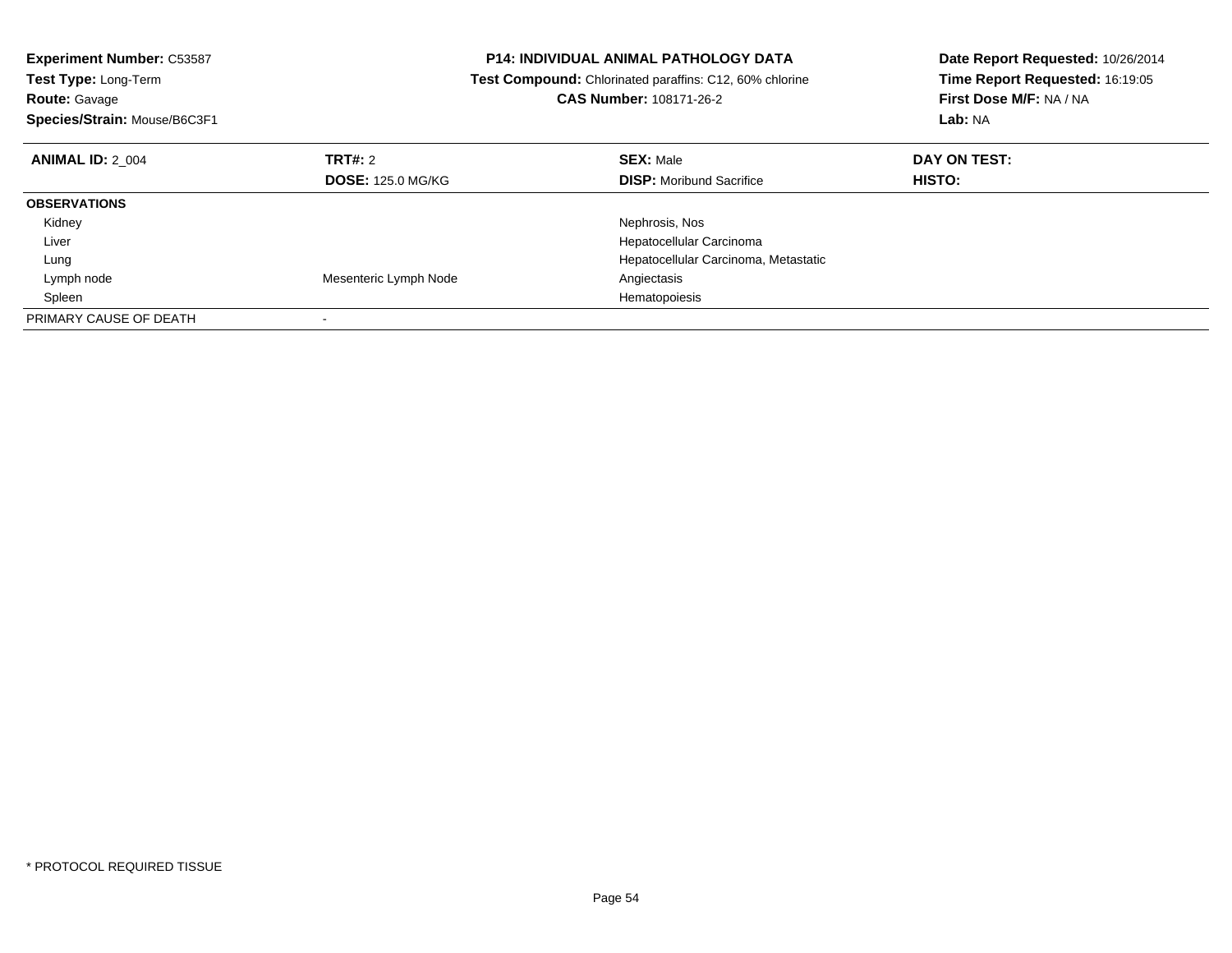| <b>Experiment Number: C53587</b><br>Test Type: Long-Term<br><b>Route: Gavage</b><br>Species/Strain: Mouse/B6C3F1 | <b>P14: INDIVIDUAL ANIMAL PATHOLOGY DATA</b><br><b>Test Compound:</b> Chlorinated paraffins: C12, 60% chlorine<br>CAS Number: 108171-26-2 |                                                     |                               |  |  |  | Date Report Requested: 10/26/2014<br>Time Report Requested: 16:19:05<br>First Dose M/F: NA / NA<br>Lab: NA |
|------------------------------------------------------------------------------------------------------------------|-------------------------------------------------------------------------------------------------------------------------------------------|-----------------------------------------------------|-------------------------------|--|--|--|------------------------------------------------------------------------------------------------------------|
| <b>ANIMAL ID: 2 005</b>                                                                                          | <b>TRT#: 2</b><br><b>DOSE: 125.0 MG/KG</b>                                                                                                | <b>SEX: Male</b><br><b>DISP:</b> Terminal Sacrifice | DAY ON TEST:<br><b>HISTO:</b> |  |  |  |                                                                                                            |
| <b>OBSERVATIONS</b>                                                                                              |                                                                                                                                           |                                                     |                               |  |  |  |                                                                                                            |
| Kidney                                                                                                           |                                                                                                                                           | Nephrosis, Nos                                      |                               |  |  |  |                                                                                                            |
| Liver                                                                                                            |                                                                                                                                           | Hepatocellular Adenoma                              |                               |  |  |  |                                                                                                            |
| Nasal cavity                                                                                                     |                                                                                                                                           | Foreign Body, Reaction                              |                               |  |  |  |                                                                                                            |
|                                                                                                                  |                                                                                                                                           | Inflammation, Suppurative                           |                               |  |  |  |                                                                                                            |
| PRIMARY CAUSE OF DEATH                                                                                           |                                                                                                                                           |                                                     |                               |  |  |  |                                                                                                            |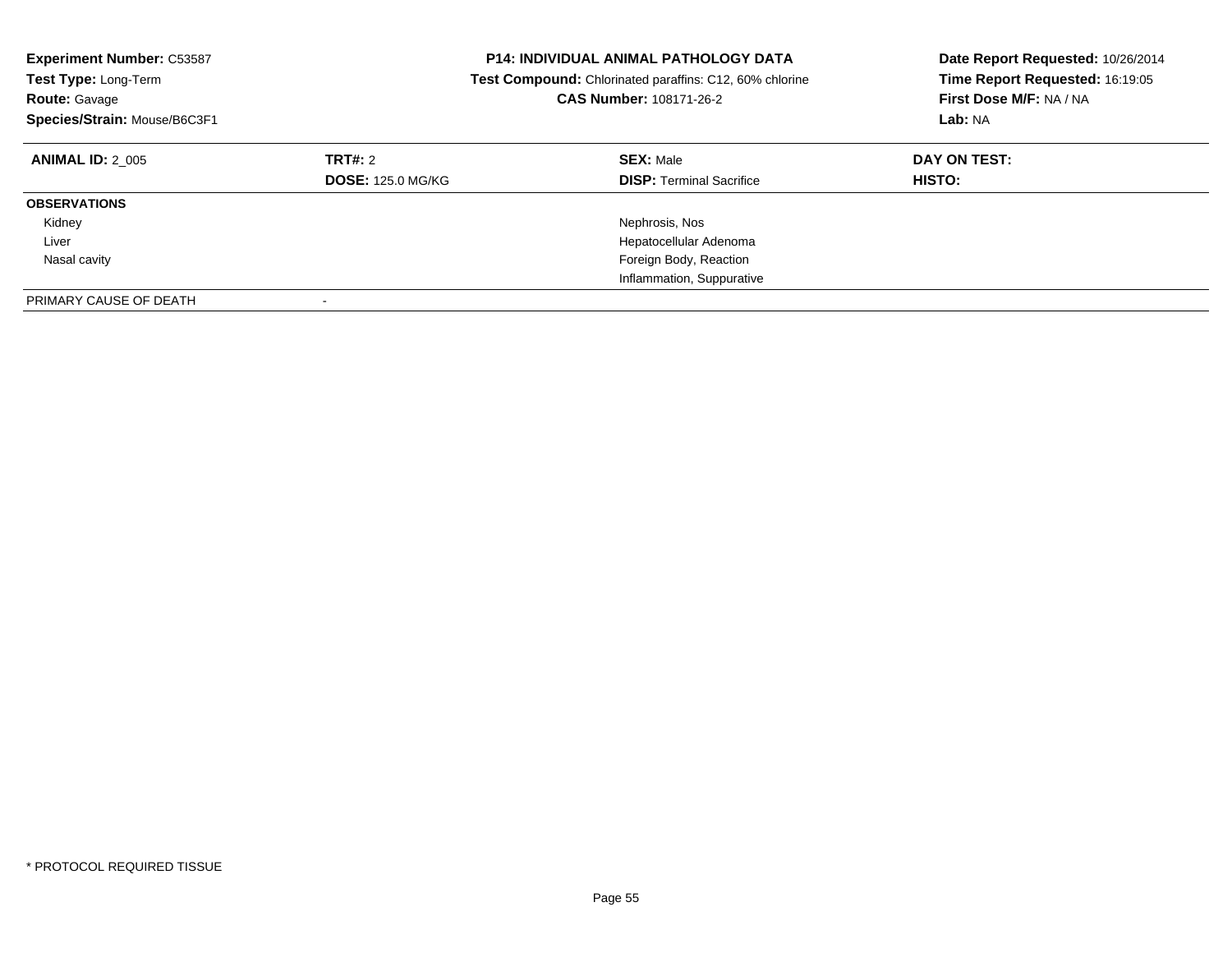| <b>Experiment Number: C53587</b><br>Test Type: Long-Term<br><b>Route: Gavage</b><br>Species/Strain: Mouse/B6C3F1 | <b>P14: INDIVIDUAL ANIMAL PATHOLOGY DATA</b><br><b>Test Compound:</b> Chlorinated paraffins: C12, 60% chlorine<br>CAS Number: 108171-26-2 |                                                     | Date Report Requested: 10/26/2014<br>Time Report Requested: 16:19:05<br>First Dose M/F: NA / NA<br>Lab: NA |
|------------------------------------------------------------------------------------------------------------------|-------------------------------------------------------------------------------------------------------------------------------------------|-----------------------------------------------------|------------------------------------------------------------------------------------------------------------|
| <b>ANIMAL ID: 2 006</b>                                                                                          | TRT#: 2<br><b>DOSE: 125.0 MG/KG</b>                                                                                                       | <b>SEX: Male</b><br><b>DISP:</b> Moribund Sacrifice | DAY ON TEST:<br><b>HISTO:</b>                                                                              |
| <b>OBSERVATIONS</b>                                                                                              |                                                                                                                                           |                                                     |                                                                                                            |
| Kidney                                                                                                           |                                                                                                                                           | Nephrosis, Nos                                      |                                                                                                            |
| Liver                                                                                                            |                                                                                                                                           | Hepatocellular Adenoma                              |                                                                                                            |
|                                                                                                                  |                                                                                                                                           | Hepatocellular Carcinoma                            |                                                                                                            |
| Lung                                                                                                             |                                                                                                                                           | Hepatocellular Carcinoma, Metastatic                |                                                                                                            |
| PRIMARY CAUSE OF DEATH                                                                                           |                                                                                                                                           |                                                     |                                                                                                            |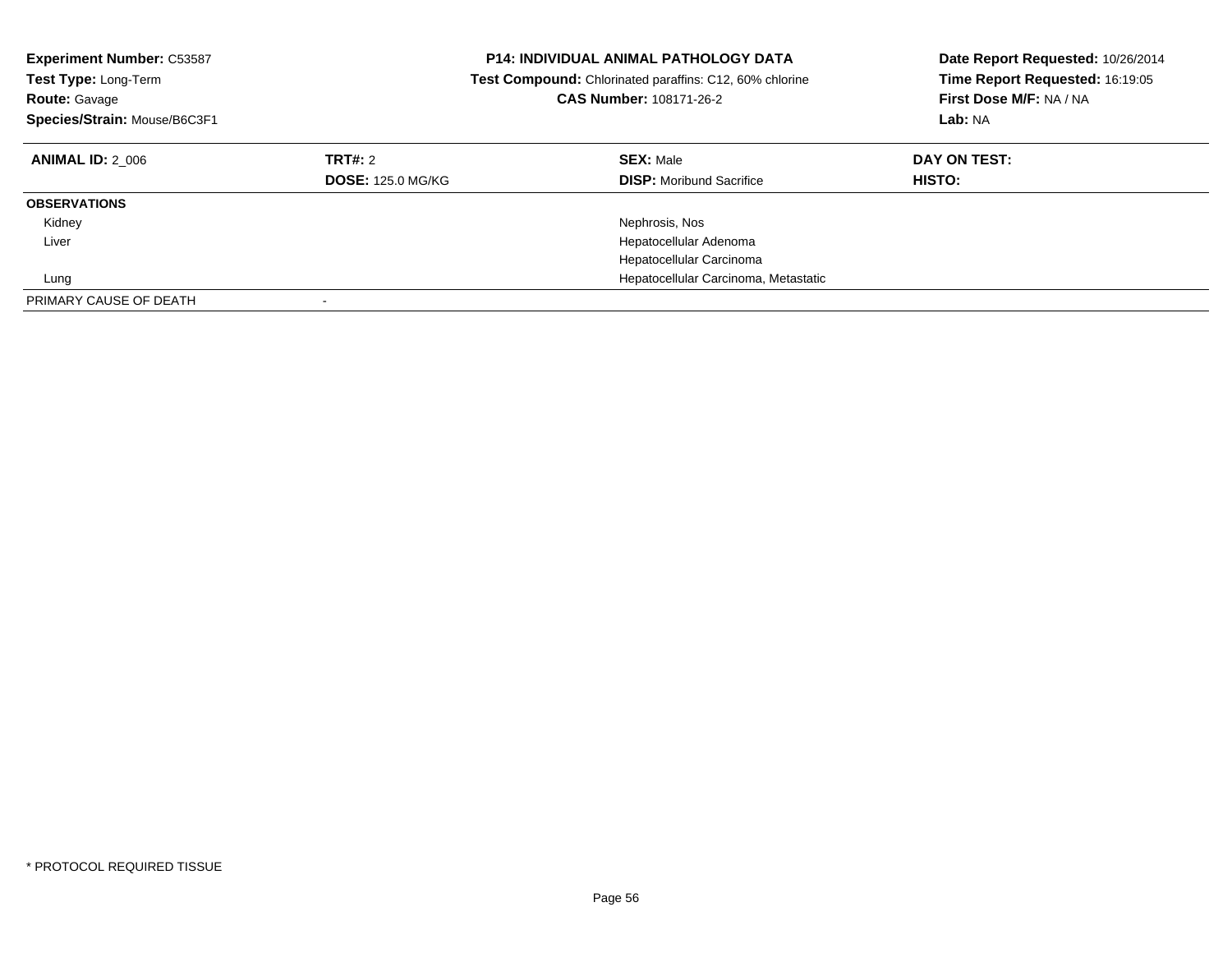| <b>Experiment Number: C53587</b><br>Test Type: Long-Term<br>Route: Gavage<br>Species/Strain: Mouse/B6C3F1 |                          | <b>P14: INDIVIDUAL ANIMAL PATHOLOGY DATA</b><br>Test Compound: Chlorinated paraffins: C12, 60% chlorine<br>CAS Number: 108171-26-2 | Date Report Requested: 10/26/2014<br>Time Report Requested: 16:19:05<br>First Dose M/F: NA / NA<br>Lab: NA |
|-----------------------------------------------------------------------------------------------------------|--------------------------|------------------------------------------------------------------------------------------------------------------------------------|------------------------------------------------------------------------------------------------------------|
| <b>ANIMAL ID: 2 007</b>                                                                                   | TRT#: 2                  | <b>SEX: Male</b>                                                                                                                   | DAY ON TEST:                                                                                               |
|                                                                                                           | <b>DOSE: 125.0 MG/KG</b> | <b>DISP: Terminal Sacrifice</b>                                                                                                    | HISTO:                                                                                                     |
| <b>OBSERVATIONS</b>                                                                                       |                          |                                                                                                                                    |                                                                                                            |
| Kidney                                                                                                    |                          | Mineralization                                                                                                                     |                                                                                                            |
|                                                                                                           |                          | Nephrosis, Nos                                                                                                                     |                                                                                                            |
| Lung                                                                                                      |                          | Congestion, Nos                                                                                                                    |                                                                                                            |
| Lymph node                                                                                                | Mesenteric Lymph Node    | Hyperplasia, Lymphoid                                                                                                              |                                                                                                            |
| Peritoneum                                                                                                |                          | Hemorrhage                                                                                                                         |                                                                                                            |
| PRIMARY CAUSE OF DEATH                                                                                    |                          |                                                                                                                                    |                                                                                                            |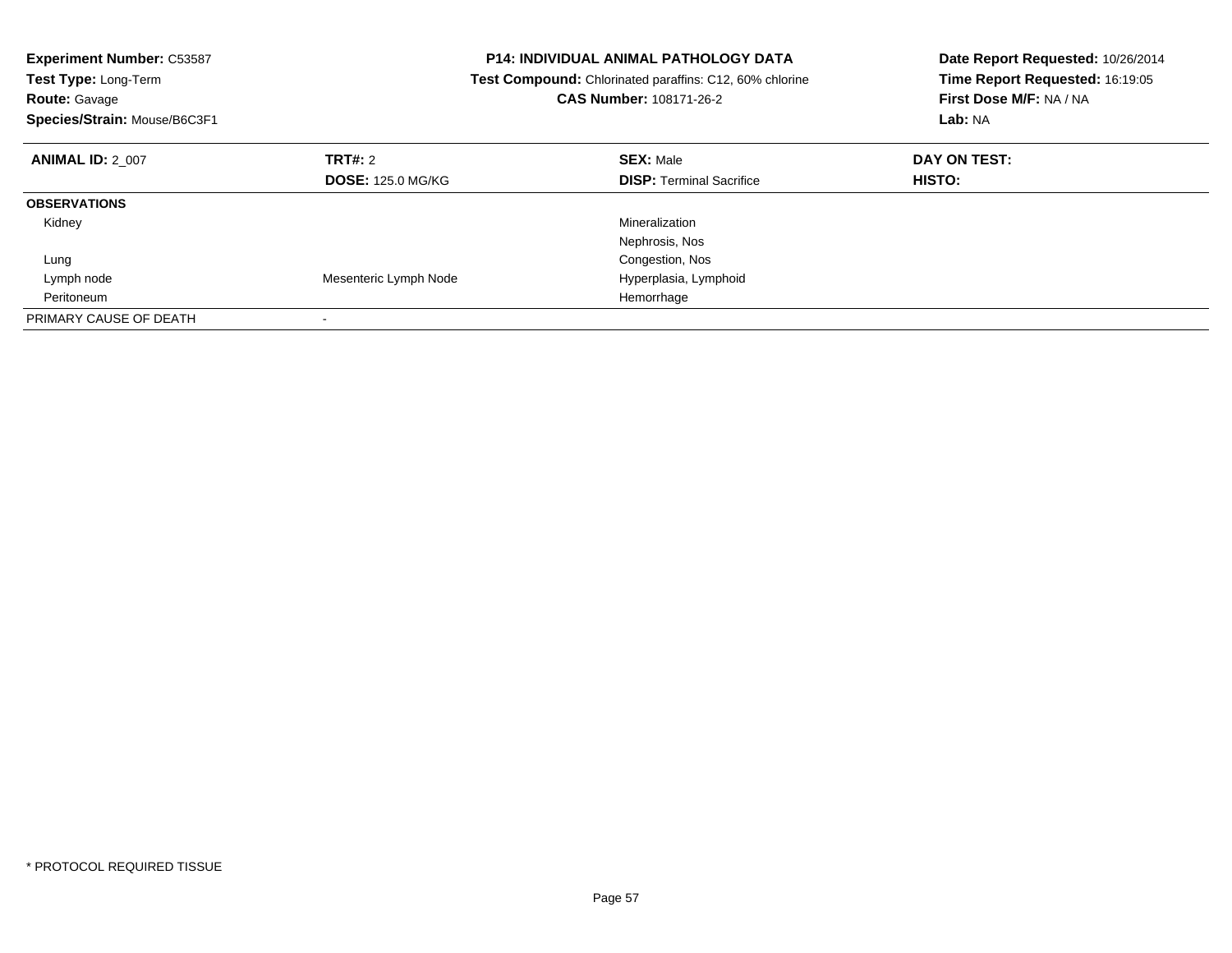**Experiment Number:** C53587**Test Type:** Long-Term**Route:** Gavage **Species/Strain:** Mouse/B6C3F1**P14: INDIVIDUAL ANIMAL PATHOLOGY DATA Test Compound:** Chlorinated paraffins: C12, 60% chlorine**CAS Number:** 108171-26-2**Date Report Requested:** 10/26/2014**Time Report Requested:** 16:19:05**First Dose M/F:** NA / NA**Lab:** NA**ANIMAL ID:** 2\_008**REX:** Male **DAY ON TEST: CONSIST: SEX:** Male **DOSE:** 125.0 MG/KG**DISP:** Terminal Sacrifice **HISTO: OBSERVATIONS** Kidney Nephrosis, Nos Liver Hepatocellular Adenoma Foreign Body, Reaction Nasal cavity PancreasIslets **Islet-Cell Adenoma**  Inflammation, Suppurative Preputial gland UnspecifiedShoulder **Hemangiosarcoma** PRIMARY CAUSE OF DEATH-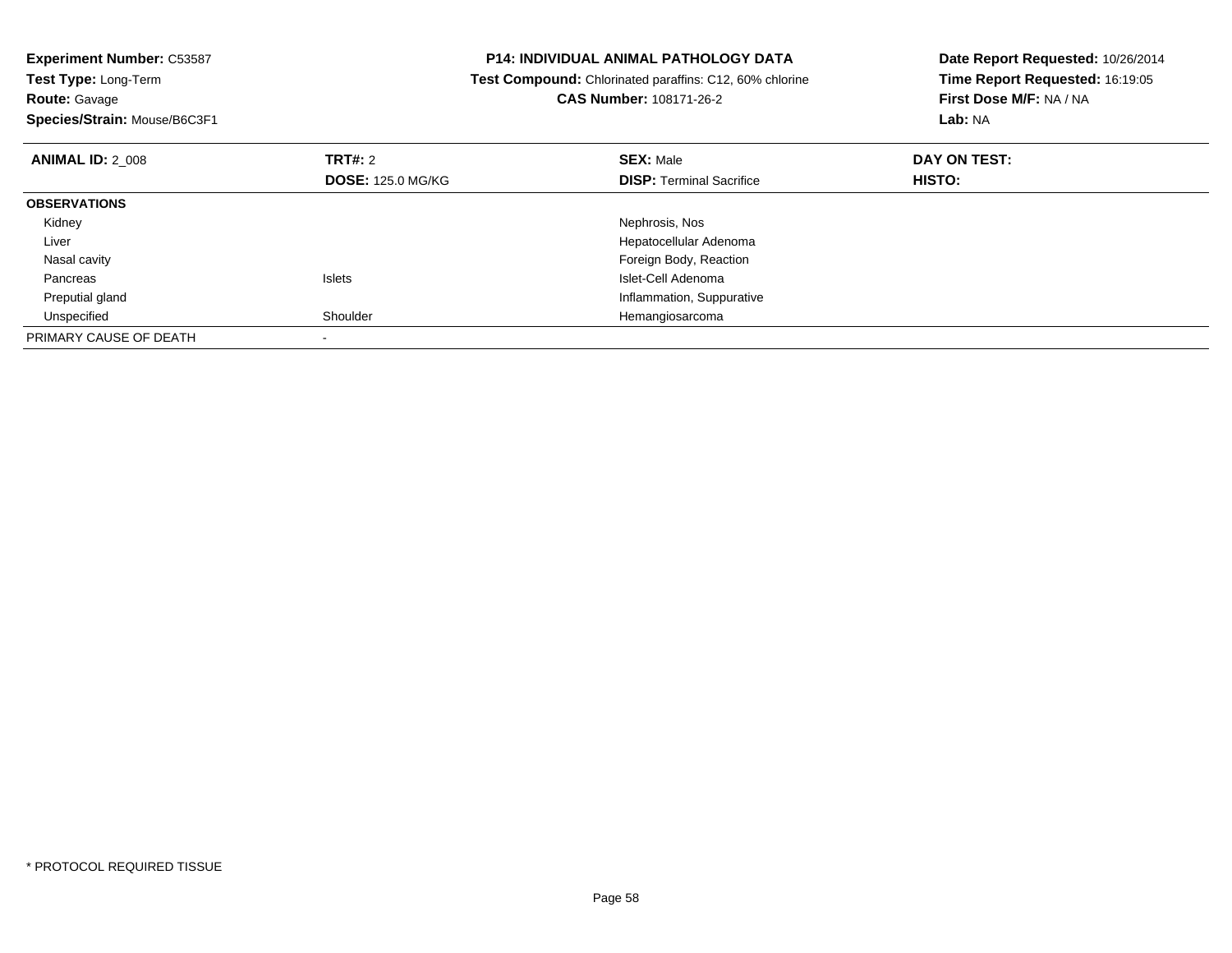**Test Type:** Long-Term**Route:** Gavage

**Species/Strain:** Mouse/B6C3F1

## **P14: INDIVIDUAL ANIMAL PATHOLOGY DATA**

 **Test Compound:** Chlorinated paraffins: C12, 60% chlorine**CAS Number:** 108171-26-2

| <b>ANIMAL ID: 2 009</b> | <b>TRT#: 2</b>           | <b>SEX: Male</b>                | DAY ON TEST: |  |
|-------------------------|--------------------------|---------------------------------|--------------|--|
|                         | <b>DOSE: 125.0 MG/KG</b> | <b>DISP: Terminal Sacrifice</b> | HISTO:       |  |
| <b>OBSERVATIONS</b>     |                          |                                 |              |  |
| Brain                   | Thalamus                 | Psammoma Bodies                 |              |  |
| <b>Intestine Small</b>  | Mucosa, Jejunum          | Adenocarcinoma, Nos             |              |  |
| Liver                   |                          | Hepatocellular Adenoma          |              |  |
|                         |                          | Necrosis, Focal                 |              |  |
| Lung                    |                          | Alveolar/Bronchiolar Adenoma    |              |  |
| Nasal cavity            |                          | Foreign Body, Reaction          |              |  |
|                         |                          | Inflammation, Suppurative       |              |  |
| Spleen                  |                          | Hematopoiesis                   |              |  |
| Stomach                 | Forestomach              | Hyperplasia, Epithelial         |              |  |
|                         | Forestomach              | Inflammation, Focal             |              |  |
| PRIMARY CAUSE OF DEATH  | $\,$                     |                                 |              |  |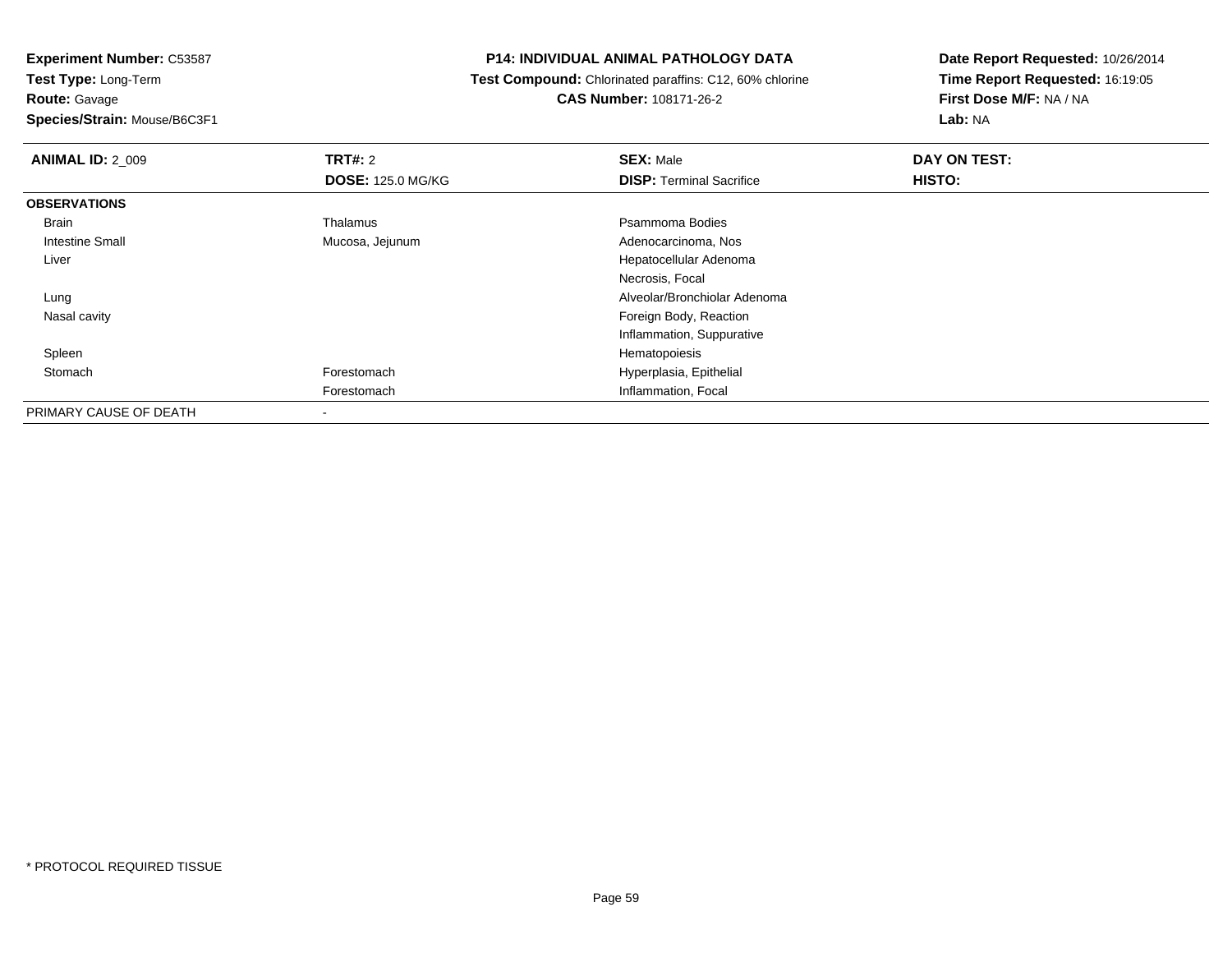| <b>Experiment Number: C53587</b><br>Test Type: Long-Term<br><b>Route: Gavage</b><br>Species/Strain: Mouse/B6C3F1 | <b>P14: INDIVIDUAL ANIMAL PATHOLOGY DATA</b><br><b>Test Compound:</b> Chlorinated paraffins: C12, 60% chlorine<br>CAS Number: 108171-26-2 |                                                     | Date Report Requested: 10/26/2014<br>Time Report Requested: 16:19:05<br>First Dose M/F: NA / NA<br>Lab: NA |
|------------------------------------------------------------------------------------------------------------------|-------------------------------------------------------------------------------------------------------------------------------------------|-----------------------------------------------------|------------------------------------------------------------------------------------------------------------|
| <b>ANIMAL ID: 2 010</b>                                                                                          | <b>TRT#: 2</b><br><b>DOSE: 125.0 MG/KG</b>                                                                                                | <b>SEX: Male</b><br><b>DISP:</b> Terminal Sacrifice | DAY ON TEST:<br><b>HISTO:</b>                                                                              |
| <b>OBSERVATIONS</b>                                                                                              |                                                                                                                                           |                                                     |                                                                                                            |
| Kidney                                                                                                           |                                                                                                                                           | Nephrosis, Nos                                      |                                                                                                            |
| Liver                                                                                                            |                                                                                                                                           | Hepatocellular Adenoma                              |                                                                                                            |
| Spleen                                                                                                           |                                                                                                                                           | Hemangiosarcoma                                     |                                                                                                            |
| Thyroid                                                                                                          |                                                                                                                                           | Hyperplasia, Follicular Cell                        |                                                                                                            |
| PRIMARY CAUSE OF DEATH                                                                                           |                                                                                                                                           |                                                     |                                                                                                            |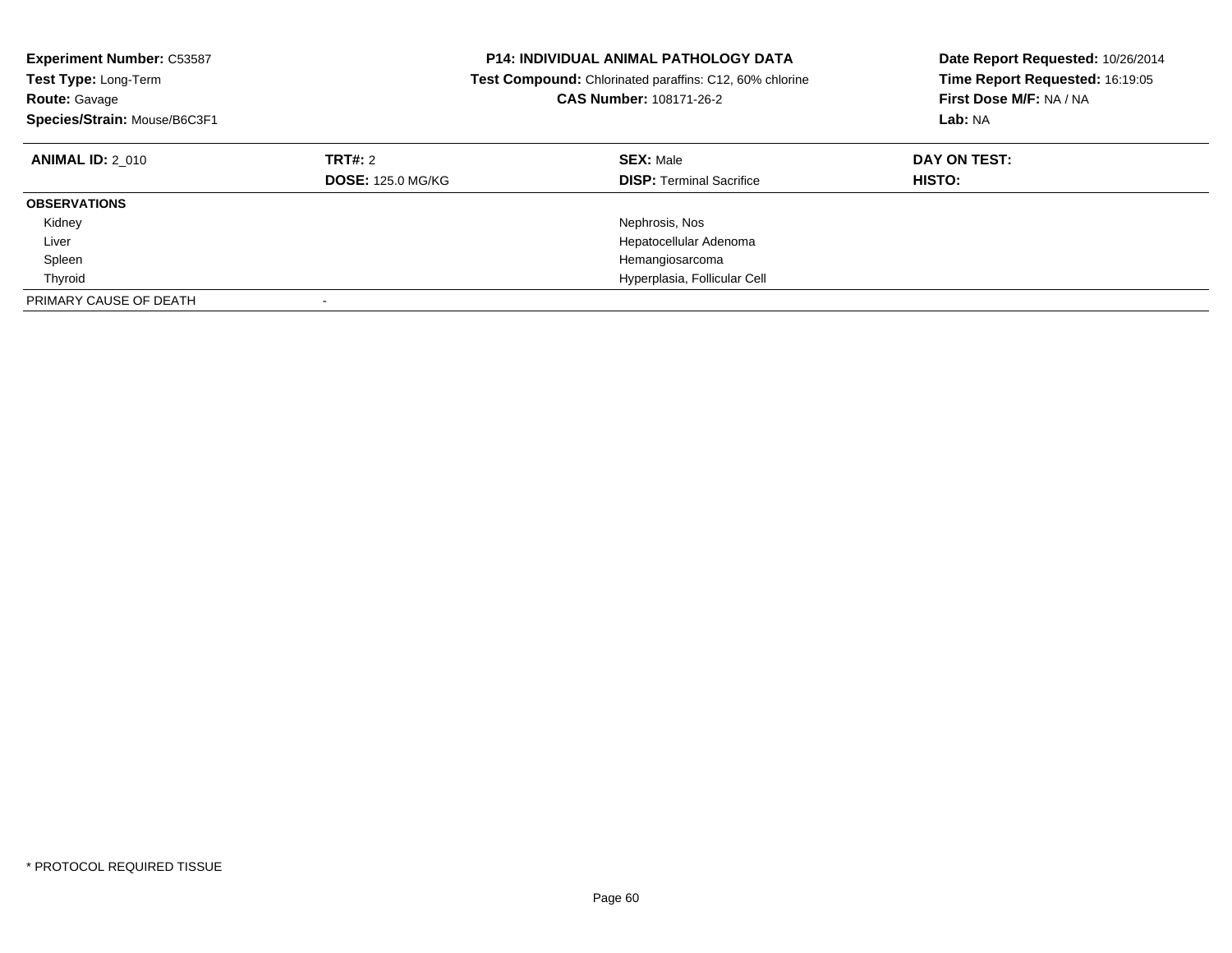**Route:** Gavage

**Species/Strain:** Mouse/B6C3F1

## **P14: INDIVIDUAL ANIMAL PATHOLOGY DATA**

 **Test Compound:** Chlorinated paraffins: C12, 60% chlorine**CAS Number:** 108171-26-2

| <b>ANIMAL ID: 2_011</b> | <b>TRT#: 2</b>           | <b>SEX: Male</b>                | DAY ON TEST: |  |
|-------------------------|--------------------------|---------------------------------|--------------|--|
|                         | <b>DOSE: 125.0 MG/KG</b> | <b>DISP: Terminal Sacrifice</b> | HISTO:       |  |
| <b>OBSERVATIONS</b>     |                          |                                 |              |  |
| Brain                   | Thalamus                 | Psammoma Bodies                 |              |  |
| Kidney                  |                          | Nephrosis, Nos                  |              |  |
| Liver                   |                          | Hepatocellular Adenoma          |              |  |
| Lymph node              | Mesenteric Lymph Node    | Angiectasis                     |              |  |
| Nasal cavity            |                          | Foreign Body, Reaction          |              |  |
|                         |                          | Inflammation, Suppurative       |              |  |
| Preputial gland         |                          | Degeneration, Cystic            |              |  |
|                         |                          | Inflammation, Suppurative       |              |  |
| Skin                    |                          | Inflammation, Chronic           |              |  |
|                         |                          | Ulcer, Nos                      |              |  |
| Spleen                  |                          | Hematopoiesis                   |              |  |
| Unspecified             |                          | Sarcoma, Nos                    |              |  |
| PRIMARY CAUSE OF DEATH  |                          |                                 |              |  |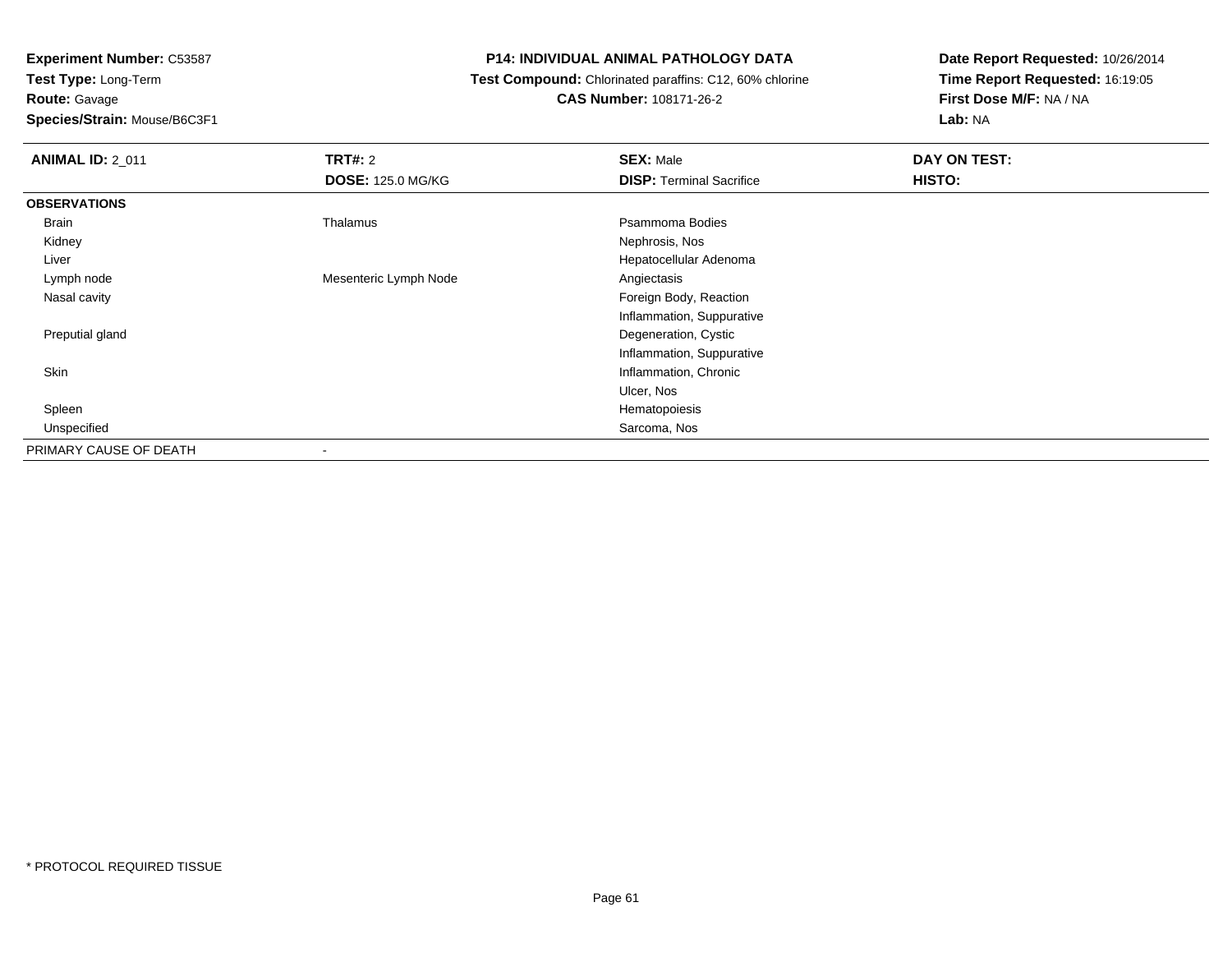| <b>Experiment Number: C53587</b><br>Test Type: Long-Term<br><b>Route: Gavage</b><br>Species/Strain: Mouse/B6C3F1 |                                     | <b>P14: INDIVIDUAL ANIMAL PATHOLOGY DATA</b><br>Test Compound: Chlorinated paraffins: C12, 60% chlorine<br><b>CAS Number: 108171-26-2</b> | Date Report Requested: 10/26/2014<br>Time Report Requested: 16:19:05<br>First Dose M/F: NA / NA<br>Lab: NA |  |
|------------------------------------------------------------------------------------------------------------------|-------------------------------------|-------------------------------------------------------------------------------------------------------------------------------------------|------------------------------------------------------------------------------------------------------------|--|
| <b>ANIMAL ID: 2 012</b>                                                                                          | TRT#: 2<br><b>DOSE: 125.0 MG/KG</b> | <b>SEX: Male</b><br><b>DISP:</b> Natural Death                                                                                            | DAY ON TEST:<br>HISTO:                                                                                     |  |
| <b>OBSERVATIONS</b>                                                                                              |                                     |                                                                                                                                           |                                                                                                            |  |
| Spleen                                                                                                           |                                     | Hematopoiesis                                                                                                                             |                                                                                                            |  |
| Unspecified                                                                                                      |                                     | Sarcoma, Nos                                                                                                                              |                                                                                                            |  |
| PRIMARY CAUSE OF DEATH                                                                                           |                                     |                                                                                                                                           |                                                                                                            |  |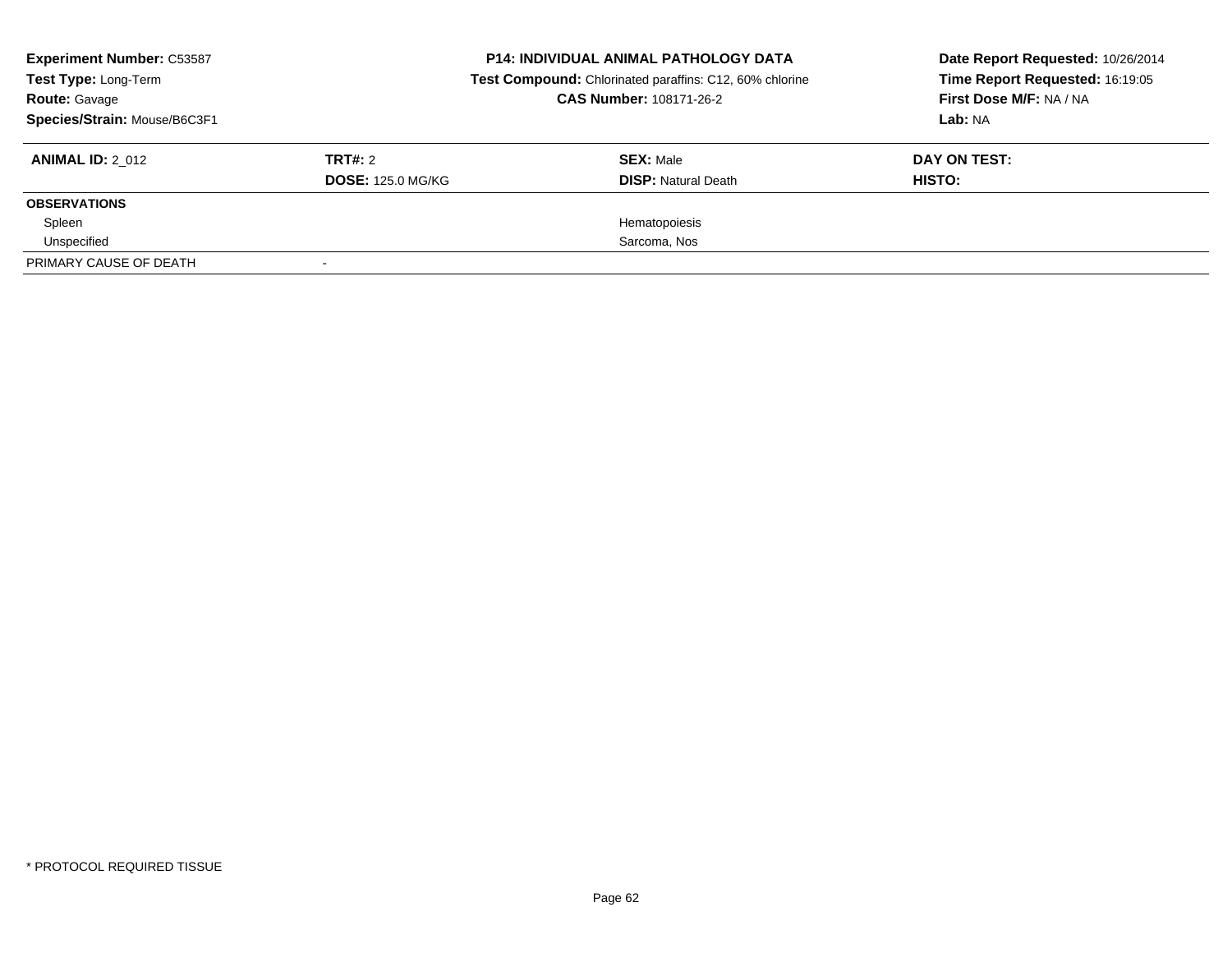| <b>Experiment Number: C53587</b> |                          | <b>P14: INDIVIDUAL ANIMAL PATHOLOGY DATA</b>            | Date Report Requested: 10/26/2014 |  |
|----------------------------------|--------------------------|---------------------------------------------------------|-----------------------------------|--|
| <b>Test Type: Long-Term</b>      |                          | Test Compound: Chlorinated paraffins: C12, 60% chlorine | Time Report Requested: 16:19:05   |  |
| <b>Route: Gavage</b>             |                          | CAS Number: 108171-26-2                                 | First Dose M/F: NA / NA           |  |
| Species/Strain: Mouse/B6C3F1     |                          |                                                         | Lab: NA                           |  |
| <b>ANIMAL ID: 2 013</b>          | <b>TRT#: 2</b>           | <b>SEX: Male</b>                                        | DAY ON TEST:                      |  |
|                                  | <b>DOSE: 125.0 MG/KG</b> | <b>DISP: Terminal Sacrifice</b>                         | HISTO:                            |  |
| <b>OBSERVATIONS</b>              |                          |                                                         |                                   |  |
| Heart                            | Epicardium               | Sarcoma, Nos                                            |                                   |  |
| Kidney                           |                          | Metaplasia, Osseous                                     |                                   |  |
|                                  |                          | Nephrosis, Nos                                          |                                   |  |
| Liver                            |                          | Hepatocellular Adenoma                                  |                                   |  |
| Lung                             |                          | Alveolar/Bronchiolar Adenoma                            |                                   |  |
| Thyroid                          |                          | Hyperplasia, Follicular Cell                            |                                   |  |
| PRIMARY CAUSE OF DEATH           |                          |                                                         |                                   |  |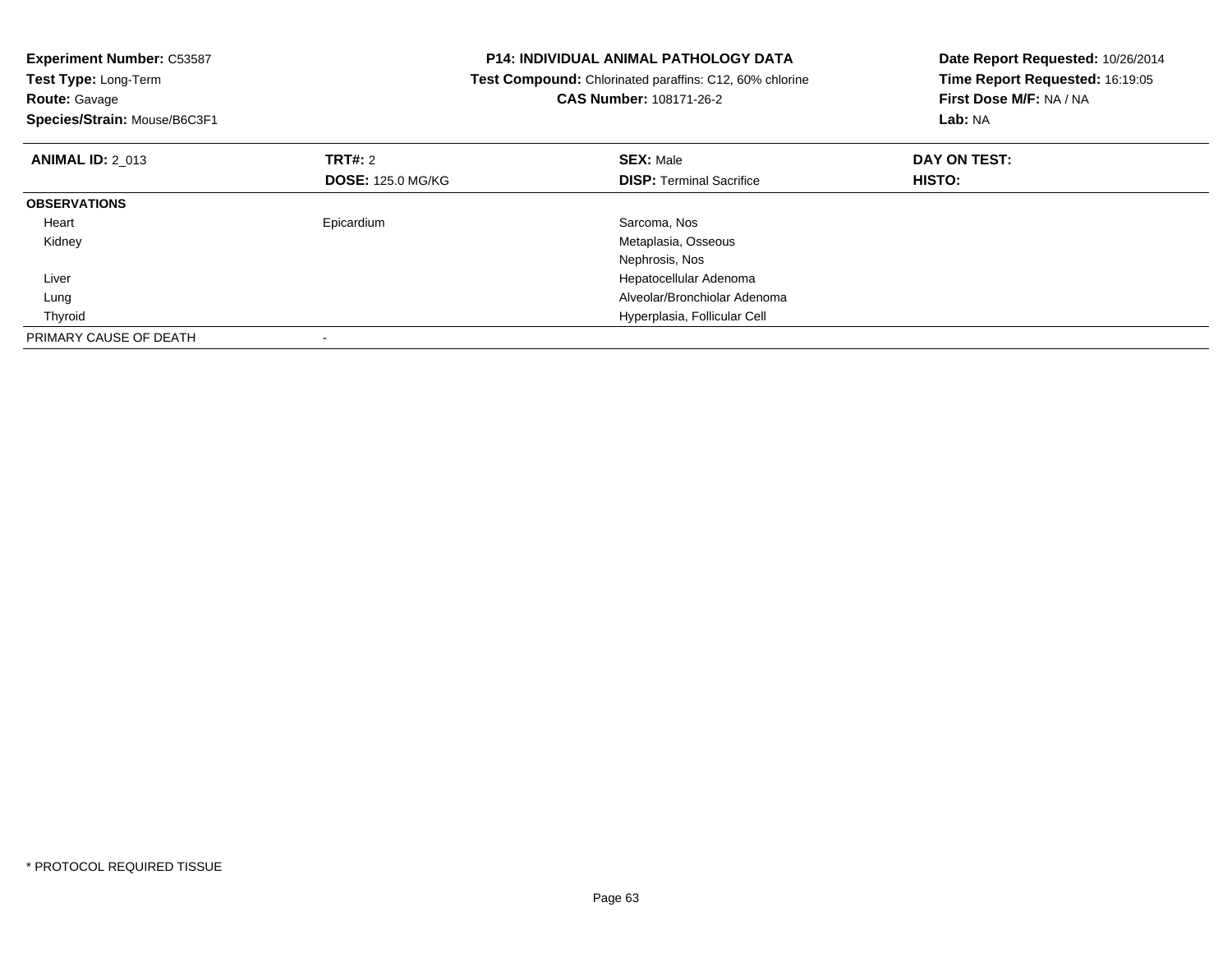| <b>Experiment Number: C53587</b><br>Test Type: Long-Term<br><b>Route: Gavage</b><br>Species/Strain: Mouse/B6C3F1 |                                     | <b>P14: INDIVIDUAL ANIMAL PATHOLOGY DATA</b><br>Test Compound: Chlorinated paraffins: C12, 60% chlorine<br>CAS Number: 108171-26-2 | Date Report Requested: 10/26/2014<br>Time Report Requested: 16:19:05<br>First Dose M/F: NA / NA<br>Lab: NA |  |
|------------------------------------------------------------------------------------------------------------------|-------------------------------------|------------------------------------------------------------------------------------------------------------------------------------|------------------------------------------------------------------------------------------------------------|--|
| <b>ANIMAL ID: 2_014</b>                                                                                          | TRT#: 2<br><b>DOSE: 125.0 MG/KG</b> | <b>SEX: Male</b><br><b>DISP:</b> Moribund Sacrifice                                                                                | DAY ON TEST:<br>HISTO:                                                                                     |  |
| <b>OBSERVATIONS</b>                                                                                              |                                     |                                                                                                                                    |                                                                                                            |  |
| Liver                                                                                                            |                                     | Hepatocytomegaly<br>Infarct, Nos                                                                                                   |                                                                                                            |  |
| Pancreas                                                                                                         |                                     | Atrophy, Focal                                                                                                                     |                                                                                                            |  |
| Spleen                                                                                                           |                                     | Hematopoiesis                                                                                                                      |                                                                                                            |  |
| Thyroid                                                                                                          |                                     | Degeneration, Cystic                                                                                                               |                                                                                                            |  |
| Unspecified                                                                                                      | <b>Multiple Organs Nos</b>          | Hemangiosarcoma                                                                                                                    |                                                                                                            |  |
| PRIMARY CAUSE OF DEATH                                                                                           |                                     |                                                                                                                                    |                                                                                                            |  |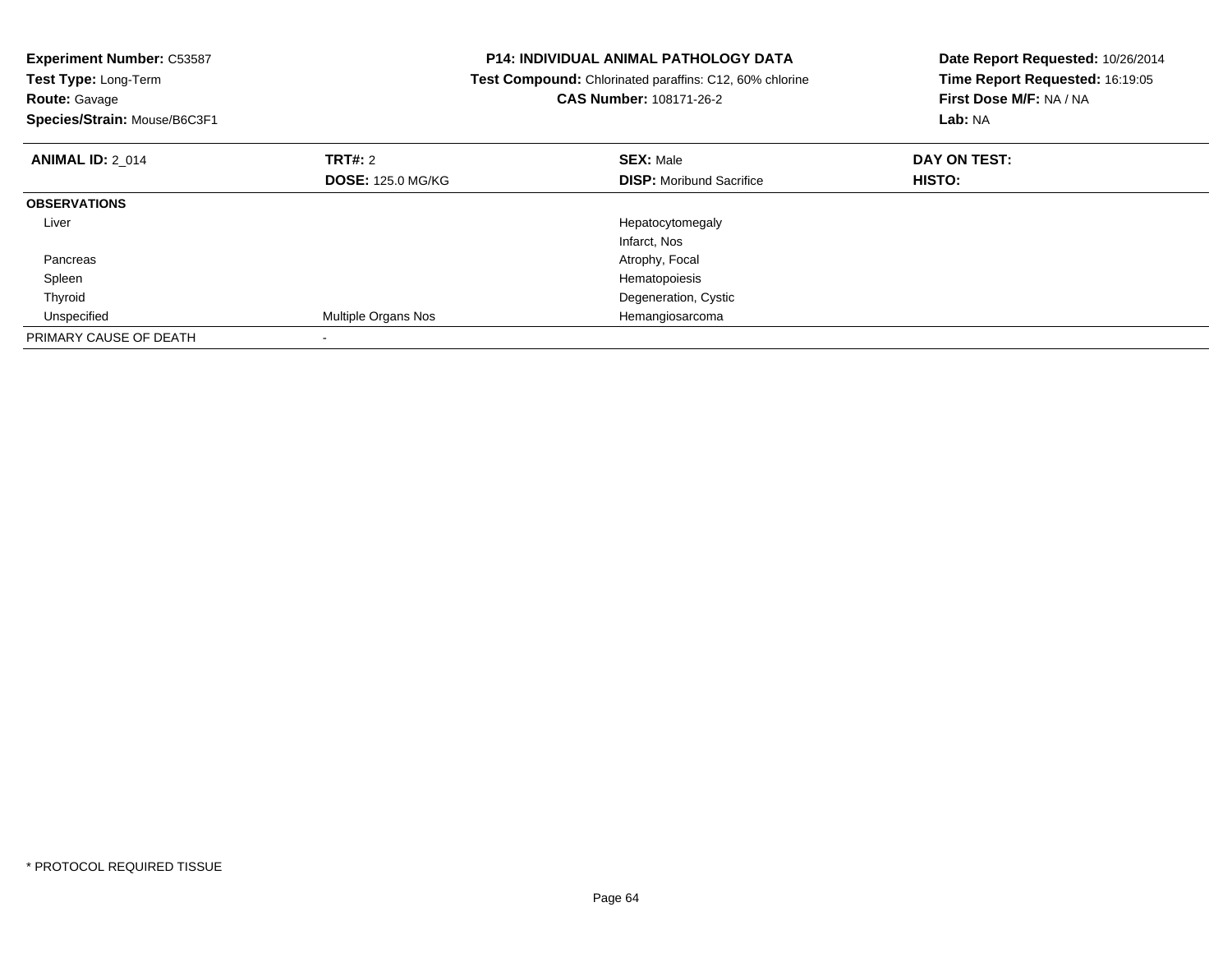| <b>Experiment Number: C53587</b><br>Test Type: Long-Term<br><b>Route: Gavage</b><br>Species/Strain: Mouse/B6C3F1 |                          | <b>P14: INDIVIDUAL ANIMAL PATHOLOGY DATA</b><br>Test Compound: Chlorinated paraffins: C12, 60% chlorine<br><b>CAS Number: 108171-26-2</b> | Date Report Requested: 10/26/2014<br>Time Report Requested: 16:19:05<br>First Dose M/F: NA / NA<br>Lab: NA |  |
|------------------------------------------------------------------------------------------------------------------|--------------------------|-------------------------------------------------------------------------------------------------------------------------------------------|------------------------------------------------------------------------------------------------------------|--|
| <b>ANIMAL ID: 2 015</b>                                                                                          | TRT#: 2                  | <b>SEX: Male</b>                                                                                                                          | DAY ON TEST:                                                                                               |  |
|                                                                                                                  | <b>DOSE: 125.0 MG/KG</b> | <b>DISP:</b> Terminal Sacrifice                                                                                                           | HISTO:                                                                                                     |  |
| <b>OBSERVATIONS</b>                                                                                              |                          |                                                                                                                                           |                                                                                                            |  |
| Thyroid                                                                                                          |                          | Degeneration, Cystic                                                                                                                      |                                                                                                            |  |
| PRIMARY CAUSE OF DEATH                                                                                           |                          |                                                                                                                                           |                                                                                                            |  |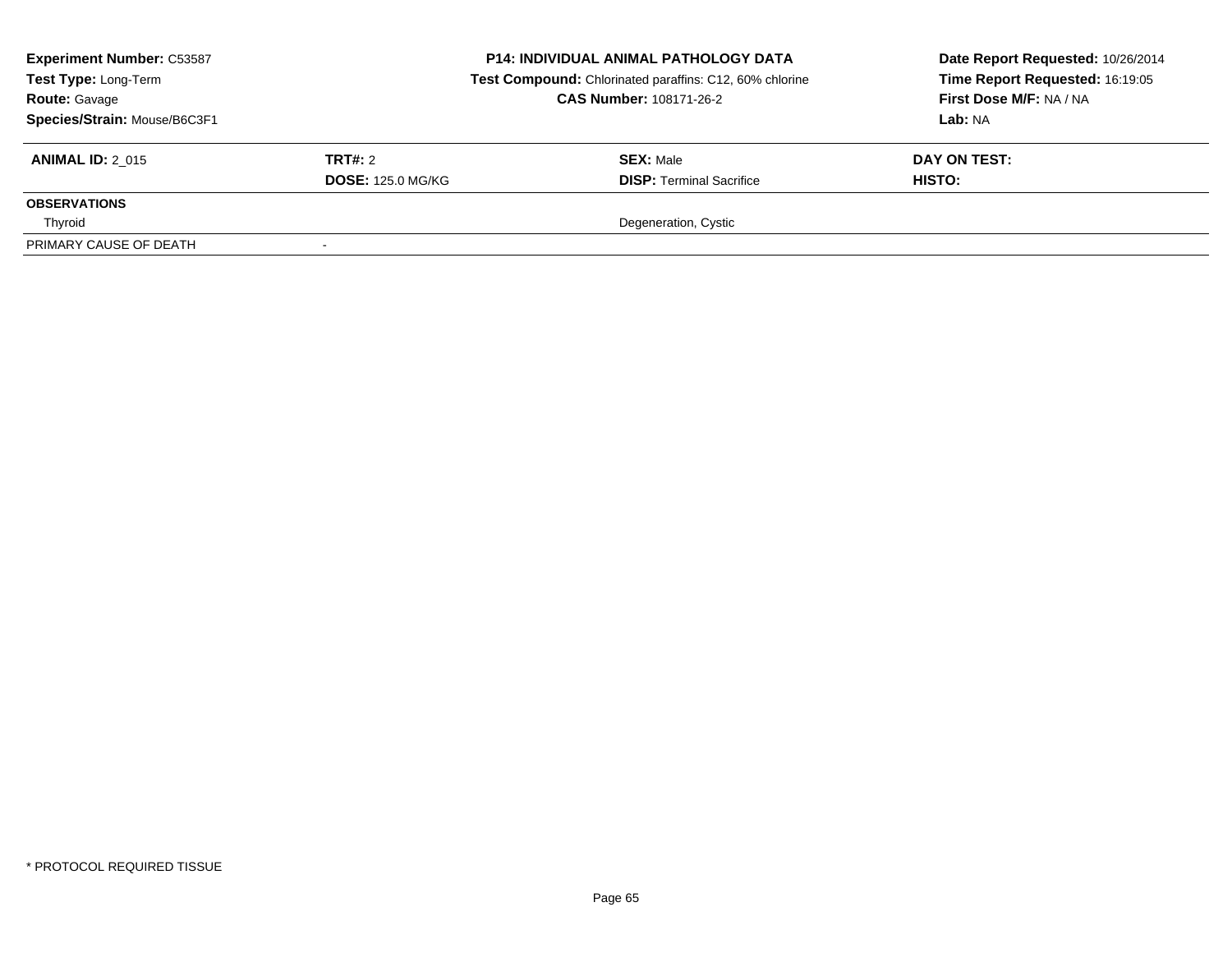| <b>Experiment Number: C53587</b><br>Test Type: Long-Term<br><b>Route: Gavage</b><br>Species/Strain: Mouse/B6C3F1 | <b>P14: INDIVIDUAL ANIMAL PATHOLOGY DATA</b><br>Test Compound: Chlorinated paraffins: C12, 60% chlorine<br><b>CAS Number: 108171-26-2</b> |                                                | Date Report Requested: 10/26/2014<br>Time Report Requested: 16:19:05<br>First Dose M/F: NA / NA<br>Lab: NA |  |
|------------------------------------------------------------------------------------------------------------------|-------------------------------------------------------------------------------------------------------------------------------------------|------------------------------------------------|------------------------------------------------------------------------------------------------------------|--|
| <b>ANIMAL ID: 2 016</b>                                                                                          | TRT#: 2<br><b>DOSE: 125.0 MG/KG</b>                                                                                                       | <b>SEX: Male</b><br><b>DISP: Natural Death</b> | DAY ON TEST:<br><b>HISTO:</b>                                                                              |  |
| <b>OBSERVATIONS</b>                                                                                              |                                                                                                                                           |                                                |                                                                                                            |  |
| Liver                                                                                                            |                                                                                                                                           | Hepatocellular Adenoma<br>Pigmentation, Nos    |                                                                                                            |  |
| Lung                                                                                                             |                                                                                                                                           | Congestion, Nos                                |                                                                                                            |  |
| Nasal cavity                                                                                                     |                                                                                                                                           | Foreign Body, Reaction                         |                                                                                                            |  |
|                                                                                                                  |                                                                                                                                           | Inflammation, Suppurative                      |                                                                                                            |  |
| Preputial gland                                                                                                  |                                                                                                                                           | Degeneration, Cystic                           |                                                                                                            |  |
| PRIMARY CAUSE OF DEATH                                                                                           |                                                                                                                                           |                                                |                                                                                                            |  |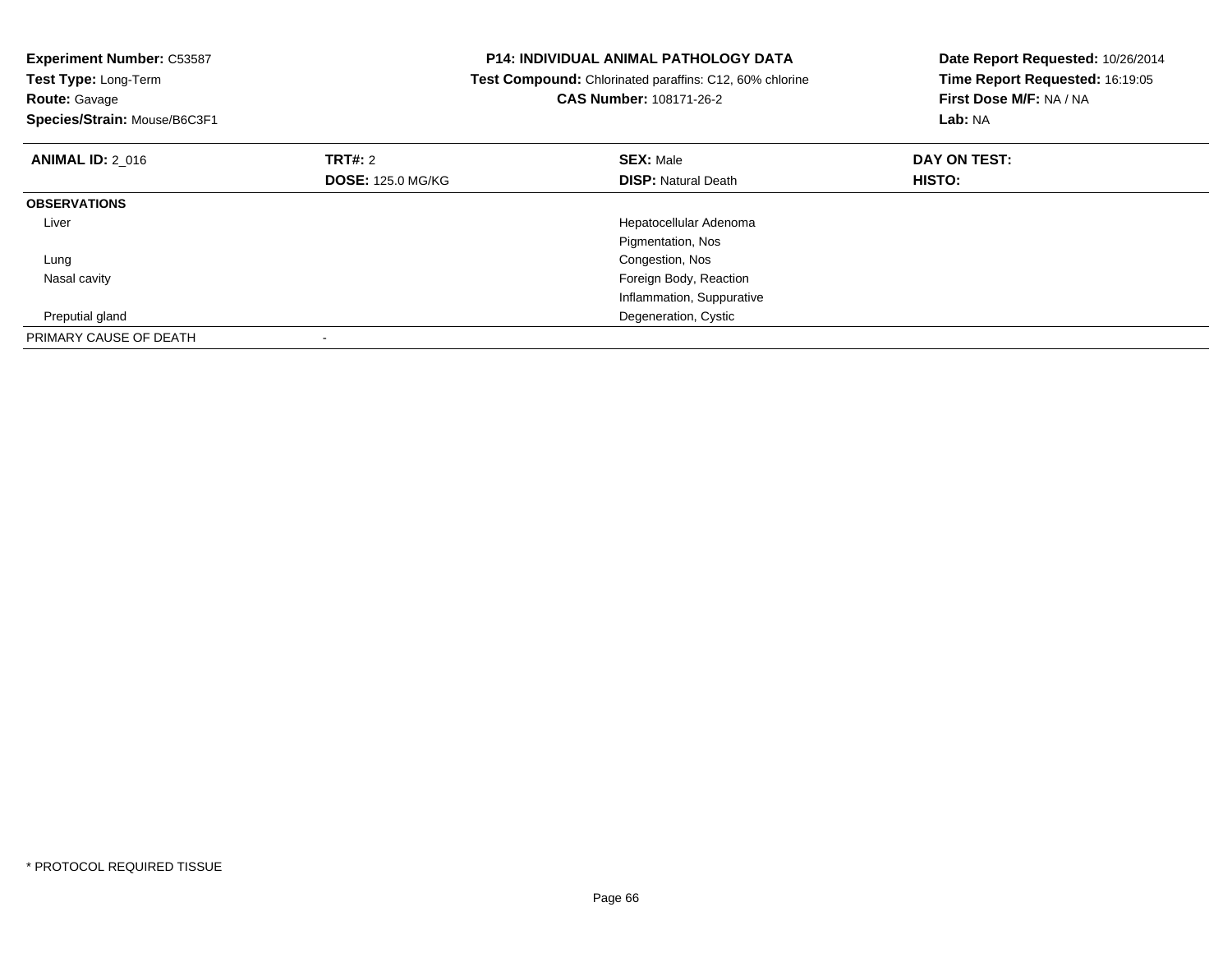**Route:** Gavage

**Species/Strain:** Mouse/B6C3F1

## **P14: INDIVIDUAL ANIMAL PATHOLOGY DATA**

 **Test Compound:** Chlorinated paraffins: C12, 60% chlorine**CAS Number:** 108171-26-2

| <b>ANIMAL ID: 2 017</b> | <b>TRT#: 2</b>              | <b>SEX: Male</b>                | DAY ON TEST: |  |
|-------------------------|-----------------------------|---------------------------------|--------------|--|
|                         | <b>DOSE: 125.0 MG/KG</b>    | <b>DISP: Terminal Sacrifice</b> | HISTO:       |  |
| <b>OBSERVATIONS</b>     |                             |                                 |              |  |
| Brain                   | Thalamus                    | Psammoma Bodies                 |              |  |
| Kidney                  |                             | Nephrosis, Nos                  |              |  |
| Liver                   |                             | Hepatocellular Adenoma          |              |  |
| Lymph node              | <b>Bronchial Lymph Node</b> | Hyperplasia, Lymphoid           |              |  |
|                         | Mandibular Lymph Node       | Hyperplasia, Lymphoid           |              |  |
| Pancreas                |                             | Atrophy, Focal                  |              |  |
| Stomach                 | Forestomach                 | Hyperplasia, Epithelial         |              |  |
|                         | Forestomach                 | Inflammation, Focal             |              |  |
| Thymus                  |                             | Hyperplasia, Lymphoid           |              |  |
| PRIMARY CAUSE OF DEATH  |                             |                                 |              |  |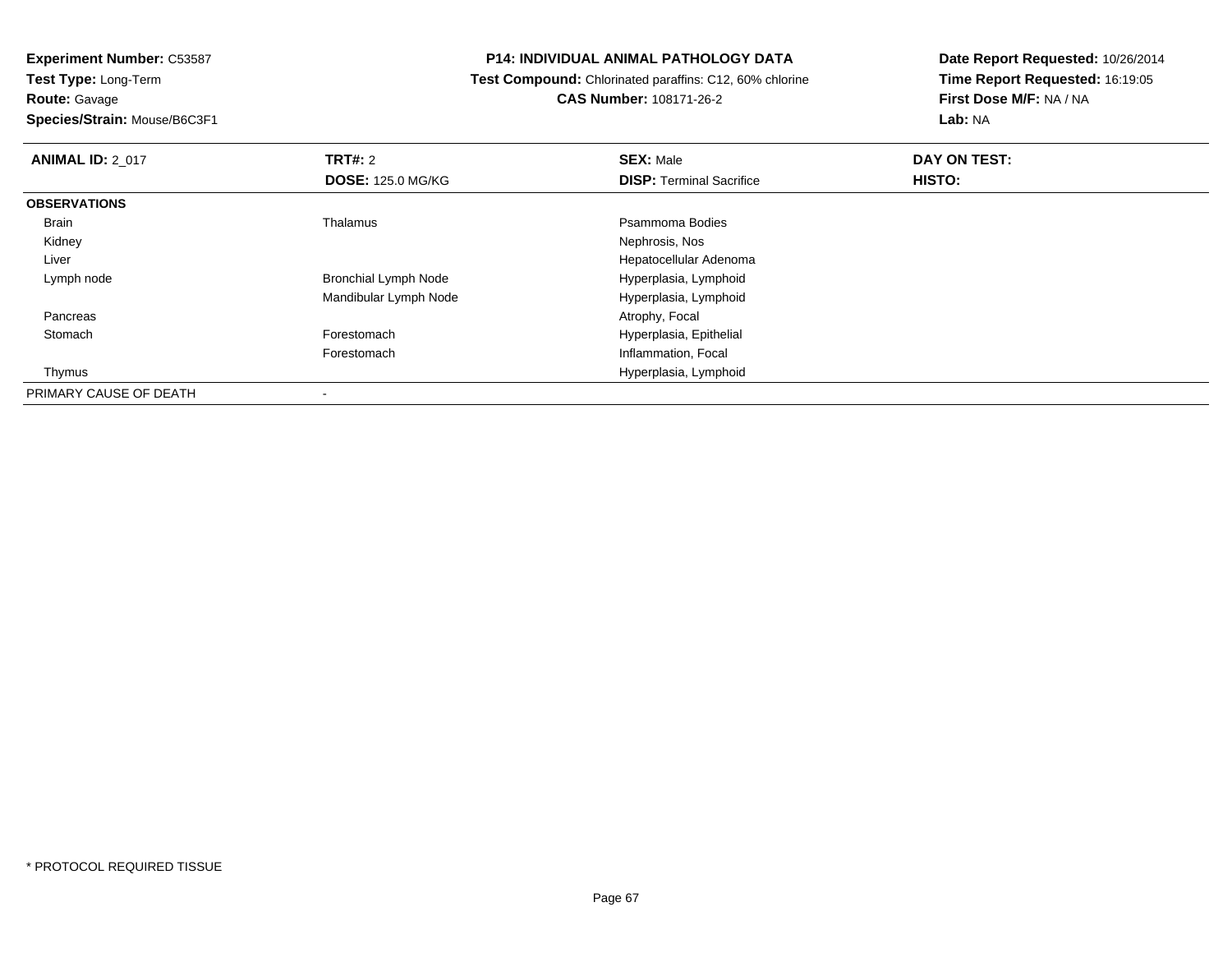| <b>Experiment Number: C53587</b><br><b>P14: INDIVIDUAL ANIMAL PATHOLOGY DATA</b><br>Test Type: Long-Term<br>Test Compound: Chlorinated paraffins: C12, 60% chlorine<br>CAS Number: 108171-26-2<br><b>Route: Gavage</b><br>Species/Strain: Mouse/B6C3F1 |                          |                                 | Date Report Requested: 10/26/2014<br>Time Report Requested: 16:19:05<br>First Dose M/F: NA / NA<br>Lab: NA |
|--------------------------------------------------------------------------------------------------------------------------------------------------------------------------------------------------------------------------------------------------------|--------------------------|---------------------------------|------------------------------------------------------------------------------------------------------------|
| <b>ANIMAL ID: 2 018</b>                                                                                                                                                                                                                                | TRT#: 2                  | <b>SEX: Male</b>                | DAY ON TEST:                                                                                               |
|                                                                                                                                                                                                                                                        | <b>DOSE: 125.0 MG/KG</b> | <b>DISP:</b> Moribund Sacrifice | HISTO:                                                                                                     |
| <b>OBSERVATIONS</b>                                                                                                                                                                                                                                    |                          |                                 |                                                                                                            |
| Eye                                                                                                                                                                                                                                                    | Nasolacrimal Duct        | Inflammation, Nos               |                                                                                                            |
| Liver                                                                                                                                                                                                                                                  |                          | Hepatocellular Carcinoma        |                                                                                                            |
|                                                                                                                                                                                                                                                        |                          | Thrombosis, Nos                 |                                                                                                            |
| Lymph node                                                                                                                                                                                                                                             | Mesenteric Lymph Node    | Angiectasis                     |                                                                                                            |
| Skin                                                                                                                                                                                                                                                   |                          | Ulcer, Nos                      |                                                                                                            |
| PRIMARY CAUSE OF DEATH                                                                                                                                                                                                                                 |                          |                                 |                                                                                                            |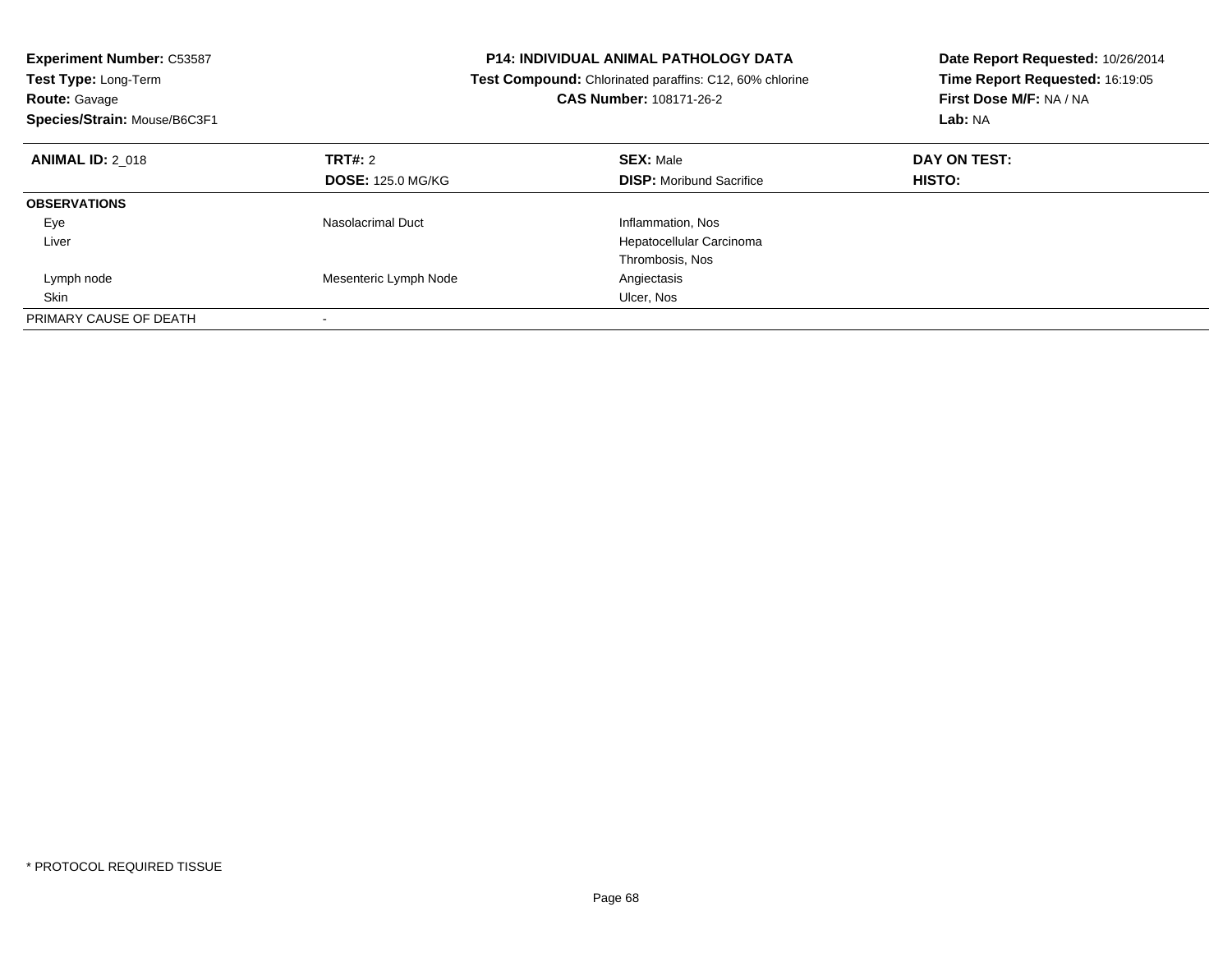| <b>Experiment Number: C53587</b><br><b>Test Type: Long-Term</b><br><b>Route: Gavage</b><br>Species/Strain: Mouse/B6C3F1 |                                     | <b>P14: INDIVIDUAL ANIMAL PATHOLOGY DATA</b><br>Test Compound: Chlorinated paraffins: C12, 60% chlorine<br><b>CAS Number: 108171-26-2</b> | Date Report Requested: 10/26/2014<br>Time Report Requested: 16:19:05<br>First Dose M/F: NA / NA<br>Lab: NA |
|-------------------------------------------------------------------------------------------------------------------------|-------------------------------------|-------------------------------------------------------------------------------------------------------------------------------------------|------------------------------------------------------------------------------------------------------------|
| <b>ANIMAL ID: 2 019</b>                                                                                                 | TRT#: 2<br><b>DOSE: 125.0 MG/KG</b> | <b>SEX: Male</b><br><b>DISP:</b> Terminal Sacrifice                                                                                       | DAY ON TEST:<br>HISTO:                                                                                     |
| <b>OBSERVATIONS</b>                                                                                                     |                                     |                                                                                                                                           |                                                                                                            |
| Kidney                                                                                                                  |                                     | Nephrosis, Nos                                                                                                                            |                                                                                                            |
| Unspecified                                                                                                             | Perineum                            | Inflammation, Focal                                                                                                                       |                                                                                                            |
| PRIMARY CAUSE OF DEATH                                                                                                  |                                     |                                                                                                                                           |                                                                                                            |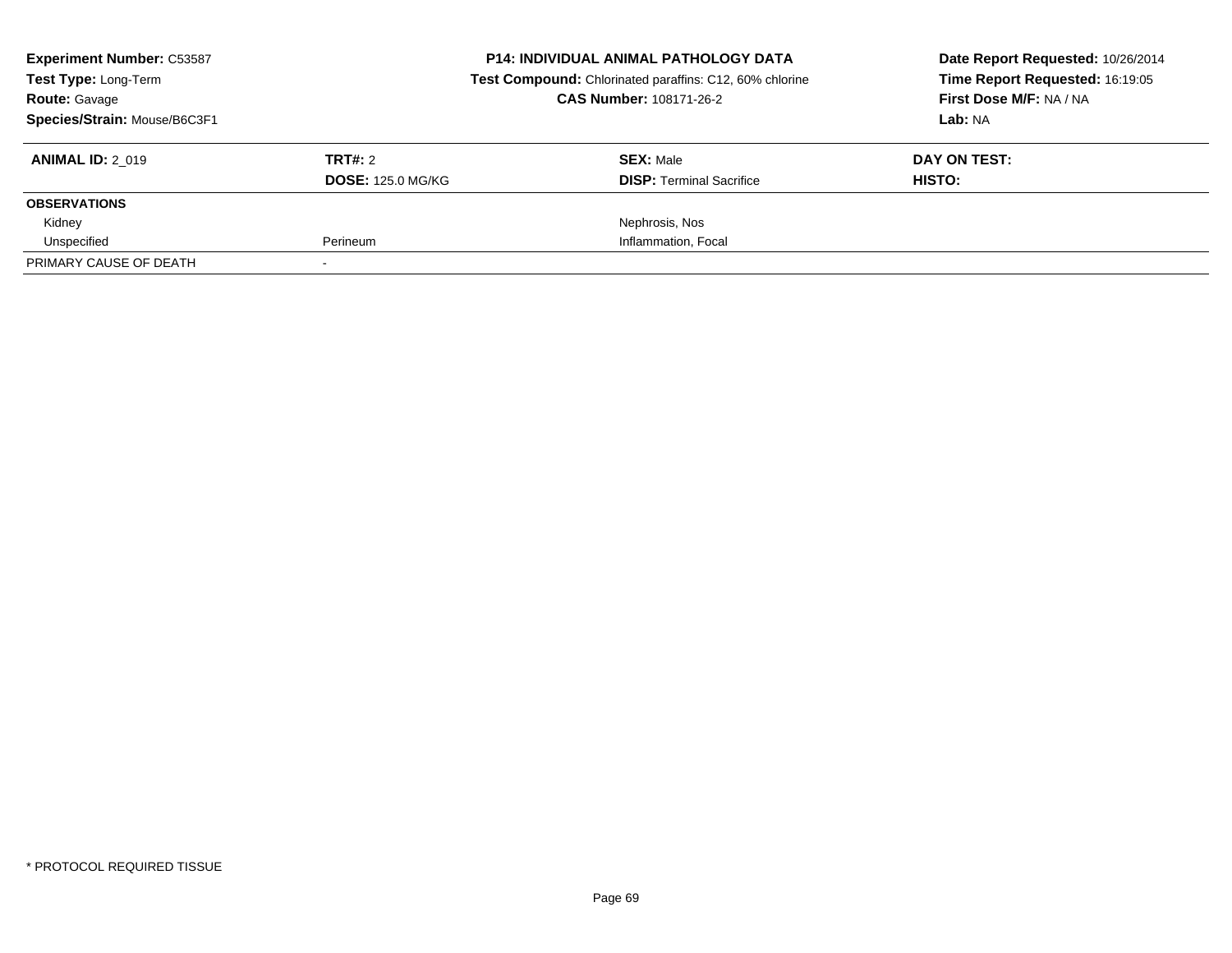**Route:** Gavage

**Species/Strain:** Mouse/B6C3F1

## **P14: INDIVIDUAL ANIMAL PATHOLOGY DATA**

 **Test Compound:** Chlorinated paraffins: C12, 60% chlorine**CAS Number:** 108171-26-2

| <b>ANIMAL ID: 2_020</b> | TRT#: 2                  | <b>SEX: Male</b>             | DAY ON TEST: |  |
|-------------------------|--------------------------|------------------------------|--------------|--|
|                         | <b>DOSE: 125.0 MG/KG</b> | <b>DISP: Natural Death</b>   | HISTO:       |  |
| <b>OBSERVATIONS</b>     |                          |                              |              |  |
| Adrenal gland           | Medulla                  | Hyperplasia, Focal           |              |  |
| <b>Brain</b>            | Thalamus                 | Psammoma Bodies              |              |  |
| Gall bladder            |                          | Hyperplasia, Epithelial      |              |  |
| Liver                   |                          | Hepatocellular Carcinoma     |              |  |
| Nasal cavity            |                          | Foreign Body, Reaction       |              |  |
|                         |                          | Infection, Fungal            |              |  |
|                         |                          | Inflammation, Suppurative    |              |  |
| Testis                  |                          | Mineralization               |              |  |
| Thyroid                 |                          | Hyperplasia, Follicular Cell |              |  |
| PRIMARY CAUSE OF DEATH  |                          |                              |              |  |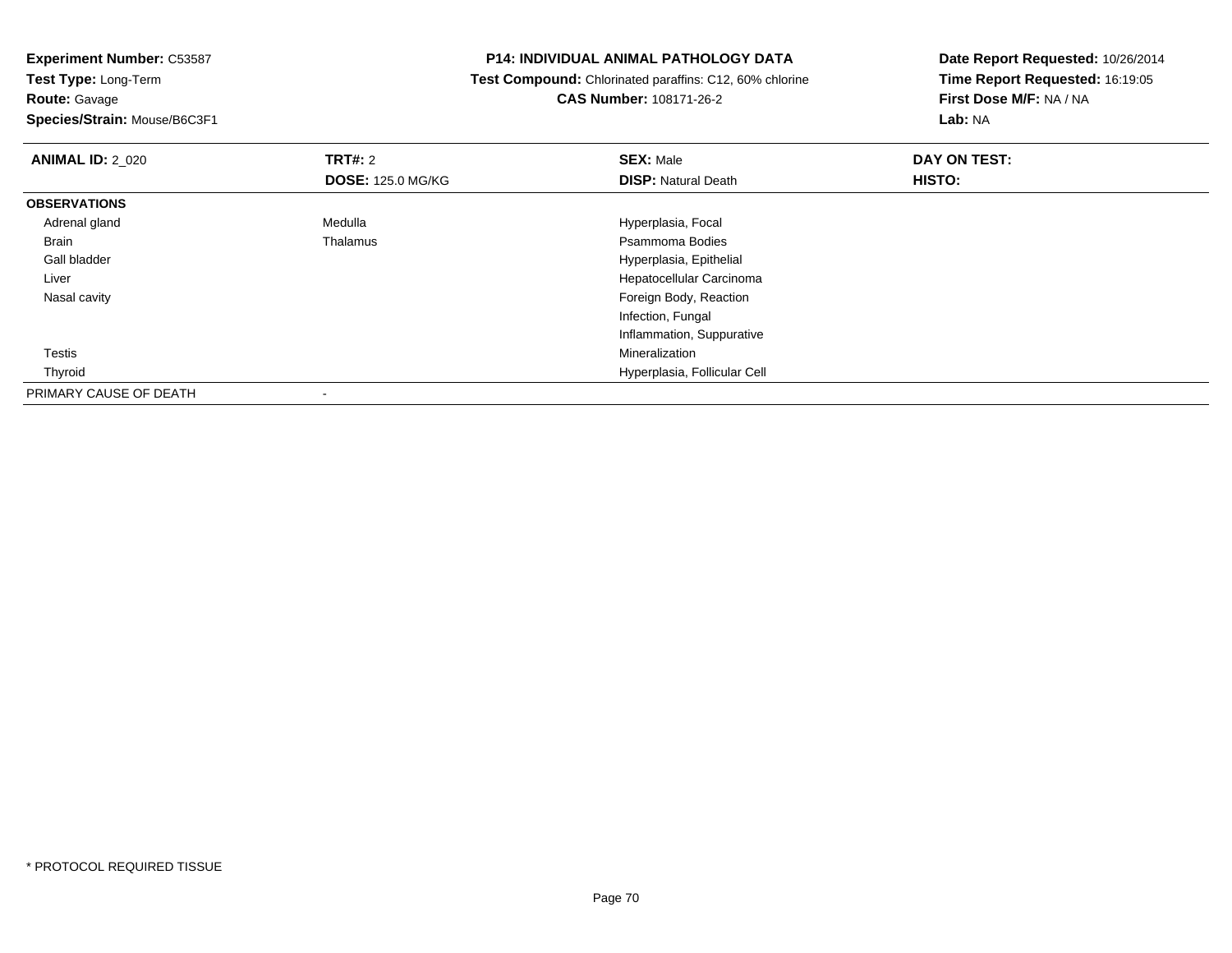**Test Type:** Long-Term**Route:** Gavage

**Species/Strain:** Mouse/B6C3F1

## **P14: INDIVIDUAL ANIMAL PATHOLOGY DATA**

 **Test Compound:** Chlorinated paraffins: C12, 60% chlorine**CAS Number:** 108171-26-2

| <b>ANIMAL ID: 2 021</b> | TRT#: 2                  | <b>SEX: Male</b>                | DAY ON TEST: |  |
|-------------------------|--------------------------|---------------------------------|--------------|--|
|                         | <b>DOSE: 125.0 MG/KG</b> | <b>DISP: Terminal Sacrifice</b> | HISTO:       |  |
| <b>OBSERVATIONS</b>     |                          |                                 |              |  |
| Brain                   | Thalamus                 | Psammoma Bodies                 |              |  |
| Kidney                  |                          | Hyperplasia, Lymphoid           |              |  |
|                         |                          | Nephrosis, Nos                  |              |  |
| Liver                   |                          | Hepatocellular Adenoma          |              |  |
|                         |                          | Infarct, Nos                    |              |  |
| Lymph node              | Mediastinal Lymph Node   | Hyperplasia, Lymphoid           |              |  |
| Nasal cavity            |                          | Foreign Body, Reaction          |              |  |
|                         |                          | Infection, Fungal               |              |  |
|                         |                          | Inflammation, Suppurative       |              |  |
| Prostate                |                          | Inflammation, Suppurative       |              |  |
| PRIMARY CAUSE OF DEATH  | -                        |                                 |              |  |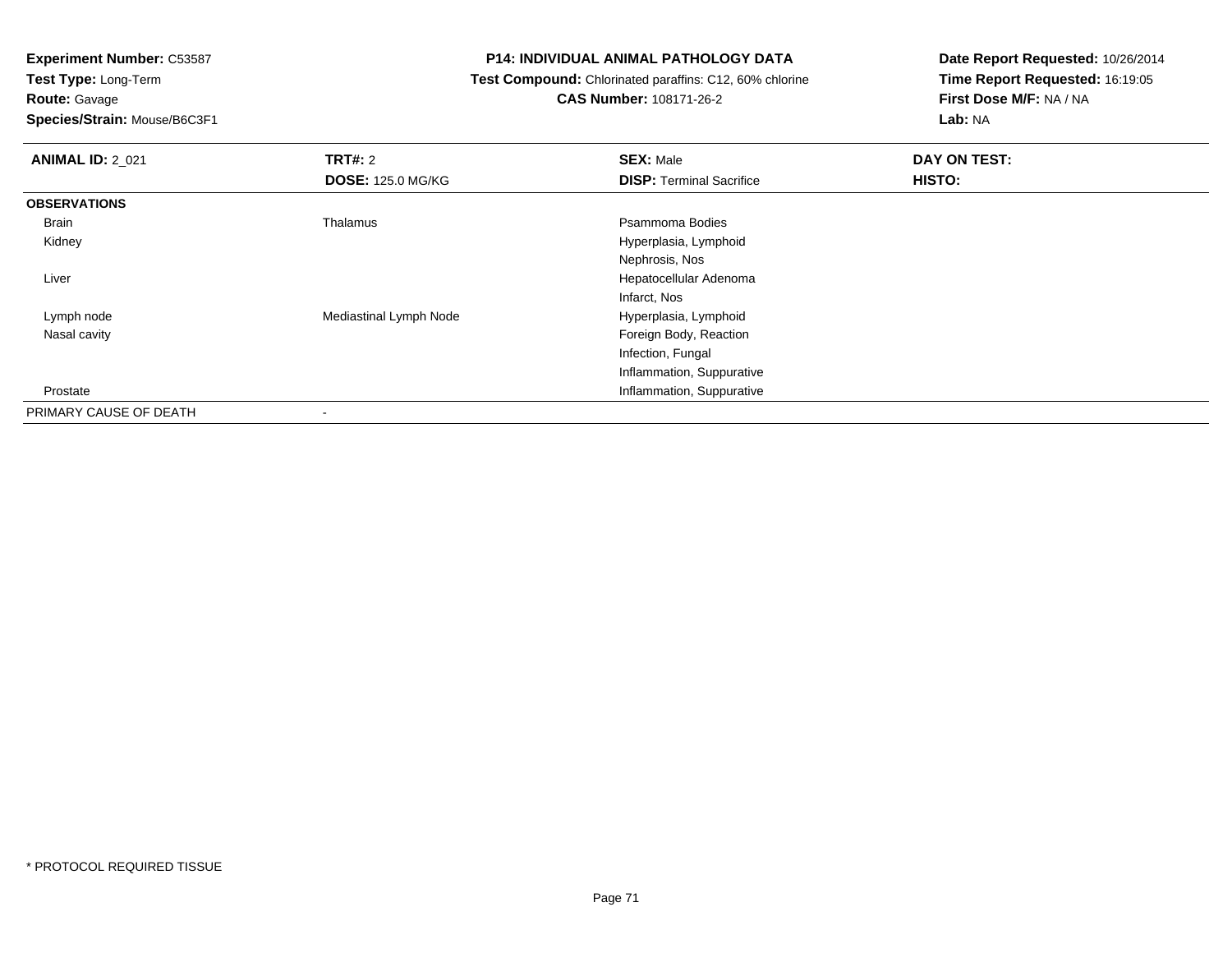| <b>Experiment Number: C53587</b><br><b>Test Type: Long-Term</b><br><b>Route: Gavage</b><br>Species/Strain: Mouse/B6C3F1 |                                     | <b>P14: INDIVIDUAL ANIMAL PATHOLOGY DATA</b><br>Test Compound: Chlorinated paraffins: C12, 60% chlorine<br><b>CAS Number: 108171-26-2</b> | Date Report Requested: 10/26/2014<br>Time Report Requested: 16:19:05<br>First Dose M/F: NA / NA<br>Lab: NA |  |
|-------------------------------------------------------------------------------------------------------------------------|-------------------------------------|-------------------------------------------------------------------------------------------------------------------------------------------|------------------------------------------------------------------------------------------------------------|--|
| <b>ANIMAL ID: 2 022</b>                                                                                                 | TRT#: 2<br><b>DOSE: 125.0 MG/KG</b> | <b>SEX: Male</b><br><b>DISP:</b> Terminal Sacrifice                                                                                       | DAY ON TEST:<br><b>HISTO:</b>                                                                              |  |
| <b>OBSERVATIONS</b>                                                                                                     |                                     |                                                                                                                                           |                                                                                                            |  |
| Adrenal gland                                                                                                           | Cortex Nos                          | Cytoplasmic Change, Eosinophilic                                                                                                          |                                                                                                            |  |
|                                                                                                                         | Thalamus                            | Psammoma Bodies                                                                                                                           |                                                                                                            |  |
| Brain                                                                                                                   |                                     |                                                                                                                                           |                                                                                                            |  |
| Lymph node                                                                                                              | Mesenteric Lymph Node               | Angiectasis                                                                                                                               |                                                                                                            |  |
|                                                                                                                         | Inguinal Lymph Node                 | Pigmentation, Nos                                                                                                                         |                                                                                                            |  |
| PRIMARY CAUSE OF DEATH                                                                                                  |                                     |                                                                                                                                           |                                                                                                            |  |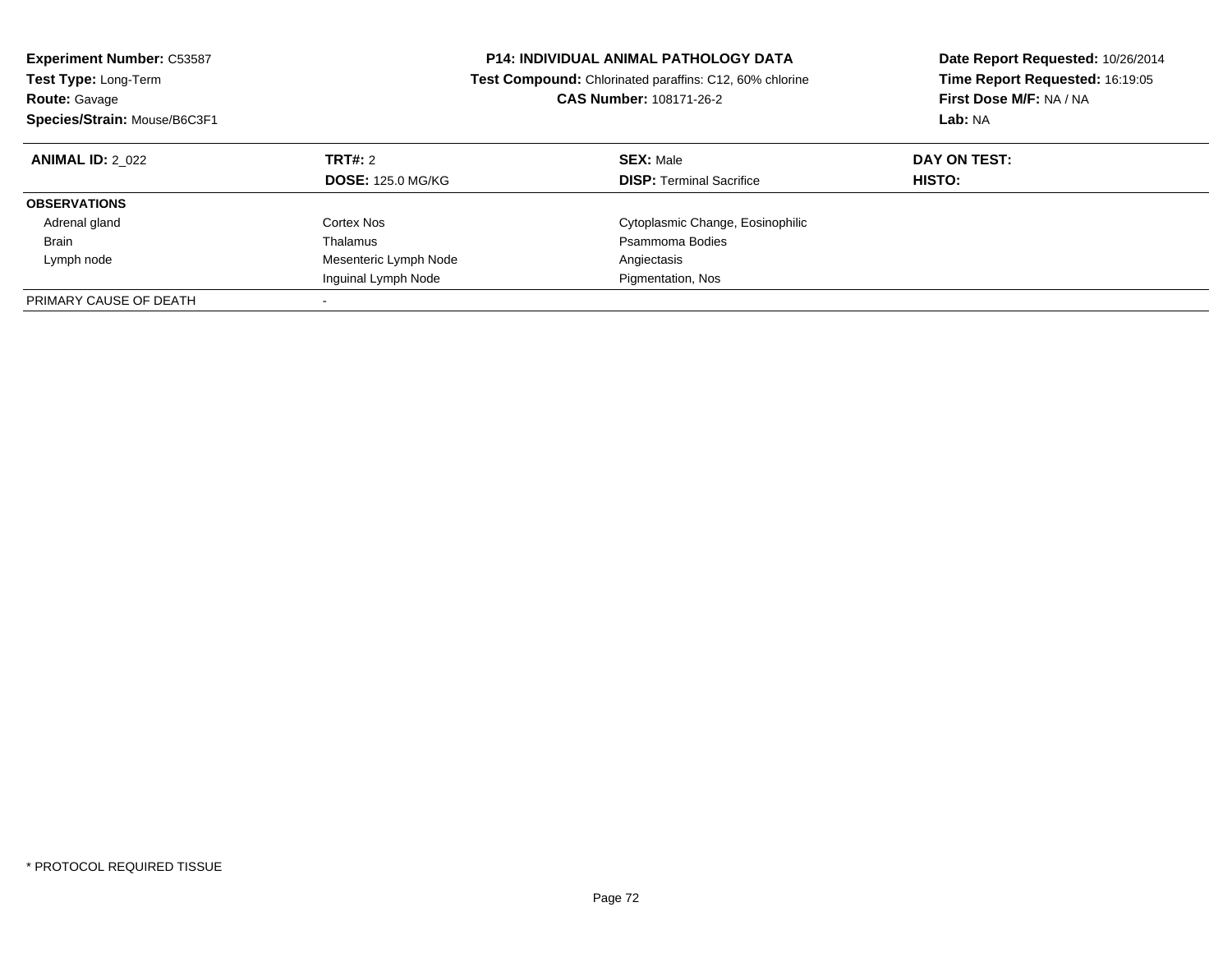| <b>Experiment Number: C53587</b><br><b>Test Type: Long-Term</b><br><b>Route: Gavage</b><br>Species/Strain: Mouse/B6C3F1 | <b>P14: INDIVIDUAL ANIMAL PATHOLOGY DATA</b><br>Test Compound: Chlorinated paraffins: C12, 60% chlorine<br><b>CAS Number: 108171-26-2</b> |                                                     | Date Report Requested: 10/26/2014<br>Time Report Requested: 16:19:05<br>First Dose M/F: NA / NA<br>Lab: NA |
|-------------------------------------------------------------------------------------------------------------------------|-------------------------------------------------------------------------------------------------------------------------------------------|-----------------------------------------------------|------------------------------------------------------------------------------------------------------------|
| <b>ANIMAL ID: 2 023</b>                                                                                                 | TRT#: 2<br><b>DOSE: 125.0 MG/KG</b>                                                                                                       | <b>SEX: Male</b><br><b>DISP:</b> Moribund Sacrifice | DAY ON TEST:<br>HISTO:                                                                                     |
| <b>OBSERVATIONS</b>                                                                                                     |                                                                                                                                           |                                                     |                                                                                                            |
| Unspecified<br>PRIMARY CAUSE OF DEATH                                                                                   | Multiple Organs Nos                                                                                                                       | Lymphoma, Histiocytic-Malignant Type                |                                                                                                            |
|                                                                                                                         |                                                                                                                                           |                                                     |                                                                                                            |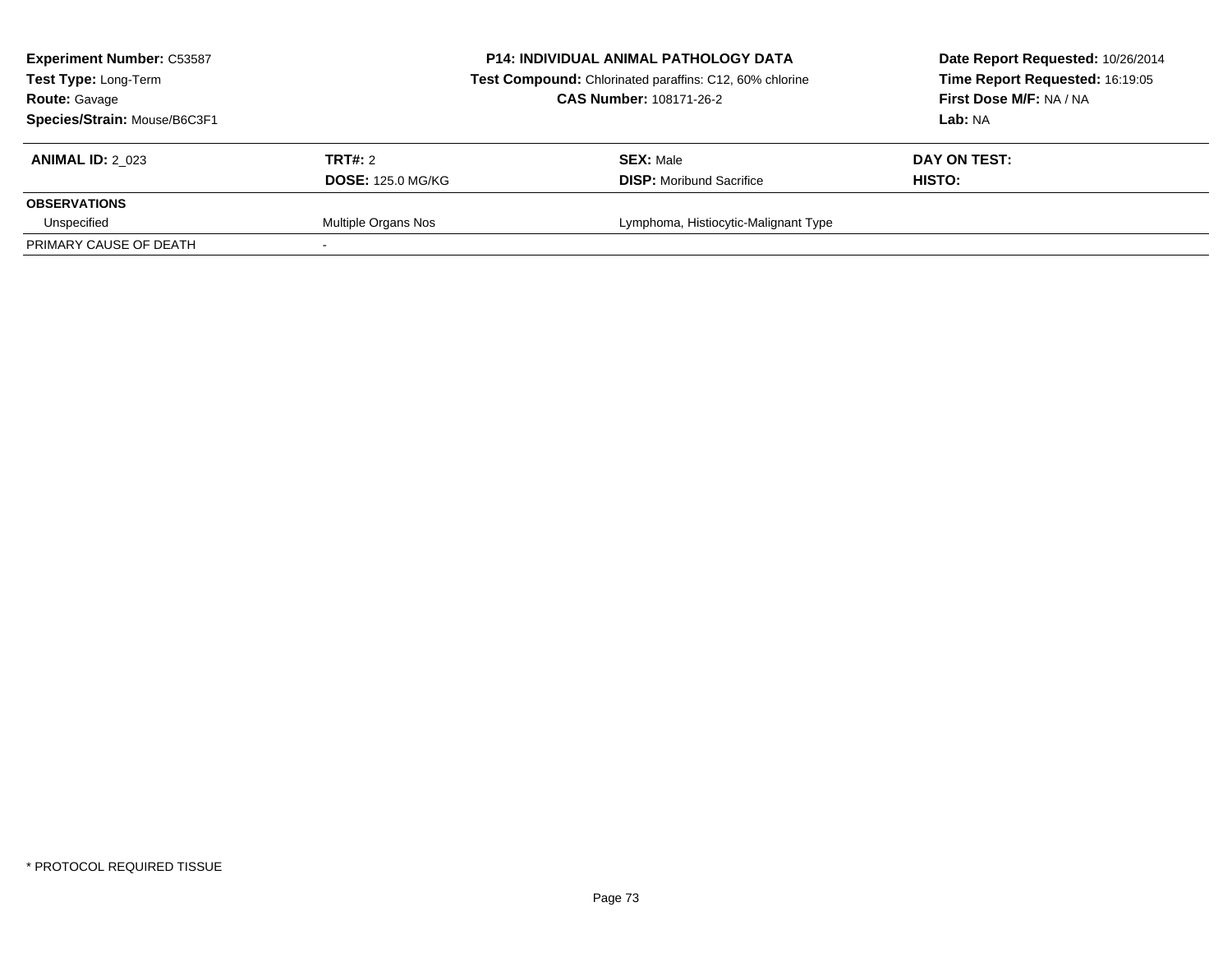| <b>Experiment Number: C53587</b><br><b>Test Type: Long-Term</b><br><b>Route: Gavage</b><br>Species/Strain: Mouse/B6C3F1 |                          | <b>P14: INDIVIDUAL ANIMAL PATHOLOGY DATA</b><br><b>Test Compound:</b> Chlorinated paraffins: C12, 60% chlorine<br>CAS Number: 108171-26-2 | Date Report Requested: 10/26/2014<br>Time Report Requested: 16:19:05<br>First Dose M/F: NA / NA<br>Lab: NA |
|-------------------------------------------------------------------------------------------------------------------------|--------------------------|-------------------------------------------------------------------------------------------------------------------------------------------|------------------------------------------------------------------------------------------------------------|
| <b>ANIMAL ID: 2 024</b>                                                                                                 | TRT#: 2                  | <b>SEX: Male</b>                                                                                                                          | DAY ON TEST:                                                                                               |
|                                                                                                                         | <b>DOSE: 125.0 MG/KG</b> | <b>DISP:</b> Moribund Sacrifice                                                                                                           | <b>HISTO:</b>                                                                                              |
| <b>OBSERVATIONS</b>                                                                                                     |                          |                                                                                                                                           |                                                                                                            |
| Kidney                                                                                                                  |                          | Nephrosis, Nos                                                                                                                            |                                                                                                            |
| Liver                                                                                                                   |                          | Hepatocellular Carcinoma                                                                                                                  |                                                                                                            |
| Spleen                                                                                                                  | Red Pulp                 | Atrophy, Nos                                                                                                                              |                                                                                                            |
| Stomach                                                                                                                 | Forestomach              | Hyperplasia, Epithelial                                                                                                                   |                                                                                                            |
|                                                                                                                         | Forestomach              | Ulcer, Nos                                                                                                                                |                                                                                                            |
| PRIMARY CAUSE OF DEATH                                                                                                  |                          |                                                                                                                                           |                                                                                                            |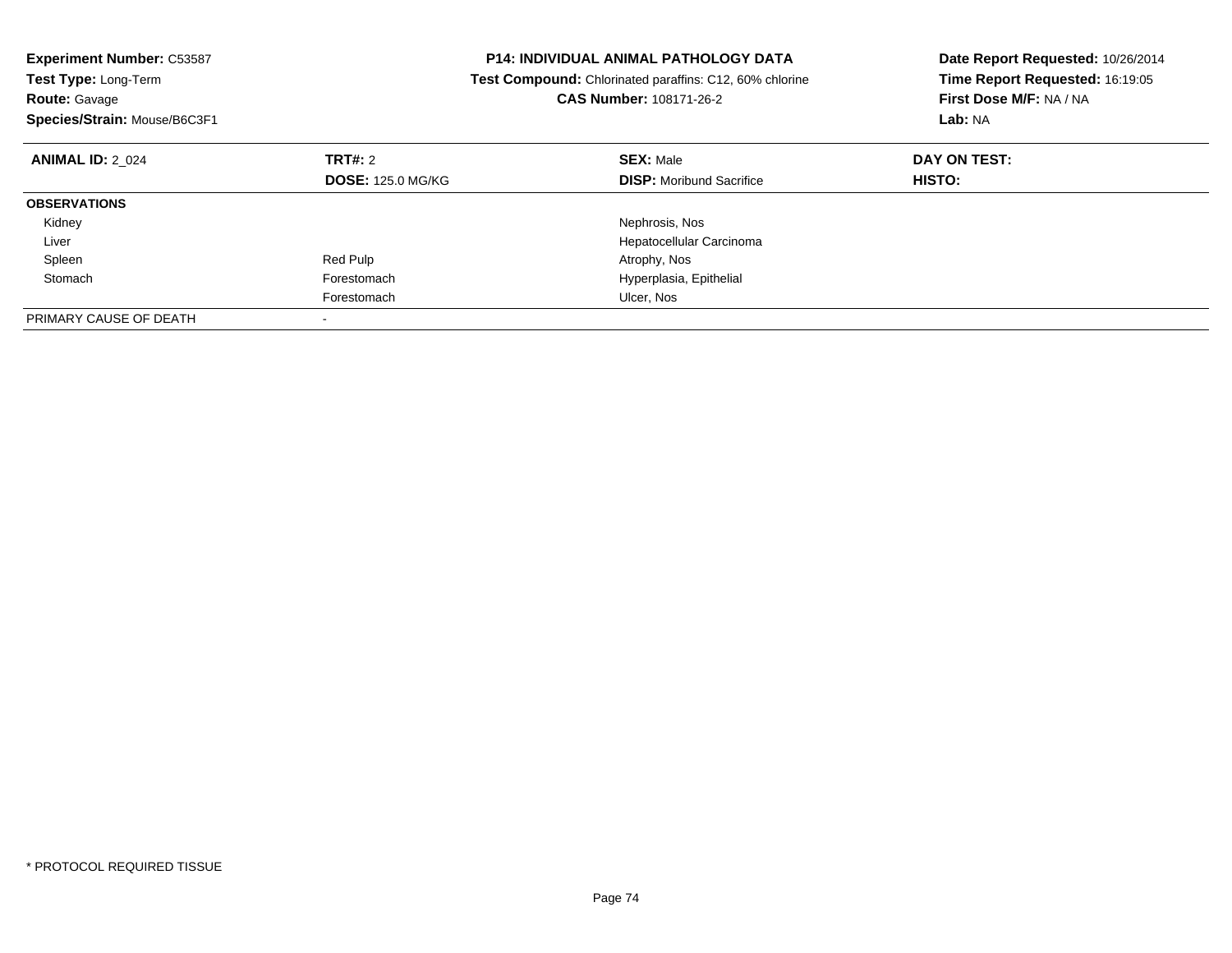**Route:** Gavage

**Species/Strain:** Mouse/B6C3F1

# **P14: INDIVIDUAL ANIMAL PATHOLOGY DATA**

 **Test Compound:** Chlorinated paraffins: C12, 60% chlorine**CAS Number:** 108171-26-2

| <b>ANIMAL ID: 2_025</b> | TRT#: 2                  | <b>SEX: Male</b>           | DAY ON TEST: |  |
|-------------------------|--------------------------|----------------------------|--------------|--|
|                         | <b>DOSE: 125.0 MG/KG</b> | <b>DISP: Natural Death</b> | HISTO:       |  |
| <b>OBSERVATIONS</b>     |                          |                            |              |  |
| Brain                   | Thalamus                 | Psammoma Bodies            |              |  |
| <b>Intestine Small</b>  | Peyers Patch             | Hyperplasia, Lymphoid      |              |  |
| Liver                   |                          | Hemangiosarcoma            |              |  |
| Lung                    |                          | Congestion, Nos            |              |  |
| Skin                    |                          | Inflammation, Chronic      |              |  |
|                         |                          | Mineralization             |              |  |
| Spleen                  |                          | Hemangiosarcoma            |              |  |
|                         |                          | Hematopoiesis              |              |  |
|                         |                          | Thrombosis, Nos            |              |  |
| Unspecified             | Tail                     | Fibroma                    |              |  |
| PRIMARY CAUSE OF DEATH  |                          |                            |              |  |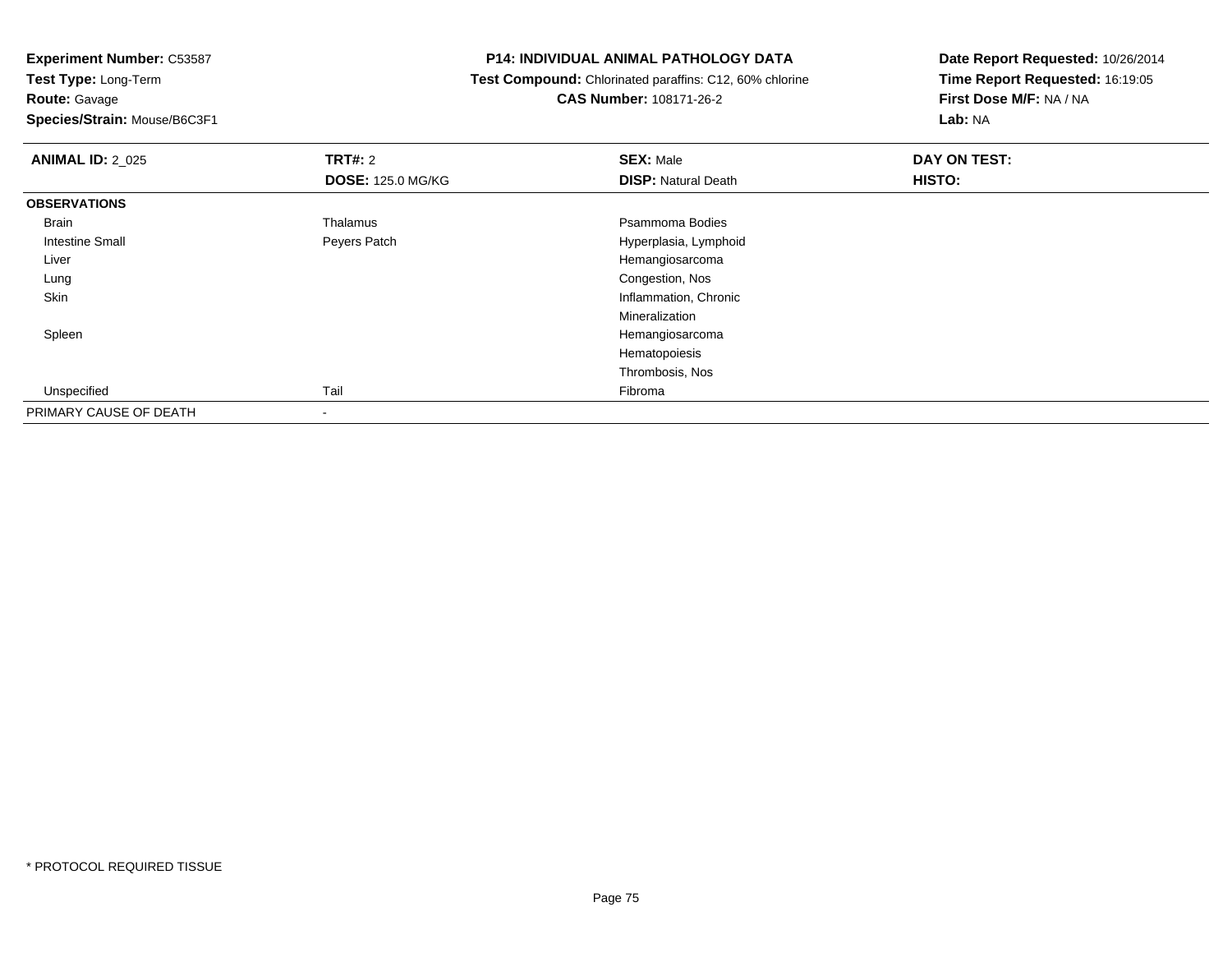**Experiment Number:** C53587**Test Type:** Long-Term**Route:** Gavage

**Species/Strain:** Mouse/B6C3F1

# **P14: INDIVIDUAL ANIMAL PATHOLOGY DATA**

 **Test Compound:** Chlorinated paraffins: C12, 60% chlorine**CAS Number:** 108171-26-2

| <b>ANIMAL ID: 2 026</b> | <b>TRT#: 2</b>           | <b>SEX: Male</b>                | DAY ON TEST: |  |
|-------------------------|--------------------------|---------------------------------|--------------|--|
|                         | <b>DOSE: 125.0 MG/KG</b> | <b>DISP: Terminal Sacrifice</b> | HISTO:       |  |
| <b>OBSERVATIONS</b>     |                          |                                 |              |  |
| Eye                     | Nasolacrimal Duct        | Hyperplasia, Nos                |              |  |
| Harderian gland         | Hardarian Gland          | Adenoma, Nos                    |              |  |
| Kidney                  |                          | Nephrosis, Nos                  |              |  |
| Liver                   |                          | Necrosis, Focal                 |              |  |
| Lung                    |                          | Alveolar/Bronchiolar Adenoma    |              |  |
| Lymph node              | Mesenteric Lymph Node    | Angiectasis                     |              |  |
|                         | Mandibular Lymph Node    | Hyperplasia, Nos                |              |  |
| Tooth                   | Root                     | Inflammation, Suppurative       |              |  |
| Unspecified             | Nose                     | Inflammation, Focal             |              |  |
| PRIMARY CAUSE OF DEATH  |                          |                                 |              |  |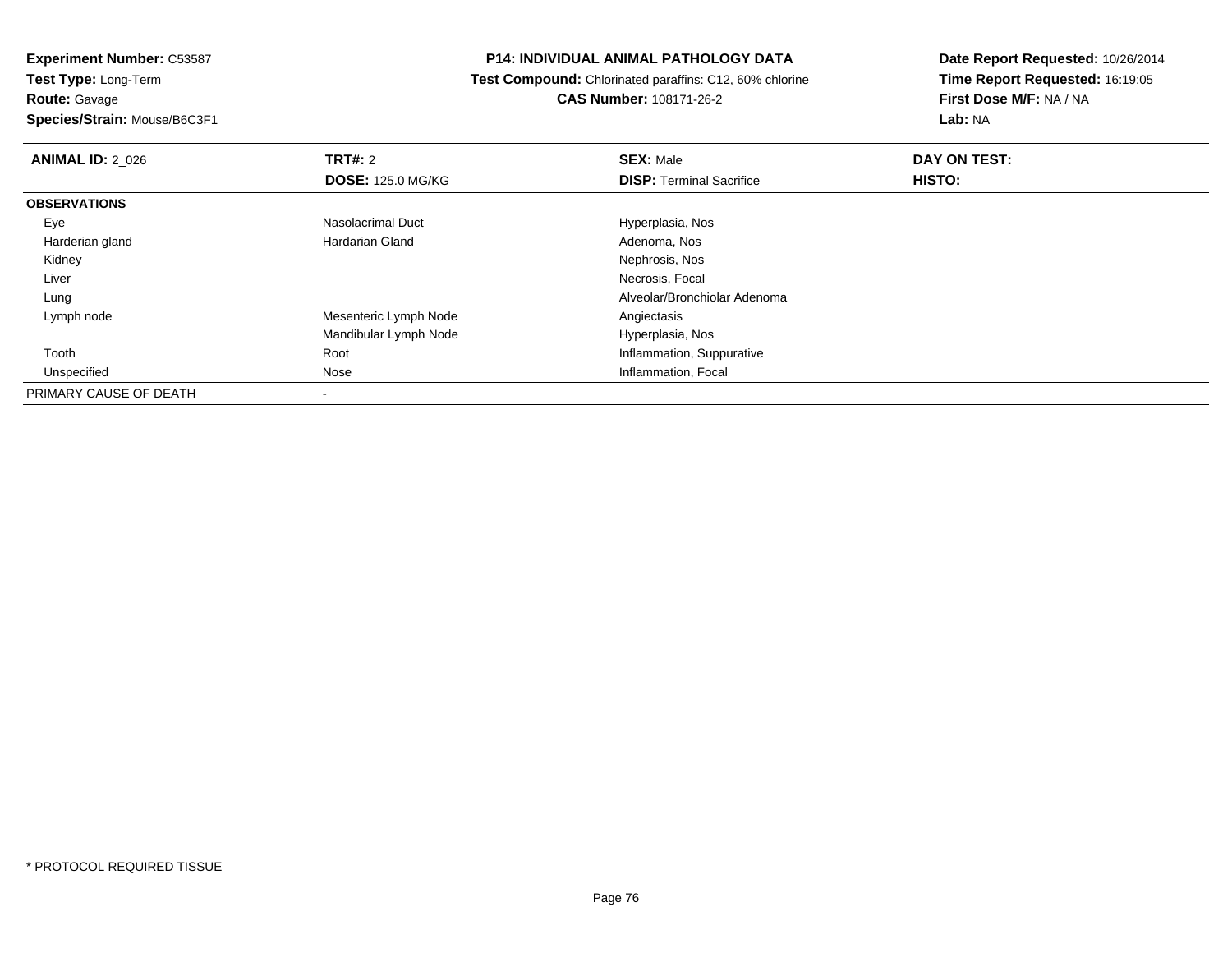| <b>Experiment Number: C53587</b><br><b>Test Type: Long-Term</b><br><b>Route: Gavage</b><br>Species/Strain: Mouse/B6C3F1 |                                     | <b>P14: INDIVIDUAL ANIMAL PATHOLOGY DATA</b><br><b>Test Compound:</b> Chlorinated paraffins: C12, 60% chlorine<br>CAS Number: 108171-26-2 | Date Report Requested: 10/26/2014<br>Time Report Requested: 16:19:05<br>First Dose M/F: NA / NA<br>Lab: NA |
|-------------------------------------------------------------------------------------------------------------------------|-------------------------------------|-------------------------------------------------------------------------------------------------------------------------------------------|------------------------------------------------------------------------------------------------------------|
| <b>ANIMAL ID: 2 027</b>                                                                                                 | TRT#: 2<br><b>DOSE: 125.0 MG/KG</b> | <b>SEX: Male</b><br><b>DISP:</b> Moribund Sacrifice                                                                                       | DAY ON TEST:<br>HISTO:                                                                                     |
| <b>OBSERVATIONS</b>                                                                                                     |                                     |                                                                                                                                           |                                                                                                            |
| Kidney                                                                                                                  |                                     | Nephrosis, Nos                                                                                                                            |                                                                                                            |
| Liver                                                                                                                   |                                     | Hepatocellular Carcinoma                                                                                                                  |                                                                                                            |
|                                                                                                                         |                                     | Infarct, Nos                                                                                                                              |                                                                                                            |
| Stomach                                                                                                                 | Forestomach                         | Hyperplasia, Epithelial                                                                                                                   |                                                                                                            |
| PRIMARY CAUSE OF DEATH                                                                                                  |                                     |                                                                                                                                           |                                                                                                            |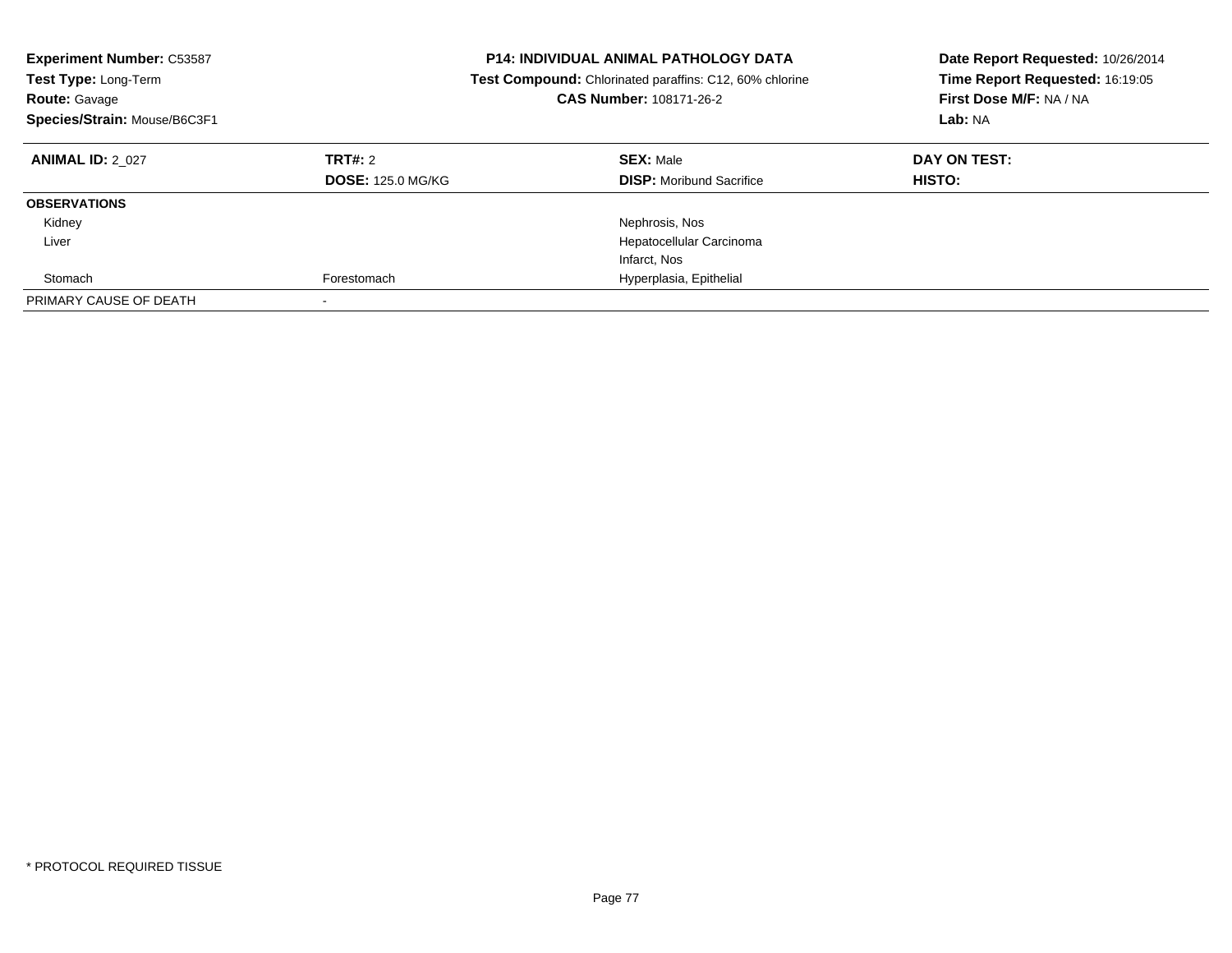| <b>Experiment Number: C53587</b><br>Test Type: Long-Term<br><b>Route: Gavage</b><br>Species/Strain: Mouse/B6C3F1 |                          | <b>P14: INDIVIDUAL ANIMAL PATHOLOGY DATA</b><br>Test Compound: Chlorinated paraffins: C12, 60% chlorine<br>CAS Number: 108171-26-2 | Date Report Requested: 10/26/2014<br>Time Report Requested: 16:19:05<br>First Dose M/F: NA / NA<br>Lab: NA |  |
|------------------------------------------------------------------------------------------------------------------|--------------------------|------------------------------------------------------------------------------------------------------------------------------------|------------------------------------------------------------------------------------------------------------|--|
| <b>ANIMAL ID: 2 028</b>                                                                                          | TRT#: 2                  | <b>SEX: Male</b>                                                                                                                   | DAY ON TEST:                                                                                               |  |
|                                                                                                                  | <b>DOSE: 125.0 MG/KG</b> | <b>DISP:</b> Natural Death                                                                                                         | HISTO:                                                                                                     |  |
| <b>OBSERVATIONS</b>                                                                                              |                          |                                                                                                                                    |                                                                                                            |  |
| Kidney                                                                                                           |                          | Nephrosis, Nos                                                                                                                     |                                                                                                            |  |
| Liver                                                                                                            |                          | Hepatocellular Carcinoma                                                                                                           |                                                                                                            |  |
| Stomach                                                                                                          | Forestomach              | Inflammation, Focal                                                                                                                |                                                                                                            |  |
| PRIMARY CAUSE OF DEATH                                                                                           |                          |                                                                                                                                    |                                                                                                            |  |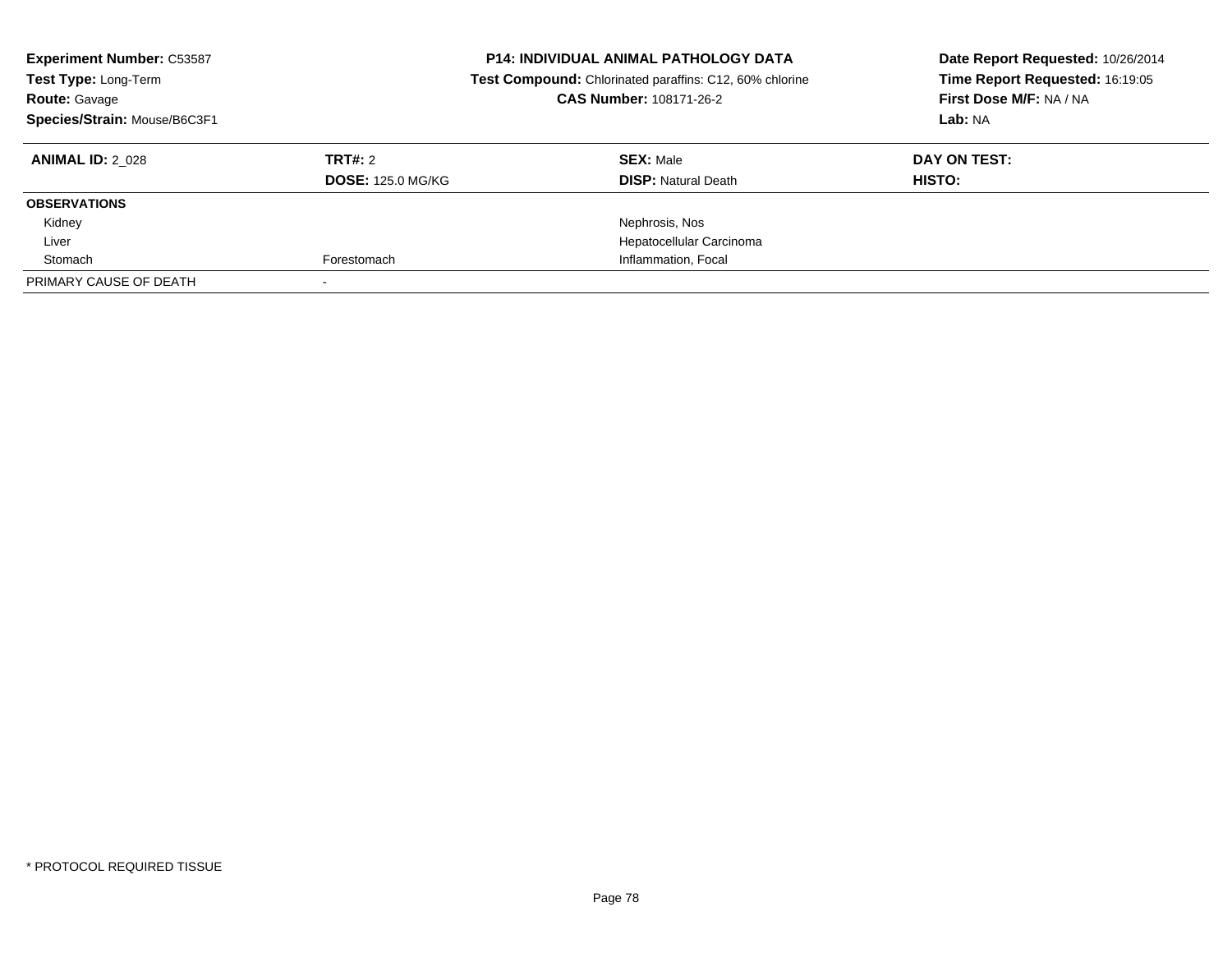| <b>Experiment Number: C53587</b><br>Test Type: Long-Term<br>Route: Gavage<br>Species/Strain: Mouse/B6C3F1 |                          | <b>P14: INDIVIDUAL ANIMAL PATHOLOGY DATA</b><br>Test Compound: Chlorinated paraffins: C12, 60% chlorine<br>CAS Number: 108171-26-2 | Date Report Requested: 10/26/2014<br>Time Report Requested: 16:19:05<br>First Dose M/F: NA / NA<br>Lab: NA |
|-----------------------------------------------------------------------------------------------------------|--------------------------|------------------------------------------------------------------------------------------------------------------------------------|------------------------------------------------------------------------------------------------------------|
| <b>ANIMAL ID: 2 029</b>                                                                                   | TRT#: 2                  | <b>SEX: Male</b>                                                                                                                   | DAY ON TEST:                                                                                               |
|                                                                                                           | <b>DOSE: 125.0 MG/KG</b> | <b>DISP:</b> Terminal Sacrifice                                                                                                    | HISTO:                                                                                                     |
| <b>OBSERVATIONS</b>                                                                                       |                          |                                                                                                                                    |                                                                                                            |
| <b>Brain</b>                                                                                              | Thalamus                 | Psammoma Bodies                                                                                                                    |                                                                                                            |
| Kidney                                                                                                    |                          | Nephrosis, Nos                                                                                                                     |                                                                                                            |
| Unspecified                                                                                               | Multiple Organs Nos      | Amyloidosis                                                                                                                        |                                                                                                            |
| PRIMARY CAUSE OF DEATH                                                                                    |                          |                                                                                                                                    |                                                                                                            |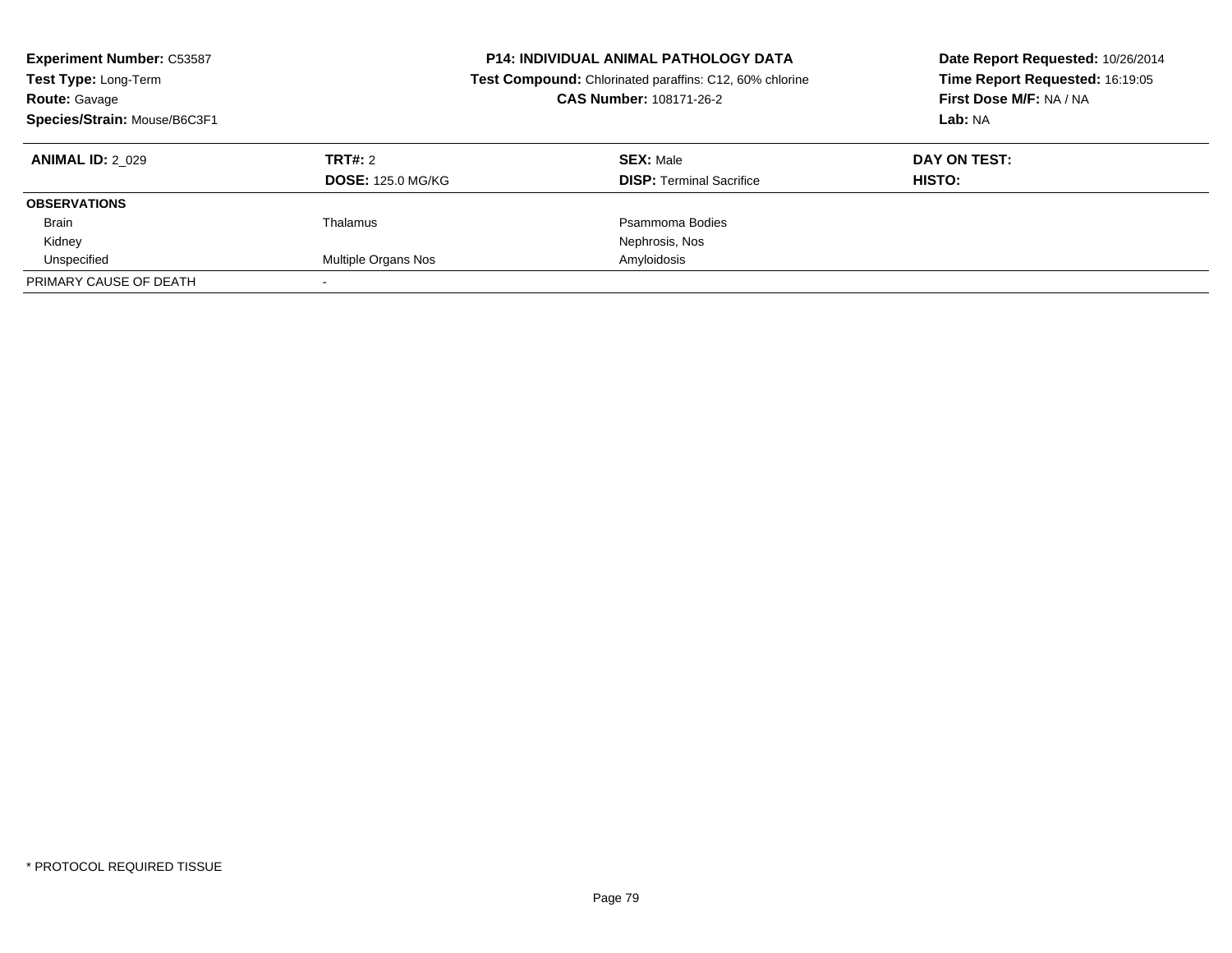**Experiment Number:** C53587**Test Type:** Long-Term**Route:** Gavage

**Species/Strain:** Mouse/B6C3F1

# **P14: INDIVIDUAL ANIMAL PATHOLOGY DATA**

 **Test Compound:** Chlorinated paraffins: C12, 60% chlorine**CAS Number:** 108171-26-2

| <b>ANIMAL ID: 2 030</b> | TRT#: 2                  | <b>SEX: Male</b>                     | DAY ON TEST: |  |
|-------------------------|--------------------------|--------------------------------------|--------------|--|
|                         | <b>DOSE: 125.0 MG/KG</b> | <b>DISP: Terminal Sacrifice</b>      | HISTO:       |  |
| <b>OBSERVATIONS</b>     |                          |                                      |              |  |
| <b>Brain</b>            | Thalamus                 | Psammoma Bodies                      |              |  |
| Intestine Small         | <b>Mesentery Nos</b>     | Hepatocellular Carcinoma, Invasive   |              |  |
| Liver                   |                          | Hepatocellular Carcinoma             |              |  |
| Lung                    |                          | Alveolar/Bronchiolar Carcinoma       |              |  |
|                         |                          | Hepatocellular Carcinoma, Metastatic |              |  |
| Lymph node              | Mesenteric Lymph Node    | Angiectasis                          |              |  |
|                         | Mesenteric Lymph Node    | Hyperplasia, Lymphoid                |              |  |
| Thyroid                 |                          | Follicular-Cell Adenoma              |              |  |
| PRIMARY CAUSE OF DEATH  |                          |                                      |              |  |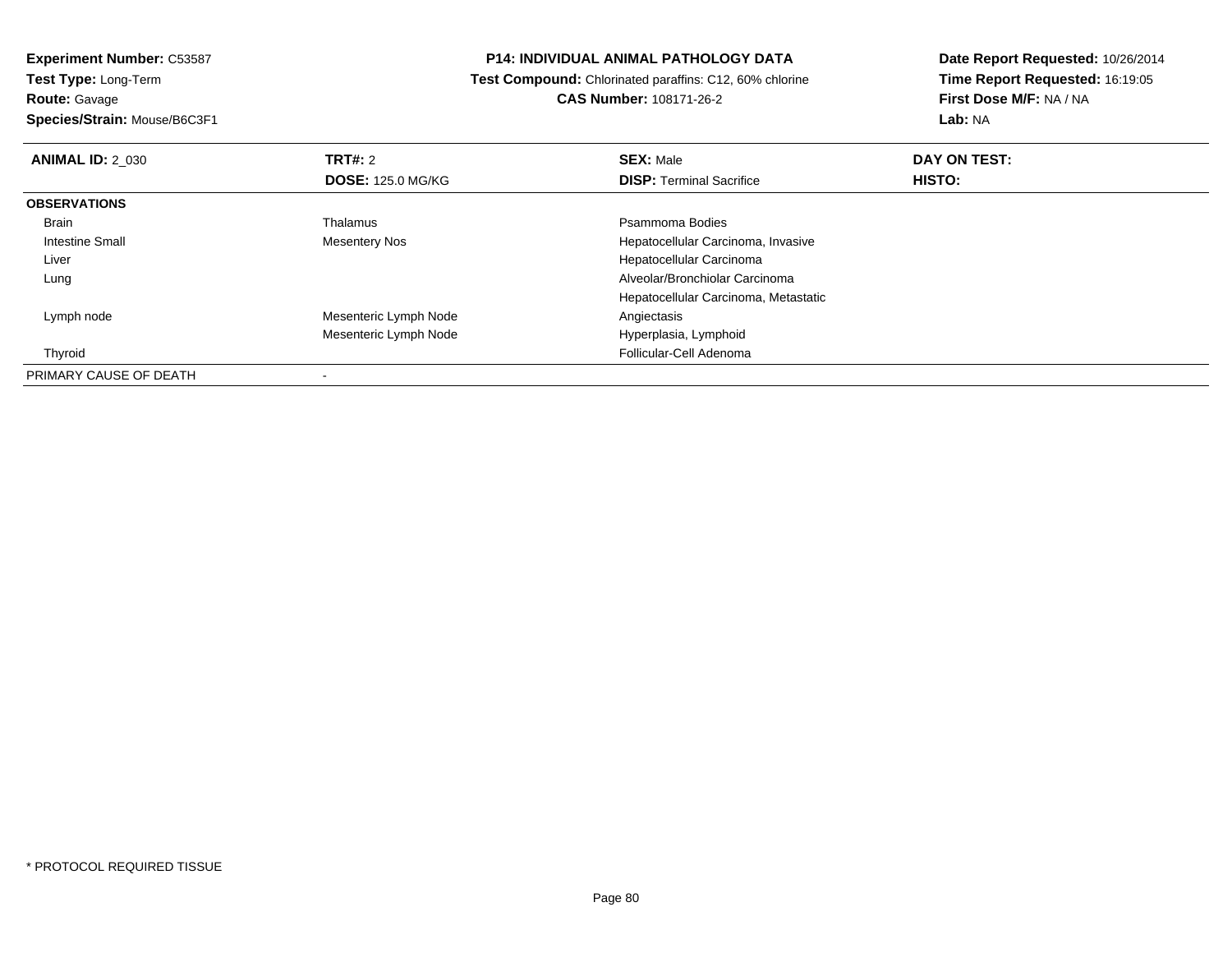**Route:** Gavage

**Species/Strain:** Mouse/B6C3F1

# **P14: INDIVIDUAL ANIMAL PATHOLOGY DATA**

 **Test Compound:** Chlorinated paraffins: C12, 60% chlorine**CAS Number:** 108171-26-2

| <b>ANIMAL ID: 2_031</b> | <b>TRT#: 2</b>           | <b>SEX: Male</b>                     | DAY ON TEST: |
|-------------------------|--------------------------|--------------------------------------|--------------|
|                         | <b>DOSE: 125.0 MG/KG</b> | <b>DISP: Terminal Sacrifice</b>      | HISTO:       |
| <b>OBSERVATIONS</b>     |                          |                                      |              |
| Brain                   | Thalamus                 | Psammoma Bodies                      |              |
| Kidney                  |                          | Nephrosis, Nos                       |              |
| Liver                   |                          | Hepatocellular Carcinoma             |              |
|                         |                          | Leukocytosis, Nos                    |              |
|                         |                          | Pigmentation, Nos                    |              |
| Lung                    |                          | Congestion, Nos                      |              |
|                         |                          | Hepatocellular Carcinoma, Metastatic |              |
| Lymph node              | Mesenteric Lymph Node    | Angiectasis                          |              |
| Preputial gland         |                          | Inflammation, Suppurative            |              |
| Spleen                  |                          | Hematopoiesis                        |              |
| Thyroid                 |                          | Hyperplasia, Follicular Cell         |              |
| PRIMARY CAUSE OF DEATH  |                          |                                      |              |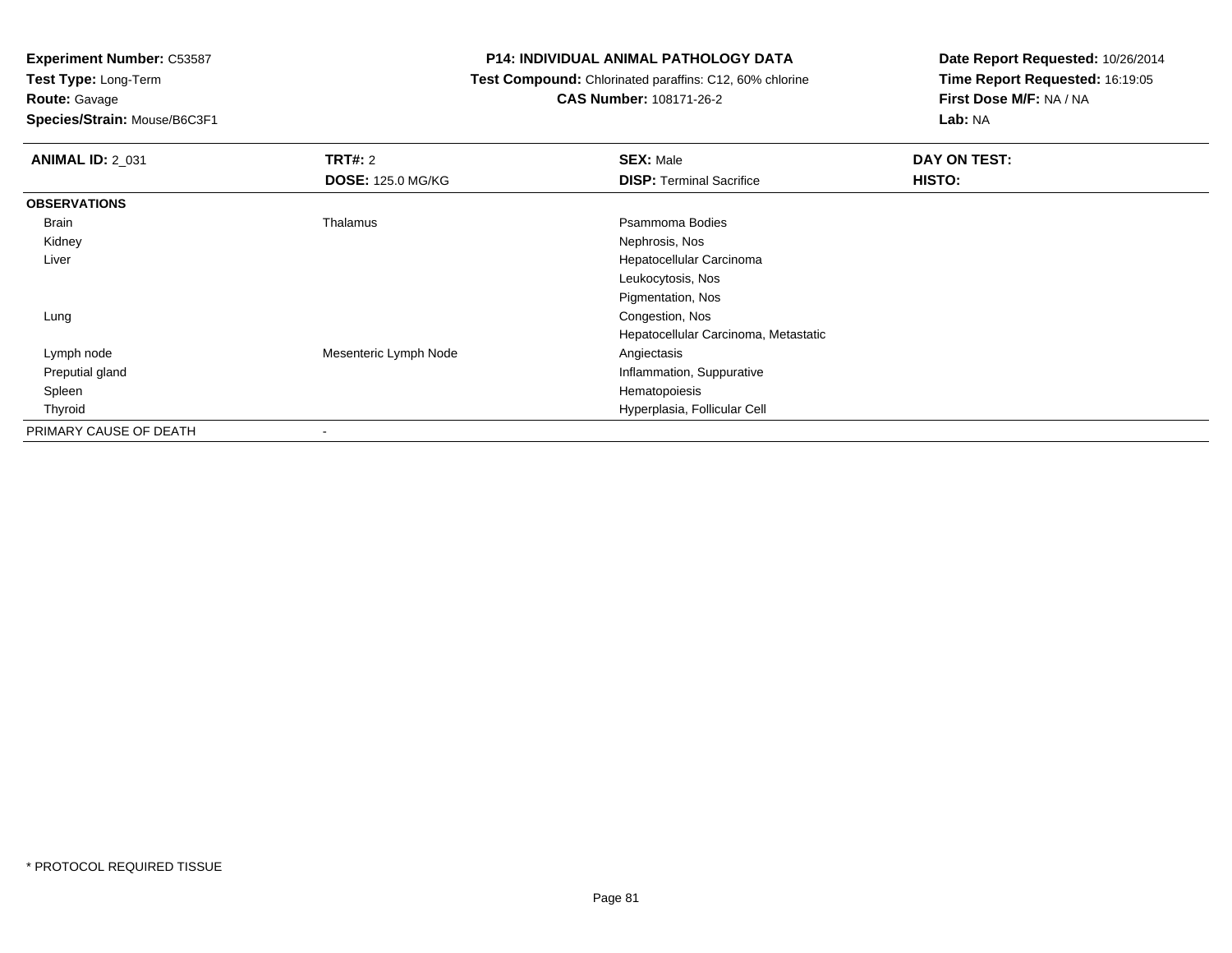| <b>Experiment Number: C53587</b><br><b>P14: INDIVIDUAL ANIMAL PATHOLOGY DATA</b><br>Test Type: Long-Term<br>Test Compound: Chlorinated paraffins: C12, 60% chlorine |                            | Date Report Requested: 10/26/2014 |                                 |
|---------------------------------------------------------------------------------------------------------------------------------------------------------------------|----------------------------|-----------------------------------|---------------------------------|
|                                                                                                                                                                     |                            |                                   | Time Report Requested: 16:19:05 |
| <b>Route: Gavage</b>                                                                                                                                                |                            | CAS Number: 108171-26-2           | First Dose M/F: NA / NA         |
| Species/Strain: Mouse/B6C3F1                                                                                                                                        |                            |                                   | Lab: NA                         |
| <b>TRT#: 2</b><br><b>ANIMAL ID: 2 032</b>                                                                                                                           |                            | <b>SEX: Male</b>                  | DAY ON TEST:                    |
|                                                                                                                                                                     | <b>DOSE: 125.0 MG/KG</b>   | <b>DISP:</b> Moribund Sacrifice   | HISTO:                          |
| <b>OBSERVATIONS</b>                                                                                                                                                 |                            |                                   |                                 |
| Thalamus<br>Brain                                                                                                                                                   |                            | Psammoma Bodies                   |                                 |
| Liver                                                                                                                                                               |                            | Hepatocellular Adenoma            |                                 |
| Spleen                                                                                                                                                              |                            | Hematopoiesis                     |                                 |
| Thyroid                                                                                                                                                             |                            | Degeneration, Cystic              |                                 |
| Unspecified                                                                                                                                                         | <b>Multiple Organs Nos</b> | Inflammation, Suppurative         |                                 |
|                                                                                                                                                                     | <b>Multiple Organs Nos</b> | Lymphoma, Mixed-Malignant Type    |                                 |
| PRIMARY CAUSE OF DEATH                                                                                                                                              |                            |                                   |                                 |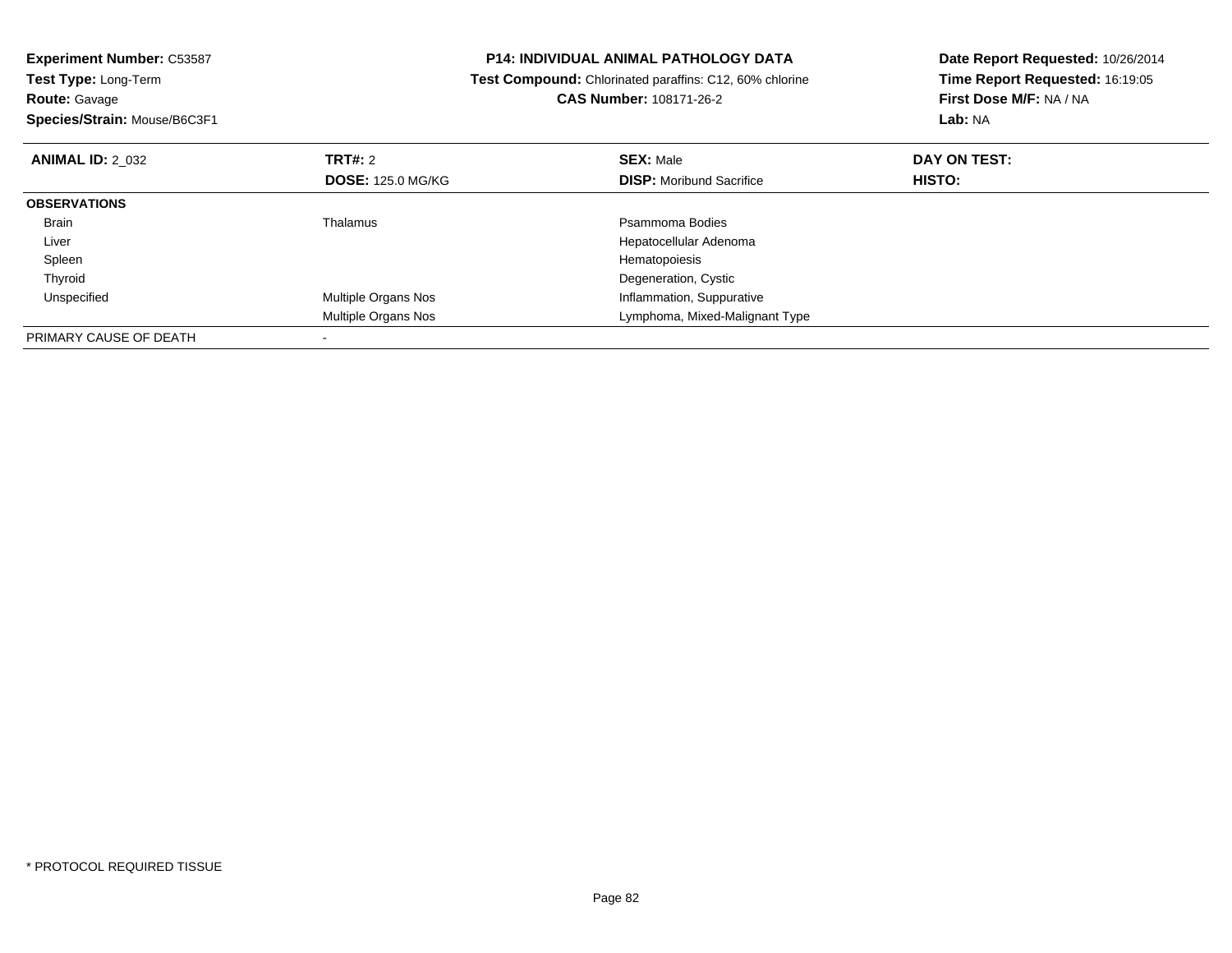**Experiment Number:** C53587**Test Type:** Long-Term**Route:** Gavage**Species/Strain:** Mouse/B6C3F1

# **P14: INDIVIDUAL ANIMAL PATHOLOGY DATA**

### **Test Compound:** Chlorinated paraffins: C12, 60% chlorine**CAS Number:** 108171-26-2

| <b>ANIMAL ID: 2_033</b> | <b>TRT#: 2</b>           | <b>SEX: Male</b>                | DAY ON TEST: |  |
|-------------------------|--------------------------|---------------------------------|--------------|--|
|                         | <b>DOSE: 125.0 MG/KG</b> | <b>DISP: Terminal Sacrifice</b> | HISTO:       |  |
| <b>OBSERVATIONS</b>     |                          |                                 |              |  |
| Adrenal gland           | <b>Cortex Nos</b>        | Cytoplasmic Vacuolization       |              |  |
| Blood vessel            | Aorta Nos                | Metaplasia, Cartilaginous       |              |  |
| Brain                   | Thalamus                 | Psammoma Bodies                 |              |  |
| Heart                   |                          | Fibrosis                        |              |  |
| Kidney                  |                          | Nephrosis, Nos                  |              |  |
| Pancreas                |                          | Atrophy, Focal                  |              |  |
| Preputial gland         |                          | Degeneration, Cystic            |              |  |
| Stomach                 | Forestomach              | Hyperplasia, Epithelial         |              |  |
|                         | Forestomach              | Inflammation, Focal             |              |  |
| Thyroid                 |                          | Follicular-Cell Carcinoma       |              |  |
| Tooth                   | Root                     | Dysplasia, Nos                  |              |  |
|                         | Root                     | Inflammation, Suppurative       |              |  |
| PRIMARY CAUSE OF DEATH  |                          |                                 |              |  |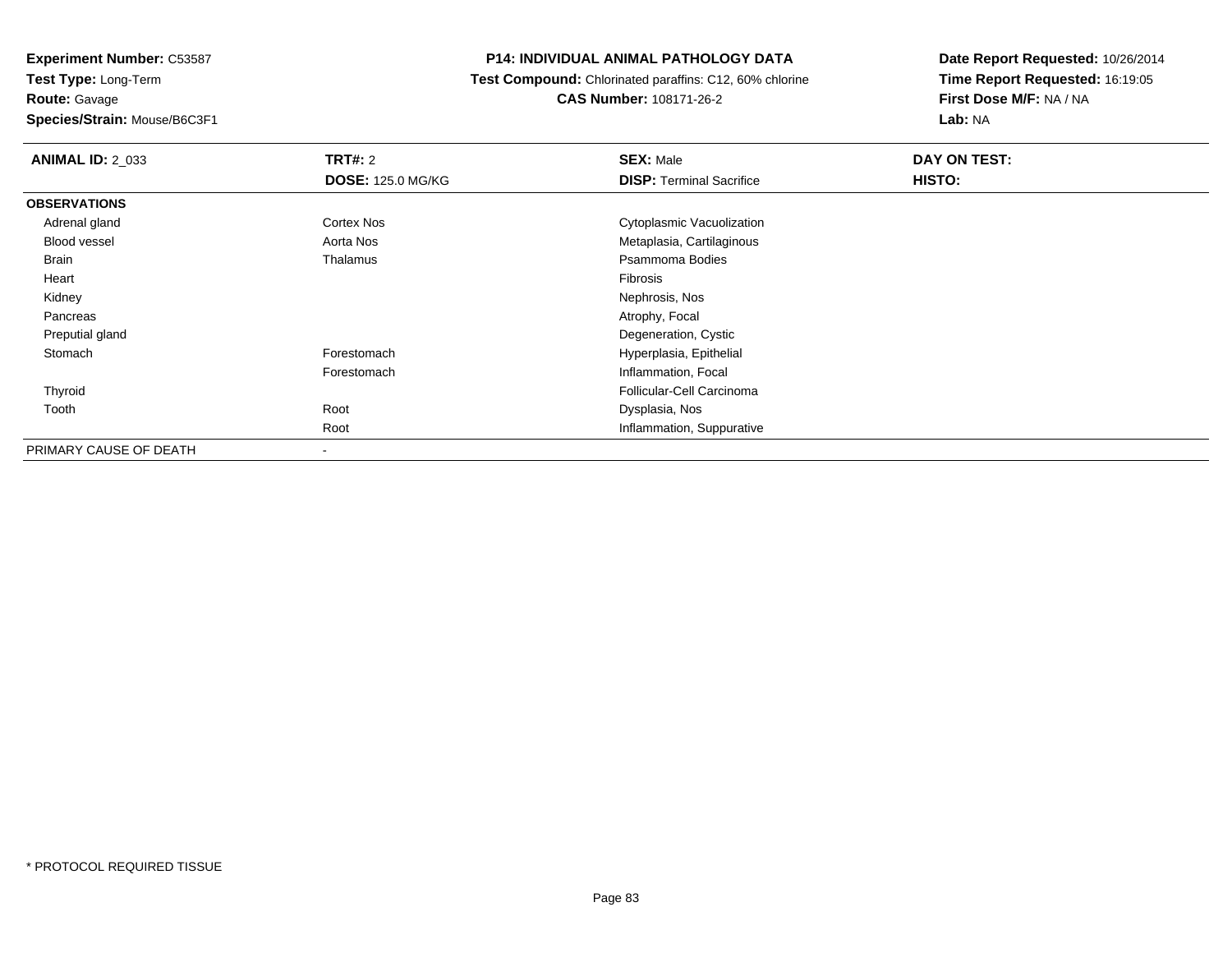| <b>Experiment Number: C53587</b> | <b>P14: INDIVIDUAL ANIMAL PATHOLOGY DATA</b> |                                                         | Date Report Requested: 10/26/2014 |
|----------------------------------|----------------------------------------------|---------------------------------------------------------|-----------------------------------|
| Test Type: Long-Term             |                                              | Test Compound: Chlorinated paraffins: C12, 60% chlorine | Time Report Requested: 16:19:05   |
| <b>Route: Gavage</b>             |                                              | <b>CAS Number: 108171-26-2</b>                          | First Dose M/F: NA / NA           |
| Species/Strain: Mouse/B6C3F1     |                                              |                                                         | Lab: NA                           |
| <b>ANIMAL ID: 2 034</b>          | <b>TRT#: 2</b>                               | <b>SEX: Male</b>                                        | DAY ON TEST:                      |
|                                  | <b>DOSE: 125.0 MG/KG</b>                     | <b>DISP: Terminal Sacrifice</b>                         | <b>HISTO:</b>                     |
| <b>OBSERVATIONS</b>              |                                              |                                                         |                                   |
| Adrenal gland                    | Capsule                                      | Adenoma, Nos                                            |                                   |
| Brain                            | Thalamus                                     | Psammoma Bodies                                         |                                   |
| Eye                              | Nasolacrimal Duct                            | Hyperplasia, Nos                                        |                                   |
| Harderian gland                  | Hardarian Gland                              | Adenoma, Nos                                            |                                   |
| Kidney                           |                                              | Mineralization                                          |                                   |
| Liver                            |                                              | Hepatocellular Adenoma                                  |                                   |
| PRIMARY CAUSE OF DEATH           |                                              |                                                         |                                   |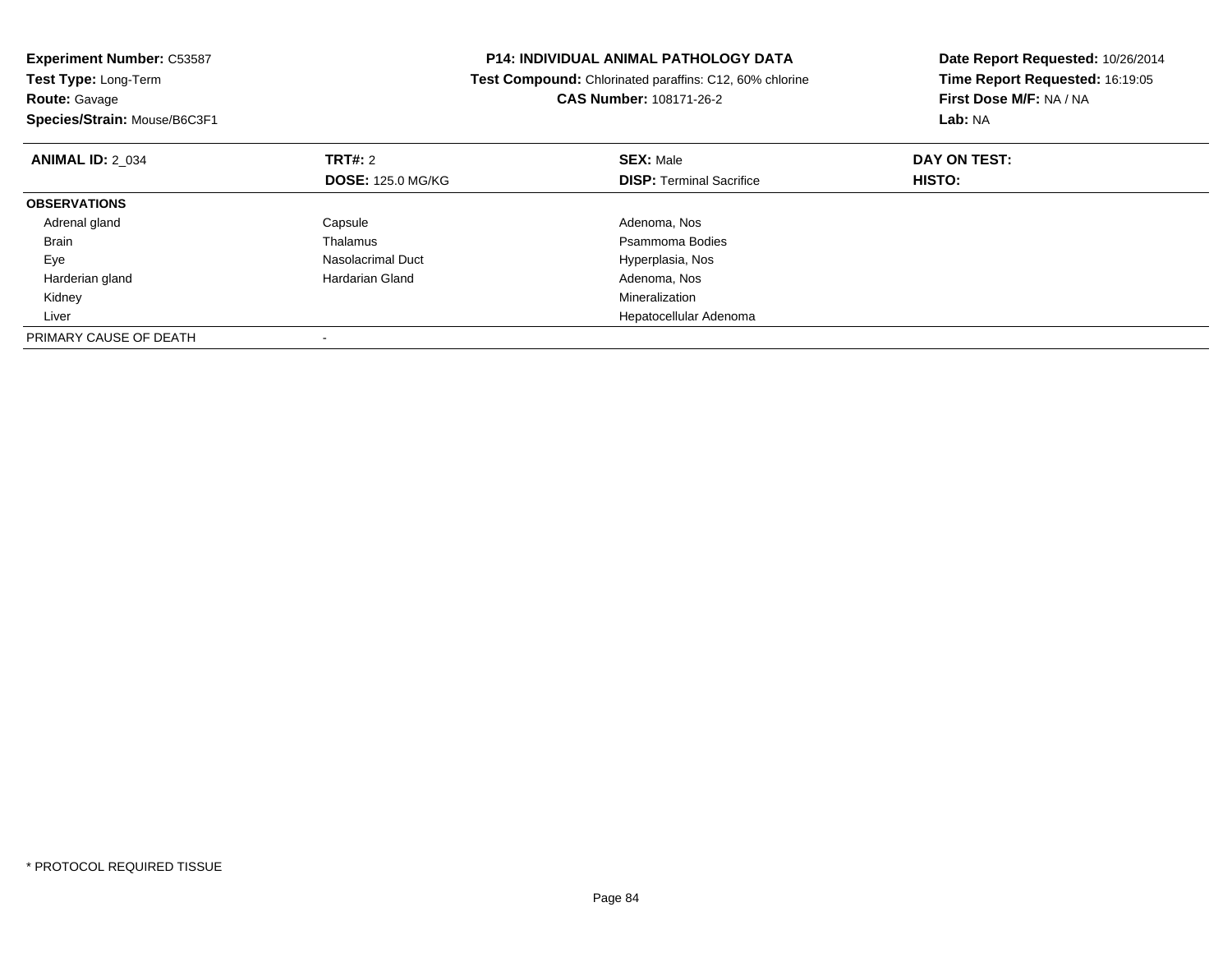**Experiment Number:** C53587

**Test Type:** Long-Term**Route:** Gavage

**Species/Strain:** Mouse/B6C3F1

# **P14: INDIVIDUAL ANIMAL PATHOLOGY DATA**

 **Test Compound:** Chlorinated paraffins: C12, 60% chlorine**CAS Number:** 108171-26-2

| <b>ANIMAL ID: 2_035</b> | TRT#: 2                  | <b>SEX: Male</b>                | DAY ON TEST: |  |
|-------------------------|--------------------------|---------------------------------|--------------|--|
|                         | <b>DOSE: 125.0 MG/KG</b> | <b>DISP: Terminal Sacrifice</b> | HISTO:       |  |
| <b>OBSERVATIONS</b>     |                          |                                 |              |  |
| <b>Brain</b>            | Thalamus                 | Psammoma Bodies                 |              |  |
| Liver                   |                          | Cyst, Nos                       |              |  |
|                         |                          | Hemangiosarcoma                 |              |  |
|                         |                          | Hepatocellular Carcinoma        |              |  |
| Preputial gland         |                          | Degeneration, Cystic            |              |  |
|                         |                          | Inflammation, Suppurative       |              |  |
| Spleen                  |                          | Hemangiosarcoma                 |              |  |
| Tooth                   | Root                     | Dysplasia, Nos                  |              |  |
| PRIMARY CAUSE OF DEATH  |                          |                                 |              |  |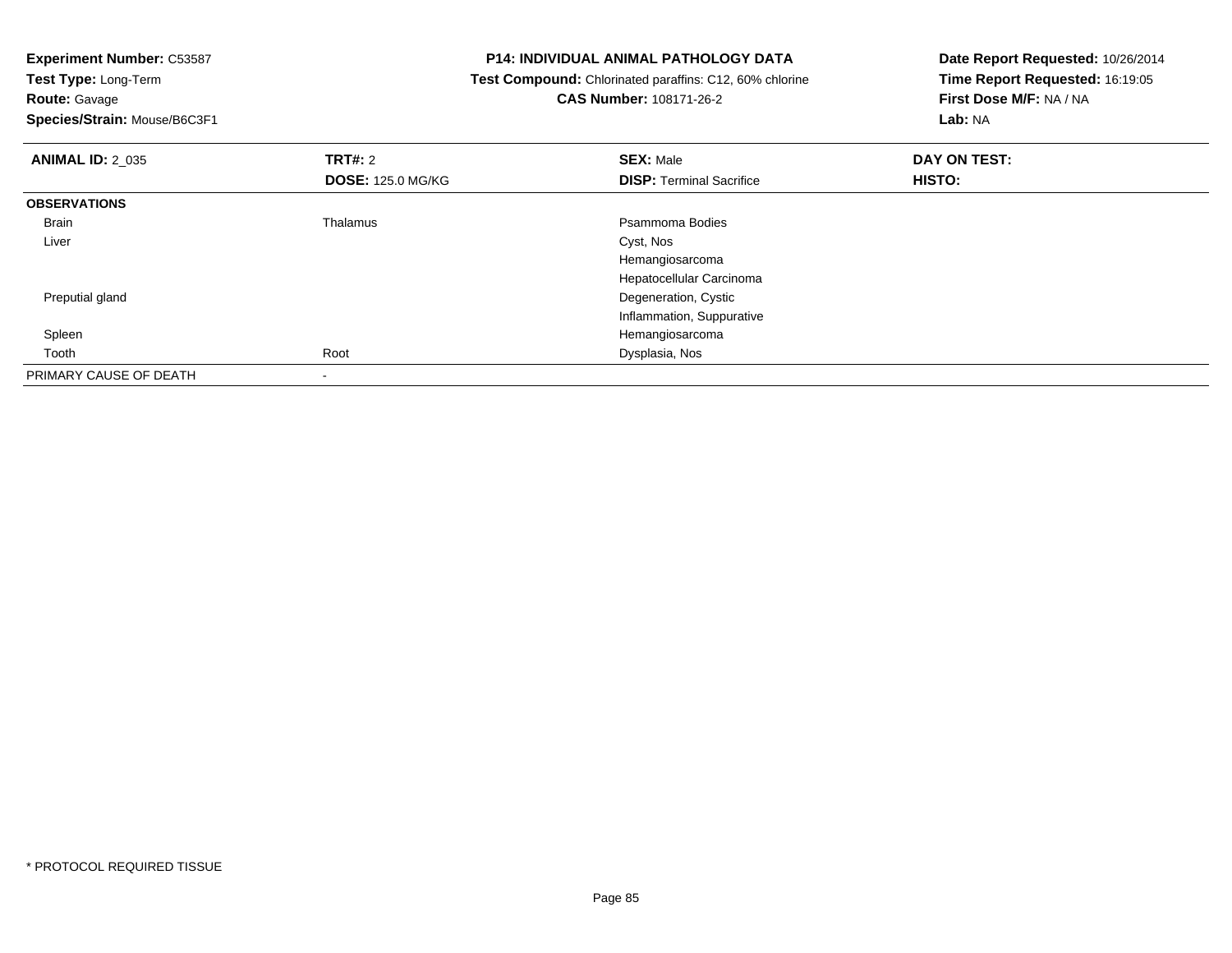| <b>Experiment Number: C53587</b><br>Test Type: Long-Term<br><b>Route: Gavage</b><br>Species/Strain: Mouse/B6C3F1 |                                            | <b>P14: INDIVIDUAL ANIMAL PATHOLOGY DATA</b><br><b>Test Compound:</b> Chlorinated paraffins: C12, 60% chlorine<br><b>CAS Number: 108171-26-2</b> | Date Report Requested: 10/26/2014<br>Time Report Requested: 16:19:05<br>First Dose M/F: NA / NA<br>Lab: NA |
|------------------------------------------------------------------------------------------------------------------|--------------------------------------------|--------------------------------------------------------------------------------------------------------------------------------------------------|------------------------------------------------------------------------------------------------------------|
| <b>ANIMAL ID: 2 036</b>                                                                                          | <b>TRT#: 2</b><br><b>DOSE: 125.0 MG/KG</b> | <b>SEX: Male</b><br><b>DISP:</b> Terminal Sacrifice                                                                                              | DAY ON TEST:<br><b>HISTO:</b>                                                                              |
| <b>OBSERVATIONS</b>                                                                                              |                                            |                                                                                                                                                  |                                                                                                            |
| <b>Brain</b><br>Kidney                                                                                           | Thalamus                                   | Psammoma Bodies<br>Hyperplasia, Lymphoid                                                                                                         |                                                                                                            |
| Preputial gland                                                                                                  |                                            | Inflammation, Suppurative                                                                                                                        |                                                                                                            |
| Spleen                                                                                                           |                                            | Hyperplasia, Lymphoid                                                                                                                            |                                                                                                            |
| PRIMARY CAUSE OF DEATH                                                                                           |                                            |                                                                                                                                                  |                                                                                                            |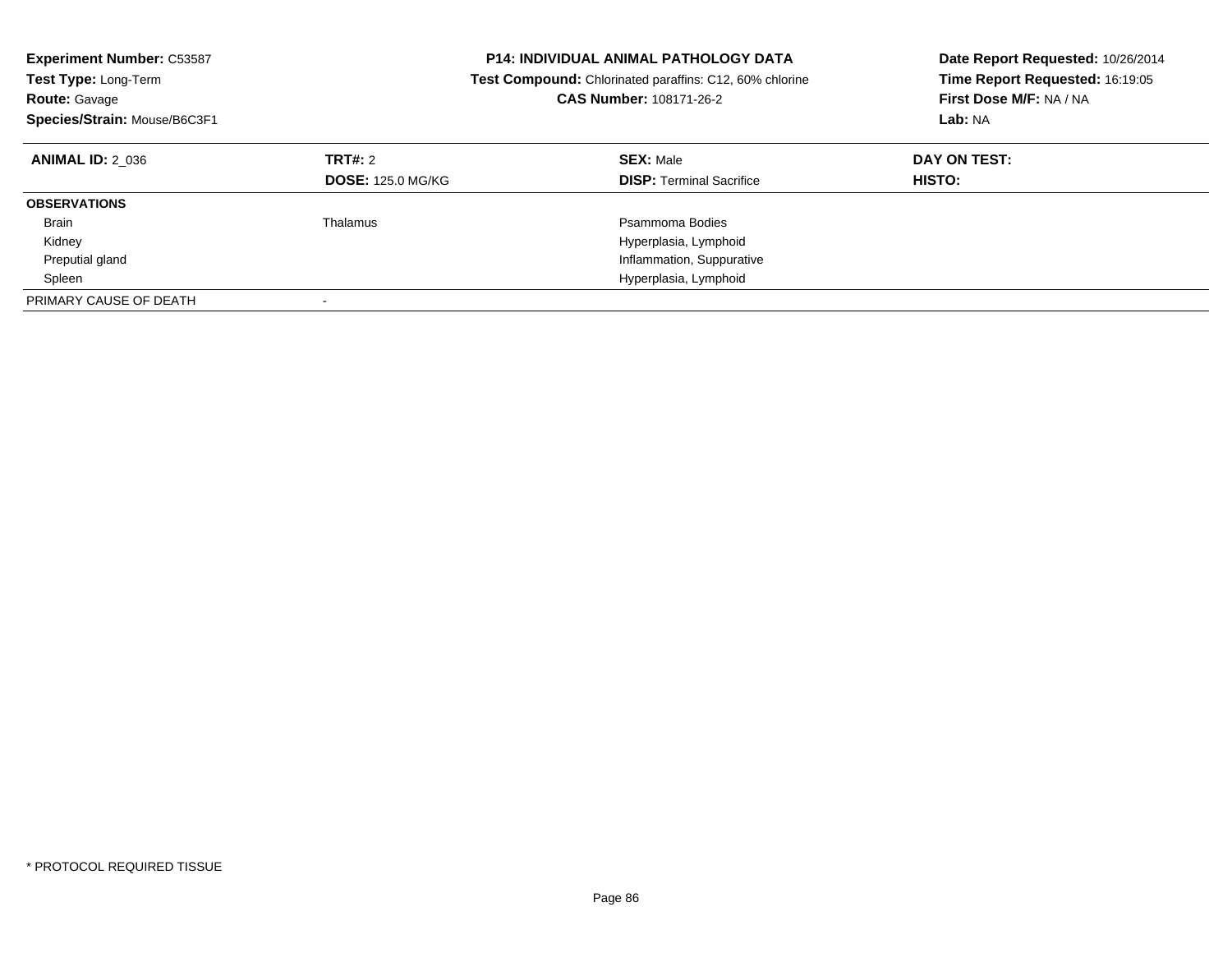**Route:** Gavage

**Species/Strain:** Mouse/B6C3F1

# **P14: INDIVIDUAL ANIMAL PATHOLOGY DATA**

 **Test Compound:** Chlorinated paraffins: C12, 60% chlorine**CAS Number:** 108171-26-2

| <b>ANIMAL ID: 2_037</b> | TRT#: 2                  | <b>SEX: Male</b>                | DAY ON TEST: |  |
|-------------------------|--------------------------|---------------------------------|--------------|--|
|                         | <b>DOSE: 125.0 MG/KG</b> | <b>DISP:</b> Moribund Sacrifice | HISTO:       |  |
| <b>OBSERVATIONS</b>     |                          |                                 |              |  |
| Adrenal gland           | Capsule                  | Adenoma, Nos                    |              |  |
| Kidney                  |                          | Nephrosis, Nos                  |              |  |
| Liver                   |                          | Hepatocellular Adenoma          |              |  |
| Lymph node              | Mesenteric Lymph Node    | Angiectasis                     |              |  |
| Pancreas                |                          | Atrophy, Focal                  |              |  |
| Preputial gland         |                          | Inflammation, Suppurative       |              |  |
| Spleen                  |                          | Hematopoiesis                   |              |  |
| Thyroid                 |                          | Degeneration, Cystic            |              |  |
| Unspecified             |                          | Sarcoma, Nos                    |              |  |
| PRIMARY CAUSE OF DEATH  |                          |                                 |              |  |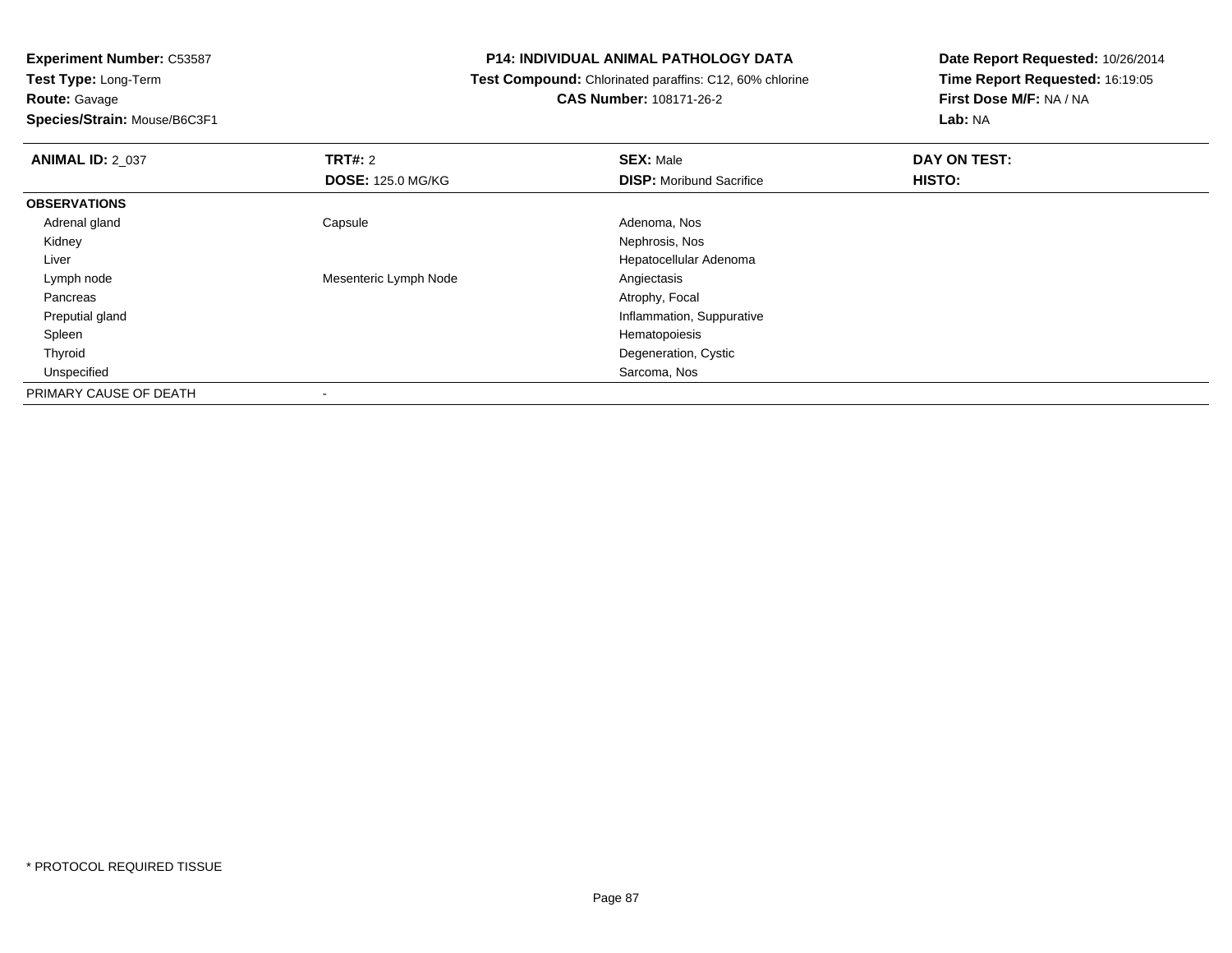| <b>Experiment Number: C53587</b><br>Test Type: Long-Term<br><b>Route: Gavage</b><br>Species/Strain: Mouse/B6C3F1 |                                     | <b>P14: INDIVIDUAL ANIMAL PATHOLOGY DATA</b><br><b>Test Compound:</b> Chlorinated paraffins: C12, 60% chlorine<br>CAS Number: 108171-26-2 | Date Report Requested: 10/26/2014<br>Time Report Requested: 16:19:05<br>First Dose M/F: NA / NA<br>Lab: NA |
|------------------------------------------------------------------------------------------------------------------|-------------------------------------|-------------------------------------------------------------------------------------------------------------------------------------------|------------------------------------------------------------------------------------------------------------|
| <b>ANIMAL ID: 2 038</b>                                                                                          | TRT#: 2<br><b>DOSE: 125.0 MG/KG</b> | <b>SEX: Male</b><br><b>DISP:</b> Terminal Sacrifice                                                                                       | DAY ON TEST:<br><b>HISTO:</b>                                                                              |
| <b>OBSERVATIONS</b>                                                                                              |                                     |                                                                                                                                           |                                                                                                            |
| Kidney                                                                                                           |                                     | Nephrosis, Nos                                                                                                                            |                                                                                                            |
| Liver                                                                                                            |                                     | Hepatocellular Carcinoma                                                                                                                  |                                                                                                            |
|                                                                                                                  |                                     | Infarct, Nos                                                                                                                              |                                                                                                            |
| Lung                                                                                                             | Hyperplasia, Lymphoid               |                                                                                                                                           |                                                                                                            |
| PRIMARY CAUSE OF DEATH                                                                                           |                                     |                                                                                                                                           |                                                                                                            |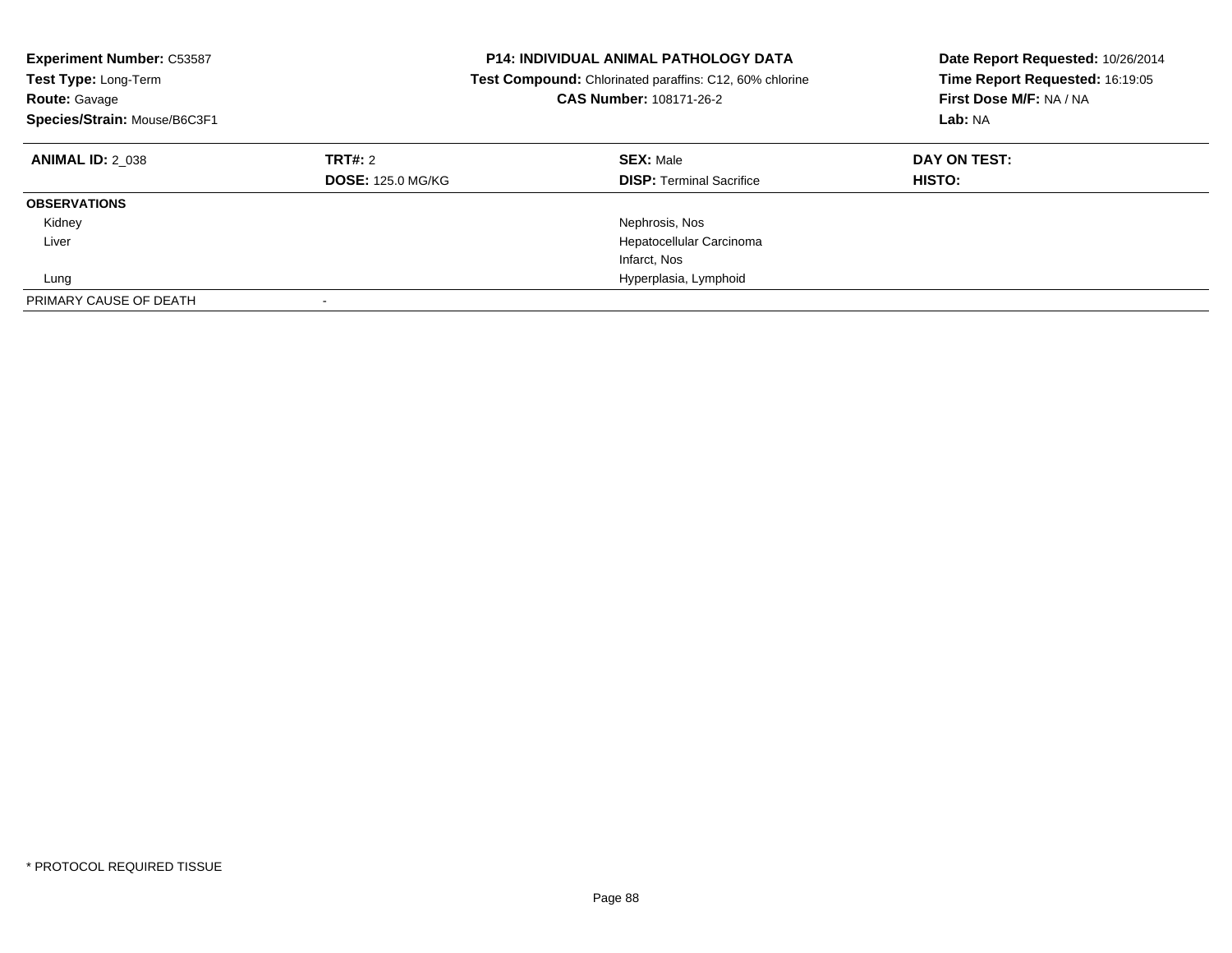| <b>Experiment Number: C53587</b><br>Test Type: Long-Term |                          | <b>P14: INDIVIDUAL ANIMAL PATHOLOGY DATA</b>                   | Date Report Requested: 10/26/2014<br>Time Report Requested: 16:19:05 |  |
|----------------------------------------------------------|--------------------------|----------------------------------------------------------------|----------------------------------------------------------------------|--|
|                                                          |                          | <b>Test Compound:</b> Chlorinated paraffins: C12, 60% chlorine |                                                                      |  |
| <b>Route: Gavage</b>                                     |                          | CAS Number: 108171-26-2                                        | First Dose M/F: NA / NA                                              |  |
| Species/Strain: Mouse/B6C3F1                             |                          |                                                                | Lab: NA                                                              |  |
| <b>ANIMAL ID: 2 039</b>                                  | <b>TRT#: 2</b>           | <b>SEX: Male</b>                                               | DAY ON TEST:                                                         |  |
|                                                          | <b>DOSE: 125.0 MG/KG</b> | <b>DISP:</b> Natural Death                                     | HISTO:                                                               |  |
| <b>OBSERVATIONS</b>                                      |                          |                                                                |                                                                      |  |
| Brain                                                    | Thalamus                 | Psammoma Bodies                                                |                                                                      |  |
| <b>Skin</b>                                              |                          | Inflammation, Chronic                                          |                                                                      |  |
| Testis                                                   |                          | Atrophy, Nos                                                   |                                                                      |  |
|                                                          | <b>Tunica Vaginalis</b>  | Inflammation, Chronic                                          |                                                                      |  |
| Thyroid                                                  |                          | Follicular-Cell Adenoma                                        |                                                                      |  |
| Unspecified                                              | Multiple Organs Nos      | Lymphoma, Mixed-Malignant Type                                 |                                                                      |  |
| PRIMARY CAUSE OF DEATH                                   |                          |                                                                |                                                                      |  |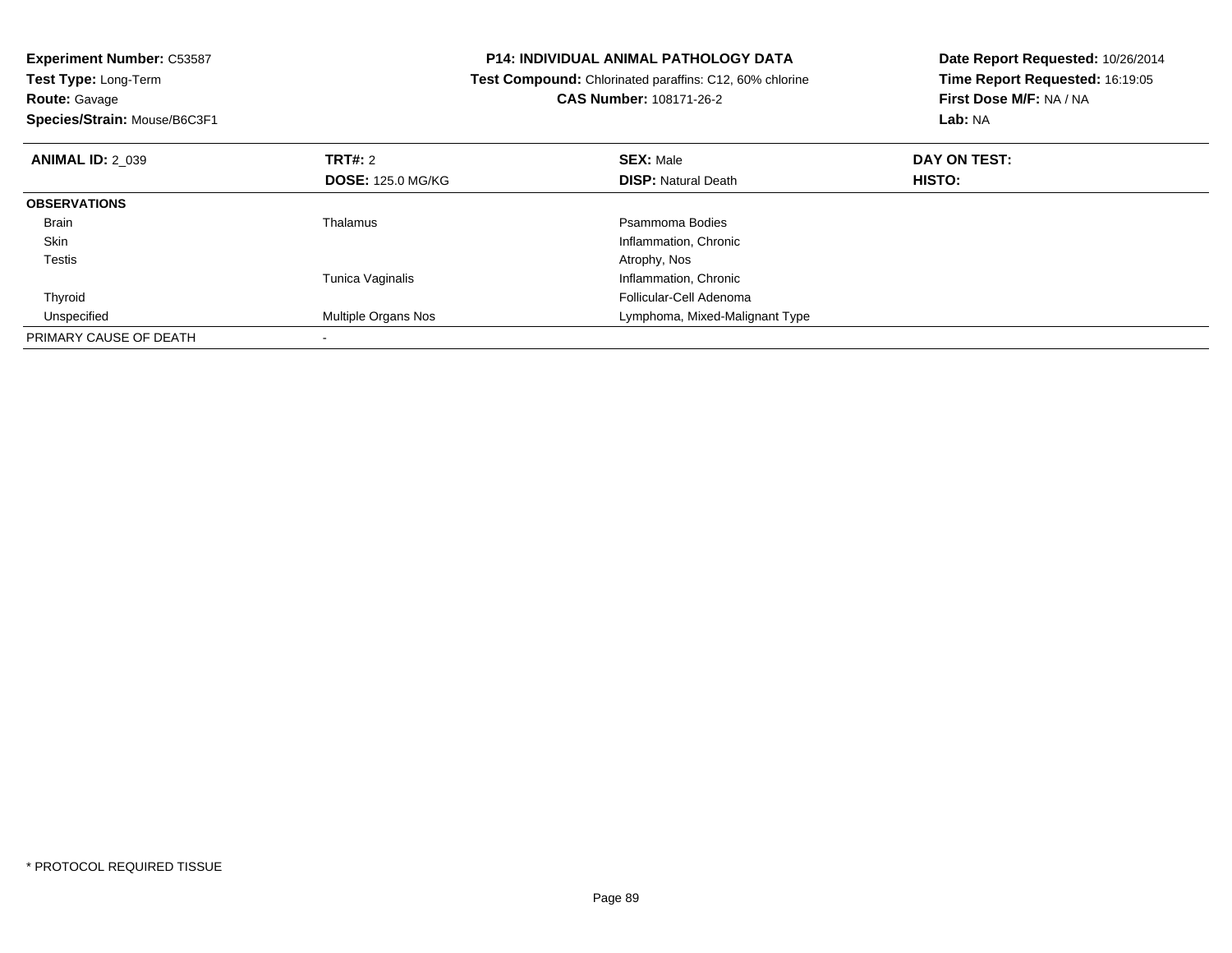**Experiment Number:** C53587**Test Type:** Long-Term**Route:** Gavage **Species/Strain:** Mouse/B6C3F1**P14: INDIVIDUAL ANIMAL PATHOLOGY DATA Test Compound:** Chlorinated paraffins: C12, 60% chlorine**CAS Number:** 108171-26-2**Date Report Requested:** 10/26/2014**Time Report Requested:** 16:19:05**First Dose M/F:** NA / NA**Lab:** NA**ANIMAL ID: 2 040 C TRT#:** 2 **SEX:** Male **DAY ON TEST: DOSE:** 125.0 MG/KG**DISP:** Terminal Sacrifice **HISTO: OBSERVATIONS** Adrenal glandPeriadrenal Tissue **Alveolar/Bronchiolar Carcinoma, Metastatic** Alveolar/Bronchiolar Carcinoma, Metastatic<br>
Psammoma Bodies Brainn and the control of the Thalamus and the control of the Psammoma Bodies and the Psammoma Bodies of the Psammoma Bodies and the Psammoma Bodies of the Psammoma Bodies of the Psammoma Bodies of the Psammoma Bodies of the Ps Kidneyy which is a set of the set of the set of the set of the set of the set of the Nephrosis, Nos Liver Hepatocellular Adenoma Alveolar/Bronchiolar Carcinoma Lung Lymph nodeMesenteric Lymph Node **Angiectasis** Angiectasis StomachForestomach **Squamous Cell Papilloma** PRIMARY CAUSE OF DEATH-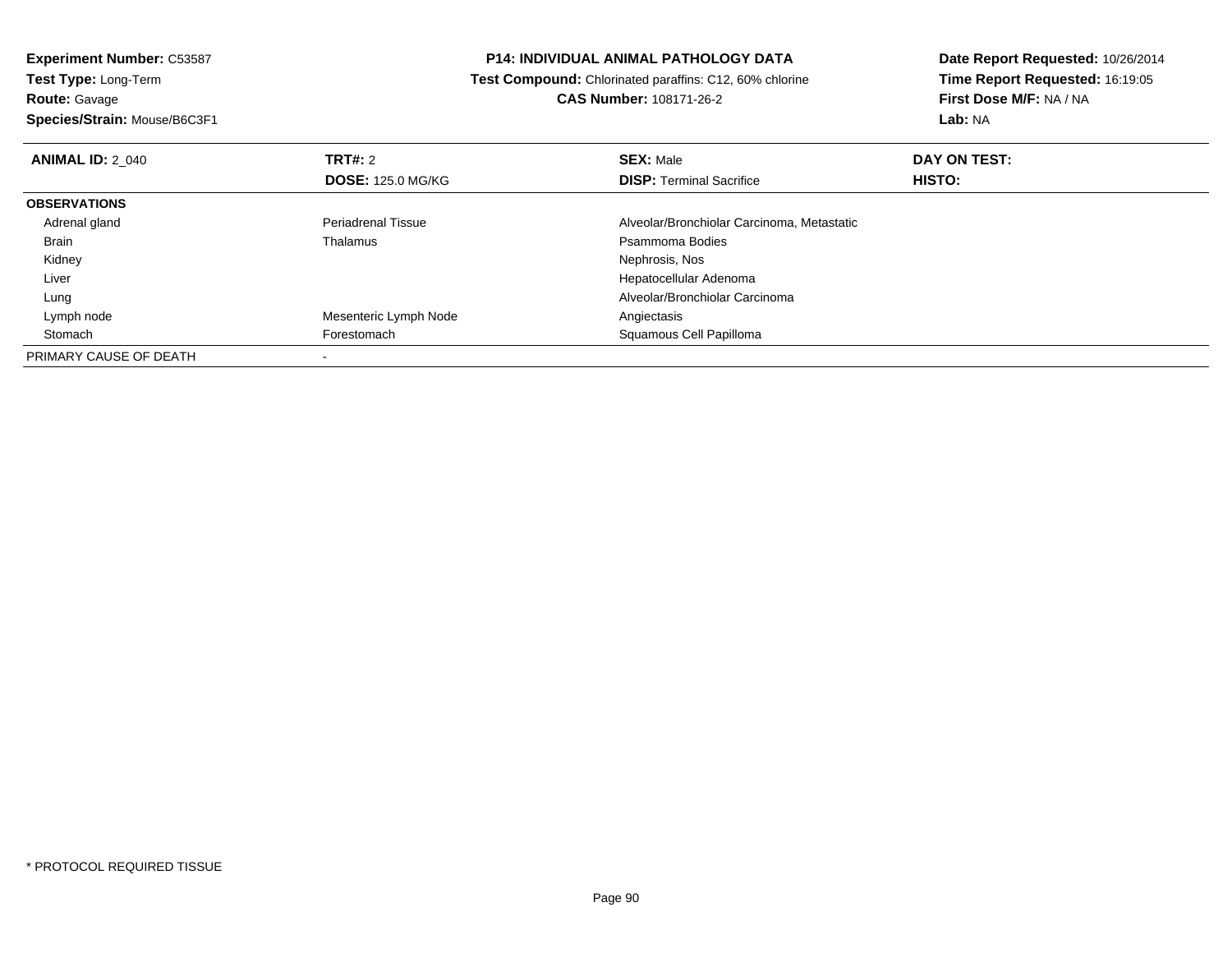| <b>Experiment Number: C53587</b><br>Test Type: Long-Term<br><b>Route: Gavage</b><br>Species/Strain: Mouse/B6C3F1 |                          | <b>P14: INDIVIDUAL ANIMAL PATHOLOGY DATA</b><br>Test Compound: Chlorinated paraffins: C12, 60% chlorine<br><b>CAS Number: 108171-26-2</b> | Date Report Requested: 10/26/2014<br>Time Report Requested: 16:19:05<br>First Dose M/F: NA / NA<br>Lab: NA |  |
|------------------------------------------------------------------------------------------------------------------|--------------------------|-------------------------------------------------------------------------------------------------------------------------------------------|------------------------------------------------------------------------------------------------------------|--|
| <b>ANIMAL ID: 2 041</b>                                                                                          | TRT#: 2                  | <b>SEX: Male</b>                                                                                                                          | DAY ON TEST:                                                                                               |  |
|                                                                                                                  | <b>DOSE: 125.0 MG/KG</b> | <b>DISP: Terminal Sacrifice</b>                                                                                                           | <b>HISTO:</b>                                                                                              |  |
| <b>OBSERVATIONS</b>                                                                                              |                          |                                                                                                                                           |                                                                                                            |  |
| Lung                                                                                                             |                          | Alveolar/Bronchiolar Carcinoma                                                                                                            |                                                                                                            |  |
| PRIMARY CAUSE OF DEATH                                                                                           |                          |                                                                                                                                           |                                                                                                            |  |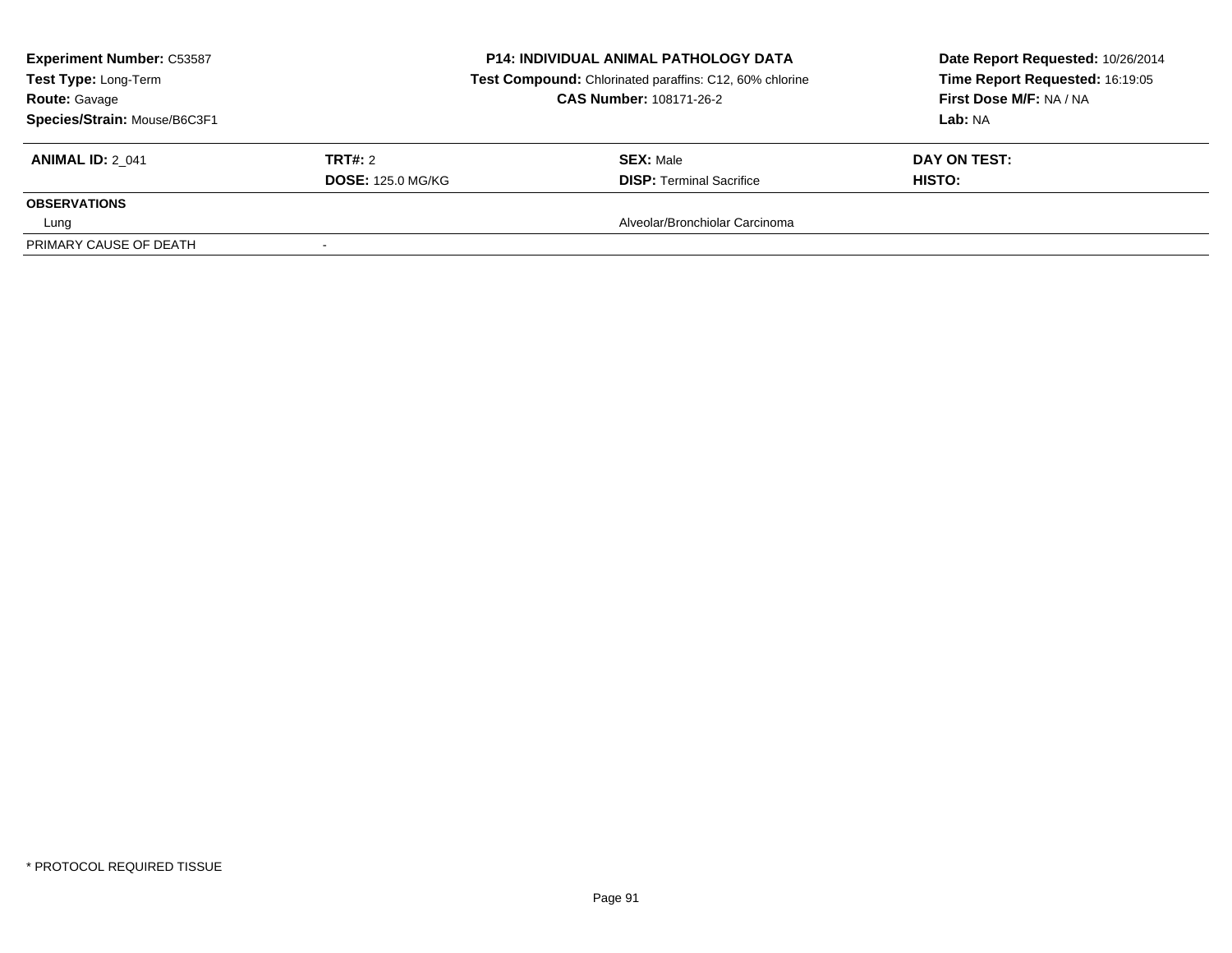**Route:** Gavage

**Species/Strain:** Mouse/B6C3F1

# **P14: INDIVIDUAL ANIMAL PATHOLOGY DATA**

 **Test Compound:** Chlorinated paraffins: C12, 60% chlorine**CAS Number:** 108171-26-2

| <b>ANIMAL ID: 2_042</b> | TRT#: 2<br><b>DOSE: 125.0 MG/KG</b> | <b>SEX: Male</b><br><b>DISP: Terminal Sacrifice</b> | DAY ON TEST:<br>HISTO: |  |
|-------------------------|-------------------------------------|-----------------------------------------------------|------------------------|--|
|                         |                                     |                                                     |                        |  |
| <b>OBSERVATIONS</b>     |                                     |                                                     |                        |  |
| Kidney                  |                                     | Nephrosis, Nos                                      |                        |  |
| Liver                   |                                     | Hepatocellular Adenoma                              |                        |  |
| Lung                    | Alveoli                             | Histiocytosis                                       |                        |  |
|                         |                                     | Inflammation, Chronic Focal                         |                        |  |
| Lymph node              | Mesenteric Lymph Node               | Angiectasis                                         |                        |  |
| Preputial gland         |                                     | Degeneration, Cystic                                |                        |  |
| Thyroid                 |                                     | Hyperplasia, Follicular Cell                        |                        |  |
| PRIMARY CAUSE OF DEATH  |                                     |                                                     |                        |  |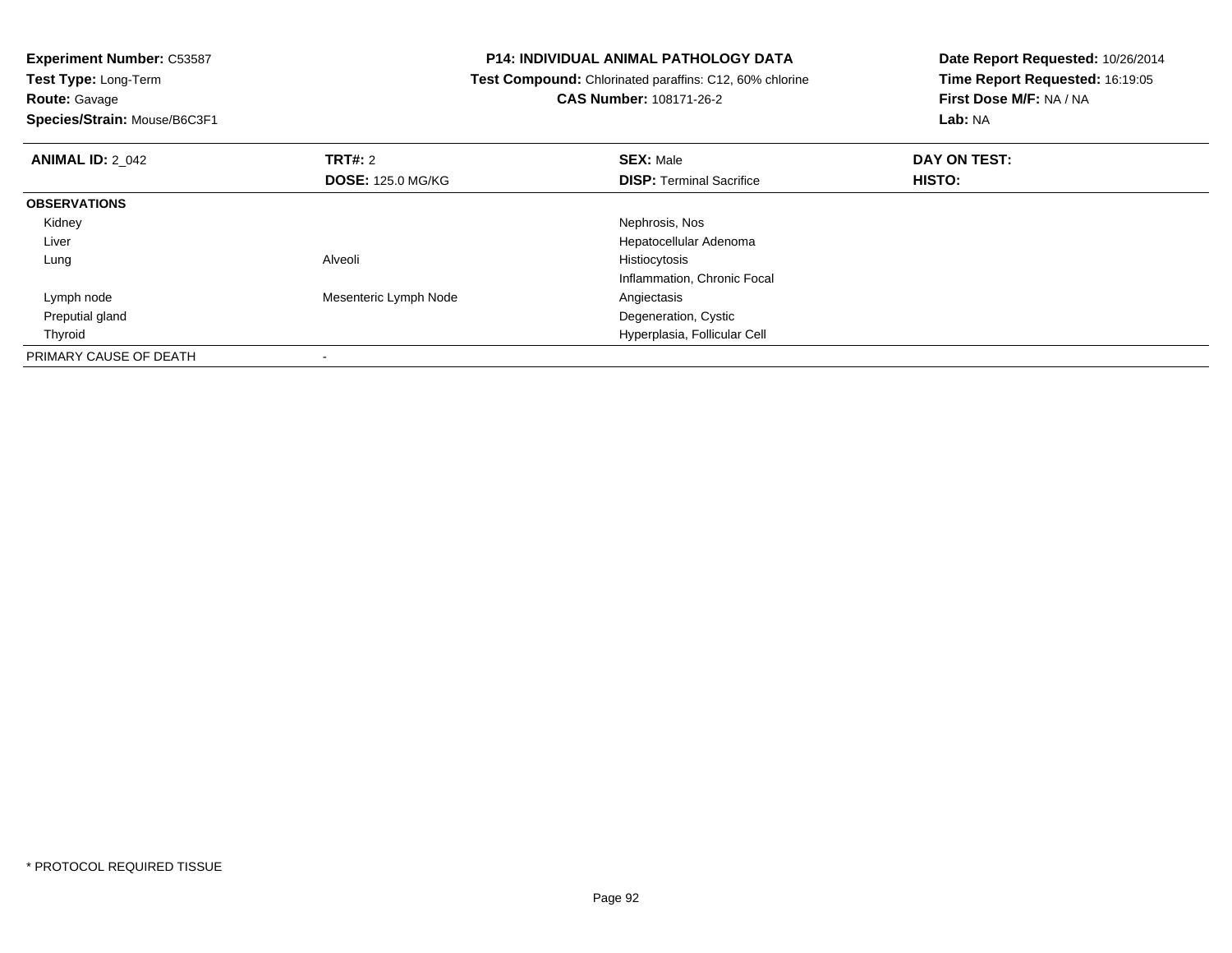| <b>Experiment Number: C53587</b><br>Test Type: Long-Term<br><b>Route: Gavage</b><br>Species/Strain: Mouse/B6C3F1 |                          | <b>P14: INDIVIDUAL ANIMAL PATHOLOGY DATA</b><br>Test Compound: Chlorinated paraffins: C12, 60% chlorine<br><b>CAS Number: 108171-26-2</b> | Date Report Requested: 10/26/2014<br>Time Report Requested: 16:19:05<br>First Dose M/F: NA / NA<br>Lab: NA |  |
|------------------------------------------------------------------------------------------------------------------|--------------------------|-------------------------------------------------------------------------------------------------------------------------------------------|------------------------------------------------------------------------------------------------------------|--|
| <b>ANIMAL ID: 2 043</b>                                                                                          | TRT#: 2                  | <b>SEX: Male</b>                                                                                                                          | DAY ON TEST:                                                                                               |  |
|                                                                                                                  | <b>DOSE: 125.0 MG/KG</b> | <b>DISP:</b> Natural Death                                                                                                                | <b>HISTO:</b>                                                                                              |  |
| <b>OBSERVATIONS</b>                                                                                              |                          |                                                                                                                                           |                                                                                                            |  |
| Liver                                                                                                            |                          | Hepatocellular Carcinoma                                                                                                                  |                                                                                                            |  |
| PRIMARY CAUSE OF DEATH                                                                                           |                          |                                                                                                                                           |                                                                                                            |  |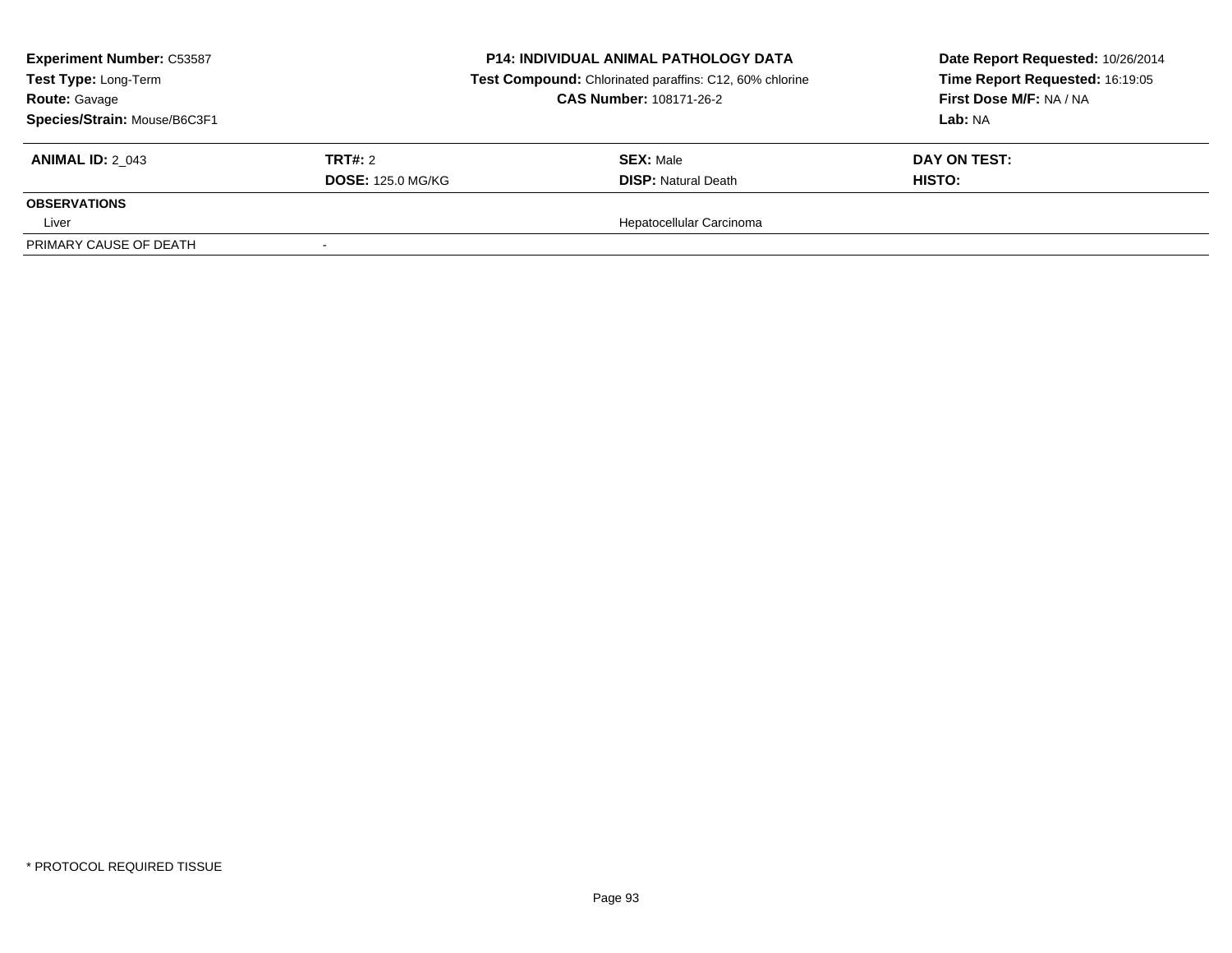| <b>Experiment Number: C53587</b><br>Test Type: Long-Term<br><b>Route: Gavage</b><br>Species/Strain: Mouse/B6C3F1 |                          | <b>P14: INDIVIDUAL ANIMAL PATHOLOGY DATA</b><br>Test Compound: Chlorinated paraffins: C12, 60% chlorine<br>CAS Number: 108171-26-2 | Date Report Requested: 10/26/2014<br>Time Report Requested: 16:19:05<br>First Dose M/F: NA / NA<br>Lab: NA |  |
|------------------------------------------------------------------------------------------------------------------|--------------------------|------------------------------------------------------------------------------------------------------------------------------------|------------------------------------------------------------------------------------------------------------|--|
| <b>ANIMAL ID: 2 044</b>                                                                                          | TRT#: 2                  | <b>SEX: Male</b>                                                                                                                   | DAY ON TEST:                                                                                               |  |
|                                                                                                                  | <b>DOSE: 125.0 MG/KG</b> | <b>DISP:</b> Moribund Sacrifice                                                                                                    | HISTO:                                                                                                     |  |
| <b>OBSERVATIONS</b>                                                                                              |                          |                                                                                                                                    |                                                                                                            |  |
| Kidney                                                                                                           |                          | Nephrosis, Nos                                                                                                                     |                                                                                                            |  |
| Liver                                                                                                            |                          | Hepatocellular Adenoma                                                                                                             |                                                                                                            |  |
|                                                                                                                  |                          | <b>Nuclear Alteration</b>                                                                                                          |                                                                                                            |  |
| PRIMARY CAUSE OF DEATH                                                                                           |                          |                                                                                                                                    |                                                                                                            |  |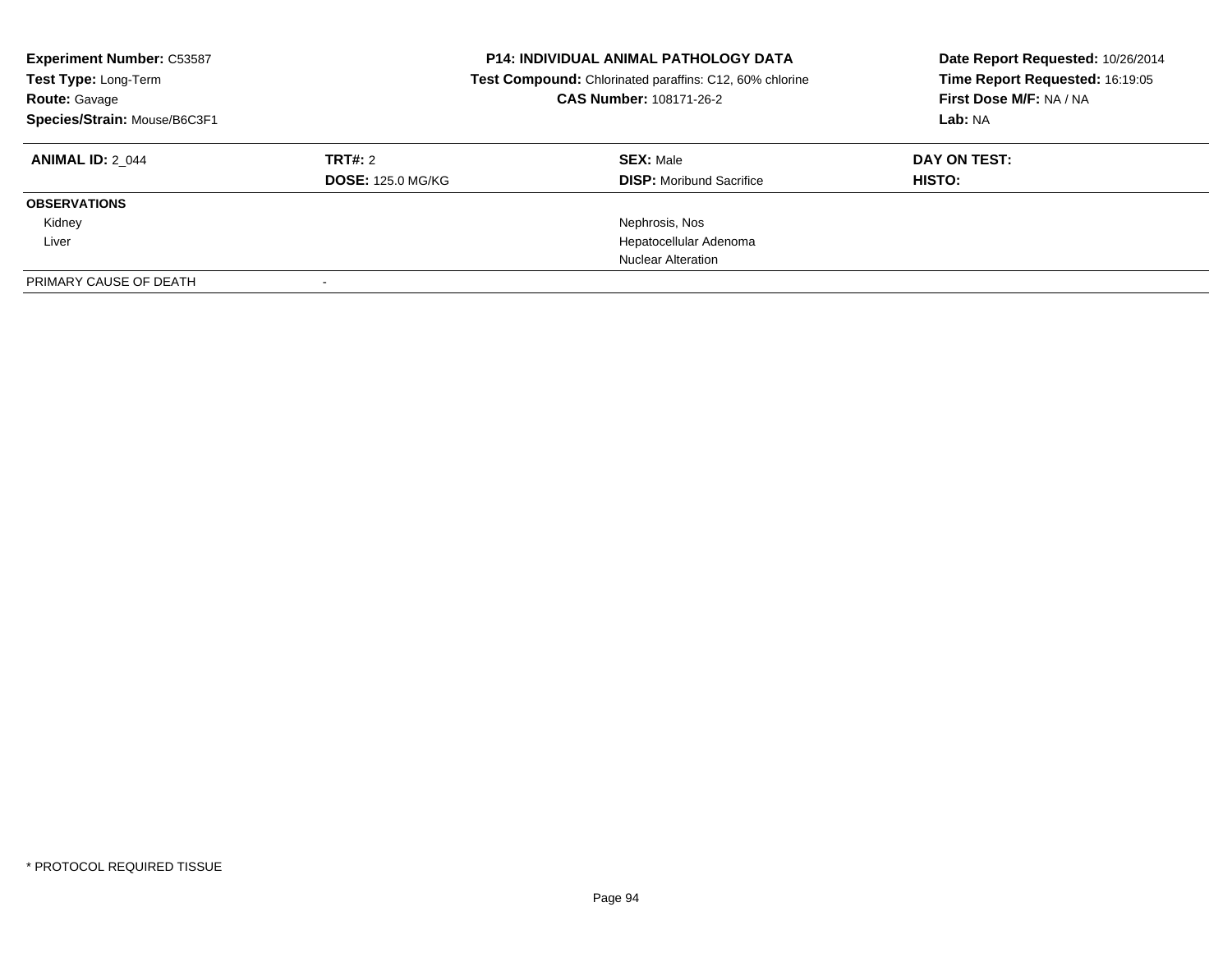| <b>Experiment Number: C53587</b><br>Test Type: Long-Term<br><b>Route: Gavage</b><br>Species/Strain: Mouse/B6C3F1 |                                            | <b>P14: INDIVIDUAL ANIMAL PATHOLOGY DATA</b><br>Test Compound: Chlorinated paraffins: C12, 60% chlorine<br>CAS Number: 108171-26-2 | Date Report Requested: 10/26/2014<br>Time Report Requested: 16:19:05<br>First Dose M/F: NA / NA<br>Lab: NA |
|------------------------------------------------------------------------------------------------------------------|--------------------------------------------|------------------------------------------------------------------------------------------------------------------------------------|------------------------------------------------------------------------------------------------------------|
| <b>ANIMAL ID: 2 045</b>                                                                                          | <b>TRT#: 2</b><br><b>DOSE: 125.0 MG/KG</b> | <b>SEX: Male</b><br><b>DISP:</b> Terminal Sacrifice                                                                                | DAY ON TEST:<br>HISTO:                                                                                     |
| <b>OBSERVATIONS</b>                                                                                              |                                            |                                                                                                                                    |                                                                                                            |
| <b>Brain</b>                                                                                                     | Thalamus                                   | Psammoma Bodies                                                                                                                    |                                                                                                            |
| Kidney                                                                                                           |                                            | Mineralization                                                                                                                     |                                                                                                            |
|                                                                                                                  |                                            | Nephrosis, Nos                                                                                                                     |                                                                                                            |
| Liver                                                                                                            |                                            | Hepatocellular Adenoma                                                                                                             |                                                                                                            |
| PRIMARY CAUSE OF DEATH                                                                                           |                                            |                                                                                                                                    |                                                                                                            |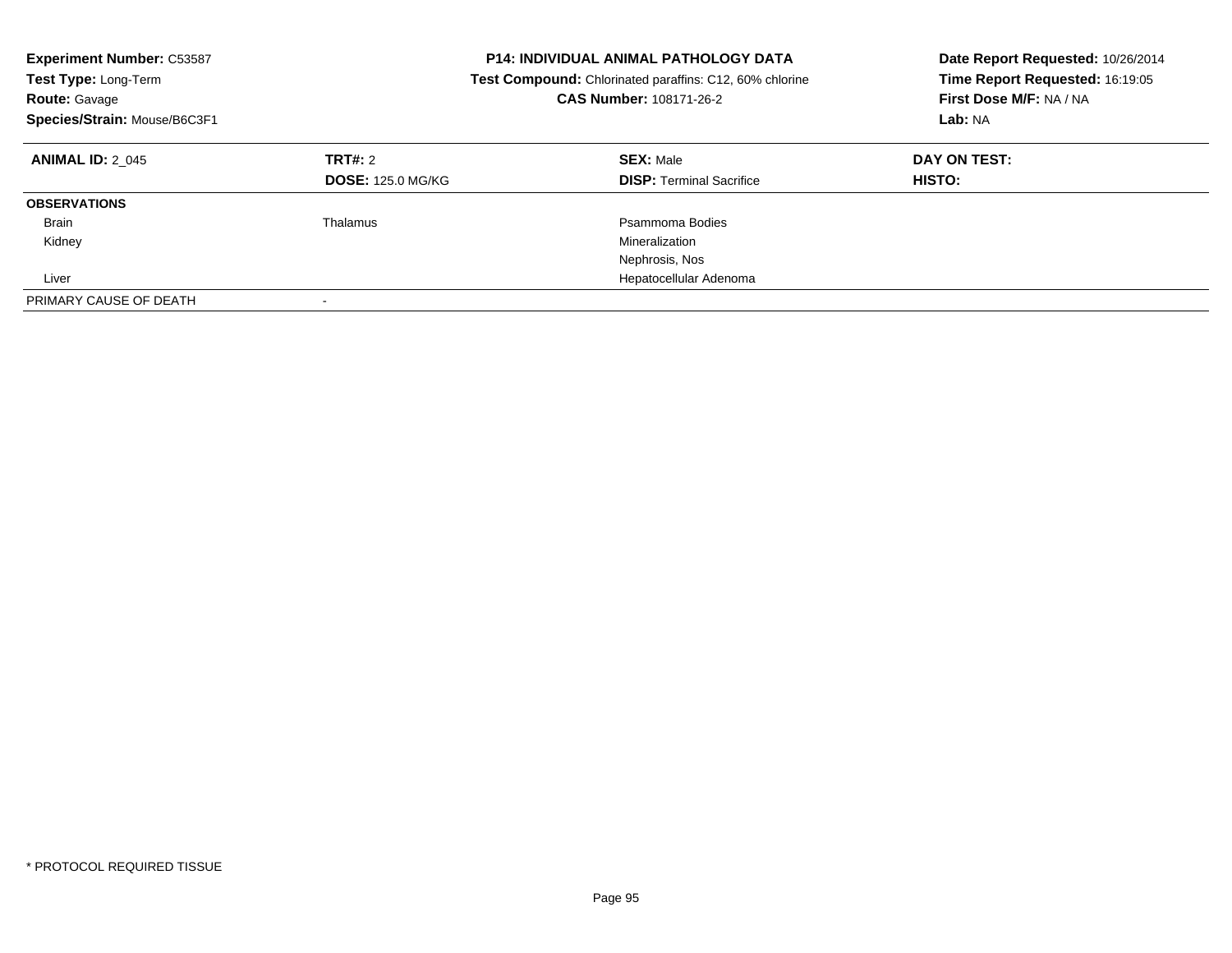| <b>Experiment Number: C53587</b><br>Test Type: Long-Term<br><b>Route: Gavage</b><br>Species/Strain: Mouse/B6C3F1 |                          | <b>P14: INDIVIDUAL ANIMAL PATHOLOGY DATA</b><br>Test Compound: Chlorinated paraffins: C12, 60% chlorine<br>CAS Number: 108171-26-2 | Date Report Requested: 10/26/2014<br>Time Report Requested: 16:19:05<br>First Dose M/F: NA / NA<br>Lab: NA |  |
|------------------------------------------------------------------------------------------------------------------|--------------------------|------------------------------------------------------------------------------------------------------------------------------------|------------------------------------------------------------------------------------------------------------|--|
| <b>ANIMAL ID: 2 046</b>                                                                                          | TRT#: 2                  | <b>SEX: Male</b>                                                                                                                   | DAY ON TEST:                                                                                               |  |
|                                                                                                                  | <b>DOSE: 125.0 MG/KG</b> | <b>DISP:</b> Moribund Sacrifice                                                                                                    | HISTO:                                                                                                     |  |
| <b>OBSERVATIONS</b>                                                                                              |                          |                                                                                                                                    |                                                                                                            |  |
| Kidney                                                                                                           |                          | Nephrosis, Nos                                                                                                                     |                                                                                                            |  |
| Liver                                                                                                            |                          | Hepatocellular Carcinoma                                                                                                           |                                                                                                            |  |
| Spleen                                                                                                           |                          | Hematopoiesis                                                                                                                      |                                                                                                            |  |
| PRIMARY CAUSE OF DEATH                                                                                           |                          |                                                                                                                                    |                                                                                                            |  |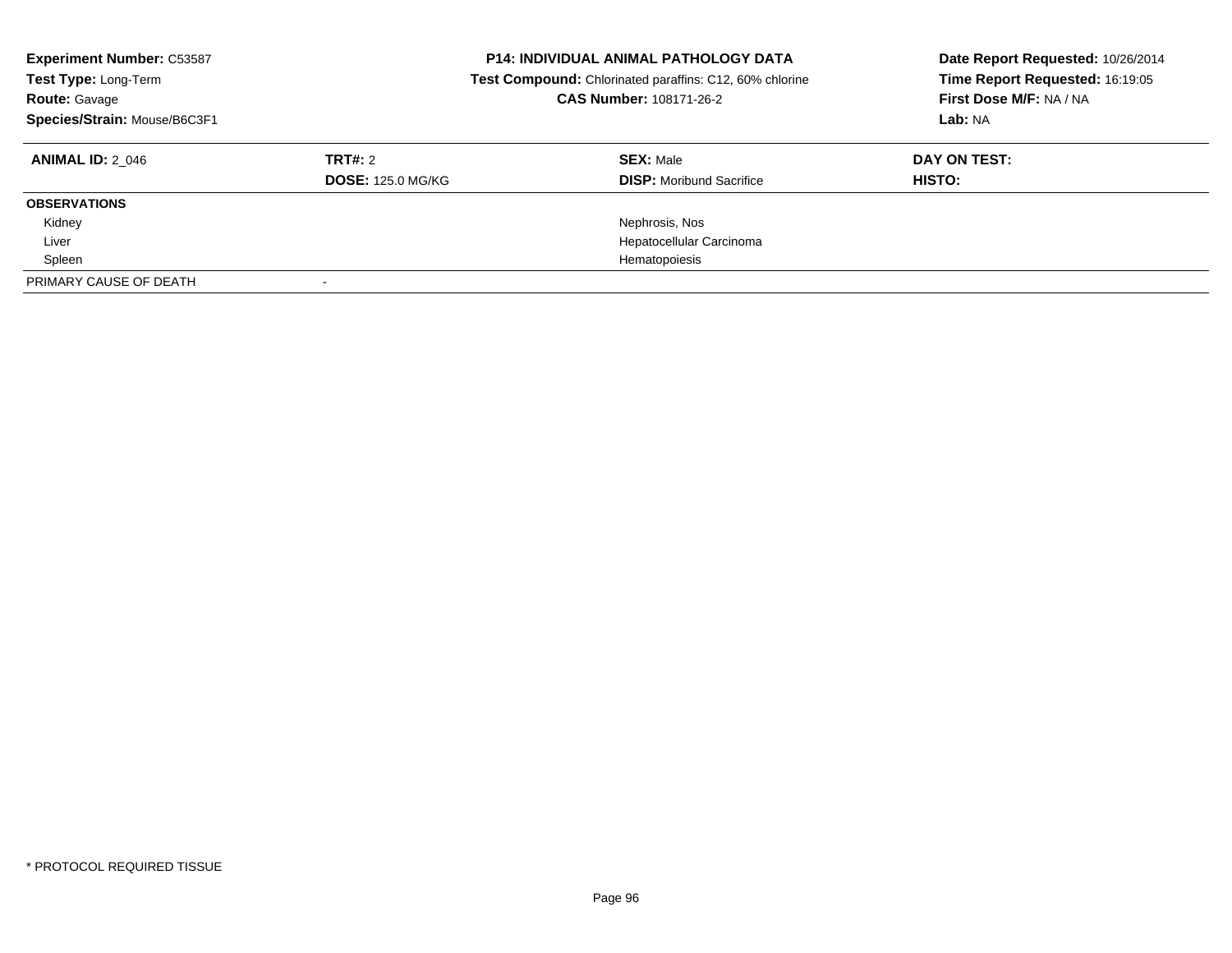**Experiment Number:** C53587**Test Type:** Long-Term**Route:** Gavage **Species/Strain:** Mouse/B6C3F1**P14: INDIVIDUAL ANIMAL PATHOLOGY DATA Test Compound:** Chlorinated paraffins: C12, 60% chlorine**CAS Number:** 108171-26-2**Date Report Requested:** 10/26/2014**Time Report Requested:** 16:19:05**First Dose M/F:** NA / NA**Lab:** NA**ANIMAL ID:** 2\_047 **TRT#:** <sup>2</sup> **SEX:** Male **DAY ON TEST: DOSE:** 125.0 MG/KG**DISP:** Terminal Sacrifice **HISTO: OBSERVATIONS** Brainn and the control of the Thalamus and the control of the Psammoma Bodies and the Psammoma Bodies of the Psammoma Bodies and the Psammoma Bodies of the Psammoma Bodies of the Psammoma Bodies of the Psammoma Bodies of the Ps Epididymis Inflammation, Chronic Liver Hepatocellular Adenoma Lymph nodeMesenteric Lymph Node<br>
Forestomach<br>
Squamous ( StomachSquamous Cell Papilloma Thyroid Hyperplasia, Follicular Cell PRIMARY CAUSE OF DEATH-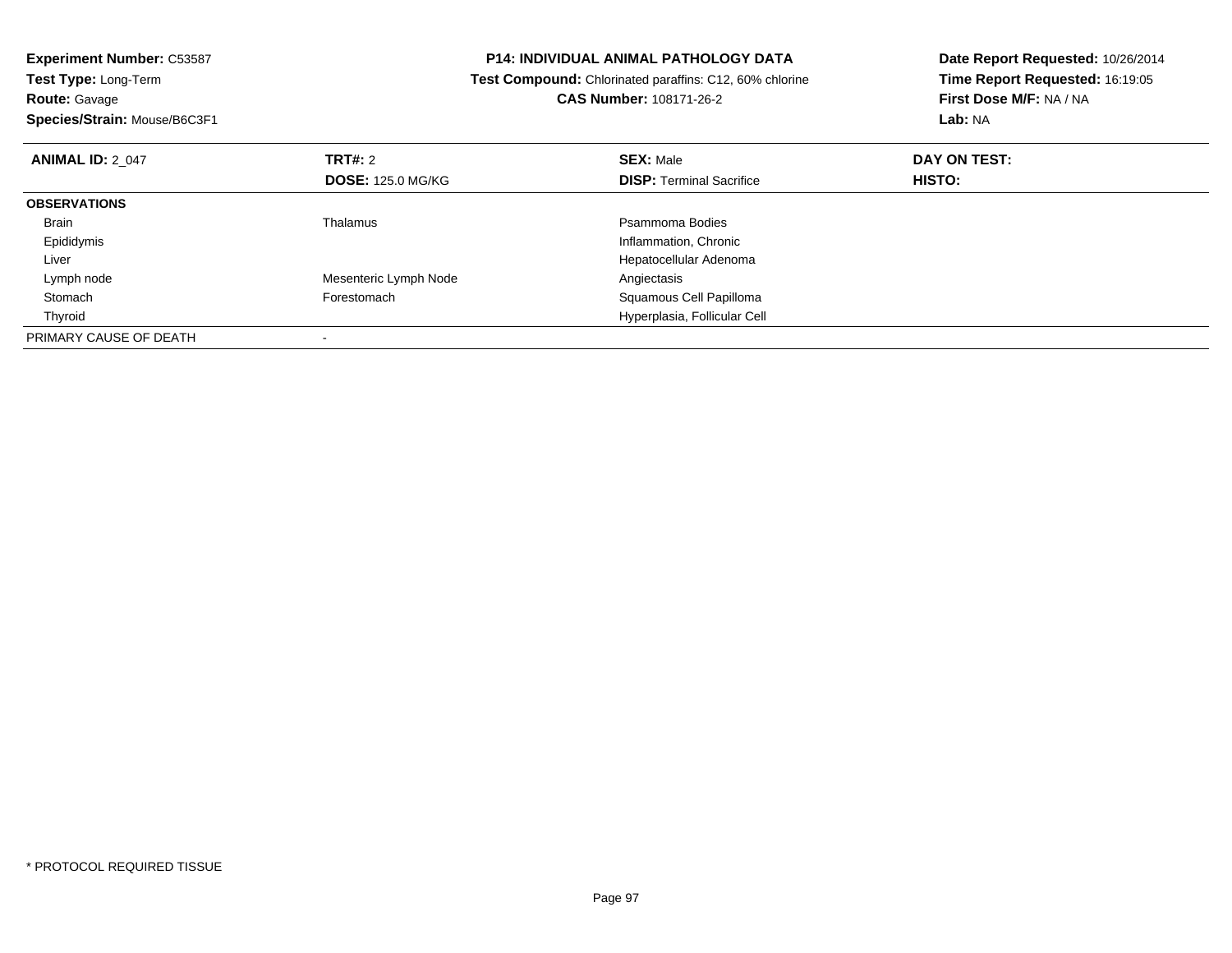| <b>Experiment Number: C53587</b><br>Test Type: Long-Term |                          | <b>P14: INDIVIDUAL ANIMAL PATHOLOGY DATA</b>            | Date Report Requested: 10/26/2014 |
|----------------------------------------------------------|--------------------------|---------------------------------------------------------|-----------------------------------|
|                                                          |                          | Test Compound: Chlorinated paraffins: C12, 60% chlorine | Time Report Requested: 16:19:05   |
| <b>Route: Gavage</b>                                     |                          | CAS Number: 108171-26-2                                 | First Dose M/F: NA / NA           |
| Species/Strain: Mouse/B6C3F1                             |                          |                                                         | Lab: NA                           |
| <b>ANIMAL ID: 2 048</b>                                  | <b>TRT#:</b> 2           | <b>SEX: Male</b>                                        | DAY ON TEST:                      |
|                                                          | <b>DOSE: 125.0 MG/KG</b> | <b>DISP: Terminal Sacrifice</b>                         | HISTO:                            |
| <b>OBSERVATIONS</b>                                      |                          |                                                         |                                   |
| Adrenal gland                                            | Capsule                  | Adenoma, Nos                                            |                                   |
| Brain                                                    | Thalamus                 | Psammoma Bodies                                         |                                   |
| Kidney                                                   |                          | Nephrosis, Nos                                          |                                   |
| Liver                                                    |                          | Hepatocellular Carcinoma                                |                                   |
| Lymph node                                               | Mesenteric Lymph Node    | Angiectasis                                             |                                   |
| Stomach                                                  | Forestomach              | Hyperplasia, Epithelial                                 |                                   |
| PRIMARY CAUSE OF DEATH                                   |                          |                                                         |                                   |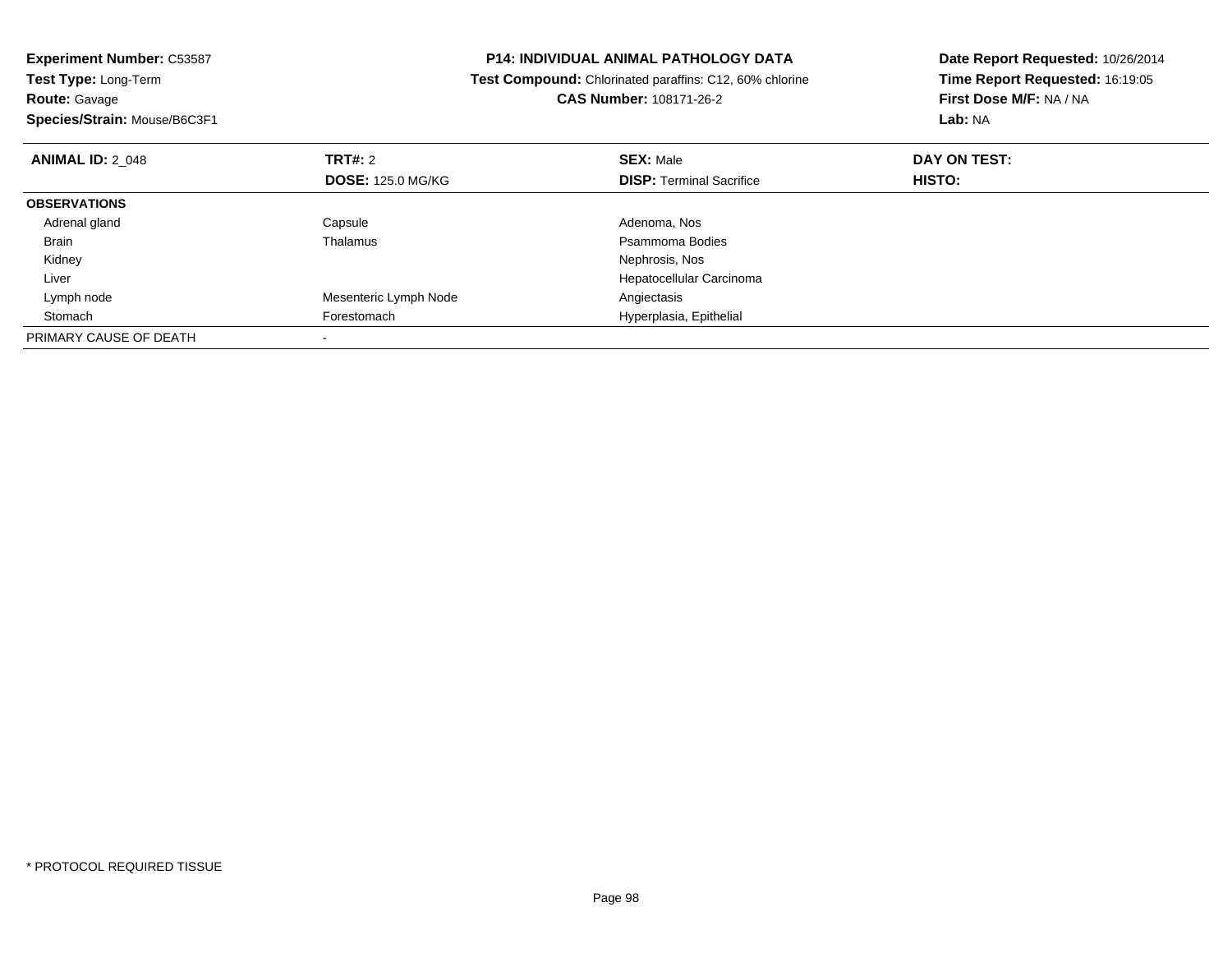| <b>Experiment Number: C53587</b>          |                                                         | <b>P14: INDIVIDUAL ANIMAL PATHOLOGY DATA</b> | Date Report Requested: 10/26/2014 |  |
|-------------------------------------------|---------------------------------------------------------|----------------------------------------------|-----------------------------------|--|
| Test Type: Long-Term                      | Test Compound: Chlorinated paraffins: C12, 60% chlorine |                                              | Time Report Requested: 16:19:05   |  |
| <b>Route: Gavage</b>                      |                                                         | <b>CAS Number: 108171-26-2</b>               | First Dose M/F: NA / NA           |  |
| Species/Strain: Mouse/B6C3F1              |                                                         |                                              | Lab: NA                           |  |
| <b>TRT#: 2</b><br><b>ANIMAL ID: 2 049</b> |                                                         | <b>SEX: Male</b>                             | DAY ON TEST:                      |  |
|                                           | <b>DOSE: 125.0 MG/KG</b>                                | <b>DISP:</b> Terminal Sacrifice              | <b>HISTO:</b>                     |  |
| <b>OBSERVATIONS</b>                       |                                                         |                                              |                                   |  |
| Adrenal gland<br>Capsule                  |                                                         | Hyperplasia, Focal                           |                                   |  |
| Liver                                     |                                                         | Hemangiosarcoma                              |                                   |  |
|                                           |                                                         | Hepatocellular Carcinoma                     |                                   |  |
| Lymph node                                | Mesenteric Lymph Node                                   | Angiectasis                                  |                                   |  |
| Stomach<br>Forestomach                    |                                                         | Hyperplasia, Epithelial                      |                                   |  |
| Forestomach                               |                                                         | Inflammation, Focal                          |                                   |  |
| PRIMARY CAUSE OF DEATH                    |                                                         |                                              |                                   |  |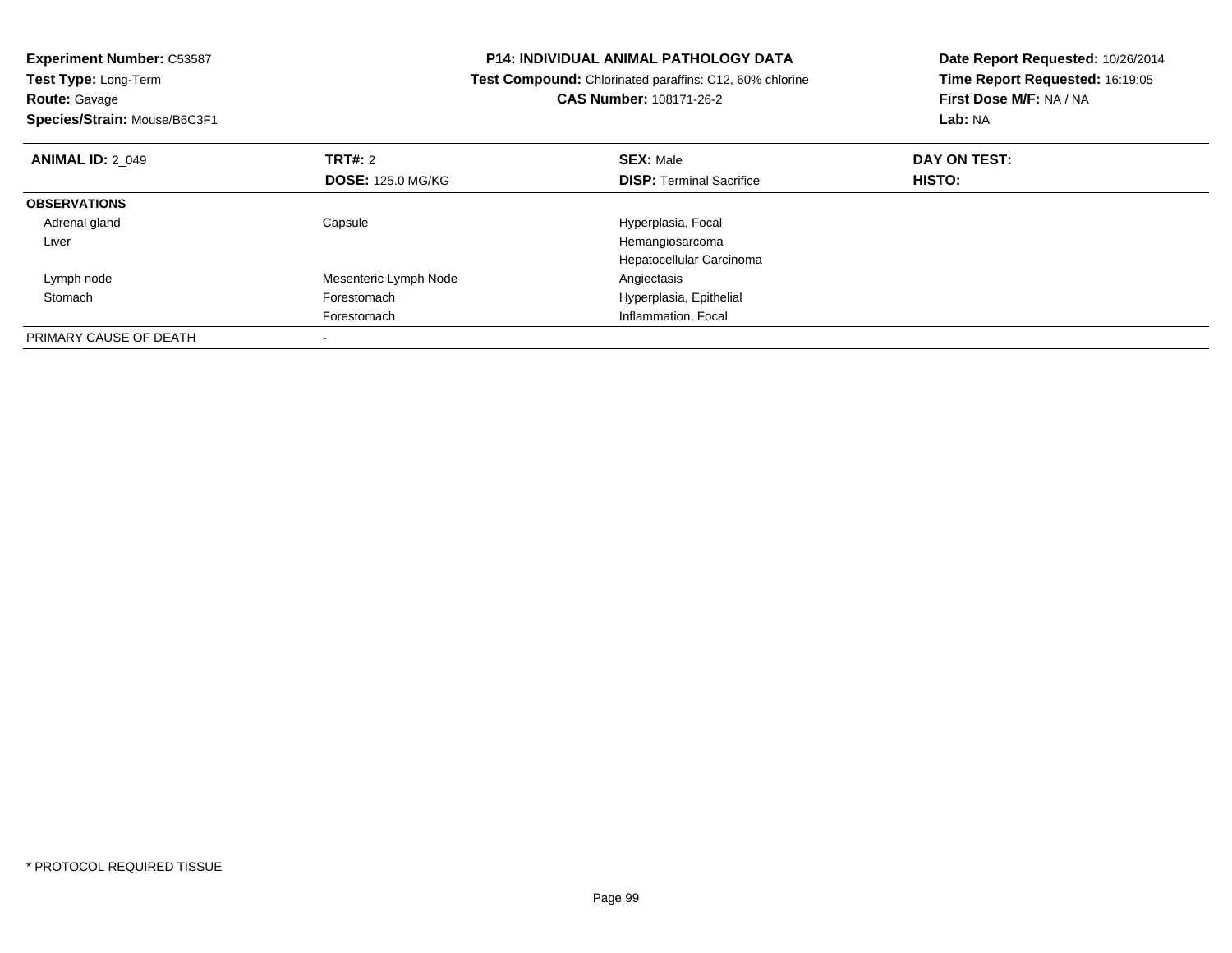| <b>Experiment Number: C53587</b><br><b>Test Type: Long-Term</b><br><b>Route: Gavage</b><br>Species/Strain: Mouse/B6C3F1 |                                     | <b>P14: INDIVIDUAL ANIMAL PATHOLOGY DATA</b><br><b>Test Compound:</b> Chlorinated paraffins: C12, 60% chlorine<br>CAS Number: 108171-26-2 | Date Report Requested: 10/26/2014<br>Time Report Requested: 16:19:05<br>First Dose M/F: NA / NA<br>Lab: NA |
|-------------------------------------------------------------------------------------------------------------------------|-------------------------------------|-------------------------------------------------------------------------------------------------------------------------------------------|------------------------------------------------------------------------------------------------------------|
| <b>ANIMAL ID: 2 050</b>                                                                                                 | TRT#: 2<br><b>DOSE: 125.0 MG/KG</b> | <b>SEX: Male</b><br><b>DISP: Terminal Sacrifice</b>                                                                                       | DAY ON TEST:<br><b>HISTO:</b>                                                                              |
| <b>OBSERVATIONS</b>                                                                                                     |                                     |                                                                                                                                           |                                                                                                            |
| Liver                                                                                                                   |                                     | Hepatoblastoma<br>Hepatocellular Adenoma                                                                                                  |                                                                                                            |
| Thyroid                                                                                                                 |                                     | Follicular-Cell Adenoma                                                                                                                   |                                                                                                            |
| Unspecified                                                                                                             | Multiple Organs Nos                 | Lymphoma, Mixed-Malignant Type                                                                                                            |                                                                                                            |
| PRIMARY CAUSE OF DEATH                                                                                                  |                                     |                                                                                                                                           |                                                                                                            |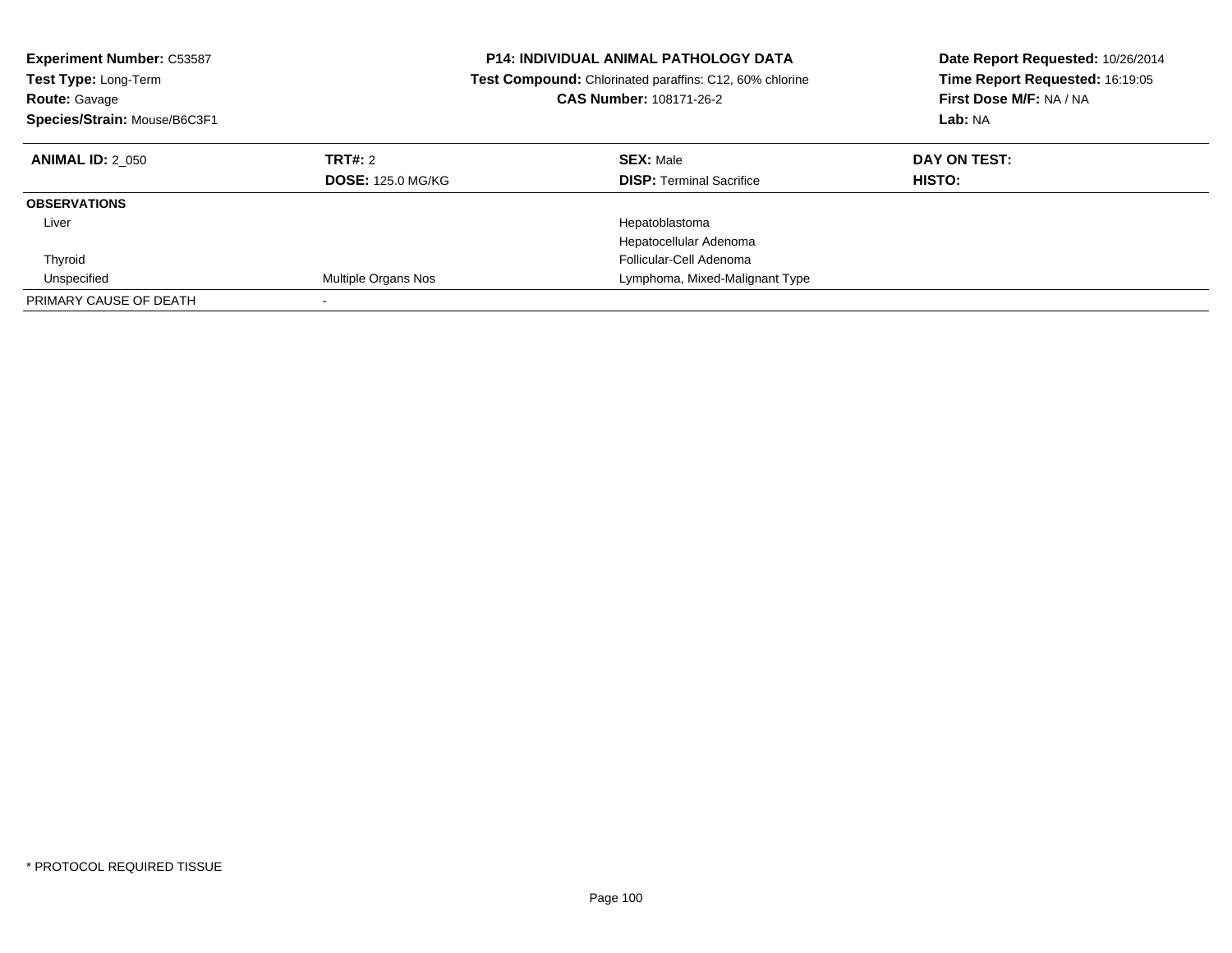| <b>Experiment Number: C53587</b><br>Test Type: Long-Term<br><b>Route: Gavage</b><br>Species/Strain: Mouse/B6C3F1 |                | <b>P14: INDIVIDUAL ANIMAL PATHOLOGY DATA</b><br>Test Compound: Chlorinated paraffins: C12, 60% chlorine<br>CAS Number: 108171-26-2 | Date Report Requested: 10/26/2014<br>Time Report Requested: 16:19:05<br>First Dose M/F: NA / NA<br>Lab: NA |
|------------------------------------------------------------------------------------------------------------------|----------------|------------------------------------------------------------------------------------------------------------------------------------|------------------------------------------------------------------------------------------------------------|
| <b>ANIMAL ID: 3 001</b>                                                                                          | TRT#: 3        | <b>SEX: Male</b>                                                                                                                   | DAY ON TEST:                                                                                               |
|                                                                                                                  | <b>DOSE: 0</b> | <b>DISP:</b> Terminal Sacrifice                                                                                                    | HISTO:                                                                                                     |
| <b>OBSERVATIONS</b>                                                                                              |                |                                                                                                                                    |                                                                                                            |
| Kidney                                                                                                           |                | Nephrosis, Nos                                                                                                                     |                                                                                                            |
| Preputial gland                                                                                                  |                | Degeneration, Cystic                                                                                                               |                                                                                                            |
| Thyroid                                                                                                          |                | <b>Cystic Follicles</b>                                                                                                            |                                                                                                            |
| PRIMARY CAUSE OF DEATH                                                                                           |                |                                                                                                                                    |                                                                                                            |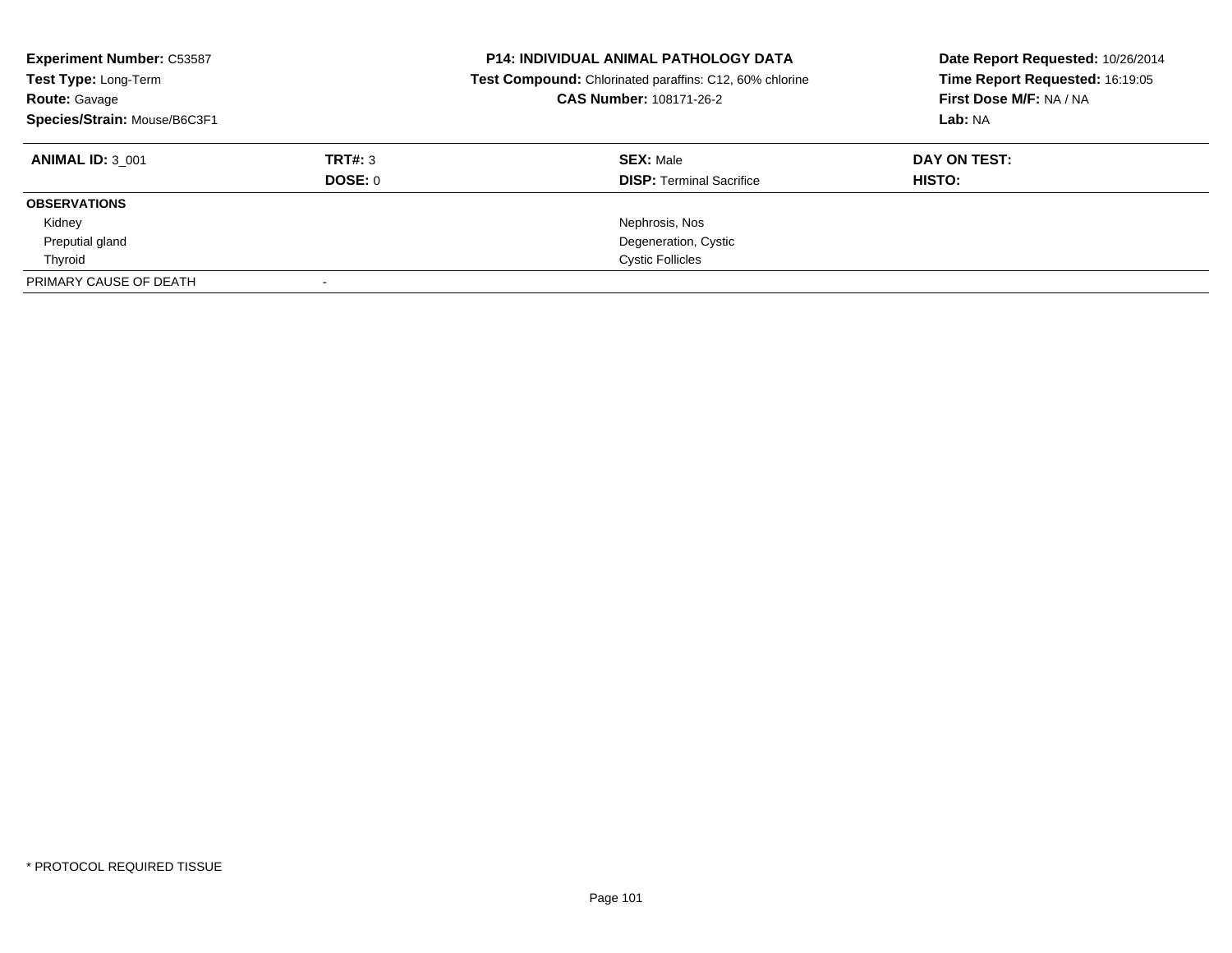| <b>Experiment Number: C53587</b><br>Test Type: Long-Term<br><b>Route: Gavage</b><br>Species/Strain: Mouse/B6C3F1 |                            | <b>P14: INDIVIDUAL ANIMAL PATHOLOGY DATA</b><br>Test Compound: Chlorinated paraffins: C12, 60% chlorine<br>CAS Number: 108171-26-2 | Date Report Requested: 10/26/2014<br>Time Report Requested: 16:19:05<br>First Dose M/F: NA / NA<br>Lab: NA |  |
|------------------------------------------------------------------------------------------------------------------|----------------------------|------------------------------------------------------------------------------------------------------------------------------------|------------------------------------------------------------------------------------------------------------|--|
| <b>ANIMAL ID: 3 002</b>                                                                                          | TRT#: 3                    | <b>SEX: Male</b>                                                                                                                   | DAY ON TEST:                                                                                               |  |
|                                                                                                                  | <b>DOSE: 0</b>             | <b>DISP:</b> Natural Death                                                                                                         | HISTO:                                                                                                     |  |
| <b>OBSERVATIONS</b>                                                                                              |                            |                                                                                                                                    |                                                                                                            |  |
| Liver                                                                                                            |                            | Necrosis, Focal                                                                                                                    |                                                                                                            |  |
| Spleen                                                                                                           |                            | Hematopoiesis                                                                                                                      |                                                                                                            |  |
| Unspecified                                                                                                      | <b>Multiple Organs Nos</b> | Sarcoma, Nos                                                                                                                       |                                                                                                            |  |
| PRIMARY CAUSE OF DEATH                                                                                           |                            |                                                                                                                                    |                                                                                                            |  |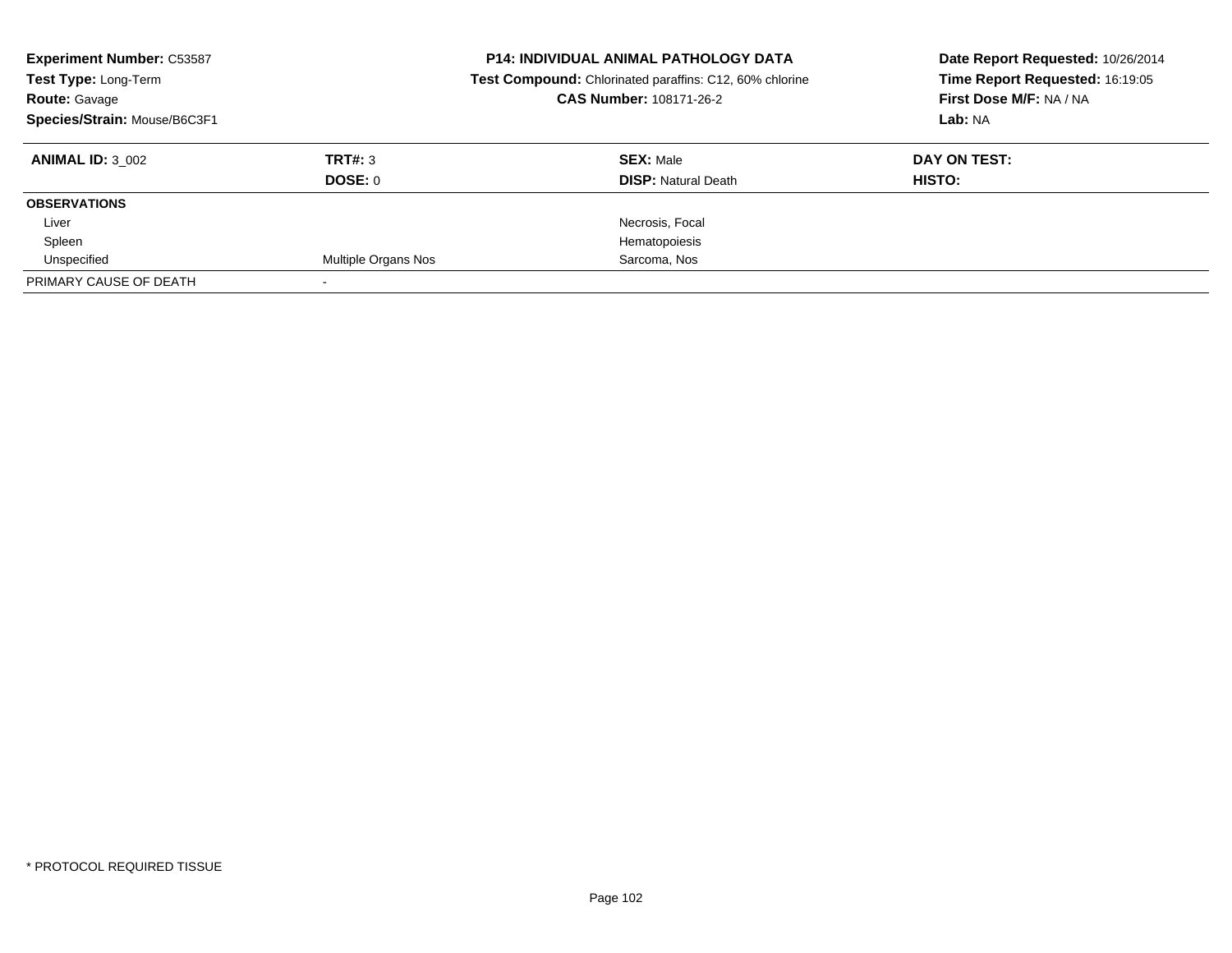| <b>Experiment Number: C53587</b><br>Test Type: Long-Term<br><b>Route: Gavage</b><br>Species/Strain: Mouse/B6C3F1 |                     | <b>P14: INDIVIDUAL ANIMAL PATHOLOGY DATA</b><br>Test Compound: Chlorinated paraffins: C12, 60% chlorine<br><b>CAS Number: 108171-26-2</b> | Date Report Requested: 10/26/2014<br>Time Report Requested: 16:19:05<br>First Dose M/F: NA / NA<br>Lab: NA |  |
|------------------------------------------------------------------------------------------------------------------|---------------------|-------------------------------------------------------------------------------------------------------------------------------------------|------------------------------------------------------------------------------------------------------------|--|
| <b>ANIMAL ID: 3 003</b>                                                                                          | TRT#: 3             | <b>SEX: Male</b>                                                                                                                          | DAY ON TEST:                                                                                               |  |
|                                                                                                                  | DOSE: 0             | <b>DISP:</b> Terminal Sacrifice                                                                                                           | HISTO:                                                                                                     |  |
| <b>OBSERVATIONS</b>                                                                                              |                     |                                                                                                                                           |                                                                                                            |  |
| Brain                                                                                                            | Thalamus            | Psammoma Bodies                                                                                                                           |                                                                                                            |  |
| Kidney                                                                                                           |                     | Nephrosis, Nos                                                                                                                            |                                                                                                            |  |
| Liver                                                                                                            |                     | Hepatocellular Carcinoma                                                                                                                  |                                                                                                            |  |
| Lung                                                                                                             |                     | Hyperplasia, Lymphoid                                                                                                                     |                                                                                                            |  |
| Spleen                                                                                                           |                     | Hematopoiesis                                                                                                                             |                                                                                                            |  |
| Unspecified                                                                                                      | Multiple Organs Nos | Amyloidosis                                                                                                                               |                                                                                                            |  |
| PRIMARY CAUSE OF DEATH                                                                                           |                     |                                                                                                                                           |                                                                                                            |  |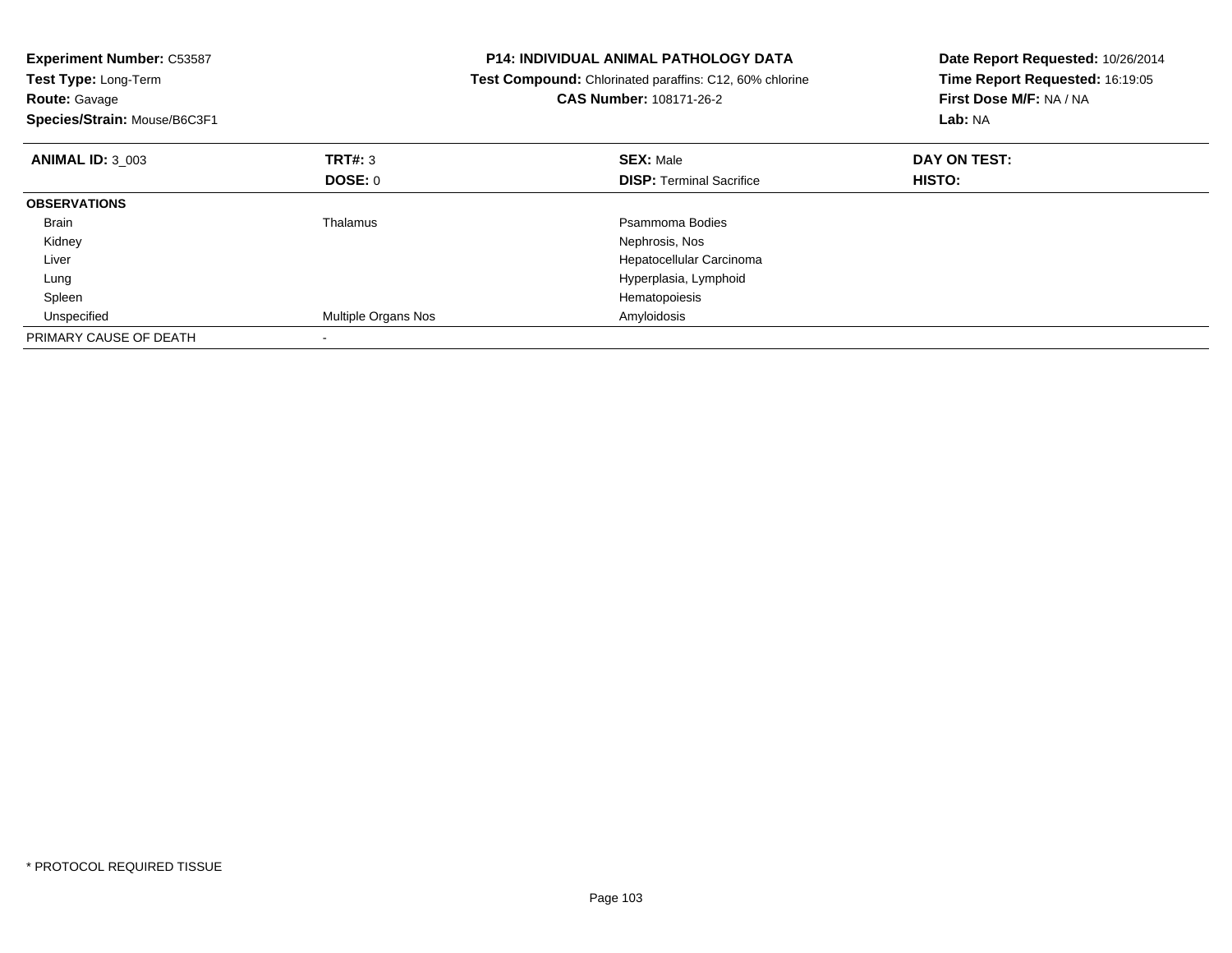**Route:** Gavage

**Species/Strain:** Mouse/B6C3F1

# **P14: INDIVIDUAL ANIMAL PATHOLOGY DATA**

 **Test Compound:** Chlorinated paraffins: C12, 60% chlorine**CAS Number:** 108171-26-2

| <b>ANIMAL ID: 3_004</b> | TRT#: 3                  | <b>SEX: Male</b>                | DAY ON TEST: |  |
|-------------------------|--------------------------|---------------------------------|--------------|--|
|                         | <b>DOSE: 0</b>           | <b>DISP: Terminal Sacrifice</b> | HISTO:       |  |
| <b>OBSERVATIONS</b>     |                          |                                 |              |  |
| <b>Brain</b>            | Thalamus                 | Psammoma Bodies                 |              |  |
| Eye                     | Nasolacrimal Duct        | Inflammation, Nos               |              |  |
| Harderian gland         | Hardarian Gland          | Adenoma, Nos                    |              |  |
| Kidney                  |                          | Nephrosis, Nos                  |              |  |
| Liver                   |                          | Adenocarcinoma, Nos, Metastatic |              |  |
|                         |                          | Hepatocellular Adenoma          |              |  |
| Preputial gland         |                          | Degeneration, Cystic            |              |  |
| Spleen                  |                          | Hyperplasia, Lymphoid           |              |  |
| Stomach                 | <b>Fundal Gland</b>      | Adenocarcinoma, Nos             |              |  |
| PRIMARY CAUSE OF DEATH  | $\overline{\phantom{a}}$ |                                 |              |  |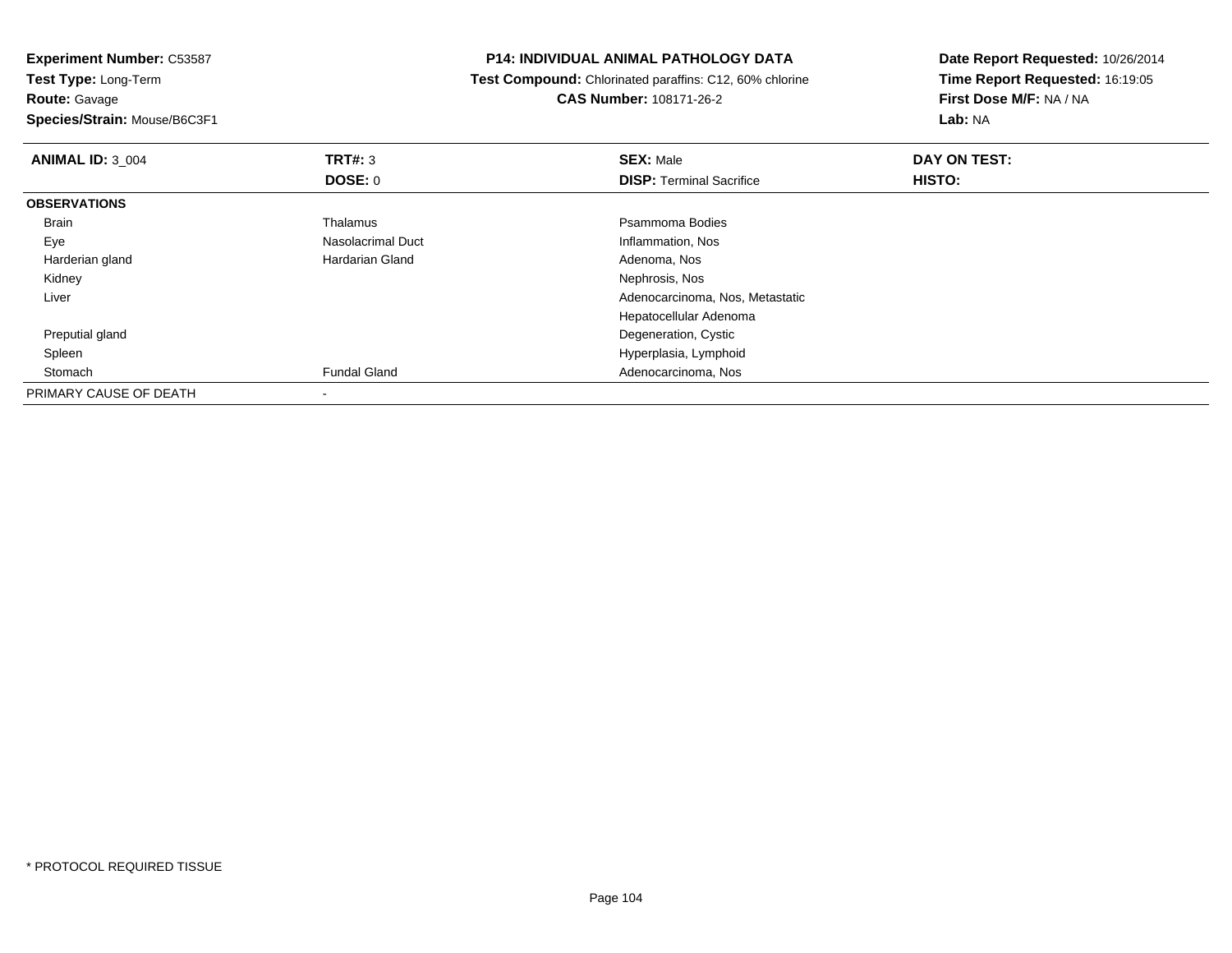| <b>P14: INDIVIDUAL ANIMAL PATHOLOGY DATA</b>                   | Date Report Requested: 10/26/2014<br>Time Report Requested: 16:19:05 |  |
|----------------------------------------------------------------|----------------------------------------------------------------------|--|
| <b>Test Compound:</b> Chlorinated paraffins: C12, 60% chlorine |                                                                      |  |
| <b>CAS Number: 108171-26-2</b>                                 | First Dose M/F: NA / NA                                              |  |
|                                                                | Lab: NA                                                              |  |
| <b>SEX: Male</b>                                               | DAY ON TEST:                                                         |  |
| <b>DISP:</b> Terminal Sacrifice                                | <b>HISTO:</b>                                                        |  |
|                                                                |                                                                      |  |
| Psammoma Bodies                                                |                                                                      |  |
| Nephrosis, Nos                                                 |                                                                      |  |
| Hepatocellular Adenoma                                         |                                                                      |  |
| Hepatocellular Carcinoma                                       |                                                                      |  |
| Hepatocellular Carcinoma, Metastatic                           |                                                                      |  |
| Degeneration, Cystic                                           |                                                                      |  |
| Hematopoiesis                                                  |                                                                      |  |
| Atrophy, Nos                                                   |                                                                      |  |
| Hyperplasia, Follicular Cell                                   |                                                                      |  |
|                                                                |                                                                      |  |
| DOSE: 0<br>Thalamus                                            |                                                                      |  |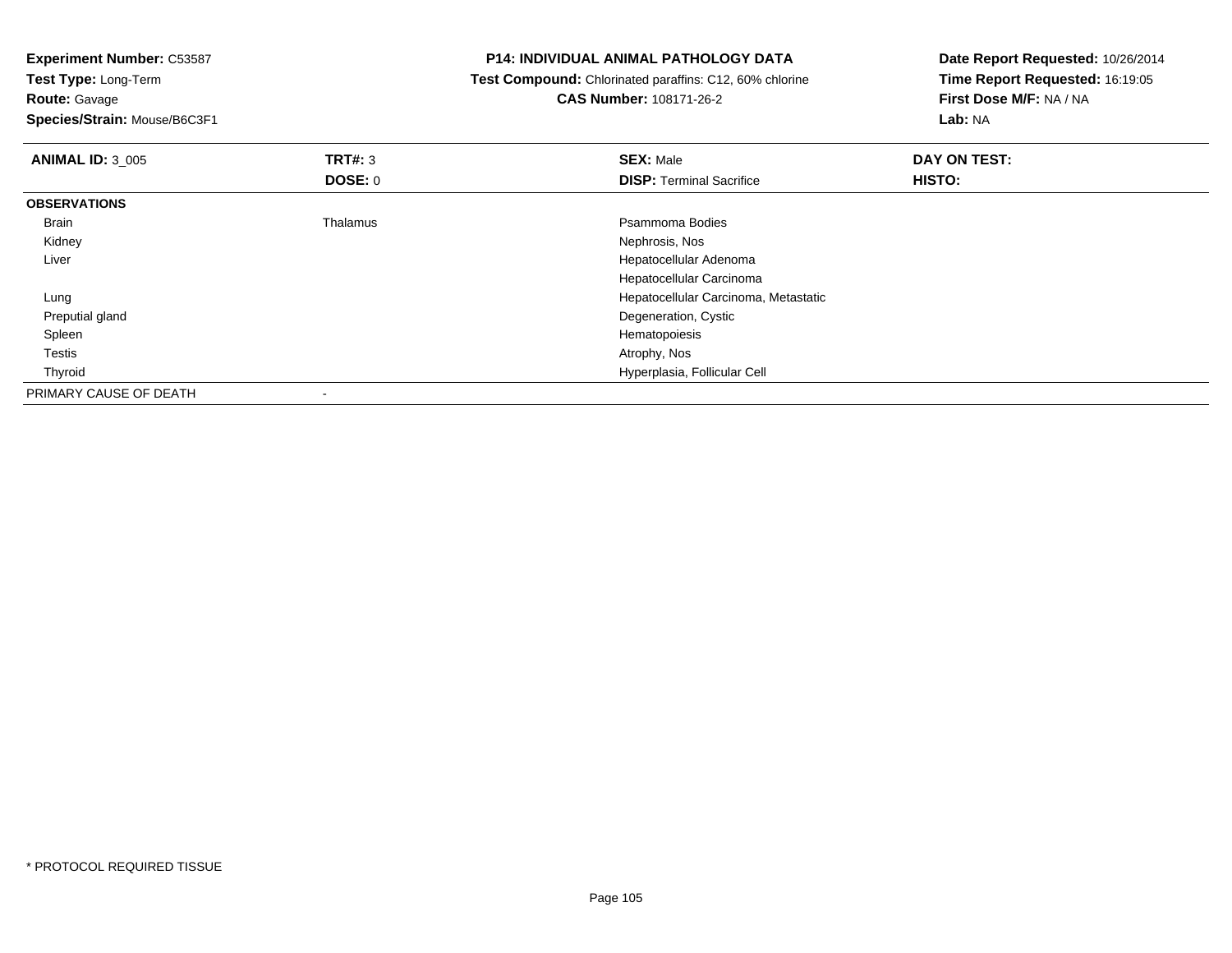**Route:** Gavage

**Species/Strain:** Mouse/B6C3F1

# **P14: INDIVIDUAL ANIMAL PATHOLOGY DATA**

 **Test Compound:** Chlorinated paraffins: C12, 60% chlorine**CAS Number:** 108171-26-2

| <b>ANIMAL ID: 3 006</b> | TRT#: 3               | <b>SEX: Male</b>                | DAY ON TEST:  |  |
|-------------------------|-----------------------|---------------------------------|---------------|--|
|                         | DOSE: 0               | <b>DISP:</b> Moribund Sacrifice | <b>HISTO:</b> |  |
| <b>OBSERVATIONS</b>     |                       |                                 |               |  |
| Harderian gland         | Hardarian Gland       | Carcinoma, Nos                  |               |  |
| Intestine Small         | <b>Ileum</b>          | Adenocarcinoma, Nos             |               |  |
|                         | Jejunum               | Intussusception                 |               |  |
| Lymph node              | Mandibular Lymph Node | Carcinoma, Nos, Metastatic      |               |  |
| Nasal cavity            |                       | Infection, Fungal               |               |  |
|                         |                       | Inflammation, Suppurative       |               |  |
| Stomach                 | Forestomach           | Hyperplasia, Epithelial         |               |  |
|                         | Forestomach           | Ulcer, Nos                      |               |  |
| PRIMARY CAUSE OF DEATH  |                       |                                 |               |  |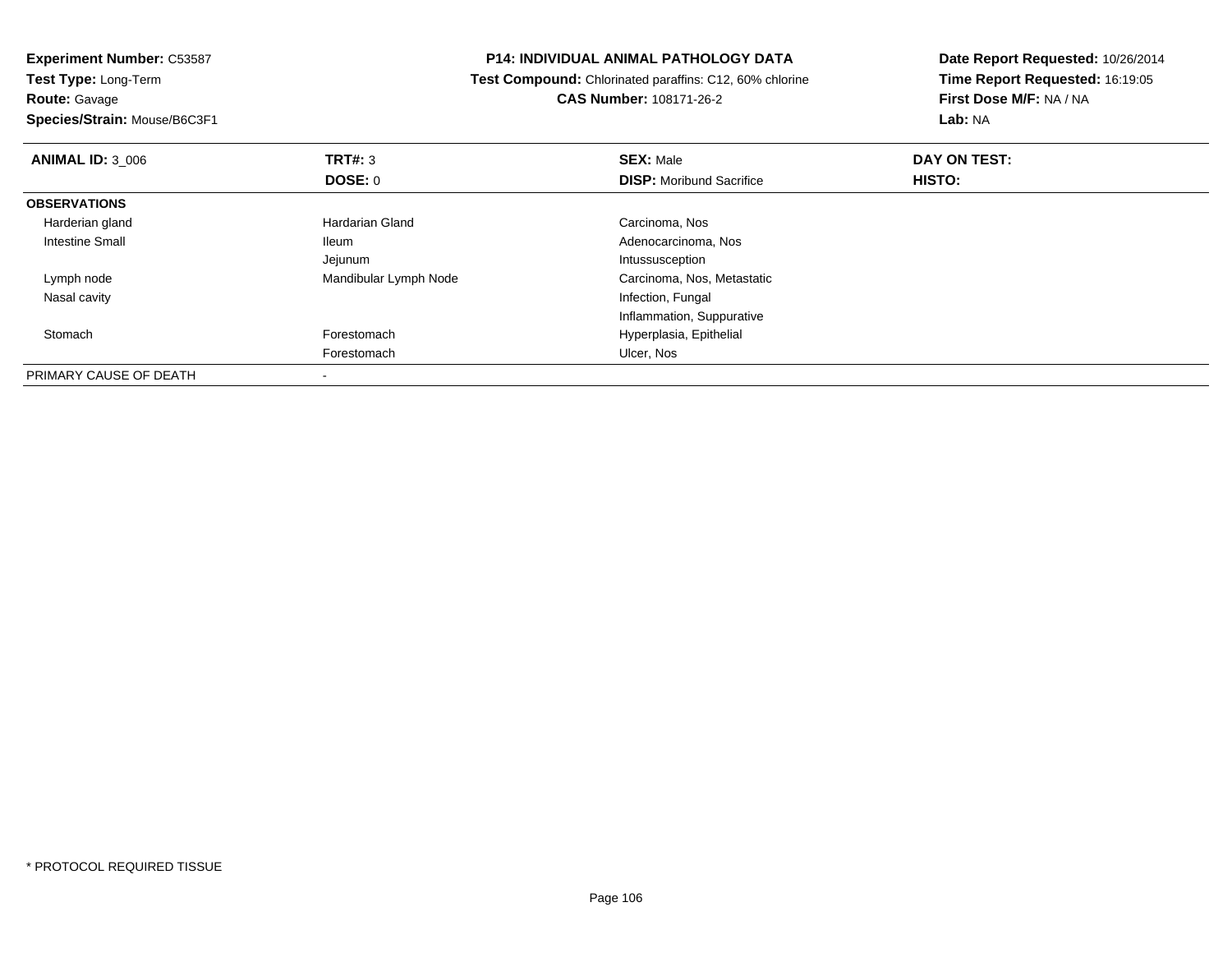**Experiment Number:** C53587**Test Type:** Long-Term**Route:** Gavage **Species/Strain:** Mouse/B6C3F1**P14: INDIVIDUAL ANIMAL PATHOLOGY DATA Test Compound:** Chlorinated paraffins: C12, 60% chlorine**CAS Number:** 108171-26-2**Date Report Requested:** 10/26/2014**Time Report Requested:** 16:19:05**First Dose M/F:** NA / NA**Lab:** NA**ANIMAL ID:** 3\_007 **TRT#:** <sup>3</sup> **SEX:** Male **DAY ON TEST: DOSE:** 0**DISP:** Terminal Sacrifice **HISTO: OBSERVATIONS** Brainn and the control of the Thalamus and the control of the Psammoma Bodies and the Psammoma Bodies of the Psammoma Bodies and the Psammoma Bodies of the Psammoma Bodies of the Psammoma Bodies of the Psammoma Bodies of the Ps Kidney Nephrosis, Nos LungBronchiole Inflammation, Suppurative Inflammation, Suppurative Inflammation, Suppurative Inflammation, Suppurative Lymph nodeMesenteric Lymph Node Preputial gland Degeneration, Cystic Inflammation, Suppurative Hyperplasia, Follicular Cell Thyroid Toothh and the control of the Root Control of the Dysplasia, Nos and the Dysplasia, Nos and the Dysplasia, Nos and the Dysplasia, Nos and the Dysplasia, Nos and the Dysplasia, Nos and the Dysplasia, Nos and the Dysplasia, Nos a

\* PROTOCOL REQUIRED TISSUE

PRIMARY CAUSE OF DEATH

-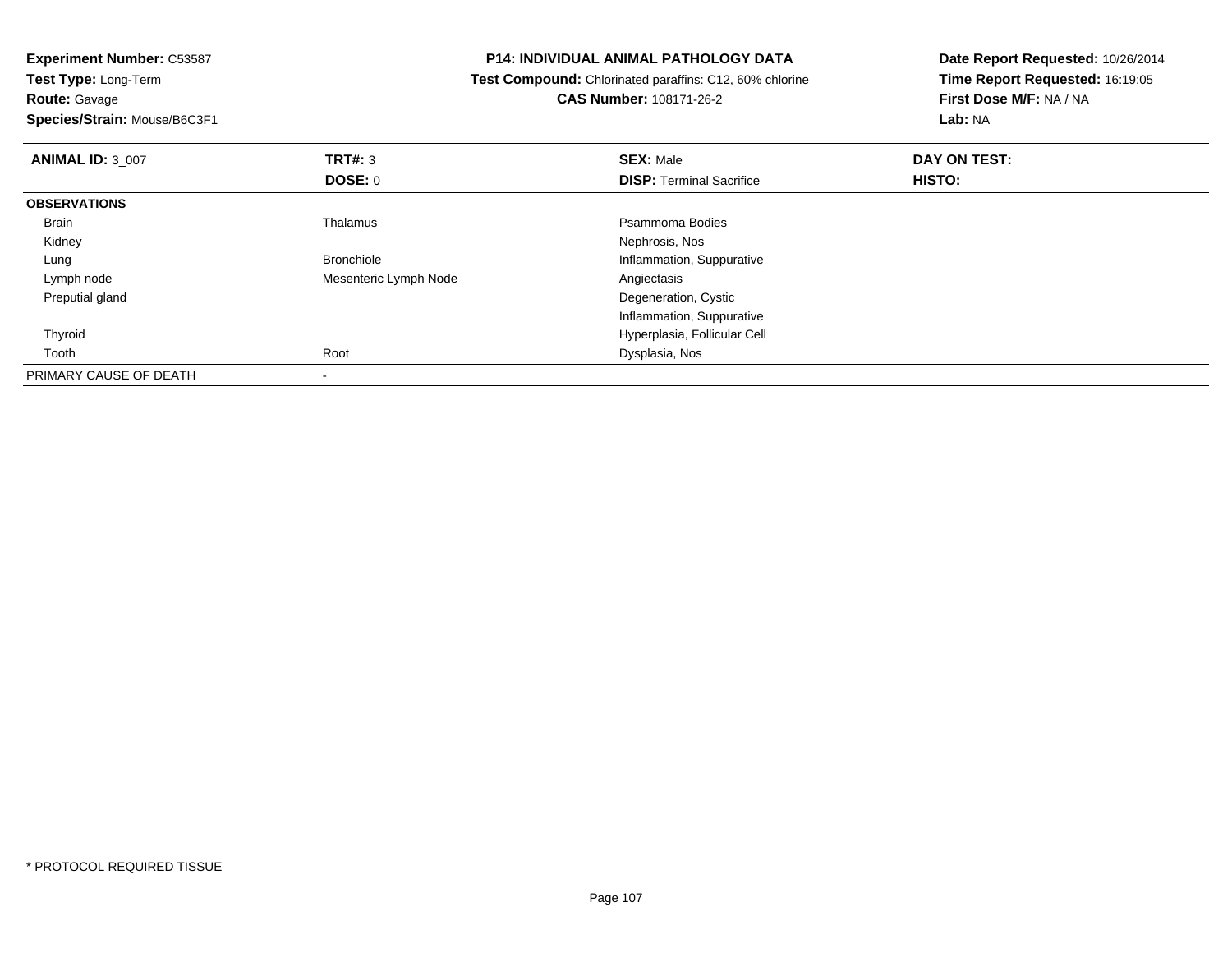| <b>Experiment Number: C53587</b><br><b>Test Type: Long-Term</b><br><b>Route: Gavage</b> |                       | P14: INDIVIDUAL ANIMAL PATHOLOGY DATA<br>Test Compound: Chlorinated paraffins: C12, 60% chlorine<br><b>CAS Number: 108171-26-2</b> | Date Report Requested: 10/26/2014<br>Time Report Requested: 16:19:05<br>First Dose M/F: NA / NA |
|-----------------------------------------------------------------------------------------|-----------------------|------------------------------------------------------------------------------------------------------------------------------------|-------------------------------------------------------------------------------------------------|
| Species/Strain: Mouse/B6C3F1                                                            |                       |                                                                                                                                    | Lab: NA                                                                                         |
| <b>ANIMAL ID: 3 008</b>                                                                 | TRT#: 3               | <b>SEX: Male</b>                                                                                                                   | DAY ON TEST:                                                                                    |
|                                                                                         | <b>DOSE: 0</b>        | <b>DISP:</b> Terminal Sacrifice                                                                                                    | HISTO:                                                                                          |
| <b>OBSERVATIONS</b>                                                                     |                       |                                                                                                                                    |                                                                                                 |
| Intestine Small                                                                         | Peyers Patch          | Hyperplasia, Lymphoid                                                                                                              |                                                                                                 |
| Kidney                                                                                  |                       | Nephrosis, Nos                                                                                                                     |                                                                                                 |
| Liver                                                                                   |                       | Hepatocellular Adenoma                                                                                                             |                                                                                                 |
| Lymph node                                                                              | Mesenteric Lymph Node | Angiectasis                                                                                                                        |                                                                                                 |
| Pancreas                                                                                |                       | Atrophy, Focal                                                                                                                     |                                                                                                 |
| Unspecified                                                                             | <b>Nose</b>           | Inflammation, Focal                                                                                                                |                                                                                                 |
| PRIMARY CAUSE OF DEATH                                                                  |                       |                                                                                                                                    |                                                                                                 |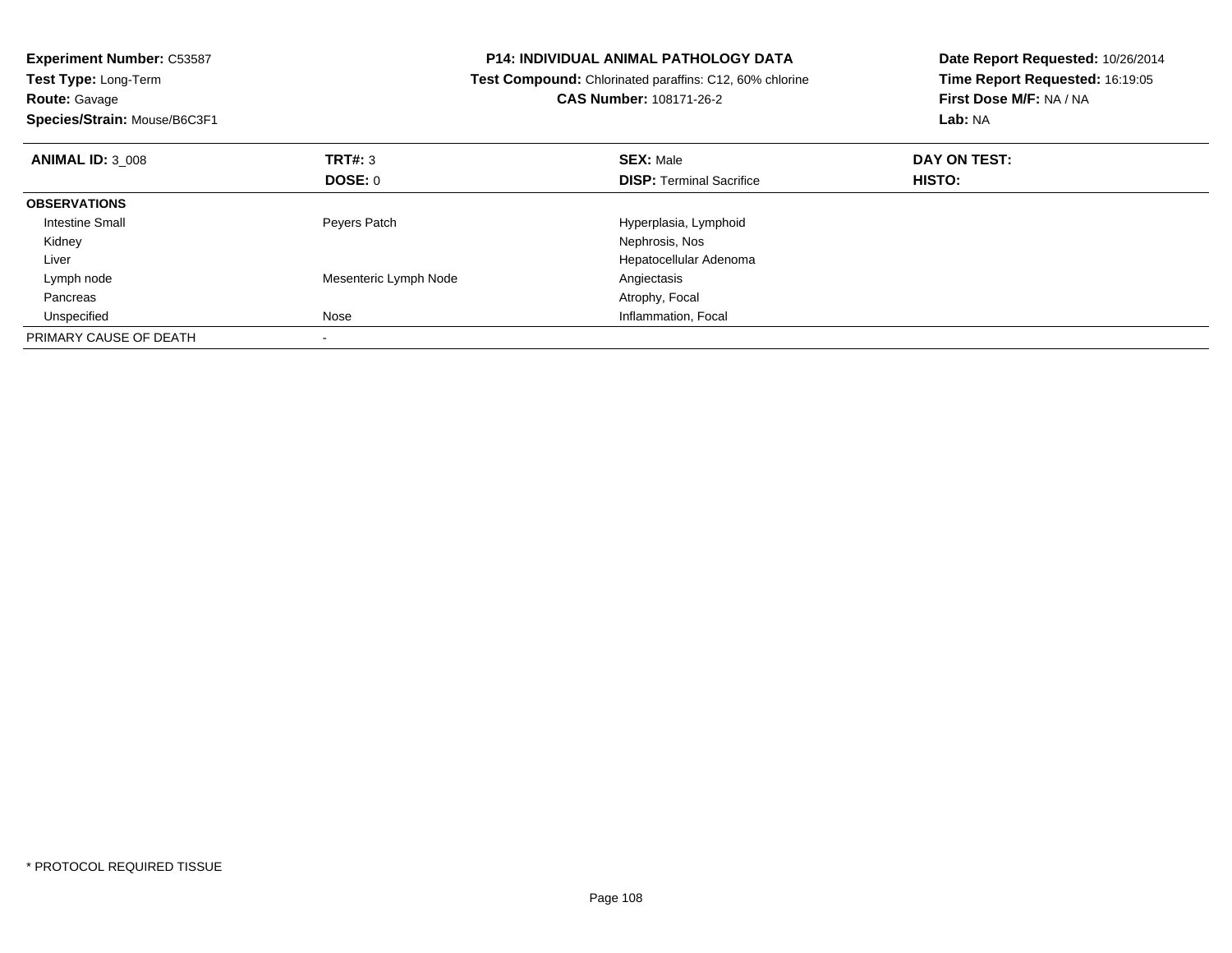| <b>Experiment Number: C53587</b> |                                                         | <b>P14: INDIVIDUAL ANIMAL PATHOLOGY DATA</b> | Date Report Requested: 10/26/2014 |
|----------------------------------|---------------------------------------------------------|----------------------------------------------|-----------------------------------|
| <b>Test Type: Long-Term</b>      | Test Compound: Chlorinated paraffins: C12, 60% chlorine |                                              | Time Report Requested: 16:19:05   |
| <b>Route: Gavage</b>             |                                                         | <b>CAS Number: 108171-26-2</b>               | First Dose M/F: NA / NA           |
| Species/Strain: Mouse/B6C3F1     |                                                         |                                              | Lab: NA                           |
| <b>ANIMAL ID: 3 009</b>          | TRT#: 3                                                 | <b>SEX: Male</b>                             | DAY ON TEST:                      |
|                                  | DOSE: 0                                                 | <b>DISP:</b> Terminal Sacrifice              | <b>HISTO:</b>                     |
| <b>OBSERVATIONS</b>              |                                                         |                                              |                                   |
| Adrenal gland                    | Medulla                                                 | Hyperplasia, Focal                           |                                   |
| Brain                            | Thalamus                                                | Psammoma Bodies                              |                                   |
| Kidney                           |                                                         | Nephrosis, Nos                               |                                   |
| Lymph node                       | Mesenteric Lymph Node                                   | Angiectasis                                  |                                   |
| Stomach                          | Forestomach                                             | Hyperplasia, Epithelial                      |                                   |
|                                  | Forestomach                                             | Inflammation, Focal                          |                                   |
| Thyroid                          |                                                         | Hyperplasia, Follicular Cell                 |                                   |
| PRIMARY CAUSE OF DEATH           |                                                         |                                              |                                   |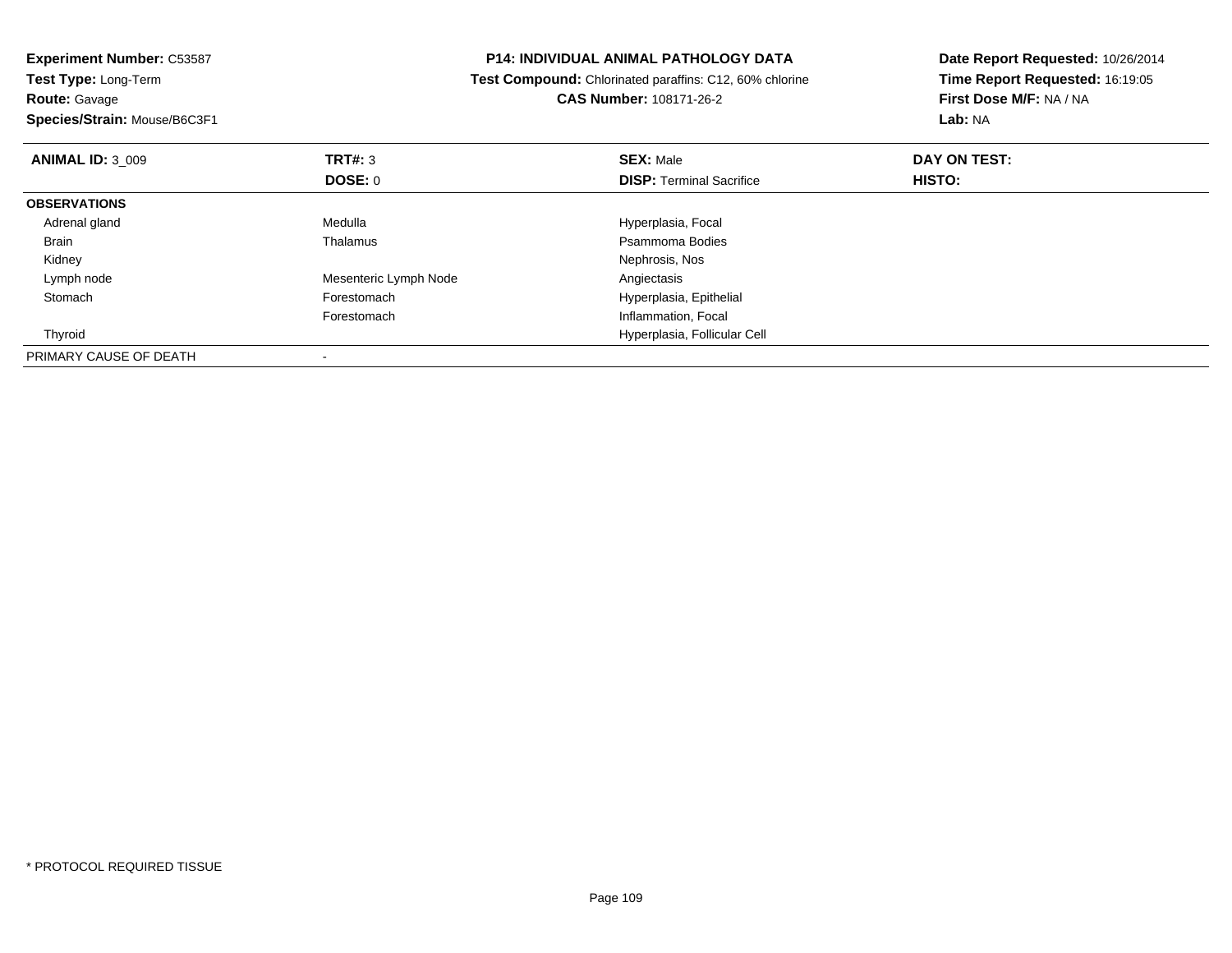| <b>Experiment Number: C53587</b><br><b>Test Type: Long-Term</b><br><b>Route: Gavage</b><br>Species/Strain: Mouse/B6C3F1 |                           | <b>P14: INDIVIDUAL ANIMAL PATHOLOGY DATA</b><br>Test Compound: Chlorinated paraffins: C12, 60% chlorine<br>CAS Number: 108171-26-2 | Date Report Requested: 10/26/2014<br>Time Report Requested: 16:19:05<br>First Dose M/F: NA / NA<br>Lab: NA |
|-------------------------------------------------------------------------------------------------------------------------|---------------------------|------------------------------------------------------------------------------------------------------------------------------------|------------------------------------------------------------------------------------------------------------|
| <b>ANIMAL ID: 3 010</b>                                                                                                 | TRT#: 3                   | <b>SEX: Male</b>                                                                                                                   | DAY ON TEST:                                                                                               |
|                                                                                                                         | <b>DOSE: 0</b>            | <b>DISP:</b> Terminal Sacrifice                                                                                                    | HISTO:                                                                                                     |
| <b>OBSERVATIONS</b>                                                                                                     |                           |                                                                                                                                    |                                                                                                            |
| Brain                                                                                                                   | Thalamus                  | Psammoma Bodies                                                                                                                    |                                                                                                            |
| Kidney                                                                                                                  |                           | Hyperplasia, Lymphoid                                                                                                              |                                                                                                            |
|                                                                                                                         |                           | Nephrosis, Nos                                                                                                                     |                                                                                                            |
| Liver                                                                                                                   |                           | Hepatocellular Carcinoma                                                                                                           |                                                                                                            |
| Lymph node                                                                                                              | Mesenteric Lymph Node     | Angiectasis                                                                                                                        |                                                                                                            |
| Pituitary gland                                                                                                         | <b>Anterior Pituitary</b> | Cyst, Embryonal Duct                                                                                                               |                                                                                                            |
| PRIMARY CAUSE OF DEATH                                                                                                  |                           |                                                                                                                                    |                                                                                                            |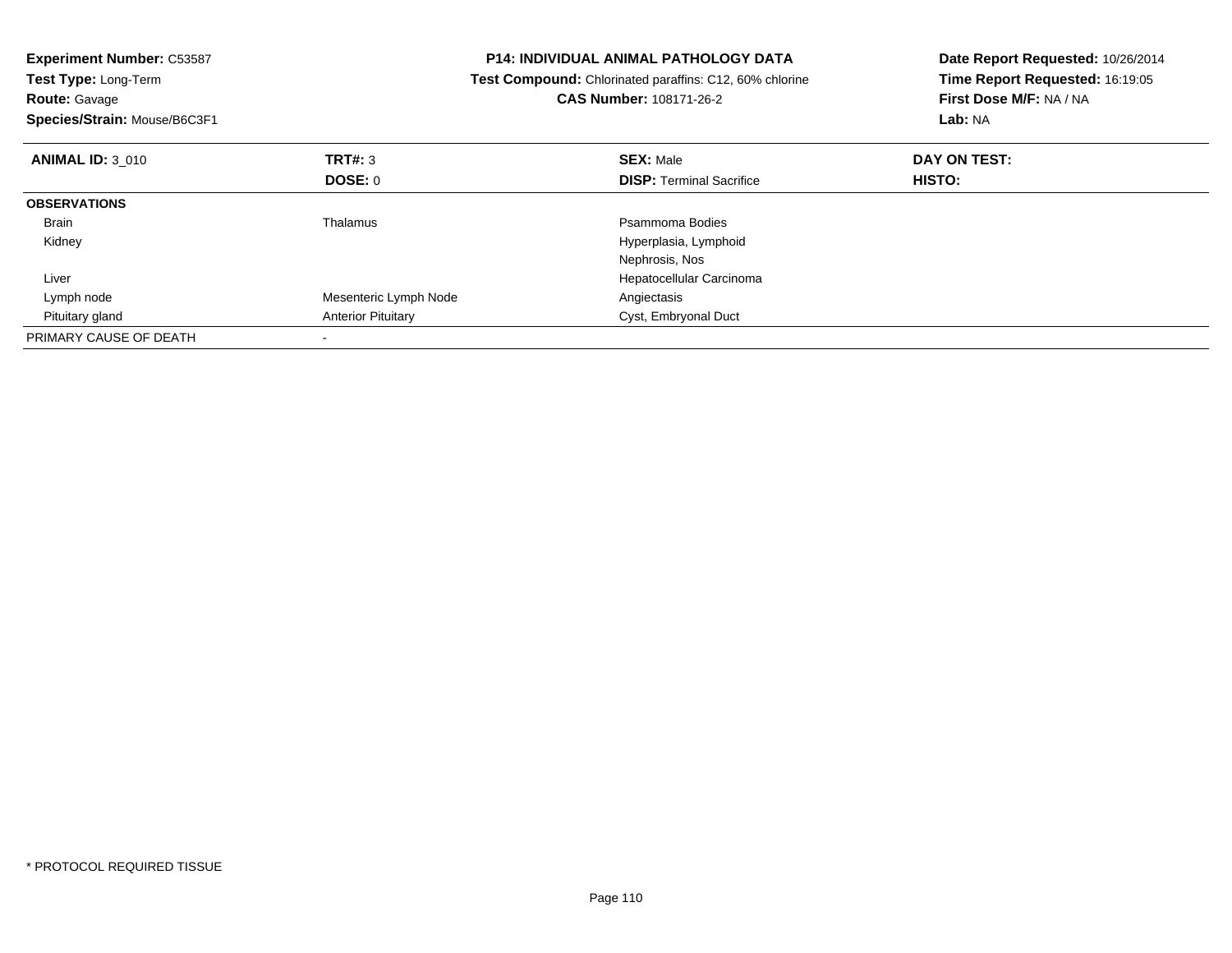| <b>Experiment Number: C53587</b><br>Test Type: Long-Term<br><b>Route: Gavage</b><br>Species/Strain: Mouse/B6C3F1 |                           | P14: INDIVIDUAL ANIMAL PATHOLOGY DATA<br>Test Compound: Chlorinated paraffins: C12, 60% chlorine<br><b>CAS Number: 108171-26-2</b> | Date Report Requested: 10/26/2014<br>Time Report Requested: 16:19:05<br>First Dose M/F: NA / NA<br>Lab: NA |
|------------------------------------------------------------------------------------------------------------------|---------------------------|------------------------------------------------------------------------------------------------------------------------------------|------------------------------------------------------------------------------------------------------------|
| <b>ANIMAL ID: 3 011</b>                                                                                          | <b>TRT#: 3</b><br>DOSE: 0 | <b>SEX: Male</b><br><b>DISP:</b> Terminal Sacrifice                                                                                | DAY ON TEST:<br>HISTO:                                                                                     |
| <b>OBSERVATIONS</b>                                                                                              |                           |                                                                                                                                    |                                                                                                            |
| Adrenal gland                                                                                                    | Capsule                   | Hyperplasia, Focal                                                                                                                 |                                                                                                            |
| Brain                                                                                                            | Thalamus                  | Psammoma Bodies                                                                                                                    |                                                                                                            |
| Kidney                                                                                                           |                           | Nephrosis, Nos                                                                                                                     |                                                                                                            |
| Liver                                                                                                            |                           | Hepatocellular Adenoma                                                                                                             |                                                                                                            |
| Lymph node                                                                                                       | Mesenteric Lymph Node     | Angiectasis                                                                                                                        |                                                                                                            |
| Preputial gland                                                                                                  |                           | Degeneration, Cystic                                                                                                               |                                                                                                            |
| PRIMARY CAUSE OF DEATH                                                                                           |                           |                                                                                                                                    |                                                                                                            |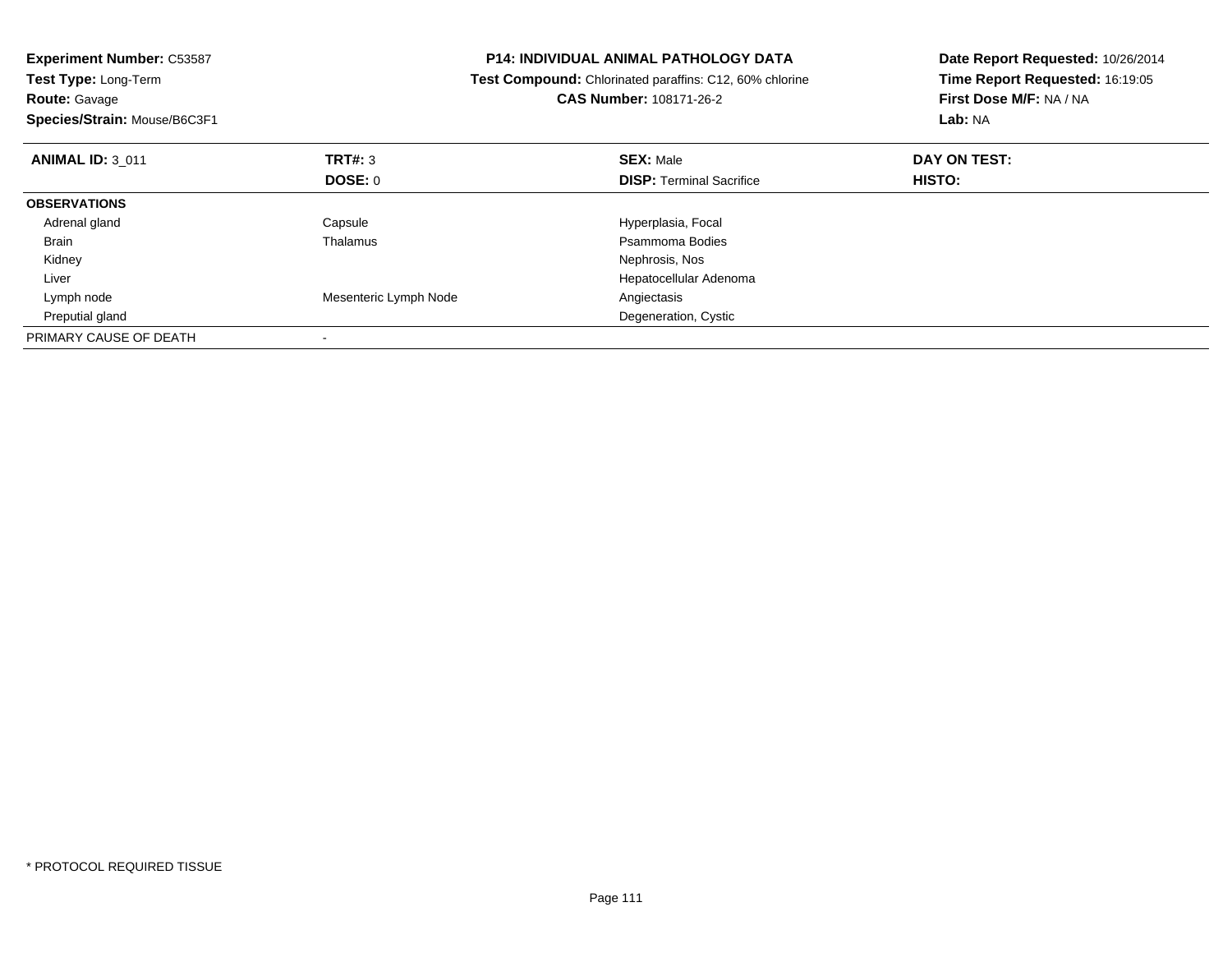| <b>Experiment Number: C53587</b><br>Test Type: Long-Term<br><b>Route: Gavage</b><br>Species/Strain: Mouse/B6C3F1 |                    | <b>P14: INDIVIDUAL ANIMAL PATHOLOGY DATA</b><br>Date Report Requested: 10/26/2014<br>Time Report Requested: 16:19:05<br><b>Test Compound:</b> Chlorinated paraffins: C12, 60% chlorine<br>CAS Number: 108171-26-2<br>First Dose M/F: NA / NA<br>Lab: NA |                        |
|------------------------------------------------------------------------------------------------------------------|--------------------|---------------------------------------------------------------------------------------------------------------------------------------------------------------------------------------------------------------------------------------------------------|------------------------|
| <b>ANIMAL ID: 3 012</b>                                                                                          | TRT#: 3<br>DOSE: 0 | <b>SEX: Male</b><br><b>DISP:</b> Moribund Sacrifice                                                                                                                                                                                                     | DAY ON TEST:<br>HISTO: |
| <b>OBSERVATIONS</b>                                                                                              |                    |                                                                                                                                                                                                                                                         |                        |
| Kidney                                                                                                           |                    | Nephrosis, Nos                                                                                                                                                                                                                                          |                        |
| Liver                                                                                                            |                    | Hepatocellular Carcinoma                                                                                                                                                                                                                                |                        |
| Preputial gland                                                                                                  |                    | Degeneration, Cystic                                                                                                                                                                                                                                    |                        |
| Spleen                                                                                                           |                    | Hematopoiesis                                                                                                                                                                                                                                           |                        |
| PRIMARY CAUSE OF DEATH                                                                                           |                    |                                                                                                                                                                                                                                                         |                        |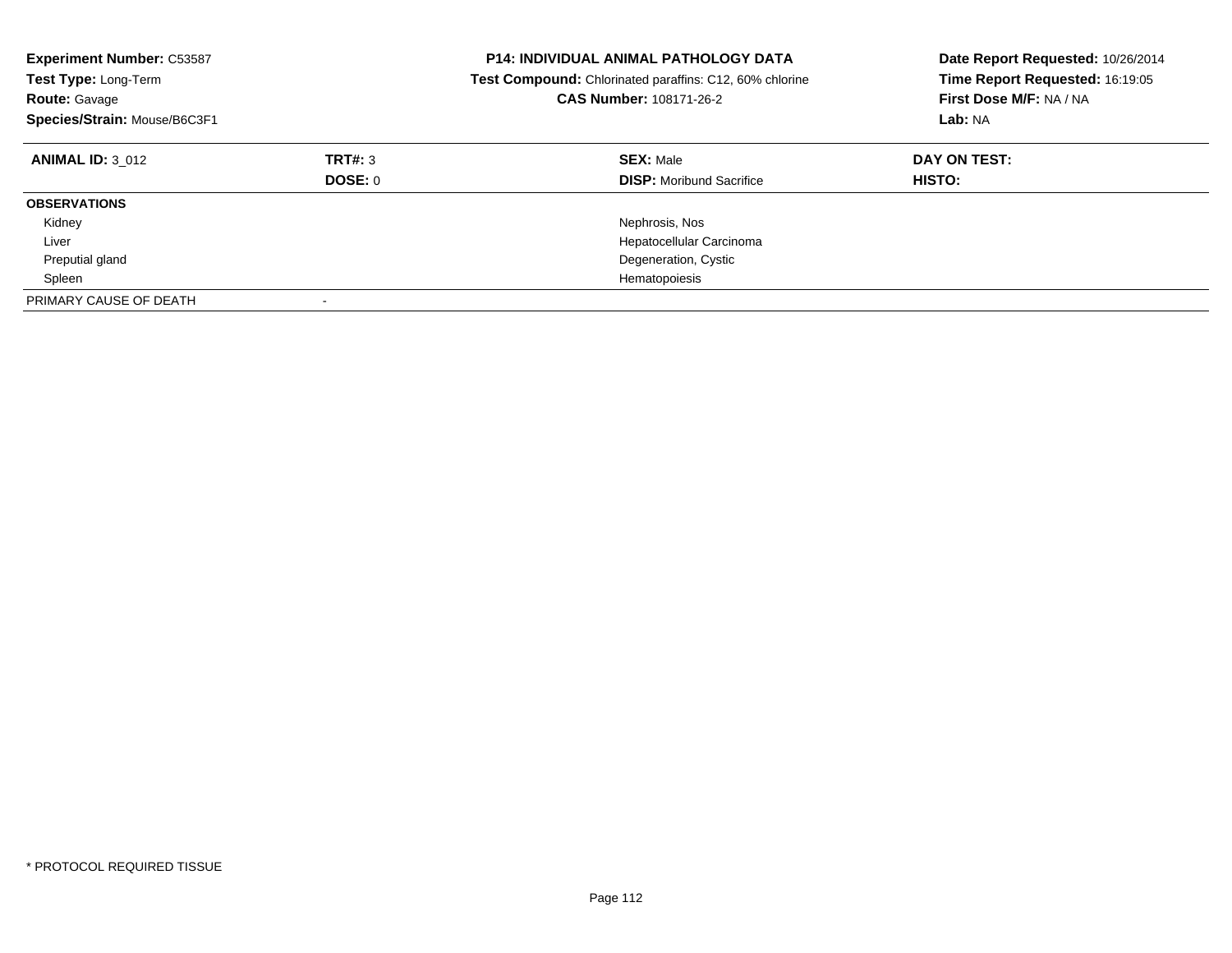| <b>Experiment Number: C53587</b><br>Test Type: Long-Term<br><b>Route: Gavage</b><br>Species/Strain: Mouse/B6C3F1 |                | <b>P14: INDIVIDUAL ANIMAL PATHOLOGY DATA</b><br>Test Compound: Chlorinated paraffins: C12, 60% chlorine<br>CAS Number: 108171-26-2 | Date Report Requested: 10/26/2014<br>Time Report Requested: 16:19:05<br>First Dose M/F: NA / NA<br>Lab: NA |
|------------------------------------------------------------------------------------------------------------------|----------------|------------------------------------------------------------------------------------------------------------------------------------|------------------------------------------------------------------------------------------------------------|
| <b>ANIMAL ID: 3 013</b>                                                                                          | TRT#: 3        | <b>SEX: Male</b>                                                                                                                   | DAY ON TEST:                                                                                               |
|                                                                                                                  | <b>DOSE: 0</b> | <b>DISP:</b> Terminal Sacrifice                                                                                                    | HISTO:                                                                                                     |
| <b>OBSERVATIONS</b>                                                                                              |                |                                                                                                                                    |                                                                                                            |
| Brain                                                                                                            | Thalamus       | Psammoma Bodies                                                                                                                    |                                                                                                            |
| Kidney                                                                                                           |                | Nephrosis, Nos                                                                                                                     |                                                                                                            |
| Liver                                                                                                            |                | Hepatocellular Adenoma                                                                                                             |                                                                                                            |
| Lung                                                                                                             |                | Congestion, Nos                                                                                                                    |                                                                                                            |
| Stomach                                                                                                          | Forestomach    | Hyperplasia, Epithelial                                                                                                            |                                                                                                            |
| Tooth                                                                                                            | Root           | Dysplasia, Nos                                                                                                                     |                                                                                                            |
| PRIMARY CAUSE OF DEATH                                                                                           |                |                                                                                                                                    |                                                                                                            |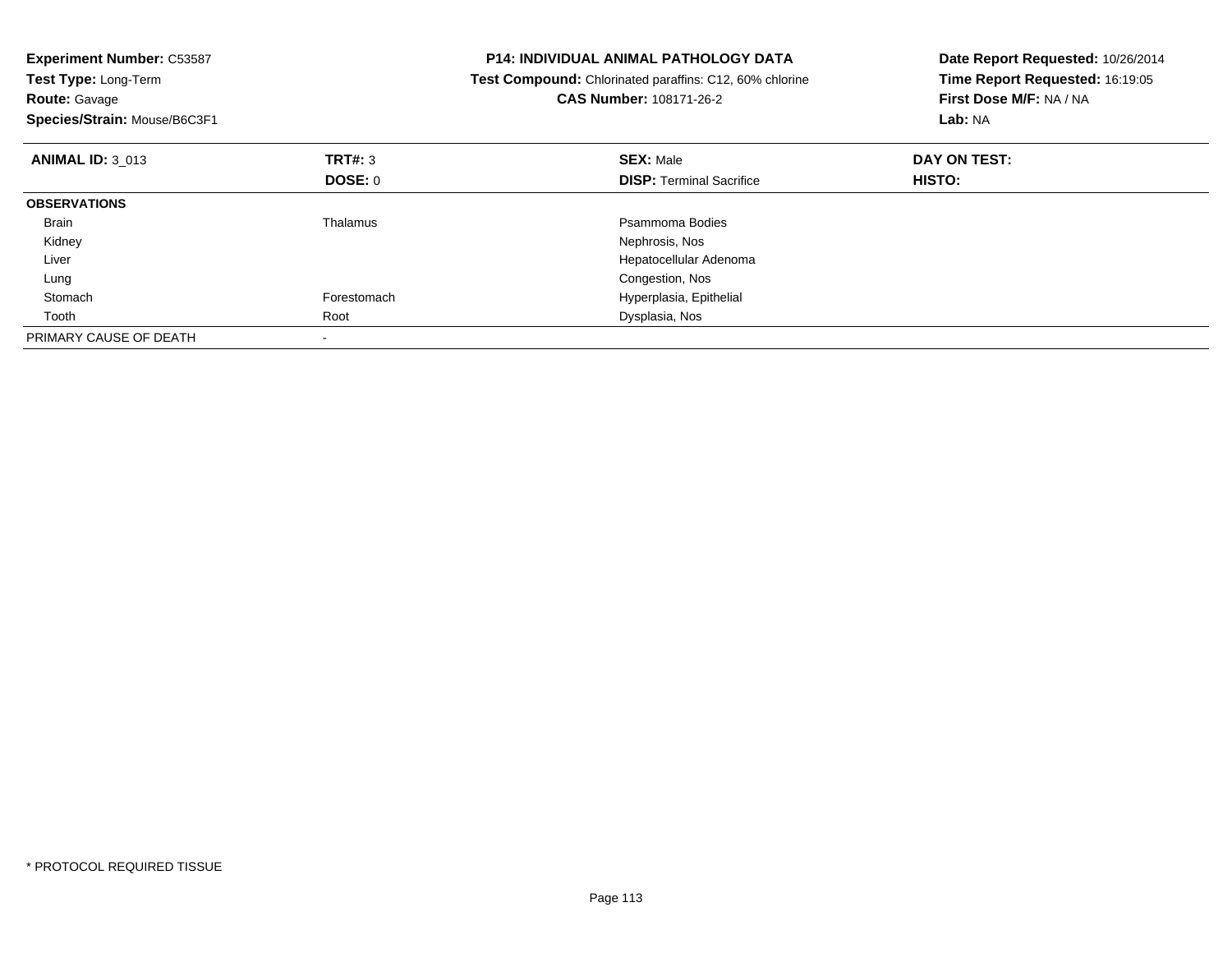| <b>Experiment Number: C53587</b><br>Test Type: Long-Term<br><b>Route: Gavage</b><br>Species/Strain: Mouse/B6C3F1 |          | <b>P14: INDIVIDUAL ANIMAL PATHOLOGY DATA</b><br>Date Report Requested: 10/26/2014<br>Time Report Requested: 16:19:05<br>Test Compound: Chlorinated paraffins: C12, 60% chlorine<br>CAS Number: 108171-26-2<br>First Dose M/F: NA / NA<br>Lab: NA |              |
|------------------------------------------------------------------------------------------------------------------|----------|--------------------------------------------------------------------------------------------------------------------------------------------------------------------------------------------------------------------------------------------------|--------------|
| <b>ANIMAL ID: 3 014</b>                                                                                          | TRT#: 3  | <b>SEX: Male</b>                                                                                                                                                                                                                                 | DAY ON TEST: |
|                                                                                                                  | DOSE: 0  | <b>DISP:</b> Terminal Sacrifice                                                                                                                                                                                                                  | HISTO:       |
| <b>OBSERVATIONS</b>                                                                                              |          |                                                                                                                                                                                                                                                  |              |
| Brain                                                                                                            | Thalamus | Psammoma Bodies                                                                                                                                                                                                                                  |              |
| Kidney                                                                                                           |          | Nephrosis, Nos                                                                                                                                                                                                                                   |              |
| Tooth                                                                                                            | Root     | Dysplasia, Nos                                                                                                                                                                                                                                   |              |
| PRIMARY CAUSE OF DEATH                                                                                           |          |                                                                                                                                                                                                                                                  |              |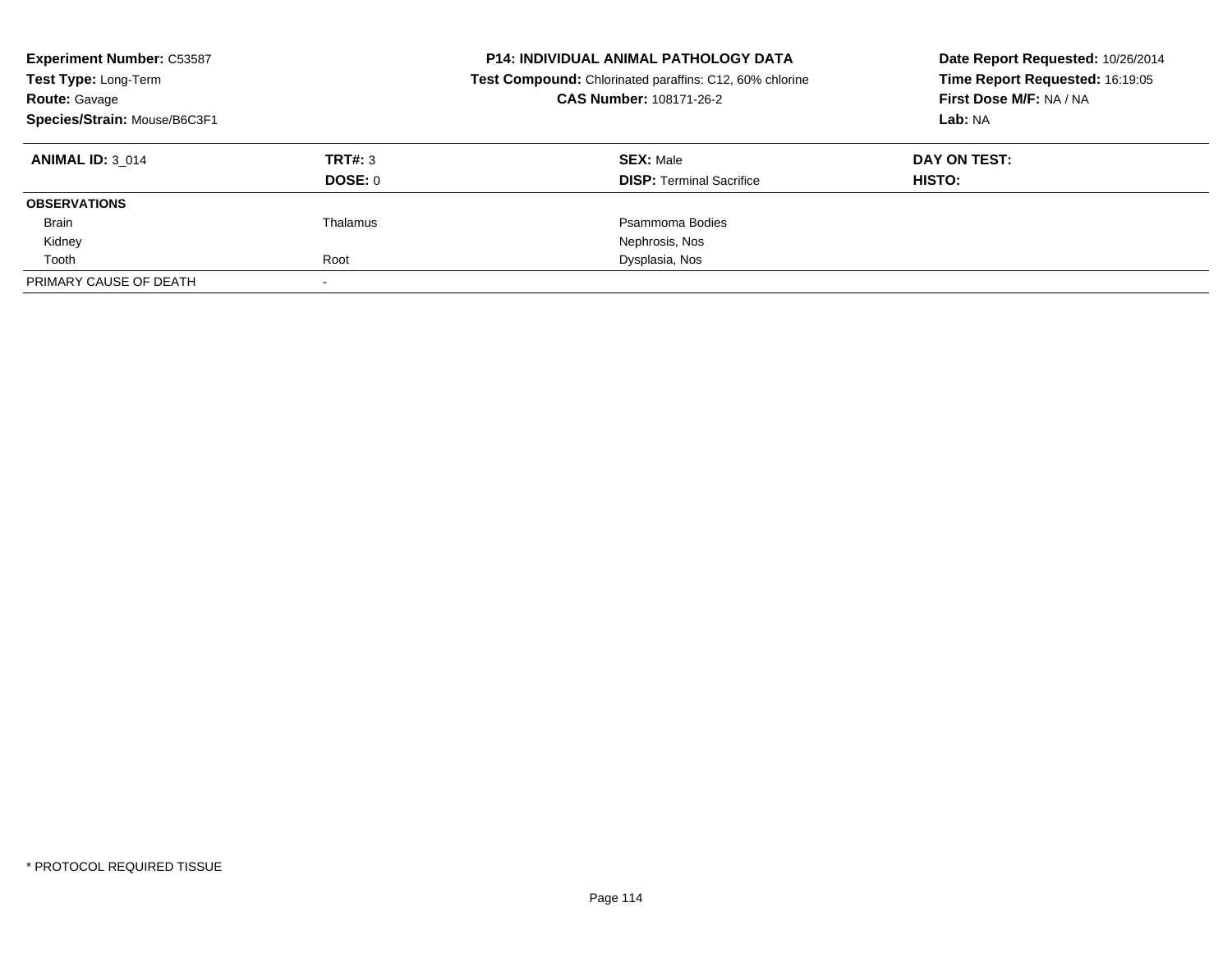| <b>Experiment Number: C53587</b><br>Test Type: Long-Term<br><b>Route: Gavage</b><br>Species/Strain: Mouse/B6C3F1 |                          | <b>P14: INDIVIDUAL ANIMAL PATHOLOGY DATA</b><br>Date Report Requested: 10/26/2014<br>Time Report Requested: 16:19:05<br><b>Test Compound:</b> Chlorinated paraffins: C12, 60% chlorine<br>First Dose M/F: NA / NA<br><b>CAS Number: 108171-26-2</b><br>Lab: NA |                        |
|------------------------------------------------------------------------------------------------------------------|--------------------------|----------------------------------------------------------------------------------------------------------------------------------------------------------------------------------------------------------------------------------------------------------------|------------------------|
| <b>ANIMAL ID: 3 015</b>                                                                                          | TRT#: 3<br>DOSE: 0       | <b>SEX: Male</b><br><b>DISP: Terminal Sacrifice</b>                                                                                                                                                                                                            | DAY ON TEST:<br>HISTO: |
| <b>OBSERVATIONS</b>                                                                                              |                          |                                                                                                                                                                                                                                                                |                        |
| <b>Brain</b>                                                                                                     | Thalamus                 | Psammoma Bodies                                                                                                                                                                                                                                                |                        |
| Kidney                                                                                                           |                          | Nephrosis, Nos                                                                                                                                                                                                                                                 |                        |
| Tooth                                                                                                            | Root                     | Dysplasia, Nos                                                                                                                                                                                                                                                 |                        |
|                                                                                                                  | Root                     | Inflammation, Suppurative                                                                                                                                                                                                                                      |                        |
| PRIMARY CAUSE OF DEATH                                                                                           | $\overline{\phantom{a}}$ |                                                                                                                                                                                                                                                                |                        |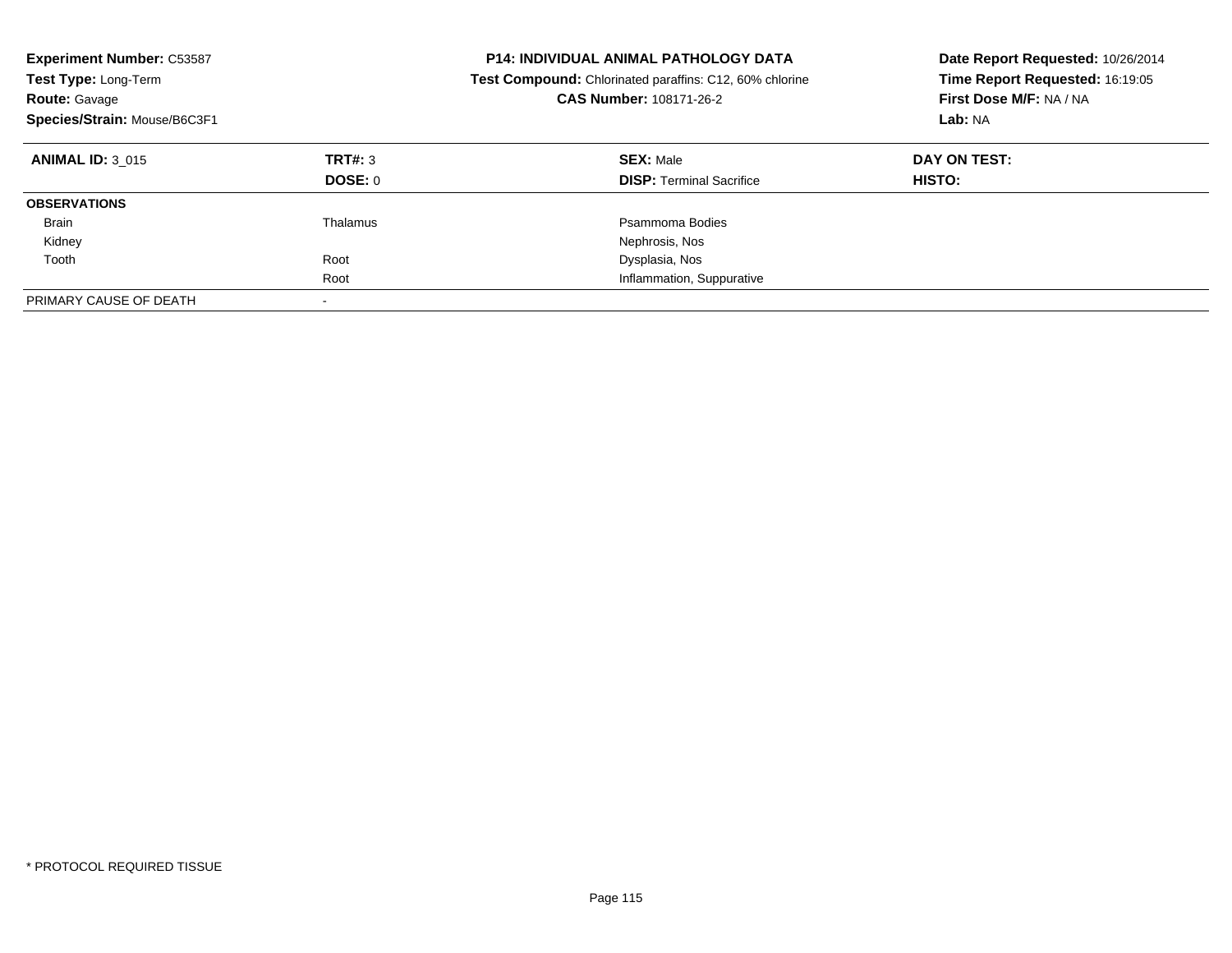**Experiment Number:** C53587**Test Type:** Long-Term**Route:** Gavage **Species/Strain:** Mouse/B6C3F1**P14: INDIVIDUAL ANIMAL PATHOLOGY DATA Test Compound:** Chlorinated paraffins: C12, 60% chlorine**CAS Number:** 108171-26-2**Date Report Requested:** 10/26/2014**Time Report Requested:** 16:19:05**First Dose M/F:** NA / NA**Lab:** NA**ANIMAL ID:** 3\_016 **TRT#:** <sup>3</sup> **SEX:** Male **DAY ON TEST: DOSE:** 0**DISP:** Terminal Sacrifice **HISTO: OBSERVATIONS** Brainn and the control of the Thalamus and the control of the Psammoma Bodies and the Psammoma Bodies of the Psammoma Bodies and the Psammoma Bodies of the Psammoma Bodies of the Psammoma Bodies of the Psammoma Bodies of the Ps Intestine Small Ileum Adenocarcinoma, Nos Jejunum Inflammation, Pyogranulomatous Liver Necrosis, Focal Lymph nodeMesenteric Lymph Node<br>
Hematopoiesis<br>
Hematopoiesis Spleenn and the state of the state of the state of the state of the state of the state of the state of the state of the state of the state of the state of the state of the state of the state of the state of the state of the stat Unspecified Multiple Organs Nos Lymphoma, Histiocytic-Malignant Type PRIMARY CAUSE OF DEATH-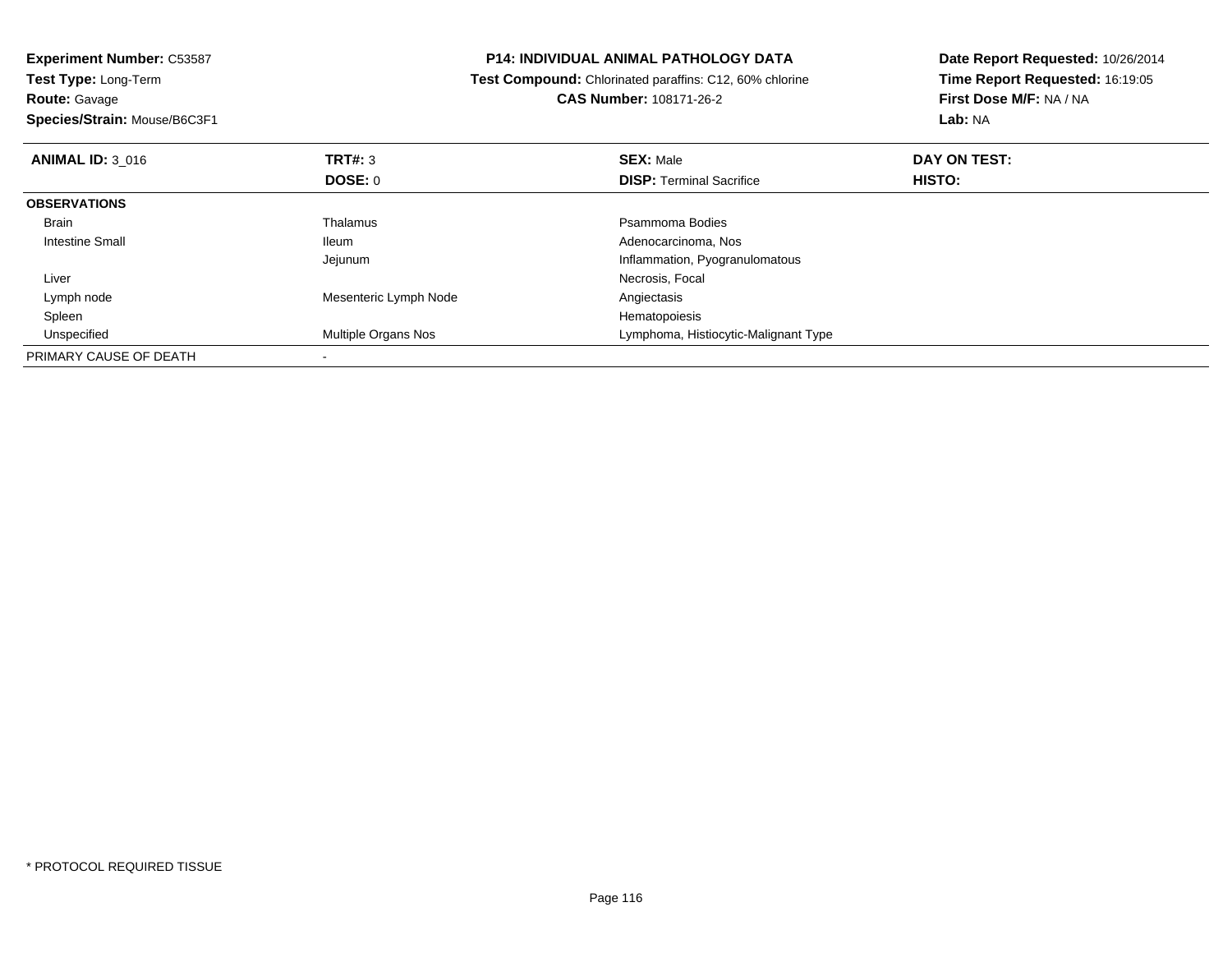| <b>Experiment Number: C53587</b><br>Test Type: Long-Term<br><b>Route: Gavage</b><br>Species/Strain: Mouse/B6C3F1 |                           | <b>P14: INDIVIDUAL ANIMAL PATHOLOGY DATA</b><br><b>Test Compound:</b> Chlorinated paraffins: C12, 60% chlorine<br>CAS Number: 108171-26-2 | Date Report Requested: 10/26/2014<br>Time Report Requested: 16:19:05<br>First Dose M/F: NA / NA<br>Lab: NA |
|------------------------------------------------------------------------------------------------------------------|---------------------------|-------------------------------------------------------------------------------------------------------------------------------------------|------------------------------------------------------------------------------------------------------------|
| <b>ANIMAL ID: 3 017</b>                                                                                          | TRT#: 3<br><b>DOSE: 0</b> | <b>SEX: Male</b><br><b>DISP:</b> Terminal Sacrifice                                                                                       | DAY ON TEST:<br><b>HISTO:</b>                                                                              |
| <b>OBSERVATIONS</b>                                                                                              |                           |                                                                                                                                           |                                                                                                            |
| <b>Brain</b>                                                                                                     | Thalamus                  | Psammoma Bodies                                                                                                                           |                                                                                                            |
| Kidney                                                                                                           |                           | Nephrosis, Nos                                                                                                                            |                                                                                                            |
| Liver                                                                                                            |                           | Hepatocellular Adenoma                                                                                                                    |                                                                                                            |
| Lung                                                                                                             |                           | Congestion, Nos                                                                                                                           |                                                                                                            |
| PRIMARY CAUSE OF DEATH                                                                                           |                           |                                                                                                                                           |                                                                                                            |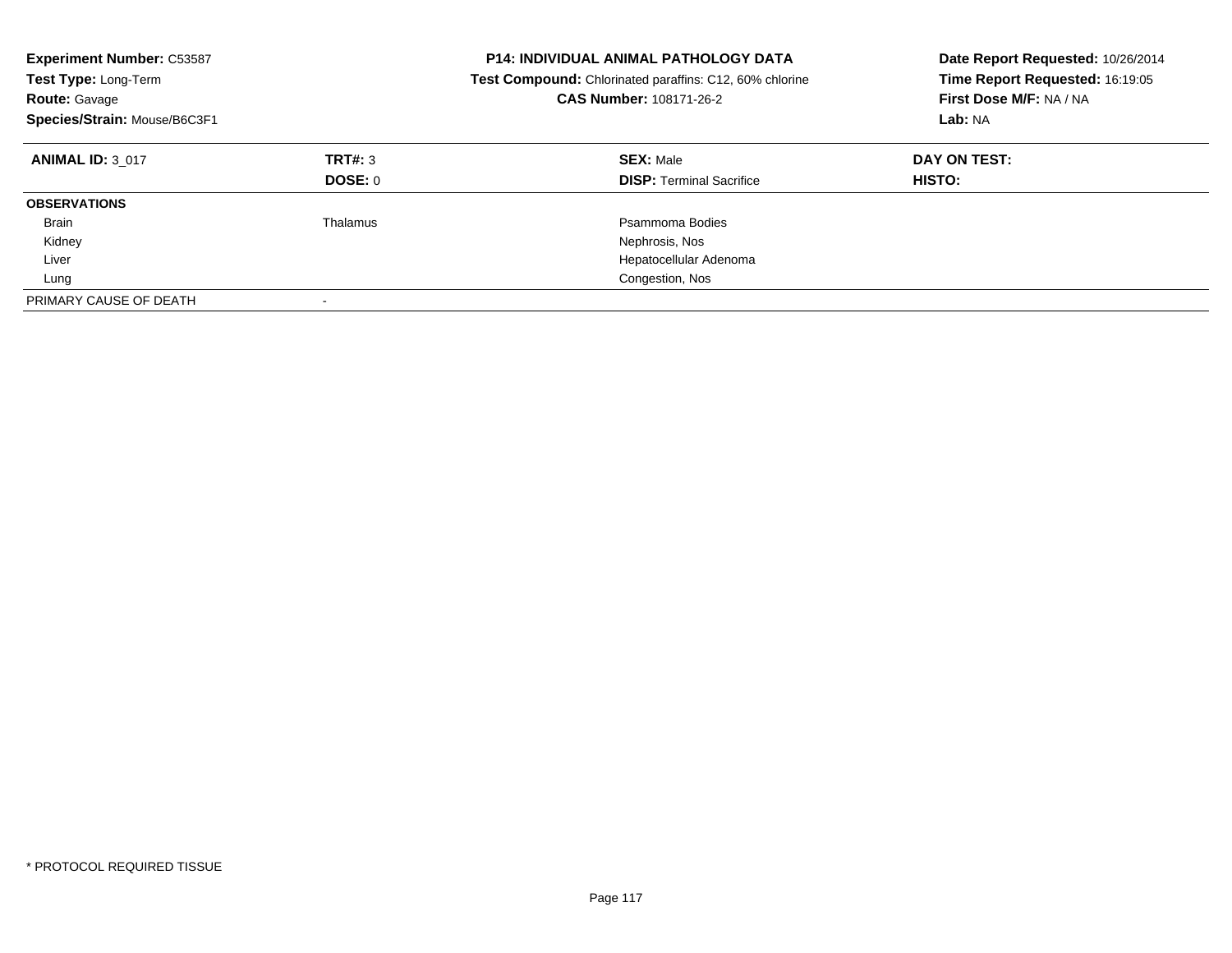| <b>Experiment Number: C53587</b> |                | <b>P14: INDIVIDUAL ANIMAL PATHOLOGY DATA</b>            | Date Report Requested: 10/26/2014 |  |
|----------------------------------|----------------|---------------------------------------------------------|-----------------------------------|--|
| Test Type: Long-Term             |                | Test Compound: Chlorinated paraffins: C12, 60% chlorine | Time Report Requested: 16:19:05   |  |
| <b>Route: Gavage</b>             |                | <b>CAS Number: 108171-26-2</b>                          | First Dose M/F: NA / NA           |  |
| Species/Strain: Mouse/B6C3F1     |                |                                                         | Lab: NA                           |  |
| <b>ANIMAL ID: 3 018</b>          | <b>TRT#: 3</b> | <b>SEX: Male</b>                                        | DAY ON TEST:                      |  |
|                                  | <b>DOSE: 0</b> | <b>DISP: Terminal Sacrifice</b>                         | HISTO:                            |  |
| <b>OBSERVATIONS</b>              |                |                                                         |                                   |  |
| Brain                            | Thalamus       | Psammoma Bodies                                         |                                   |  |
| Kidney                           |                | Nephrosis, Nos                                          |                                   |  |
| Liver                            | Centrilobular  | Metamorphosis, Fatty                                    |                                   |  |
| Lung                             |                | Alveolar/Bronchiolar Adenoma                            |                                   |  |
|                                  |                | Congestion, Nos                                         |                                   |  |
| Thyroid                          |                | <b>Cystic Follicles</b>                                 |                                   |  |
| Tooth                            | Root           | Dysplasia, Nos                                          |                                   |  |
|                                  | Root           | Necrosis, Focal                                         |                                   |  |
| PRIMARY CAUSE OF DEATH           |                |                                                         |                                   |  |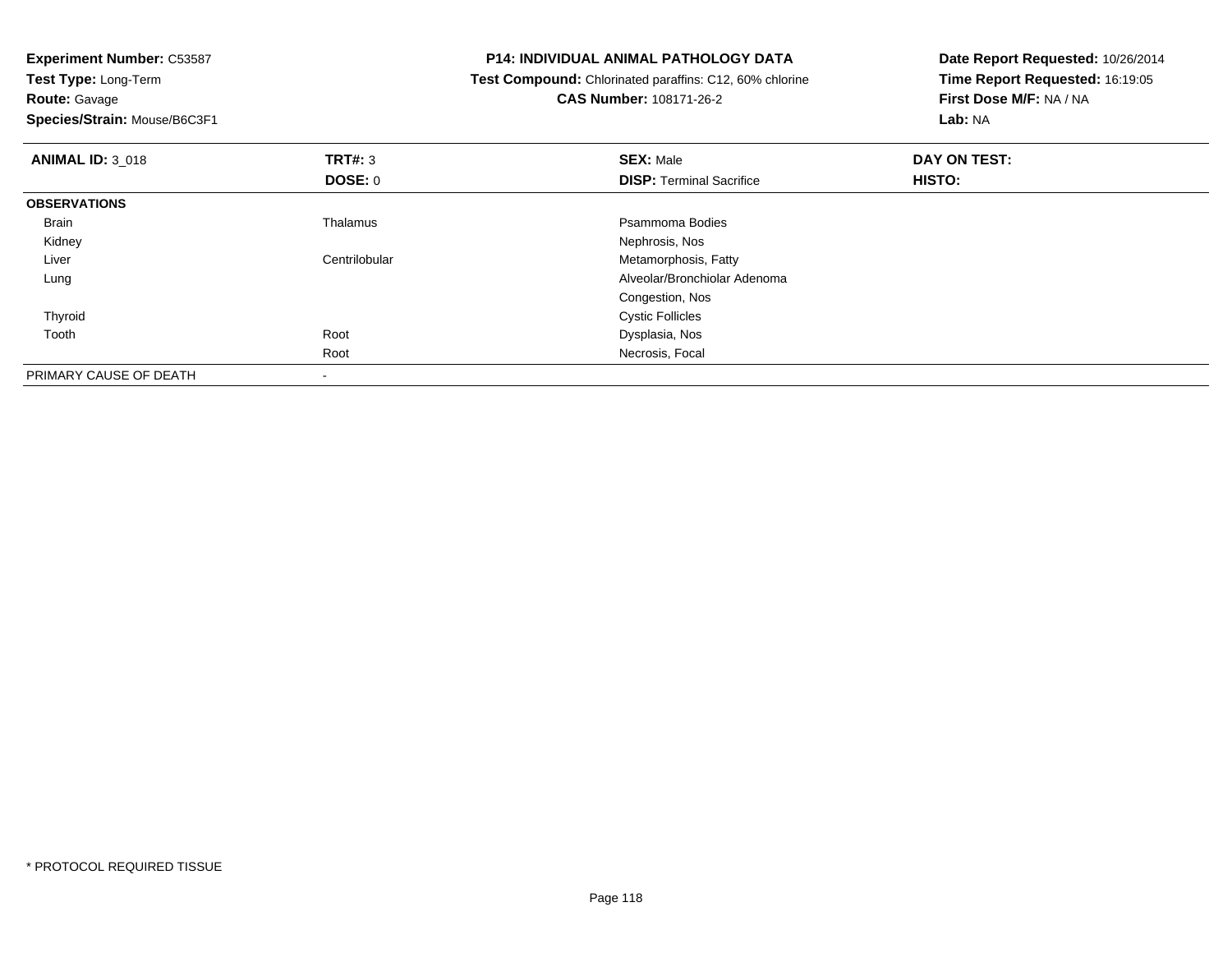| <b>Experiment Number: C53587</b><br>Test Type: Long-Term<br><b>Route: Gavage</b><br>Species/Strain: Mouse/B6C3F1 |                    | <b>P14: INDIVIDUAL ANIMAL PATHOLOGY DATA</b><br>Date Report Requested: 10/26/2014<br>Time Report Requested: 16:19:05<br><b>Test Compound:</b> Chlorinated paraffins: C12, 60% chlorine<br>First Dose M/F: NA / NA<br>CAS Number: 108171-26-2<br>Lab: NA |                               |
|------------------------------------------------------------------------------------------------------------------|--------------------|---------------------------------------------------------------------------------------------------------------------------------------------------------------------------------------------------------------------------------------------------------|-------------------------------|
| <b>ANIMAL ID: 3 019</b>                                                                                          | TRT#: 3<br>DOSE: 0 | <b>SEX: Male</b><br><b>DISP:</b> Terminal Sacrifice                                                                                                                                                                                                     | DAY ON TEST:<br><b>HISTO:</b> |
| <b>OBSERVATIONS</b>                                                                                              |                    |                                                                                                                                                                                                                                                         |                               |
| Kidney                                                                                                           |                    | Nephrosis, Nos                                                                                                                                                                                                                                          |                               |
| Liver                                                                                                            |                    | Hepatocellular Adenoma                                                                                                                                                                                                                                  |                               |
| Stomach                                                                                                          | Forestomach        | Hyperplasia, Epithelial                                                                                                                                                                                                                                 |                               |
| Tooth                                                                                                            | Root               | Dysplasia, Nos                                                                                                                                                                                                                                          |                               |
| PRIMARY CAUSE OF DEATH                                                                                           |                    |                                                                                                                                                                                                                                                         |                               |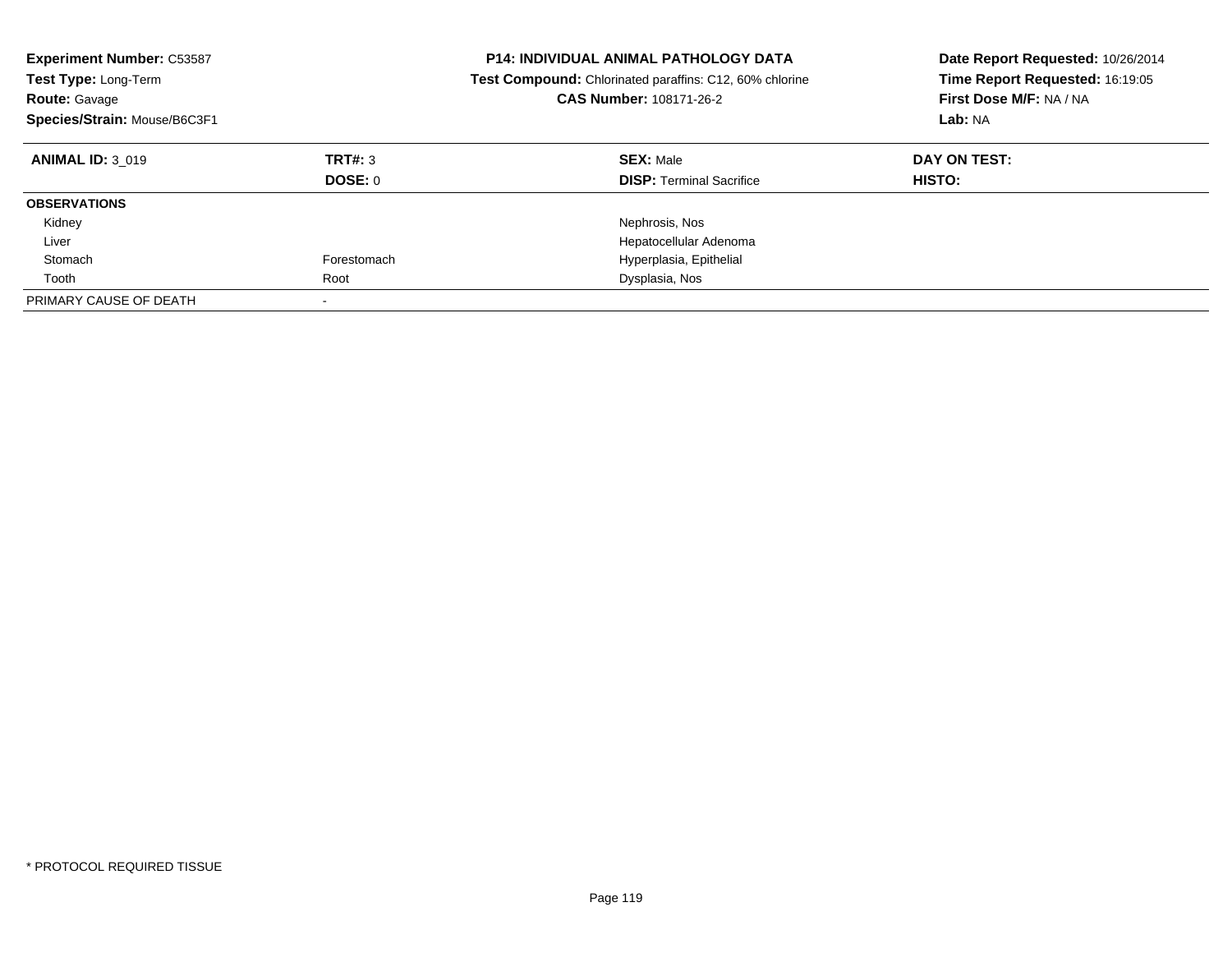| <b>Experiment Number: C53587</b><br>Test Type: Long-Term<br><b>Route: Gavage</b><br>Species/Strain: Mouse/B6C3F1 |                | <b>P14: INDIVIDUAL ANIMAL PATHOLOGY DATA</b><br>Test Compound: Chlorinated paraffins: C12, 60% chlorine<br><b>CAS Number: 108171-26-2</b> | Date Report Requested: 10/26/2014<br>Time Report Requested: 16:19:05<br>First Dose M/F: NA / NA<br>Lab: NA |
|------------------------------------------------------------------------------------------------------------------|----------------|-------------------------------------------------------------------------------------------------------------------------------------------|------------------------------------------------------------------------------------------------------------|
| <b>ANIMAL ID: 3 020</b>                                                                                          | TRT#: 3        | <b>SEX: Male</b>                                                                                                                          | DAY ON TEST:                                                                                               |
|                                                                                                                  | <b>DOSE: 0</b> | <b>DISP:</b> Terminal Sacrifice                                                                                                           | <b>HISTO:</b>                                                                                              |
| <b>OBSERVATIONS</b>                                                                                              |                |                                                                                                                                           |                                                                                                            |
| <b>Brain</b>                                                                                                     | Thalamus       | Psammoma Bodies                                                                                                                           |                                                                                                            |
| Intestine Small                                                                                                  | Jejunum        | Lymphoma, Mixed-Malignant Type                                                                                                            |                                                                                                            |
| Kidney                                                                                                           |                | Nephrosis, Nos                                                                                                                            |                                                                                                            |
| Preputial gland                                                                                                  |                | Degeneration, Cystic                                                                                                                      |                                                                                                            |
| Spleen                                                                                                           |                | Hematopoiesis                                                                                                                             |                                                                                                            |
| Tooth                                                                                                            | Root           | Dysplasia, Nos                                                                                                                            |                                                                                                            |
| PRIMARY CAUSE OF DEATH                                                                                           |                |                                                                                                                                           |                                                                                                            |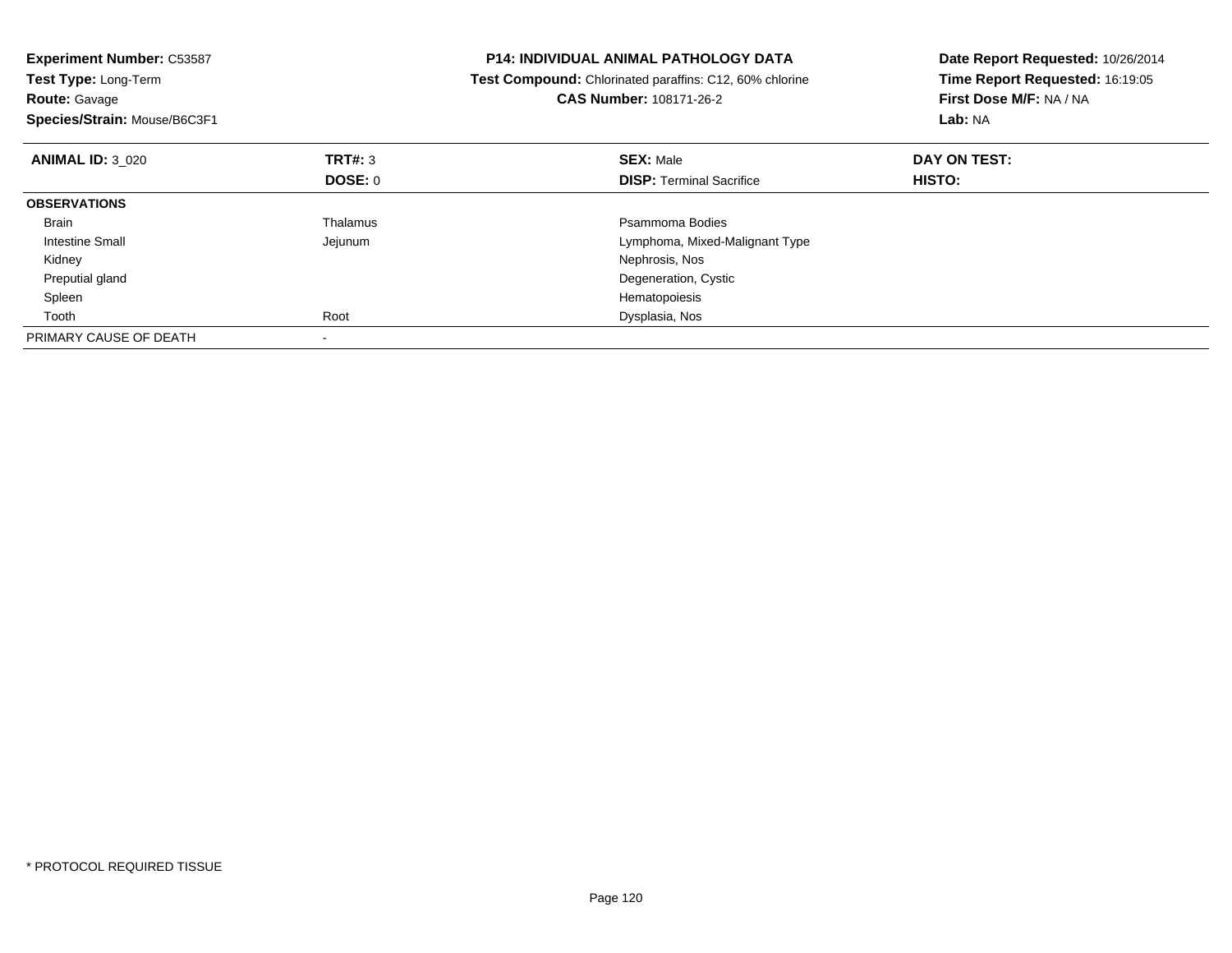**Experiment Number:** C53587**Test Type:** Long-Term

**Route:** Gavage

**Species/Strain:** Mouse/B6C3F1

## **P14: INDIVIDUAL ANIMAL PATHOLOGY DATA**

 **Test Compound:** Chlorinated paraffins: C12, 60% chlorine**CAS Number:** 108171-26-2

**Date Report Requested:** 10/26/2014**Time Report Requested:** 16:19:05**First Dose M/F:** NA / NA**Lab:** NA

| <b>ANIMAL ID: 3 021</b> | TRT#: 3                    | <b>SEX: Male</b>                     | DAY ON TEST: |  |
|-------------------------|----------------------------|--------------------------------------|--------------|--|
|                         | <b>DOSE: 0</b>             | <b>DISP: Natural Death</b>           | HISTO:       |  |
| <b>OBSERVATIONS</b>     |                            |                                      |              |  |
| Brain                   | Thalamus                   | Psammoma Bodies                      |              |  |
| Intestine Small         | <b>Mesentery Nos</b>       | Periarteritis                        |              |  |
| Kidney                  | Tubule                     | Degeneration, Hyaline                |              |  |
| Salivary gland          |                            | Atrophy, Nos                         |              |  |
| Thyroid                 |                            | Hyperplasia, Follicular Cell         |              |  |
| Unspecified             | <b>Neck</b>                | Hemangiosarcoma                      |              |  |
|                         | <b>Multiple Organs Nos</b> | Lymphoma, Histiocytic-Malignant Type |              |  |
|                         | <b>Mediastinum Nos</b>     | Periarteritis                        |              |  |
| PRIMARY CAUSE OF DEATH  |                            |                                      |              |  |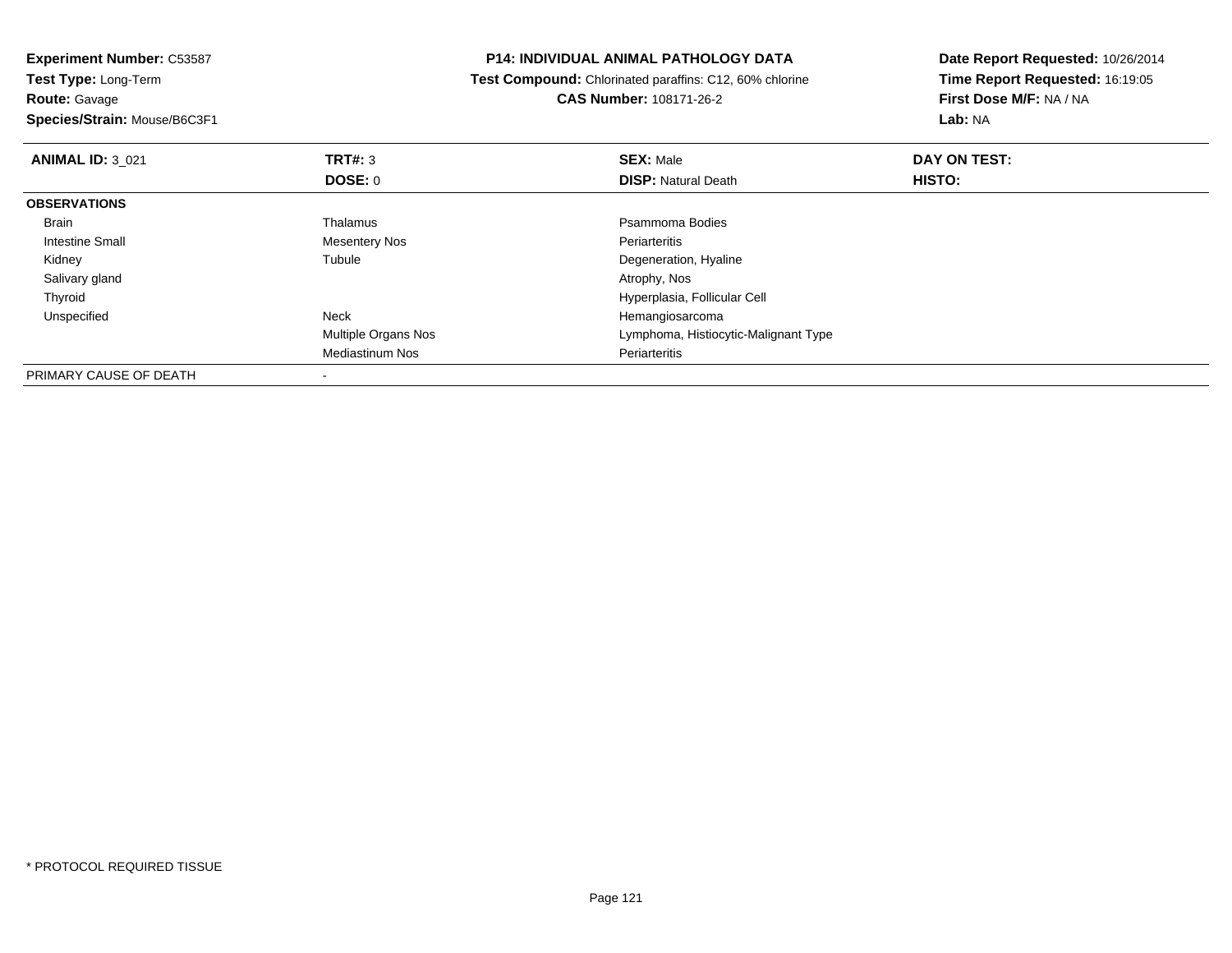| <b>Experiment Number: C53587</b><br><b>Test Type: Long-Term</b> |         | <b>P14: INDIVIDUAL ANIMAL PATHOLOGY DATA</b><br>Test Compound: Chlorinated paraffins: C12, 60% chlorine | Date Report Requested: 10/26/2014<br>Time Report Requested: 16:19:05 |
|-----------------------------------------------------------------|---------|---------------------------------------------------------------------------------------------------------|----------------------------------------------------------------------|
| <b>Route: Gavage</b>                                            |         | <b>CAS Number: 108171-26-2</b>                                                                          | First Dose M/F: NA / NA                                              |
| Species/Strain: Mouse/B6C3F1                                    |         |                                                                                                         | Lab: NA                                                              |
| <b>ANIMAL ID: 3 022</b>                                         | TRT#: 3 | <b>SEX: Male</b>                                                                                        | DAY ON TEST:                                                         |
|                                                                 | DOSE: 0 | <b>DISP:</b> Terminal Sacrifice                                                                         | HISTO:                                                               |
| <b>OBSERVATIONS</b>                                             |         |                                                                                                         |                                                                      |
| Kidney                                                          |         | Nephrosis, Nos                                                                                          |                                                                      |
| Preputial gland                                                 |         | Inflammation, Suppurative                                                                               |                                                                      |
| PRIMARY CAUSE OF DEATH                                          |         |                                                                                                         |                                                                      |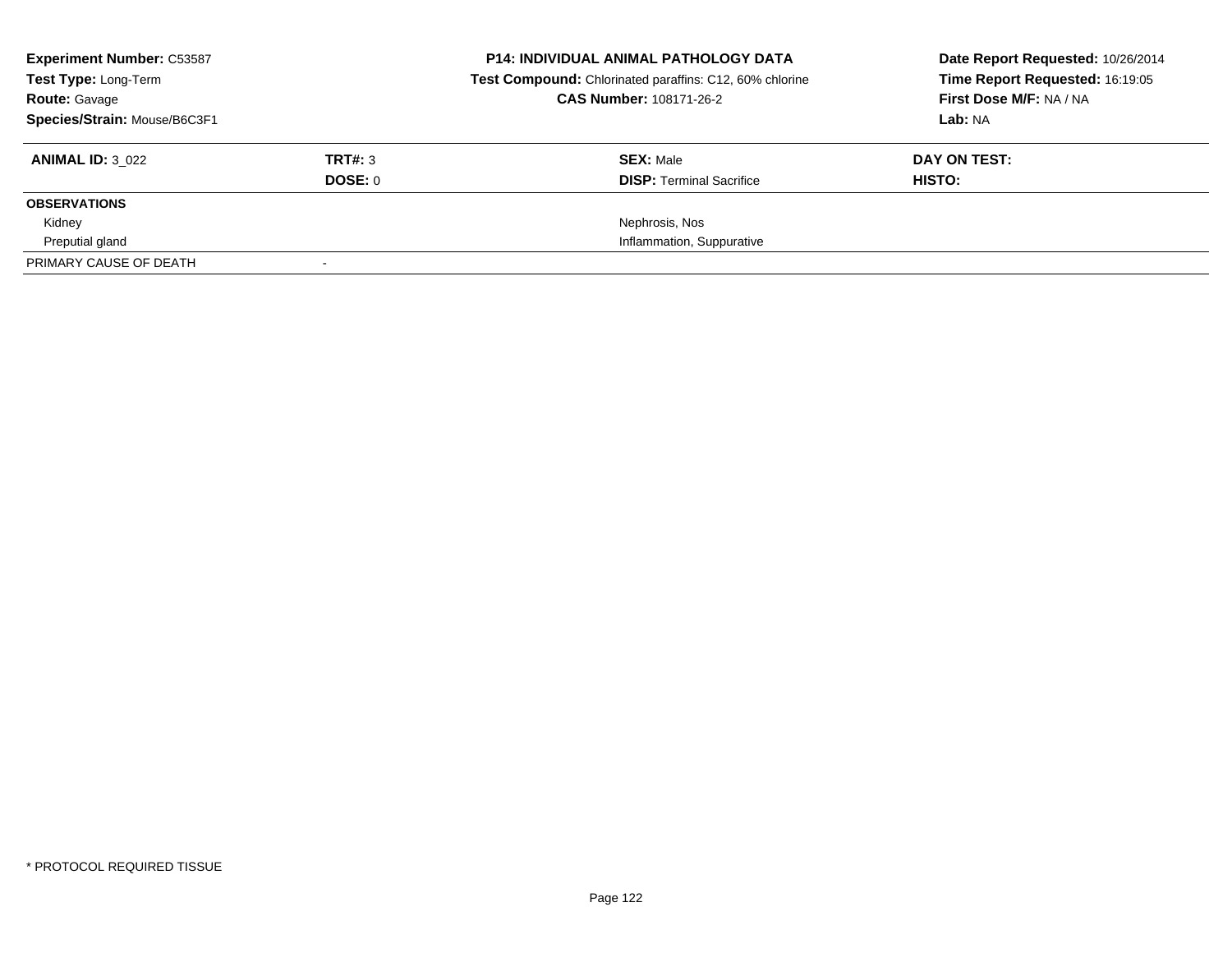| <b>Experiment Number: C53587</b><br>Test Type: Long-Term<br><b>Route: Gavage</b><br>Species/Strain: Mouse/B6C3F1 |                       | <b>P14: INDIVIDUAL ANIMAL PATHOLOGY DATA</b><br>Test Compound: Chlorinated paraffins: C12, 60% chlorine<br><b>CAS Number: 108171-26-2</b> | Date Report Requested: 10/26/2014<br>Time Report Requested: 16:19:05<br>First Dose M/F: NA / NA<br>Lab: NA |
|------------------------------------------------------------------------------------------------------------------|-----------------------|-------------------------------------------------------------------------------------------------------------------------------------------|------------------------------------------------------------------------------------------------------------|
| <b>ANIMAL ID: 3 023</b>                                                                                          | TRT#: 3               | <b>SEX: Male</b>                                                                                                                          | DAY ON TEST:                                                                                               |
|                                                                                                                  | <b>DOSE: 0</b>        | <b>DISP: Terminal Sacrifice</b>                                                                                                           | HISTO:                                                                                                     |
| <b>OBSERVATIONS</b>                                                                                              |                       |                                                                                                                                           |                                                                                                            |
| Brain                                                                                                            | Thalamus              | Psammoma Bodies                                                                                                                           |                                                                                                            |
| Kidney                                                                                                           |                       | Nephrosis, Nos                                                                                                                            |                                                                                                            |
| Liver                                                                                                            |                       | Cytoplasmic Vacuolization                                                                                                                 |                                                                                                            |
| Lymph node                                                                                                       | Mesenteric Lymph Node | Angiectasis                                                                                                                               |                                                                                                            |
| Stomach                                                                                                          | Forestomach           | Hyperplasia, Epithelial                                                                                                                   |                                                                                                            |
| PRIMARY CAUSE OF DEATH                                                                                           |                       |                                                                                                                                           |                                                                                                            |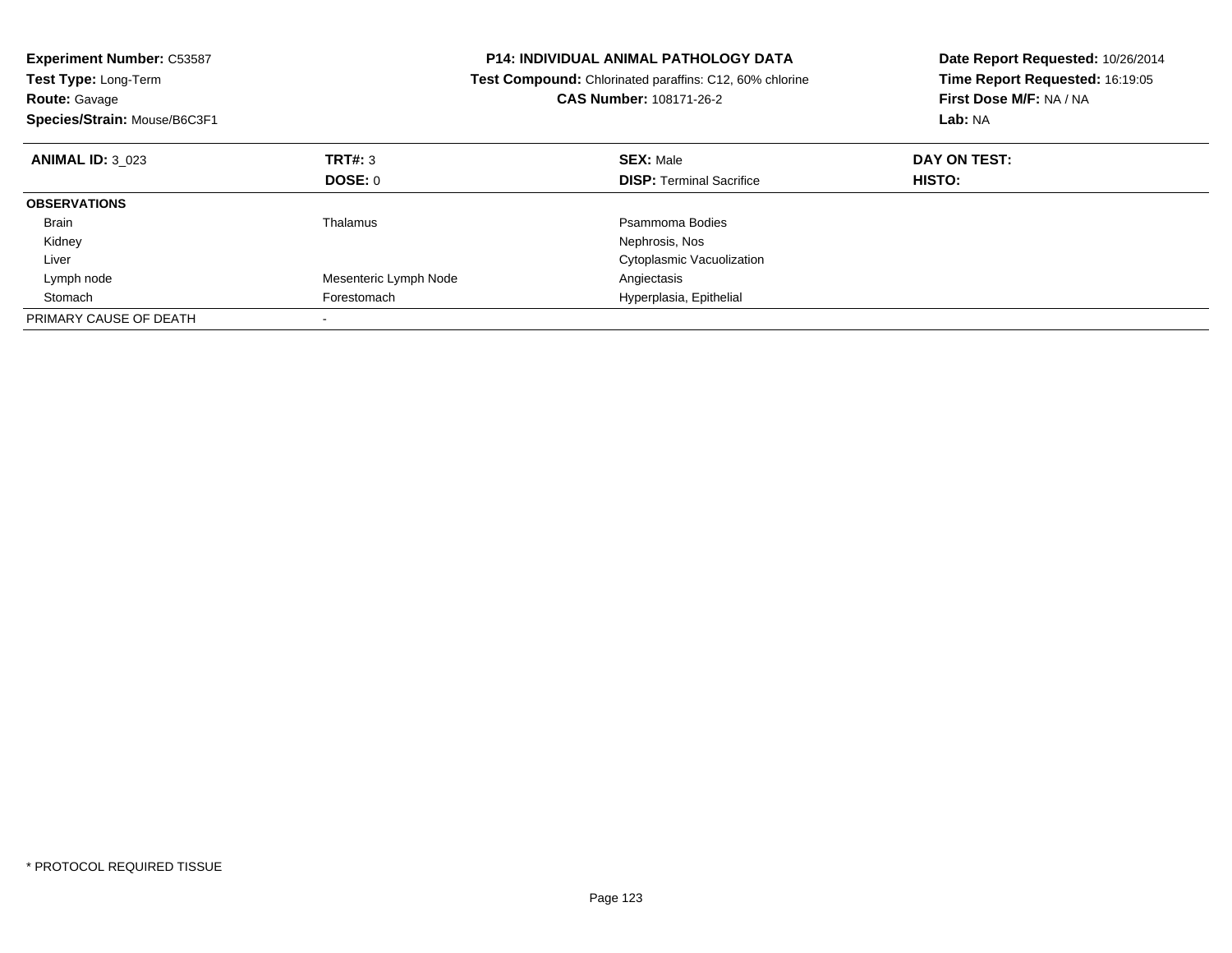| <b>Experiment Number: C53587</b><br>Test Type: Long-Term<br><b>Route: Gavage</b><br>Species/Strain: Mouse/B6C3F1 |                       | <b>P14: INDIVIDUAL ANIMAL PATHOLOGY DATA</b><br>Test Compound: Chlorinated paraffins: C12, 60% chlorine<br><b>CAS Number: 108171-26-2</b> | Date Report Requested: 10/26/2014<br>Time Report Requested: 16:19:05<br>First Dose M/F: NA / NA<br>Lab: NA |
|------------------------------------------------------------------------------------------------------------------|-----------------------|-------------------------------------------------------------------------------------------------------------------------------------------|------------------------------------------------------------------------------------------------------------|
| <b>ANIMAL ID: 3 024</b>                                                                                          | <b>TRT#: 3</b>        | <b>SEX: Male</b>                                                                                                                          | DAY ON TEST:                                                                                               |
|                                                                                                                  | DOSE: 0               | <b>DISP:</b> Moribund Sacrifice                                                                                                           | HISTO:                                                                                                     |
| <b>OBSERVATIONS</b>                                                                                              |                       |                                                                                                                                           |                                                                                                            |
| Kidney                                                                                                           |                       | Nephrosis, Nos                                                                                                                            |                                                                                                            |
| Liver                                                                                                            |                       | Hepatocellular Carcinoma                                                                                                                  |                                                                                                            |
| Lung                                                                                                             |                       | Aspiration, Foreign Body                                                                                                                  |                                                                                                            |
|                                                                                                                  |                       | Hepatocellular Carcinoma, Metastatic                                                                                                      |                                                                                                            |
|                                                                                                                  | Alveoli               | Histiocytosis                                                                                                                             |                                                                                                            |
| Lymph node                                                                                                       | Mandibular Lymph Node | Hyperplasia, Lymphoid                                                                                                                     |                                                                                                            |
| Spleen                                                                                                           |                       | Hematopoiesis                                                                                                                             |                                                                                                            |
| PRIMARY CAUSE OF DEATH                                                                                           |                       |                                                                                                                                           |                                                                                                            |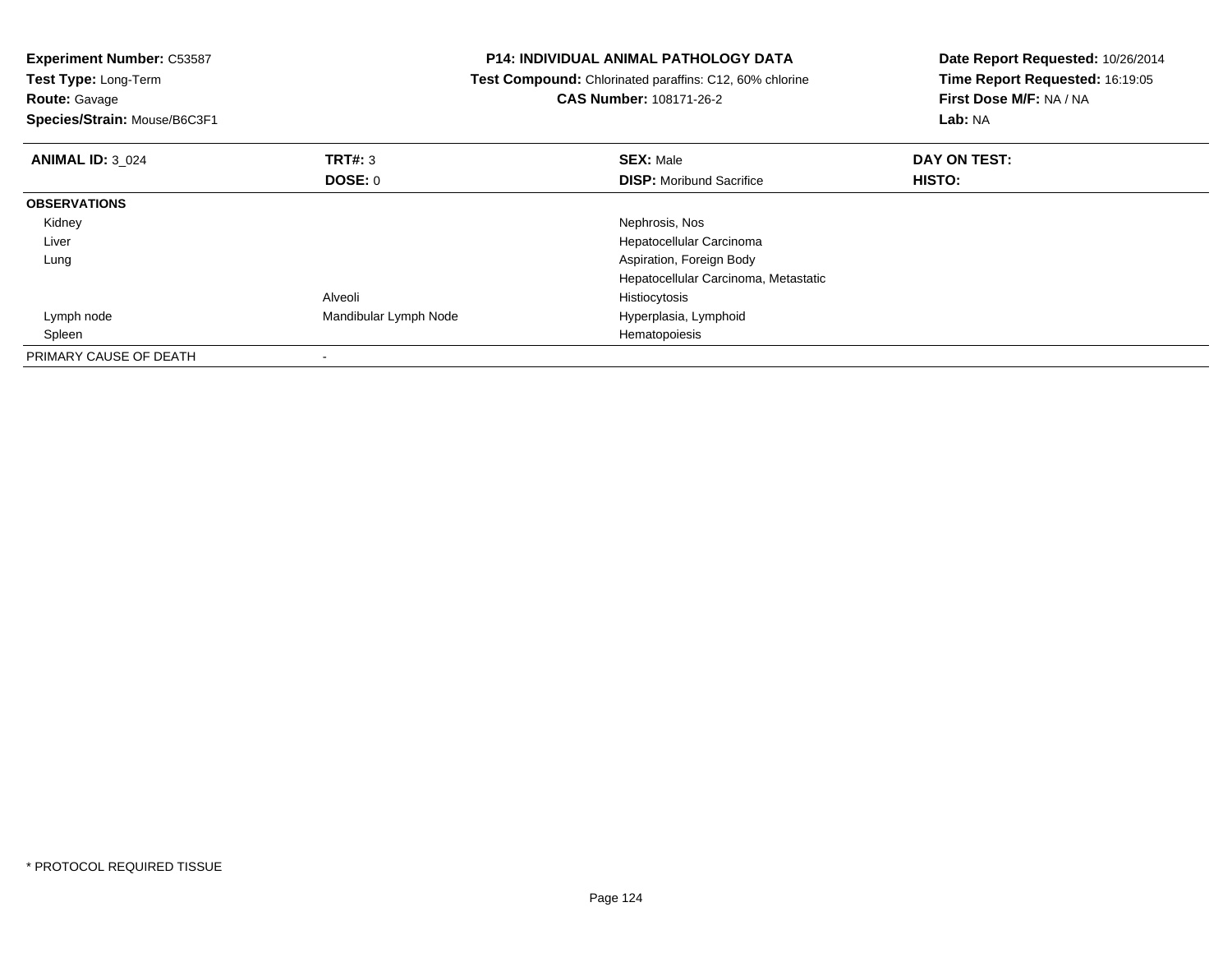**Experiment Number:** C53587

**Test Type:** Long-Term

**Route:** Gavage

**Species/Strain:** Mouse/B6C3F1

## **P14: INDIVIDUAL ANIMAL PATHOLOGY DATA**

 **Test Compound:** Chlorinated paraffins: C12, 60% chlorine**CAS Number:** 108171-26-2

**Date Report Requested:** 10/26/2014**Time Report Requested:** 16:19:05**First Dose M/F:** NA / NA**Lab:** NA

| <b>ANIMAL ID: 3 025</b> | TRT#: 3<br><b>DOSE: 0</b> | <b>SEX: Male</b><br><b>DISP: Terminal Sacrifice</b> | DAY ON TEST:<br>HISTO: |
|-------------------------|---------------------------|-----------------------------------------------------|------------------------|
| <b>OBSERVATIONS</b>     |                           |                                                     |                        |
| Brain                   | Thalamus                  | Psammoma Bodies                                     |                        |
| Kidney                  |                           | Nephrosis, Nos                                      |                        |
| Liver                   |                           | Hemangiosarcoma                                     |                        |
|                         |                           | Hepatocellular Adenoma                              |                        |
| Lymph node              | Mesenteric Lymph Node     | Angiectasis                                         |                        |
|                         | Mandibular Lymph Node     | Hyperplasia, Lymphoid                               |                        |
|                         | Mesenteric Lymph Node     | Lymphoma, Mixed-Malignant Type                      |                        |
| Seminal vesicle         |                           | Dilatation, Nos                                     |                        |
| Testis                  |                           | Atrophy, Nos                                        |                        |
| Thymus                  |                           | Hyperplasia, Epithelial                             |                        |
| Thyroid                 |                           | Degeneration, Cystic                                |                        |
| Tooth                   | Root                      | Dysplasia, Nos                                      |                        |
| PRIMARY CAUSE OF DEATH  | $\overline{\phantom{a}}$  |                                                     |                        |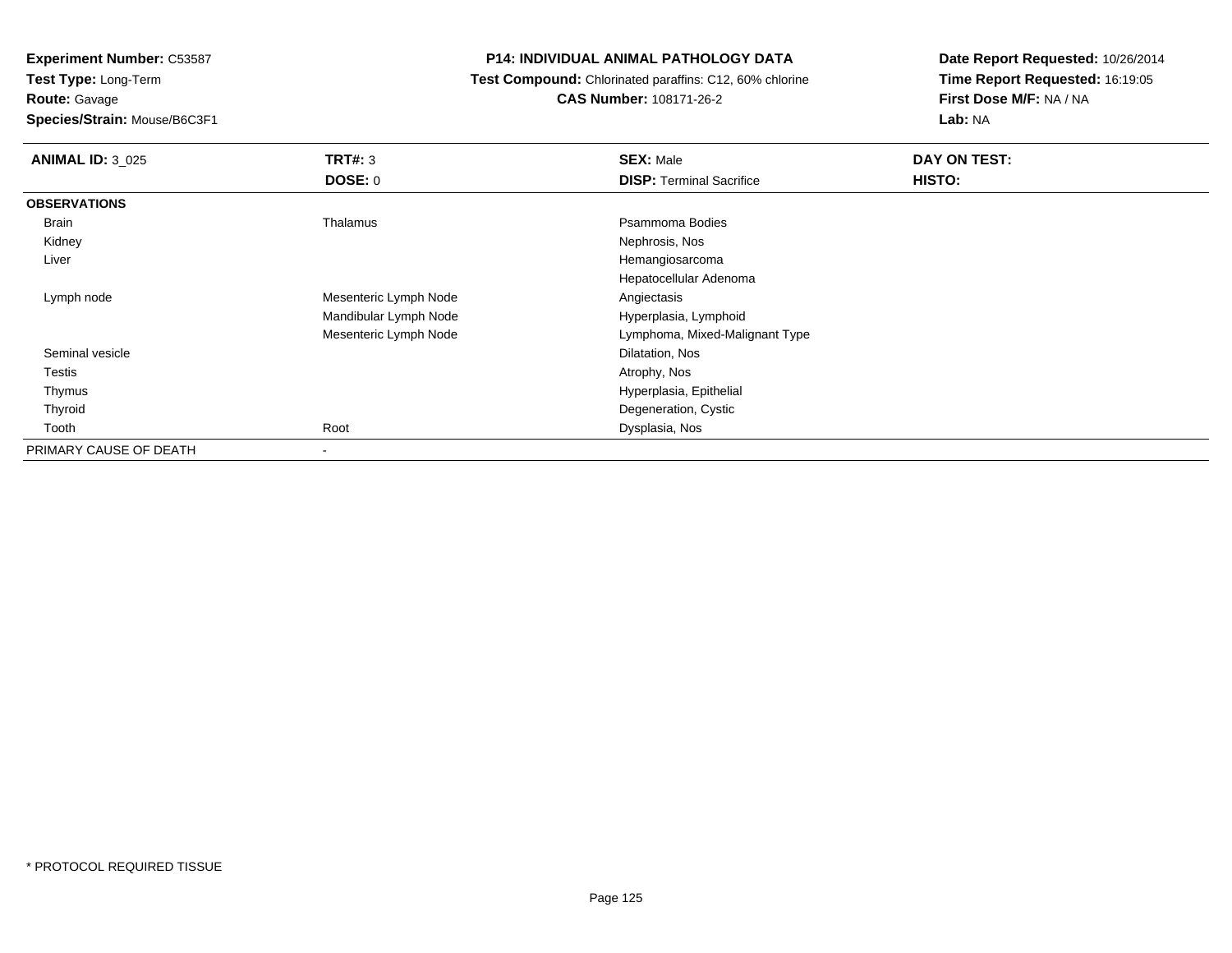**Experiment Number:** C53587**Test Type:** Long-Term**Route:** Gavage **Species/Strain:** Mouse/B6C3F1**P14: INDIVIDUAL ANIMAL PATHOLOGY DATA Test Compound:** Chlorinated paraffins: C12, 60% chlorine**CAS Number:** 108171-26-2**Date Report Requested:** 10/26/2014**Time Report Requested:** 16:19:05**First Dose M/F:** NA / NA**Lab:** NA**ANIMAL ID:** 3\_026 **TRT#:** <sup>3</sup> **SEX:** Male **DAY ON TEST: DOSE:** 0**DISP:** Terminal Sacrifice **HISTO: OBSERVATIONS** Adrenal glandCapsule **Adenoma, Nos** Capsule Hyperplasia, Focal Brainn and the control of the Thalamus and the control of the Psammoma Bodies and the Psammoma Bodies of the Psammoma Bodies and the Psammoma Bodies of the Psammoma Bodies of the Psammoma Bodies of the Psammoma Bodies of the Ps Kidneyy which is a set of the set of the set of the set of the set of the set of the Nephrosis, Nos LiverCentrilobular **Metamorphosis**, Fatty **Inflammation, Suppurative**  Nasal cavity Hyperplasia, Follicular Cell Thyroid Toothh and the control of the Root Control of the Dysplasia, Nos and the Dysplasia, Nos and the Dysplasia, Nos and the Dysplasia, Nos and the Dysplasia, Nos and the Dysplasia, Nos and the Dysplasia, Nos and the Dysplasia, Nos a PRIMARY CAUSE OF DEATH-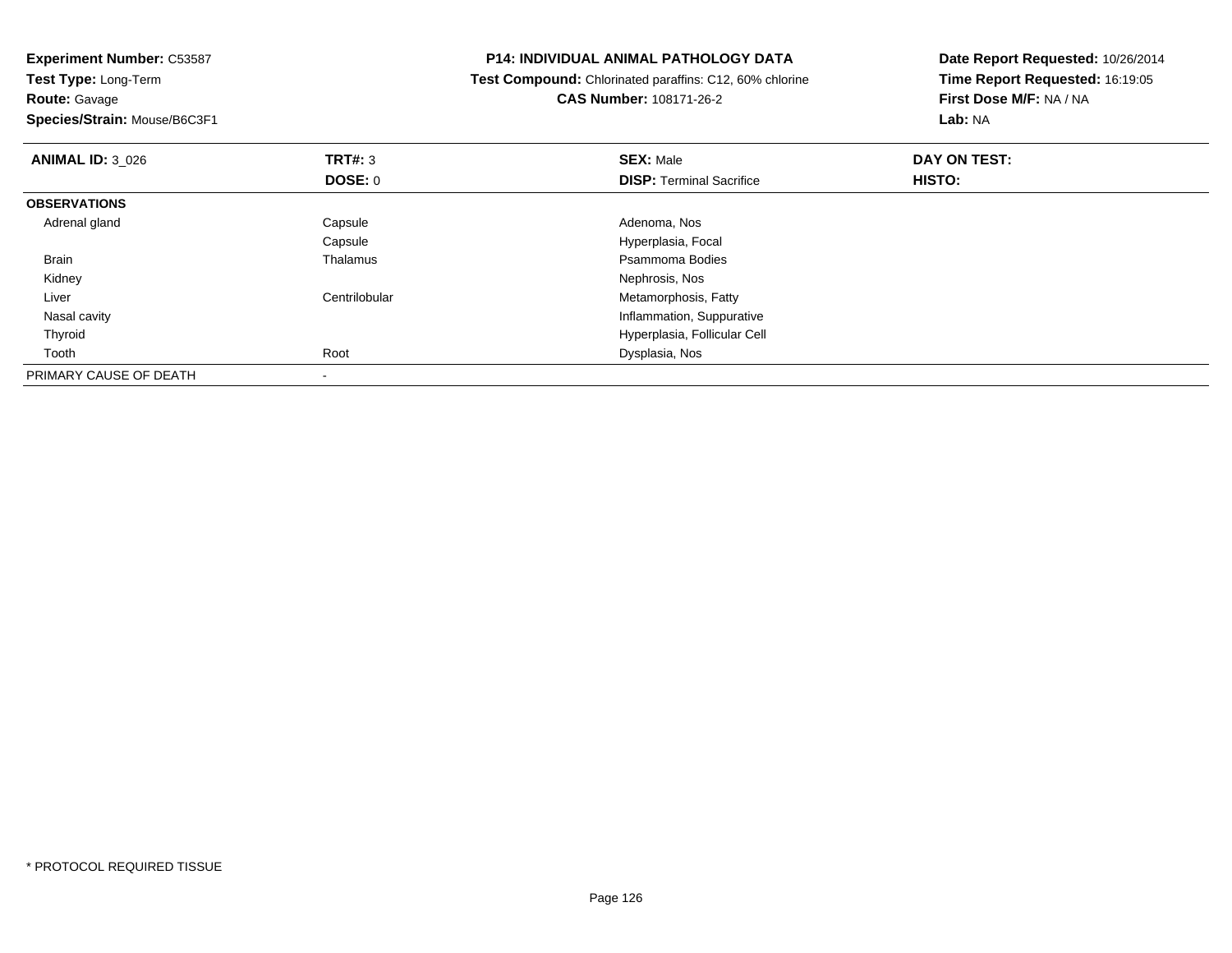**Experiment Number:** C53587**Test Type:** Long-Term**Route:** Gavage **Species/Strain:** Mouse/B6C3F1**P14: INDIVIDUAL ANIMAL PATHOLOGY DATA Test Compound:** Chlorinated paraffins: C12, 60% chlorine**CAS Number:** 108171-26-2**Date Report Requested:** 10/26/2014**Time Report Requested:** 16:19:05**First Dose M/F:** NA / NA**Lab:** NA**ANIMAL ID:** 3\_027 **TRT#:** <sup>3</sup> **SEX:** Male **DAY ON TEST: DOSE:** 0**DISP:** Terminal Sacrifice **HISTO: OBSERVATIONS** Brainn and the control of the Thalamus and the control of the Psammoma Bodies and the Psammoma Bodies of the Psammoma Bodies and the Psammoma Bodies of the Psammoma Bodies of the Psammoma Bodies of the Psammoma Bodies of the Ps Kidneyy which is a set of the set of the set of the set of the set of the set of the Nephrosis, Nos Seminal vesicle Dilatation, Nos Inflammation, Chronich **Forestomach Hyperplasia, Epithelial Stomach** Forestomach Inflammation, Focal Thyroid Degeneration, Cystic Follicular-Cell Adenoma Toothh and the control of the Root Control of the Dysplasia, Nos and the Dysplasia, Nos and the Dysplasia, Nos and the Dysplasia, Nos and the Dysplasia, Nos and the Dysplasia, Nos and the Dysplasia, Nos and the Dysplasia, Nos a PRIMARY CAUSE OF DEATH-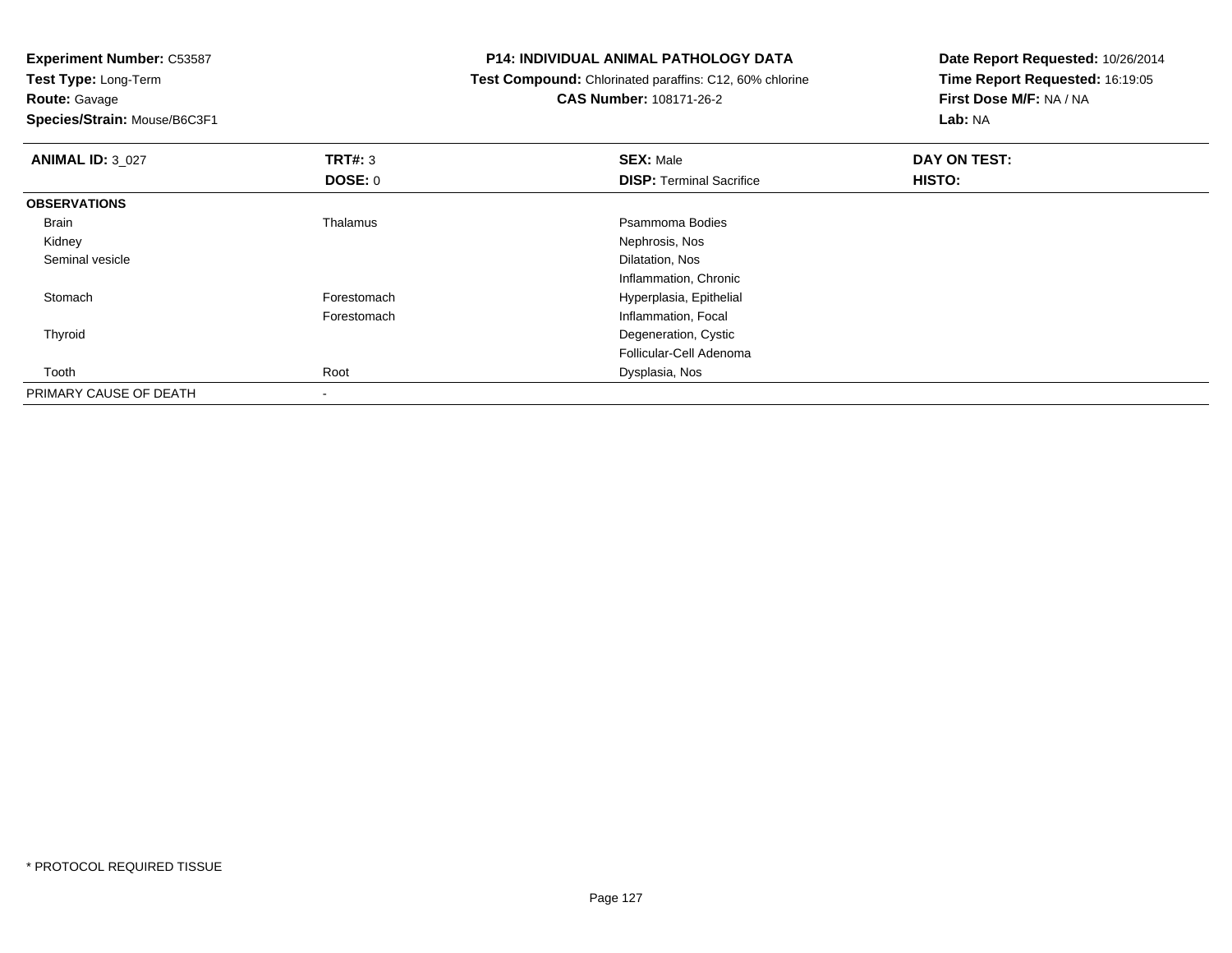| <b>Experiment Number: C53587</b><br>Test Type: Long-Term<br><b>Route: Gavage</b><br>Species/Strain: Mouse/B6C3F1 |          | <b>P14: INDIVIDUAL ANIMAL PATHOLOGY DATA</b><br>Test Compound: Chlorinated paraffins: C12, 60% chlorine<br>CAS Number: 108171-26-2 | Date Report Requested: 10/26/2014<br>Time Report Requested: 16:19:05<br>First Dose M/F: NA / NA<br>Lab: NA |
|------------------------------------------------------------------------------------------------------------------|----------|------------------------------------------------------------------------------------------------------------------------------------|------------------------------------------------------------------------------------------------------------|
| <b>ANIMAL ID: 3 028</b>                                                                                          | TRT#: 3  | <b>SEX: Male</b>                                                                                                                   | DAY ON TEST:                                                                                               |
|                                                                                                                  | DOSE: 0  | <b>DISP:</b> Terminal Sacrifice                                                                                                    | HISTO:                                                                                                     |
| <b>OBSERVATIONS</b>                                                                                              |          |                                                                                                                                    |                                                                                                            |
| Adrenal gland                                                                                                    | Capsule  | Adenoma, Nos                                                                                                                       |                                                                                                            |
| <b>Brain</b>                                                                                                     | Thalamus | Psammoma Bodies                                                                                                                    |                                                                                                            |
| Kidney                                                                                                           |          | Nephrosis, Nos                                                                                                                     |                                                                                                            |
| PRIMARY CAUSE OF DEATH                                                                                           |          |                                                                                                                                    |                                                                                                            |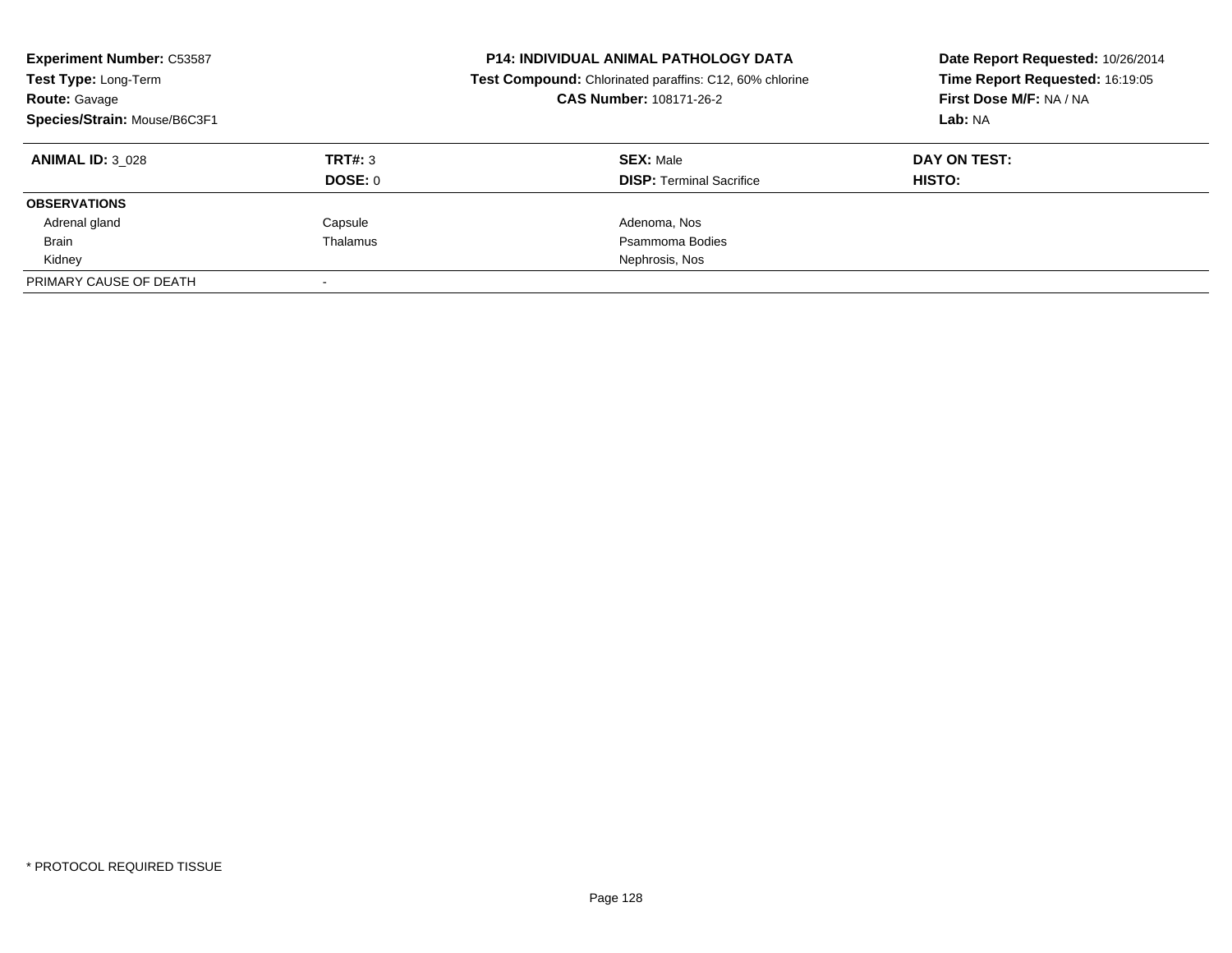| <b>Experiment Number: C53587</b><br>Test Type: Long-Term<br><b>Route: Gavage</b><br>Species/Strain: Mouse/B6C3F1 |                 | P14: INDIVIDUAL ANIMAL PATHOLOGY DATA<br>Test Compound: Chlorinated paraffins: C12, 60% chlorine<br><b>CAS Number: 108171-26-2</b> | Date Report Requested: 10/26/2014<br>Time Report Requested: 16:19:05<br>First Dose M/F: NA / NA<br>Lab: NA |
|------------------------------------------------------------------------------------------------------------------|-----------------|------------------------------------------------------------------------------------------------------------------------------------|------------------------------------------------------------------------------------------------------------|
| <b>ANIMAL ID: 3 029</b>                                                                                          | TRT#: 3         | <b>SEX: Male</b>                                                                                                                   | DAY ON TEST:                                                                                               |
|                                                                                                                  | DOSE: 0         | <b>DISP:</b> Terminal Sacrifice                                                                                                    | HISTO:                                                                                                     |
| <b>OBSERVATIONS</b>                                                                                              |                 |                                                                                                                                    |                                                                                                            |
| <b>Brain</b>                                                                                                     | <b>Thalamus</b> | Psammoma Bodies                                                                                                                    |                                                                                                            |
| Liver                                                                                                            |                 | Hepatocellular Adenoma                                                                                                             |                                                                                                            |
| Nasal cavity                                                                                                     |                 | Foreign Body, Reaction                                                                                                             |                                                                                                            |
|                                                                                                                  |                 | Inflammation, Suppurative                                                                                                          |                                                                                                            |
| Seminal vesicle                                                                                                  |                 | Dilatation, Nos                                                                                                                    |                                                                                                            |
| Tooth                                                                                                            | Root            | Dysplasia, Nos                                                                                                                     |                                                                                                            |
| PRIMARY CAUSE OF DEATH                                                                                           |                 |                                                                                                                                    |                                                                                                            |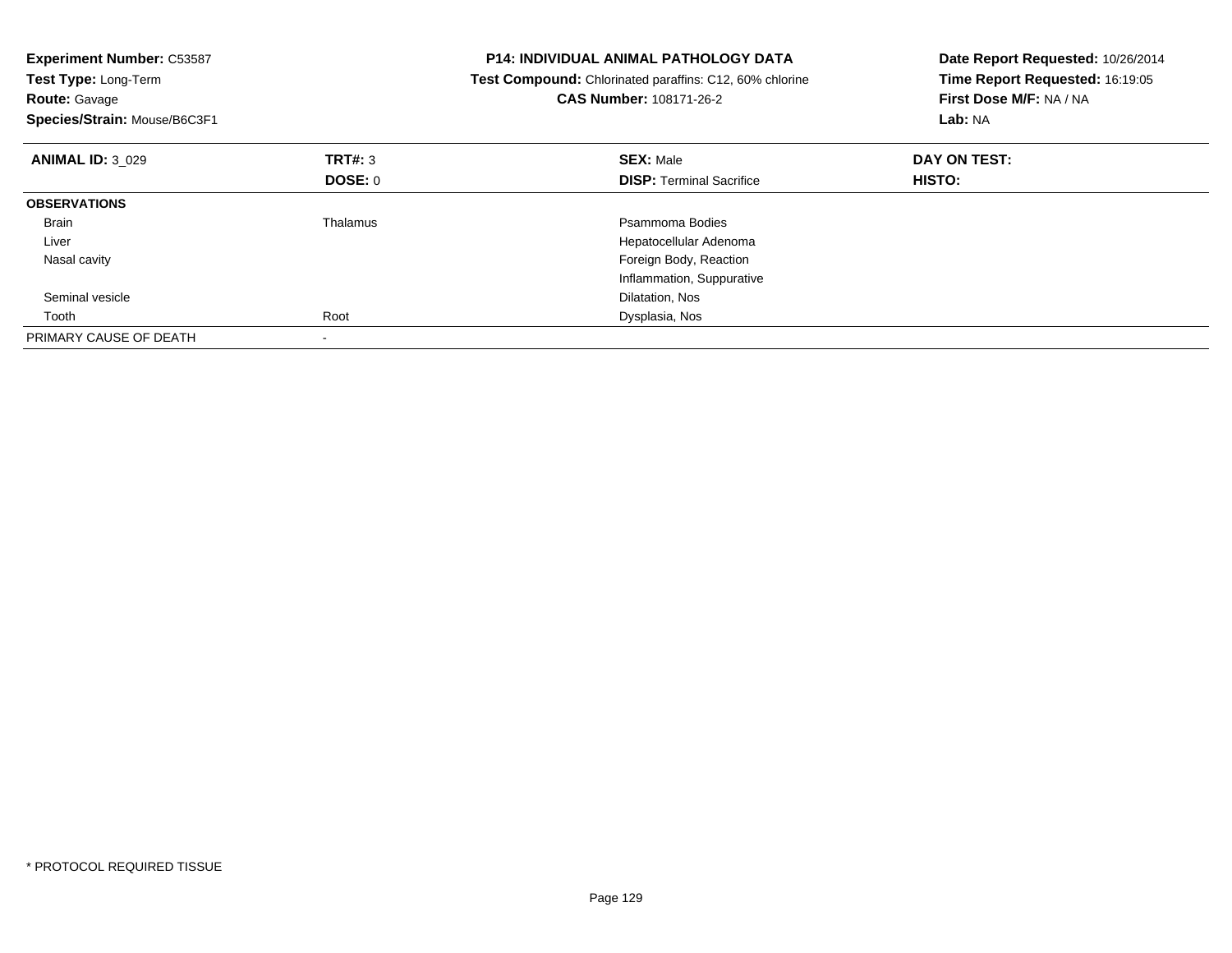| <b>Experiment Number: C53587</b><br>Test Type: Long-Term<br><b>Route: Gavage</b><br>Species/Strain: Mouse/B6C3F1 |                    | <b>P14: INDIVIDUAL ANIMAL PATHOLOGY DATA</b><br><b>Test Compound:</b> Chlorinated paraffins: C12, 60% chlorine<br>CAS Number: 108171-26-2 | Date Report Requested: 10/26/2014<br>Time Report Requested: 16:19:05<br>First Dose M/F: NA / NA<br>Lab: NA |
|------------------------------------------------------------------------------------------------------------------|--------------------|-------------------------------------------------------------------------------------------------------------------------------------------|------------------------------------------------------------------------------------------------------------|
| <b>ANIMAL ID: 3 030</b>                                                                                          | TRT#: 3<br>DOSE: 0 | <b>SEX: Male</b><br><b>DISP:</b> Terminal Sacrifice                                                                                       | DAY ON TEST:<br><b>HISTO:</b>                                                                              |
| <b>OBSERVATIONS</b>                                                                                              |                    |                                                                                                                                           |                                                                                                            |
| <b>Brain</b>                                                                                                     | Thalamus           | Psammoma Bodies                                                                                                                           |                                                                                                            |
| Kidney                                                                                                           |                    | Nephrosis, Nos                                                                                                                            |                                                                                                            |
| Seminal vesicle                                                                                                  |                    | Dilatation, Nos                                                                                                                           |                                                                                                            |
| Skin                                                                                                             |                    | Ulcer, Nos                                                                                                                                |                                                                                                            |
| PRIMARY CAUSE OF DEATH                                                                                           |                    |                                                                                                                                           |                                                                                                            |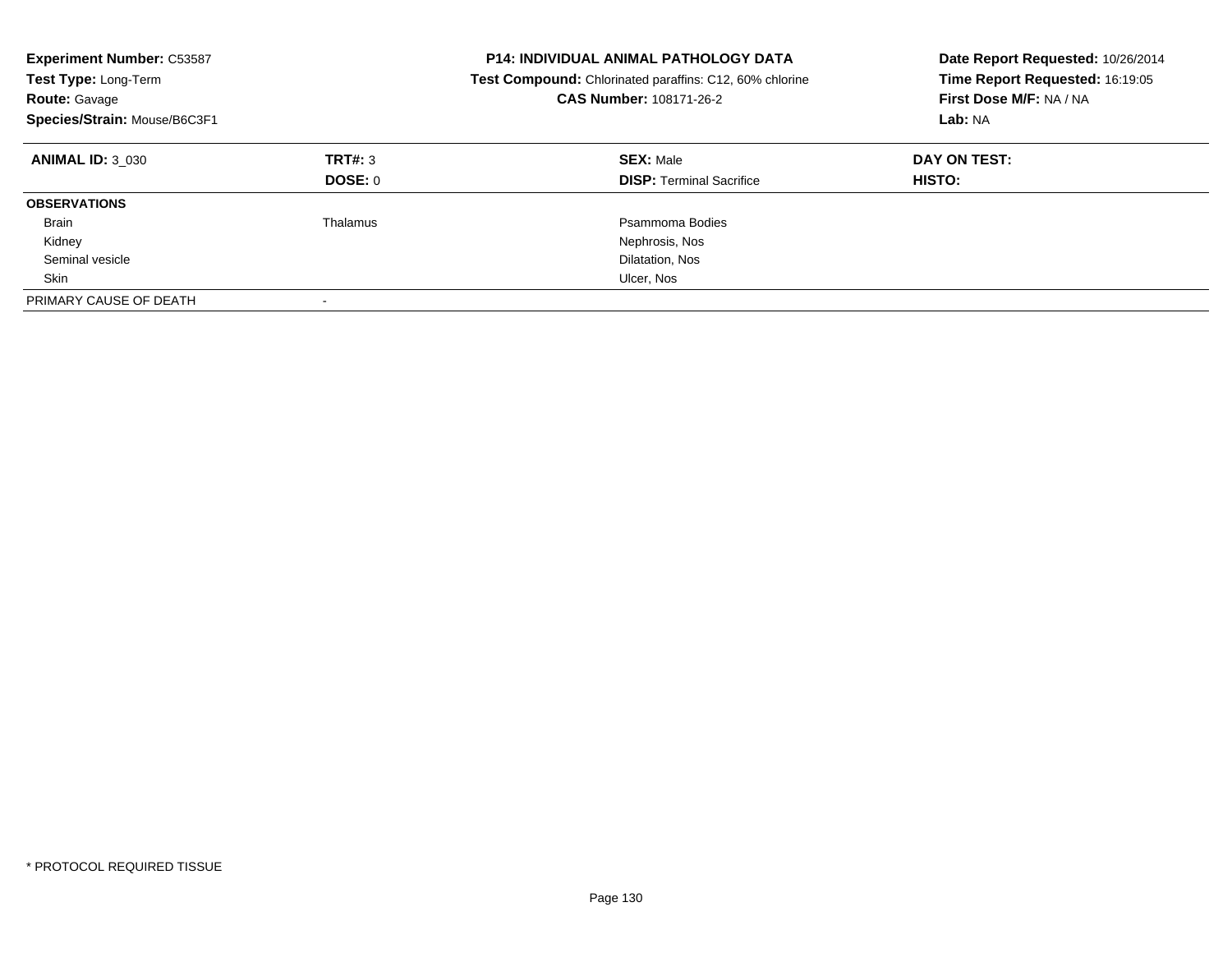| <b>Experiment Number: C53587</b><br>Test Type: Long-Term<br><b>Route: Gavage</b><br>Species/Strain: Mouse/B6C3F1 |                | <b>P14: INDIVIDUAL ANIMAL PATHOLOGY DATA</b><br>Test Compound: Chlorinated paraffins: C12, 60% chlorine<br><b>CAS Number: 108171-26-2</b> | Date Report Requested: 10/26/2014<br>Time Report Requested: 16:19:05<br>First Dose M/F: NA / NA<br>Lab: NA |
|------------------------------------------------------------------------------------------------------------------|----------------|-------------------------------------------------------------------------------------------------------------------------------------------|------------------------------------------------------------------------------------------------------------|
| <b>ANIMAL ID: 3 031</b>                                                                                          | <b>TRT#: 3</b> | <b>SEX: Male</b>                                                                                                                          | DAY ON TEST:                                                                                               |
|                                                                                                                  | <b>DOSE: 0</b> | <b>DISP:</b> Terminal Sacrifice                                                                                                           | HISTO:                                                                                                     |
| <b>OBSERVATIONS</b>                                                                                              |                |                                                                                                                                           |                                                                                                            |
| Kidney                                                                                                           |                | Nephrosis, Nos                                                                                                                            |                                                                                                            |
| Lung                                                                                                             |                | Alveolar/Bronchiolar Adenoma                                                                                                              |                                                                                                            |
| Nasal cavity                                                                                                     |                | Foreign Body, Reaction                                                                                                                    |                                                                                                            |
|                                                                                                                  |                | Inflammation, Suppurative                                                                                                                 |                                                                                                            |
| Stomach                                                                                                          | Forestomach    | Hyperkeratosis                                                                                                                            |                                                                                                            |
| Thymus                                                                                                           |                | Cyst, Embryonal Duct                                                                                                                      |                                                                                                            |
| Tooth                                                                                                            | Root           | Dysplasia, Nos                                                                                                                            |                                                                                                            |
| PRIMARY CAUSE OF DEATH                                                                                           | $\,$           |                                                                                                                                           |                                                                                                            |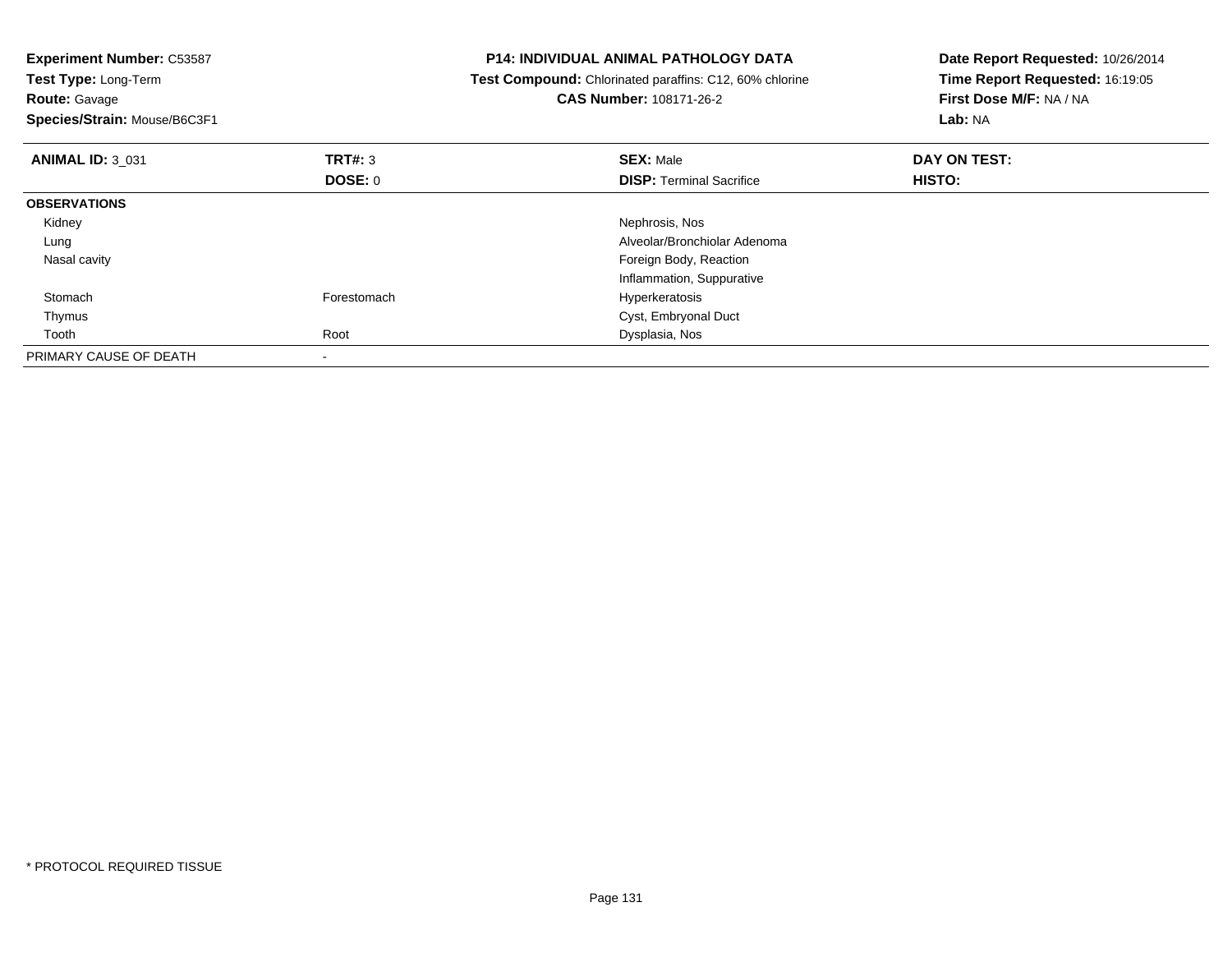| <b>Experiment Number: C53587</b><br>Test Type: Long-Term<br><b>Route: Gavage</b><br>Species/Strain: Mouse/B6C3F1 |          | <b>P14: INDIVIDUAL ANIMAL PATHOLOGY DATA</b><br>Test Compound: Chlorinated paraffins: C12, 60% chlorine<br>CAS Number: 108171-26-2 | Date Report Requested: 10/26/2014<br>Time Report Requested: 16:19:05<br>First Dose M/F: NA / NA<br>Lab: NA |
|------------------------------------------------------------------------------------------------------------------|----------|------------------------------------------------------------------------------------------------------------------------------------|------------------------------------------------------------------------------------------------------------|
| <b>ANIMAL ID: 3 032</b>                                                                                          | TRT#: 3  | <b>SEX: Male</b>                                                                                                                   | DAY ON TEST:                                                                                               |
|                                                                                                                  | DOSE: 0  | <b>DISP:</b> Terminal Sacrifice                                                                                                    | <b>HISTO:</b>                                                                                              |
| <b>OBSERVATIONS</b>                                                                                              |          |                                                                                                                                    |                                                                                                            |
| Adrenal gland                                                                                                    | Capsule  | Hyperplasia, Focal                                                                                                                 |                                                                                                            |
| <b>Brain</b>                                                                                                     | Thalamus | Psammoma Bodies                                                                                                                    |                                                                                                            |
| Kidney                                                                                                           | Pelvis   | Dilatation, Nos                                                                                                                    |                                                                                                            |
|                                                                                                                  |          | Nephrosis, Nos                                                                                                                     |                                                                                                            |
| Unspecified                                                                                                      | Nose     | Inflammation, Focal                                                                                                                |                                                                                                            |
| PRIMARY CAUSE OF DEATH                                                                                           |          |                                                                                                                                    |                                                                                                            |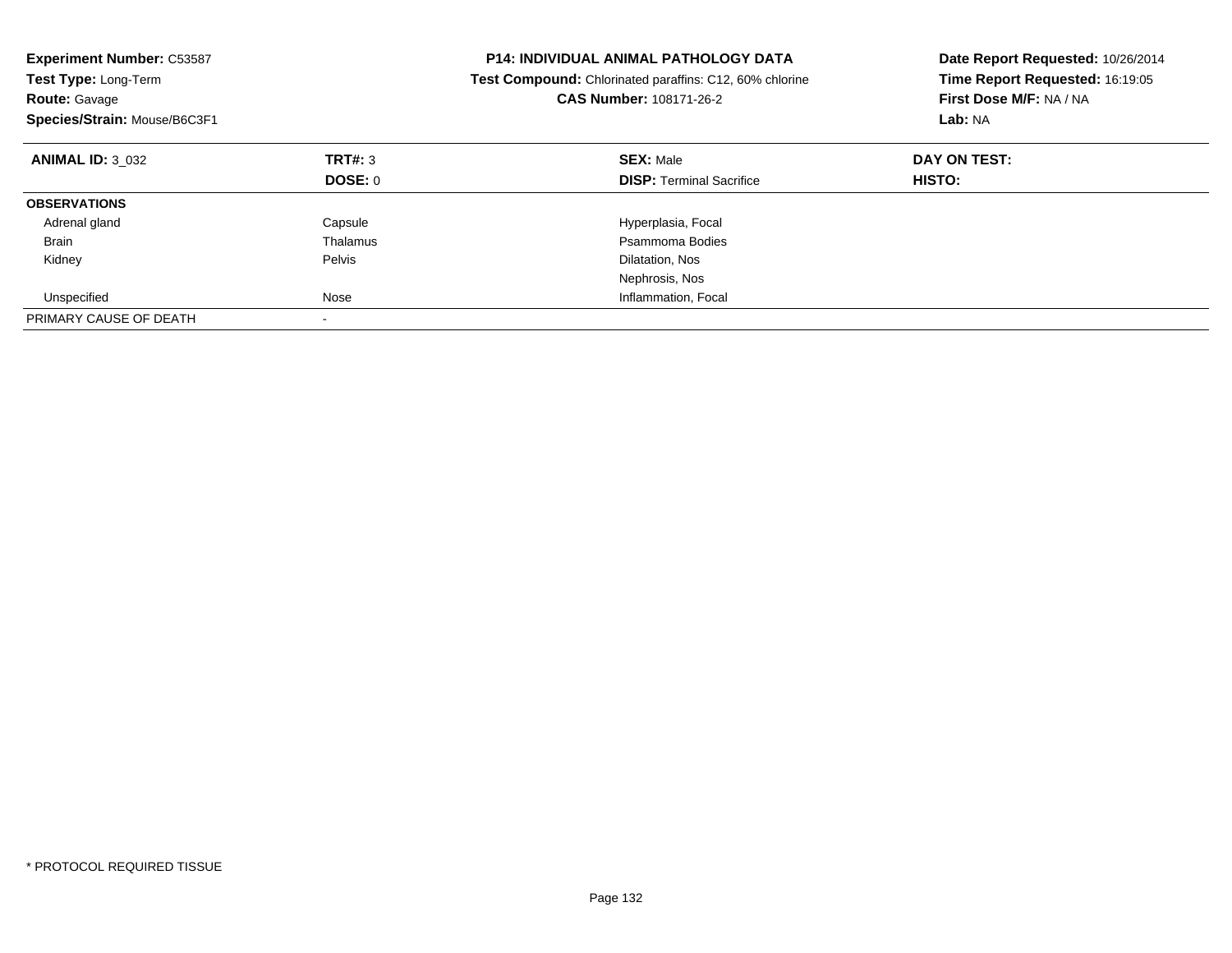| <b>Experiment Number: C53587</b><br>Test Type: Long-Term<br><b>Route: Gavage</b><br>Species/Strain: Mouse/B6C3F1 |                 | <b>P14: INDIVIDUAL ANIMAL PATHOLOGY DATA</b><br>Test Compound: Chlorinated paraffins: C12, 60% chlorine<br><b>CAS Number: 108171-26-2</b> | Date Report Requested: 10/26/2014<br>Time Report Requested: 16:19:05<br>First Dose M/F: NA / NA<br>Lab: NA |
|------------------------------------------------------------------------------------------------------------------|-----------------|-------------------------------------------------------------------------------------------------------------------------------------------|------------------------------------------------------------------------------------------------------------|
| <b>ANIMAL ID: 3 033</b>                                                                                          | TRT#: 3         | <b>SEX: Male</b>                                                                                                                          | DAY ON TEST:                                                                                               |
|                                                                                                                  | DOSE: 0         | <b>DISP:</b> Terminal Sacrifice                                                                                                           | HISTO:                                                                                                     |
| <b>OBSERVATIONS</b>                                                                                              |                 |                                                                                                                                           |                                                                                                            |
| <b>Brain</b>                                                                                                     | Thalamus        | Psammoma Bodies                                                                                                                           |                                                                                                            |
| Harderian gland                                                                                                  | Hardarian Gland | Adenoma, Nos                                                                                                                              |                                                                                                            |
| Kidney                                                                                                           |                 | Nephrosis, Nos                                                                                                                            |                                                                                                            |
| Liver                                                                                                            |                 | Hepatocellular Adenoma                                                                                                                    |                                                                                                            |
| Nasal cavity                                                                                                     |                 | Foreign Body, Reaction                                                                                                                    |                                                                                                            |
| PRIMARY CAUSE OF DEATH                                                                                           |                 |                                                                                                                                           |                                                                                                            |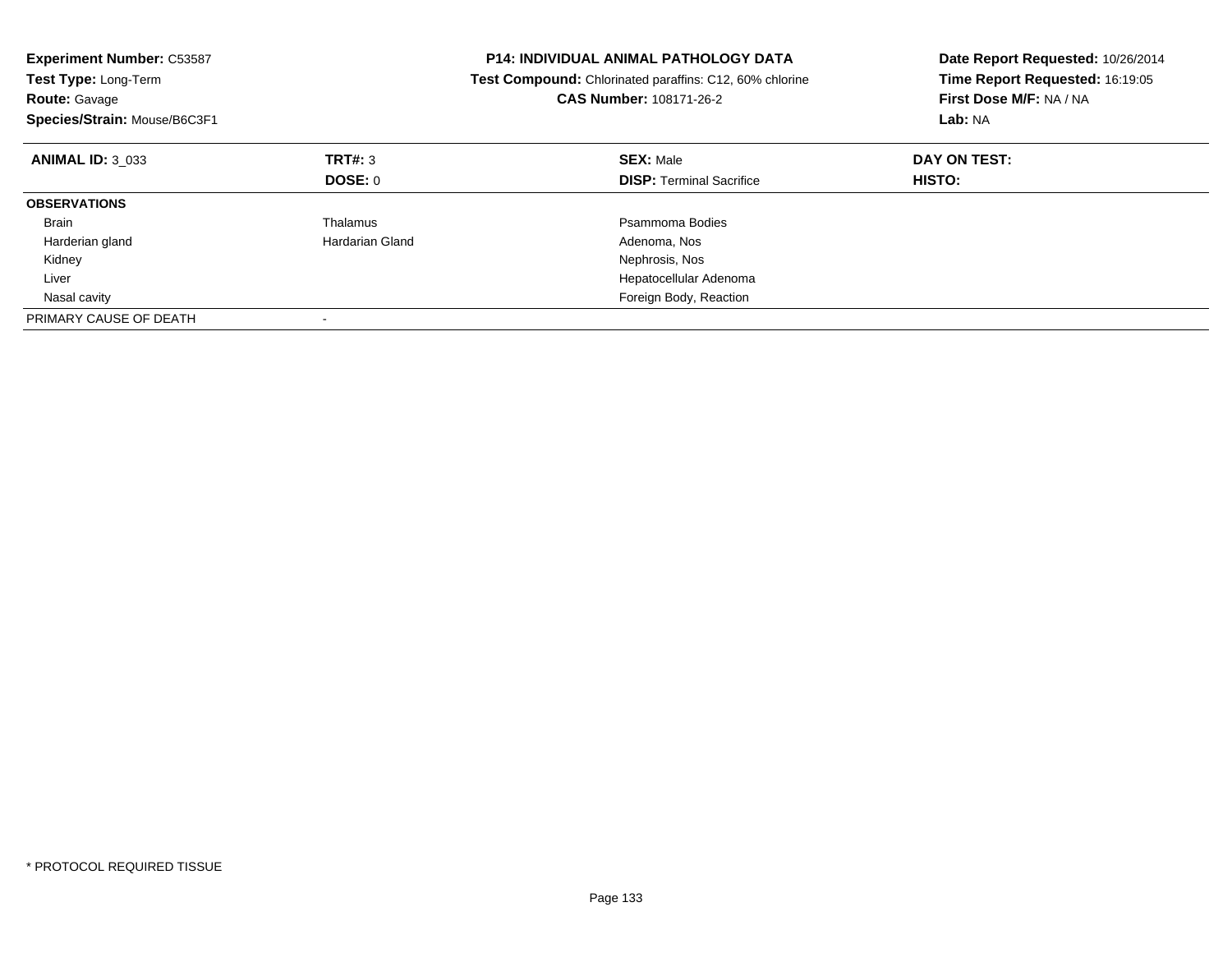| <b>Experiment Number: C53587</b><br>Test Type: Long-Term<br><b>Route: Gavage</b><br>Species/Strain: Mouse/B6C3F1 |                       | <b>P14: INDIVIDUAL ANIMAL PATHOLOGY DATA</b><br>Test Compound: Chlorinated paraffins: C12, 60% chlorine<br>CAS Number: 108171-26-2 | Date Report Requested: 10/26/2014<br>Time Report Requested: 16:19:05<br>First Dose M/F: NA / NA<br>Lab: NA |
|------------------------------------------------------------------------------------------------------------------|-----------------------|------------------------------------------------------------------------------------------------------------------------------------|------------------------------------------------------------------------------------------------------------|
| <b>ANIMAL ID: 3 034</b>                                                                                          | TRT#: 3               | <b>SEX: Male</b>                                                                                                                   | DAY ON TEST:                                                                                               |
|                                                                                                                  | DOSE: 0               | <b>DISP: Terminal Sacrifice</b>                                                                                                    | HISTO:                                                                                                     |
| <b>OBSERVATIONS</b>                                                                                              |                       |                                                                                                                                    |                                                                                                            |
| Kidney                                                                                                           |                       | Nephrosis, Nos                                                                                                                     |                                                                                                            |
| Lung                                                                                                             | <b>Bronchus</b>       | Hyperplasia, Epithelial                                                                                                            |                                                                                                            |
| Lymph node                                                                                                       | Mesenteric Lymph Node | Angiectasis                                                                                                                        |                                                                                                            |
| Thyroid                                                                                                          |                       | Follicular-Cell Adenoma                                                                                                            |                                                                                                            |
| Urinary bladder                                                                                                  | Mucosa                | Inflammation, Nos                                                                                                                  |                                                                                                            |
| PRIMARY CAUSE OF DEATH                                                                                           |                       |                                                                                                                                    |                                                                                                            |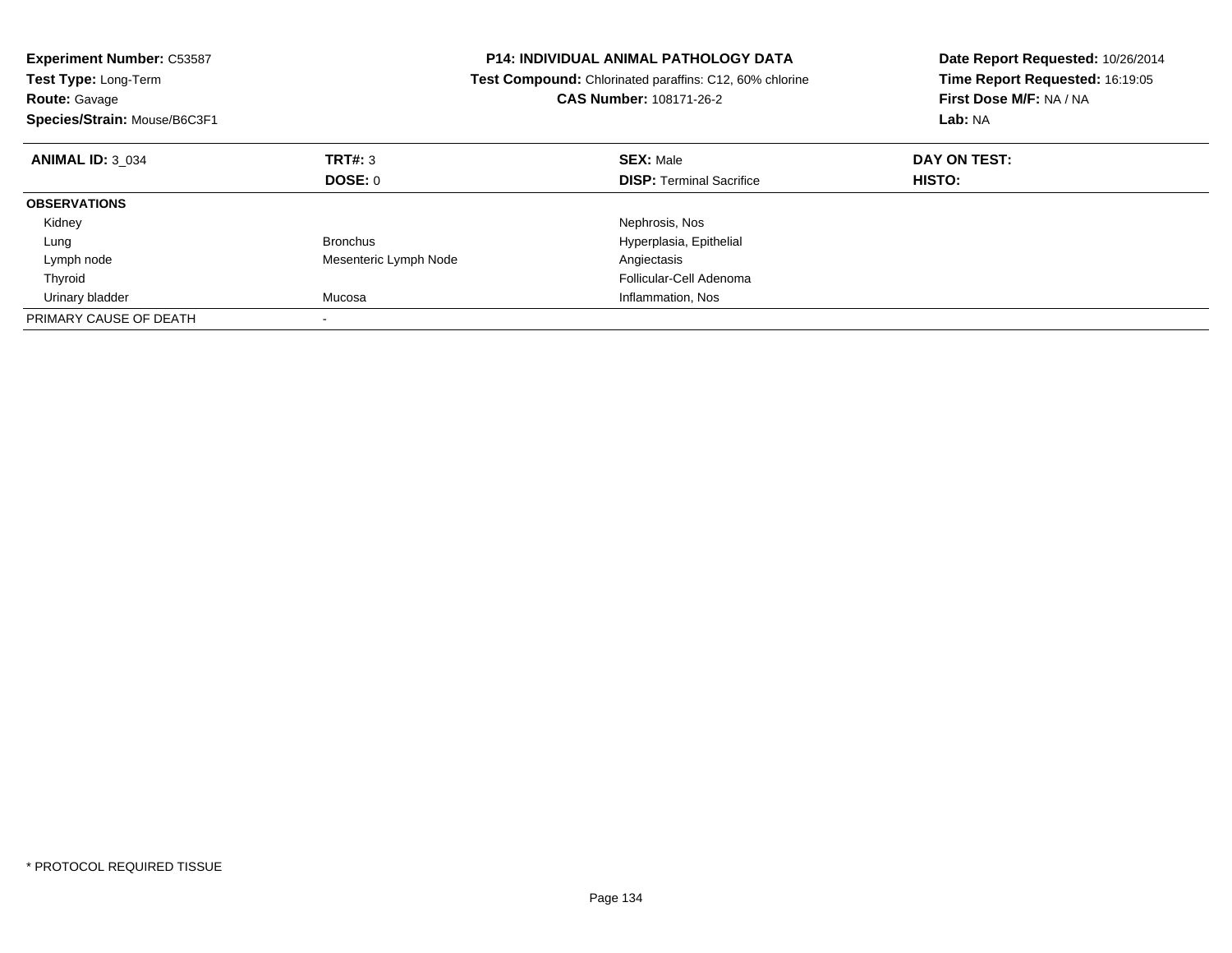| <b>Experiment Number: C53587</b> |                | <b>P14: INDIVIDUAL ANIMAL PATHOLOGY DATA</b>            | Date Report Requested: 10/26/2014 |
|----------------------------------|----------------|---------------------------------------------------------|-----------------------------------|
| Test Type: Long-Term             |                | Test Compound: Chlorinated paraffins: C12, 60% chlorine | Time Report Requested: 16:19:05   |
| <b>Route: Gavage</b>             |                | <b>CAS Number: 108171-26-2</b>                          | First Dose M/F: NA / NA           |
| Species/Strain: Mouse/B6C3F1     |                |                                                         | Lab: NA                           |
| <b>ANIMAL ID: 3 035</b>          | TRT#: 3        | <b>SEX: Male</b>                                        | DAY ON TEST:                      |
|                                  | <b>DOSE: 0</b> | <b>DISP:</b> Terminal Sacrifice                         | HISTO:                            |
| <b>OBSERVATIONS</b>              |                |                                                         |                                   |
| Adrenal gland                    | Capsule        | Hyperplasia, Diffuse                                    |                                   |
| Kidney                           |                | Nephrosis, Nos                                          |                                   |
| PRIMARY CAUSE OF DEATH           |                |                                                         |                                   |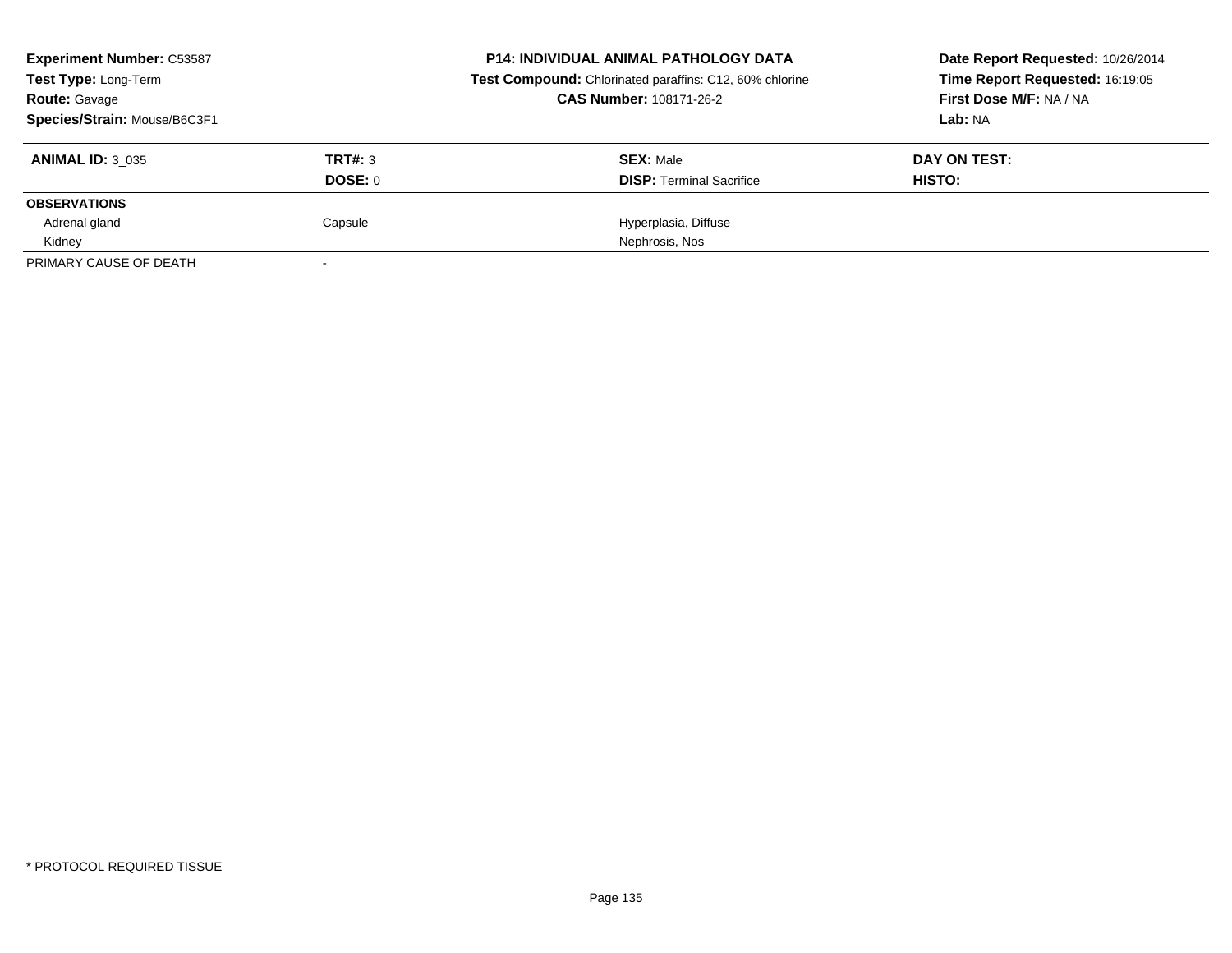| <b>Experiment Number: C53587</b>             |                | <b>P14: INDIVIDUAL ANIMAL PATHOLOGY DATA</b>            | Date Report Requested: 10/26/2014                          |
|----------------------------------------------|----------------|---------------------------------------------------------|------------------------------------------------------------|
| Test Type: Long-Term<br><b>Route: Gavage</b> |                | Test Compound: Chlorinated paraffins: C12, 60% chlorine | Time Report Requested: 16:19:05<br>First Dose M/F: NA / NA |
|                                              |                | <b>CAS Number: 108171-26-2</b>                          |                                                            |
| Species/Strain: Mouse/B6C3F1                 |                |                                                         | Lab: NA                                                    |
| <b>ANIMAL ID: 3 036</b>                      | TRT#: 3        | <b>SEX: Male</b>                                        | DAY ON TEST:                                               |
|                                              | <b>DOSE: 0</b> | <b>DISP:</b> Terminal Sacrifice                         | HISTO:                                                     |
| <b>OBSERVATIONS</b>                          |                |                                                         |                                                            |
| Adrenal gland                                | Capsule        | Hyperplasia, Focal                                      |                                                            |
| Kidney                                       |                | Nephrosis, Nos                                          |                                                            |
| PRIMARY CAUSE OF DEATH                       |                |                                                         |                                                            |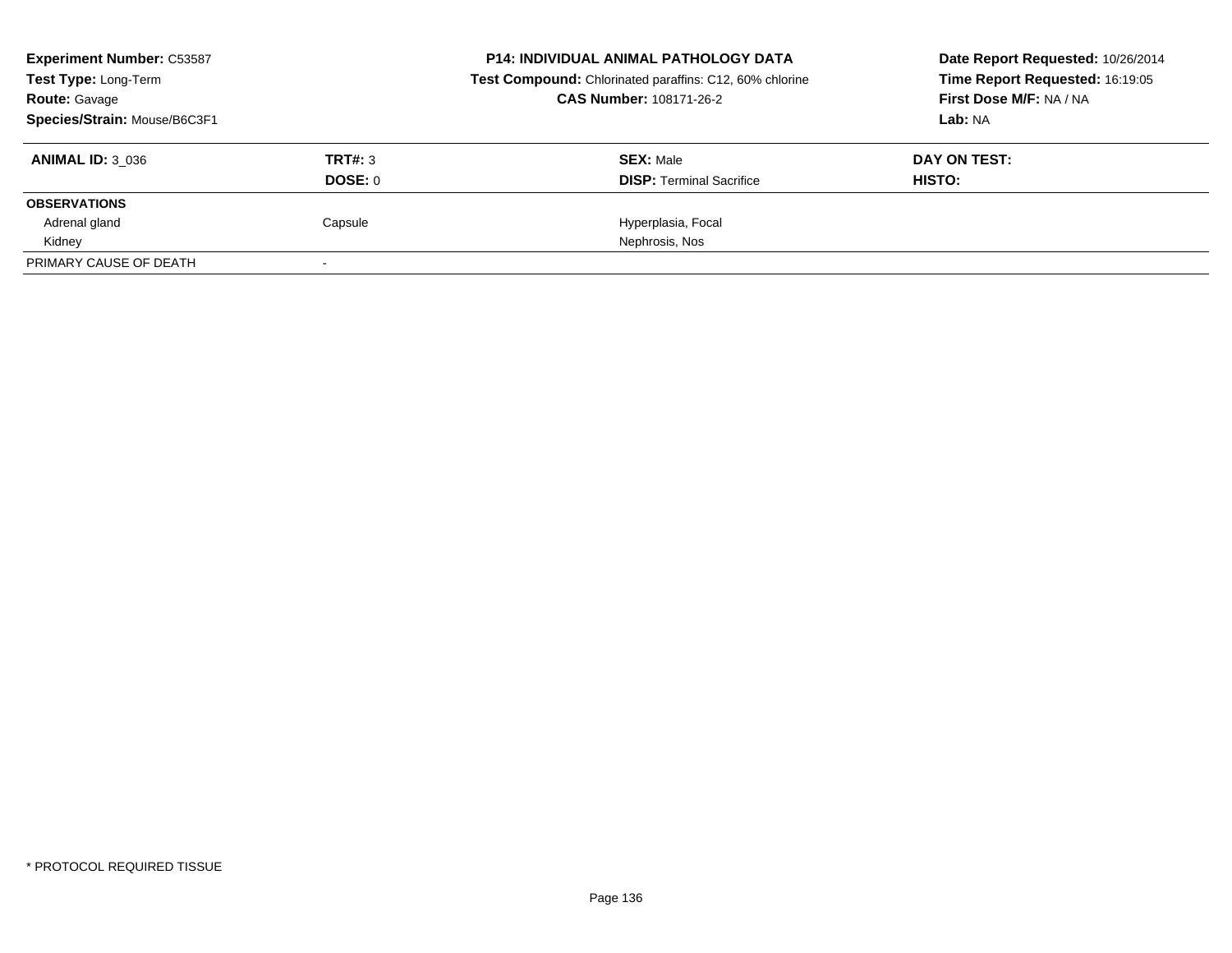| <b>Experiment Number: C53587</b><br>Test Type: Long-Term<br><b>Route: Gavage</b><br>Species/Strain: Mouse/B6C3F1 |         | <b>P14: INDIVIDUAL ANIMAL PATHOLOGY DATA</b><br>Test Compound: Chlorinated paraffins: C12, 60% chlorine<br><b>CAS Number: 108171-26-2</b> | Date Report Requested: 10/26/2014<br>Time Report Requested: 16:19:05<br>First Dose M/F: NA / NA<br>Lab: NA |
|------------------------------------------------------------------------------------------------------------------|---------|-------------------------------------------------------------------------------------------------------------------------------------------|------------------------------------------------------------------------------------------------------------|
| <b>ANIMAL ID: 3 037</b>                                                                                          | TRT#: 3 | <b>SEX: Male</b>                                                                                                                          | DAY ON TEST:                                                                                               |
|                                                                                                                  | DOSE: 0 | <b>DISP:</b> Moribund Sacrifice                                                                                                           | HISTO:                                                                                                     |
| <b>OBSERVATIONS</b>                                                                                              |         |                                                                                                                                           |                                                                                                            |
| Kidney                                                                                                           |         | Nephrosis, Nos                                                                                                                            |                                                                                                            |
| Liver                                                                                                            |         | Hepatocellular Carcinoma                                                                                                                  |                                                                                                            |
|                                                                                                                  |         | Infarct, Nos                                                                                                                              |                                                                                                            |
|                                                                                                                  |         | Thrombosis, Nos                                                                                                                           |                                                                                                            |
| Lung                                                                                                             |         | Hepatocellular Carcinoma, Metastatic                                                                                                      |                                                                                                            |
| Seminal vesicle                                                                                                  |         | Atrophy, Focal                                                                                                                            |                                                                                                            |
| PRIMARY CAUSE OF DEATH                                                                                           |         |                                                                                                                                           |                                                                                                            |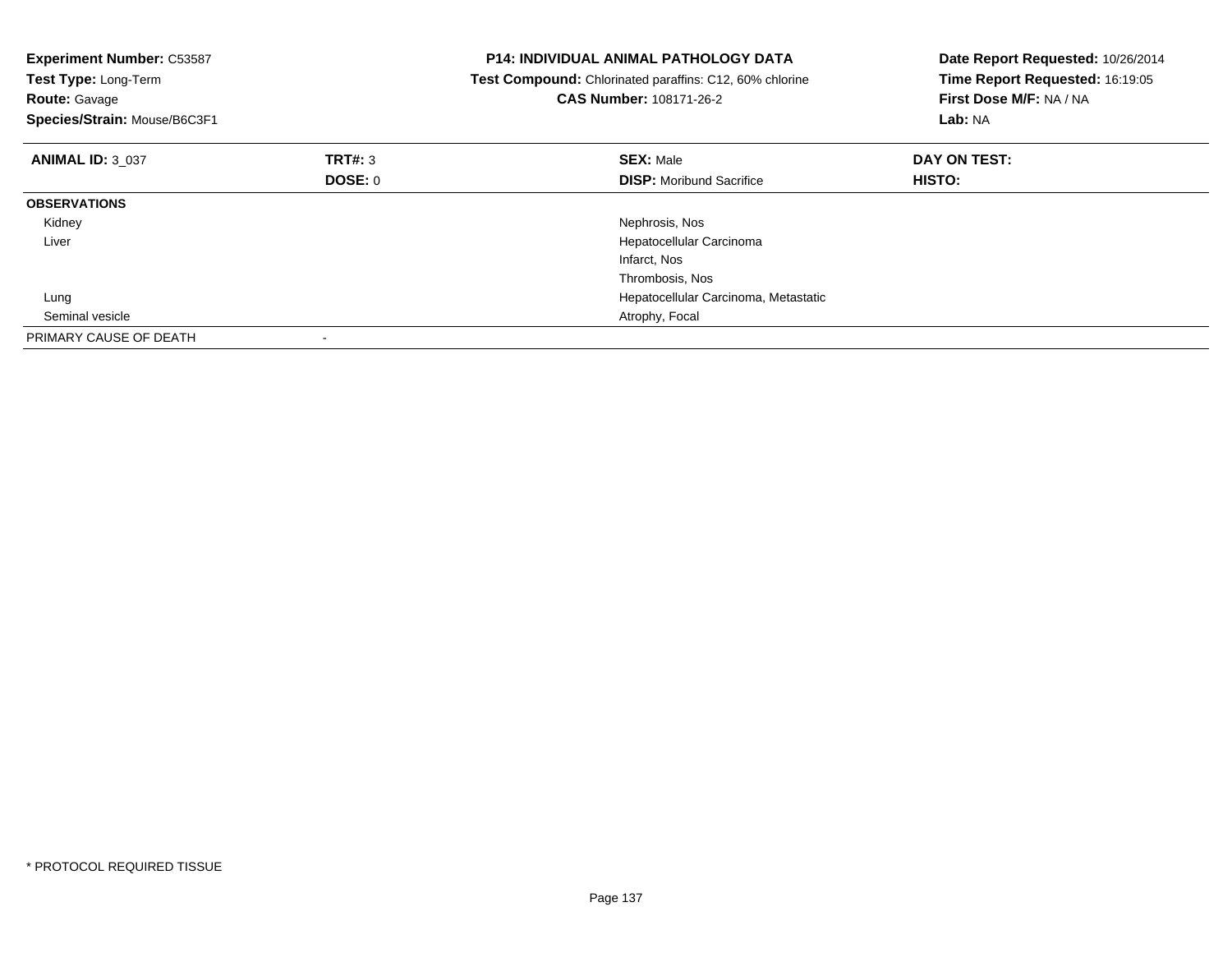| <b>Experiment Number: C53587</b><br><b>Test Type: Long-Term</b><br><b>Route: Gavage</b><br>Species/Strain: Mouse/B6C3F1 |                     | <b>P14: INDIVIDUAL ANIMAL PATHOLOGY DATA</b><br>Test Compound: Chlorinated paraffins: C12, 60% chlorine<br><b>CAS Number: 108171-26-2</b> | Date Report Requested: 10/26/2014<br>Time Report Requested: 16:19:05<br>First Dose M/F: NA / NA<br>Lab: NA |
|-------------------------------------------------------------------------------------------------------------------------|---------------------|-------------------------------------------------------------------------------------------------------------------------------------------|------------------------------------------------------------------------------------------------------------|
| <b>ANIMAL ID: 3 038</b>                                                                                                 | TRT#: 3             | <b>SEX: Male</b>                                                                                                                          | DAY ON TEST:                                                                                               |
|                                                                                                                         | DOSE: 0             | <b>DISP:</b> Terminal Sacrifice                                                                                                           | HISTO:                                                                                                     |
| <b>OBSERVATIONS</b>                                                                                                     |                     |                                                                                                                                           |                                                                                                            |
| Adrenal gland                                                                                                           | Capsule             | Hyperplasia, Focal                                                                                                                        |                                                                                                            |
| <b>Brain</b>                                                                                                            | Thalamus            | Psammoma Bodies                                                                                                                           |                                                                                                            |
| Kidney                                                                                                                  |                     | Nephrosis, Nos                                                                                                                            |                                                                                                            |
| Lung                                                                                                                    |                     | Alveolar/Bronchiolar Adenoma                                                                                                              |                                                                                                            |
| Unspecified                                                                                                             | Multiple Organs Nos | Lymphoma, Histiocytic-Malignant Type                                                                                                      |                                                                                                            |
| PRIMARY CAUSE OF DEATH                                                                                                  |                     |                                                                                                                                           |                                                                                                            |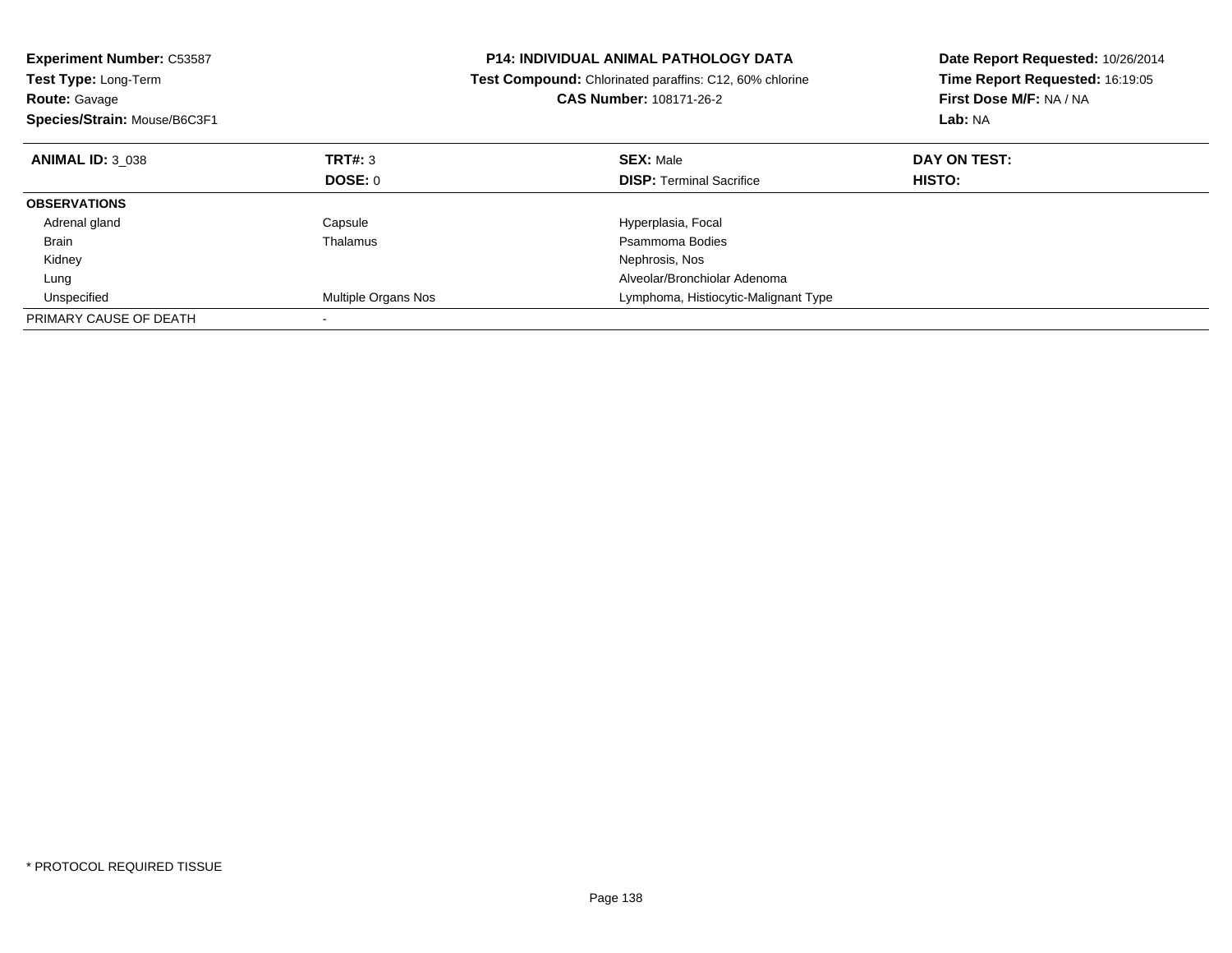| <b>Experiment Number: C53587</b><br><b>Test Type: Long-Term</b><br><b>Route: Gavage</b><br>Species/Strain: Mouse/B6C3F1 |                   | <b>P14: INDIVIDUAL ANIMAL PATHOLOGY DATA</b><br>Test Compound: Chlorinated paraffins: C12, 60% chlorine<br><b>CAS Number: 108171-26-2</b> | Date Report Requested: 10/26/2014<br>Time Report Requested: 16:19:05<br>First Dose M/F: NA / NA<br>Lab: NA |
|-------------------------------------------------------------------------------------------------------------------------|-------------------|-------------------------------------------------------------------------------------------------------------------------------------------|------------------------------------------------------------------------------------------------------------|
| <b>ANIMAL ID: 3 039</b>                                                                                                 | TRT#: 3           | <b>SEX: Male</b>                                                                                                                          | DAY ON TEST:                                                                                               |
|                                                                                                                         | <b>DOSE: 0</b>    | <b>DISP:</b> Moribund Sacrifice                                                                                                           | HISTO:                                                                                                     |
| <b>OBSERVATIONS</b>                                                                                                     |                   |                                                                                                                                           |                                                                                                            |
| <b>Brain</b>                                                                                                            | Thalamus          | Psammoma Bodies                                                                                                                           |                                                                                                            |
| Eye                                                                                                                     | Nasolacrimal Duct | Inflammation, Nos                                                                                                                         |                                                                                                            |
| Harderian gland                                                                                                         | Hardarian Gland   | Adenoma, Nos                                                                                                                              |                                                                                                            |
| Liver                                                                                                                   |                   | Hepatocellular Carcinoma                                                                                                                  |                                                                                                            |
|                                                                                                                         |                   | Infarct, Nos                                                                                                                              |                                                                                                            |
| Spleen                                                                                                                  |                   | Hyperplasia, Lymphoid                                                                                                                     |                                                                                                            |
| PRIMARY CAUSE OF DEATH                                                                                                  |                   |                                                                                                                                           |                                                                                                            |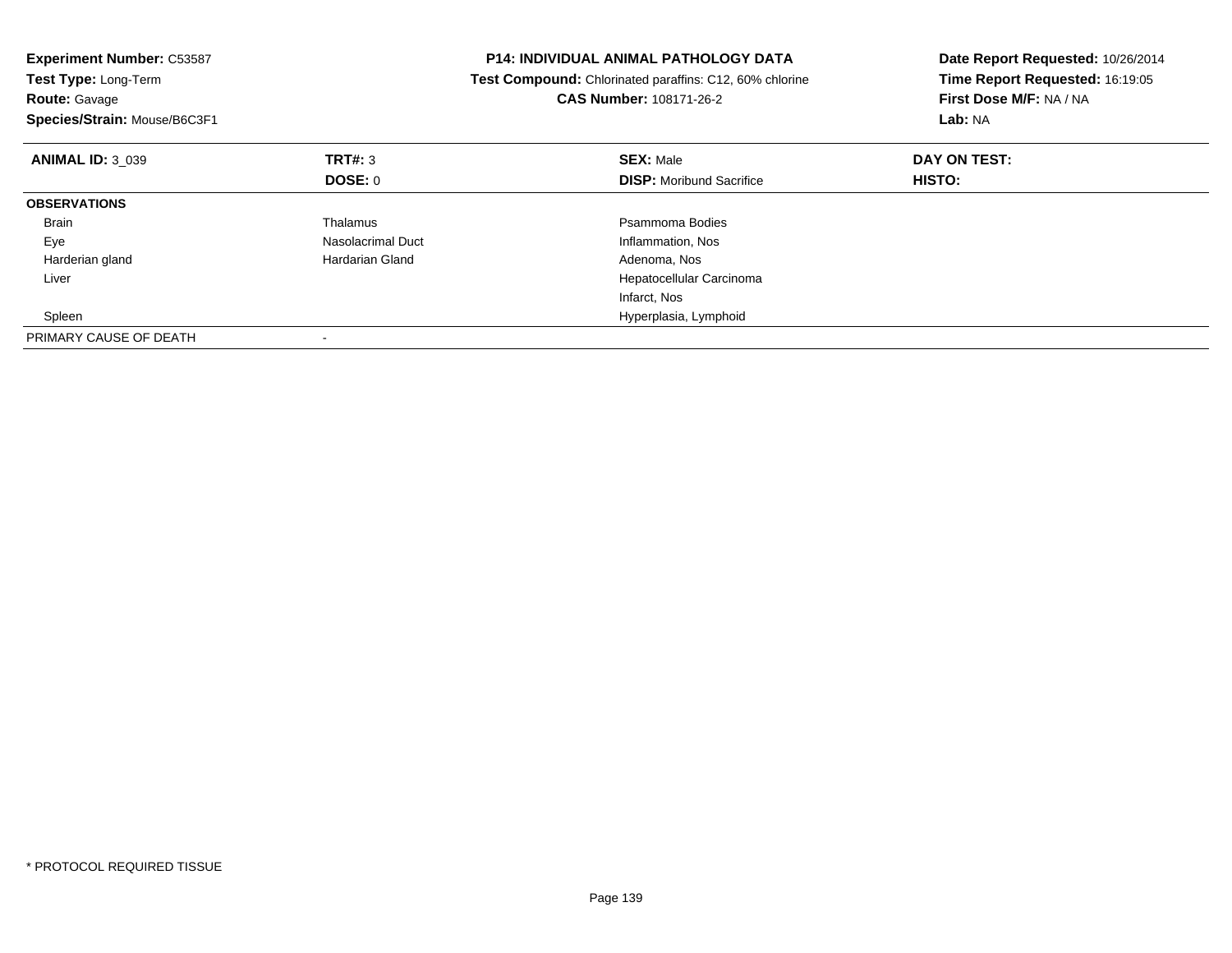| <b>Experiment Number: C53587</b><br><b>Test Type: Long-Term</b><br><b>Route: Gavage</b><br>Species/Strain: Mouse/B6C3F1 |                    | <b>P14: INDIVIDUAL ANIMAL PATHOLOGY DATA</b><br><b>Test Compound:</b> Chlorinated paraffins: C12, 60% chlorine<br>CAS Number: 108171-26-2 | Date Report Requested: 10/26/2014<br>Time Report Requested: 16:19:05<br>First Dose M/F: NA / NA<br>Lab: NA |
|-------------------------------------------------------------------------------------------------------------------------|--------------------|-------------------------------------------------------------------------------------------------------------------------------------------|------------------------------------------------------------------------------------------------------------|
| <b>ANIMAL ID: 3 040</b>                                                                                                 | TRT#: 3<br>DOSE: 0 | <b>SEX: Male</b><br><b>DISP:</b> Terminal Sacrifice                                                                                       | DAY ON TEST:<br><b>HISTO:</b>                                                                              |
| <b>OBSERVATIONS</b>                                                                                                     |                    |                                                                                                                                           |                                                                                                            |
| Adrenal gland                                                                                                           | Capsule            | Adenoma, Nos                                                                                                                              |                                                                                                            |
| Kidney                                                                                                                  |                    | Nephrosis, Nos                                                                                                                            |                                                                                                            |
| Preputial gland                                                                                                         |                    | Inflammation, Suppurative                                                                                                                 |                                                                                                            |
| Stomach                                                                                                                 | Cardiac Gland      | Dilatation, Nos                                                                                                                           |                                                                                                            |
| PRIMARY CAUSE OF DEATH                                                                                                  |                    |                                                                                                                                           |                                                                                                            |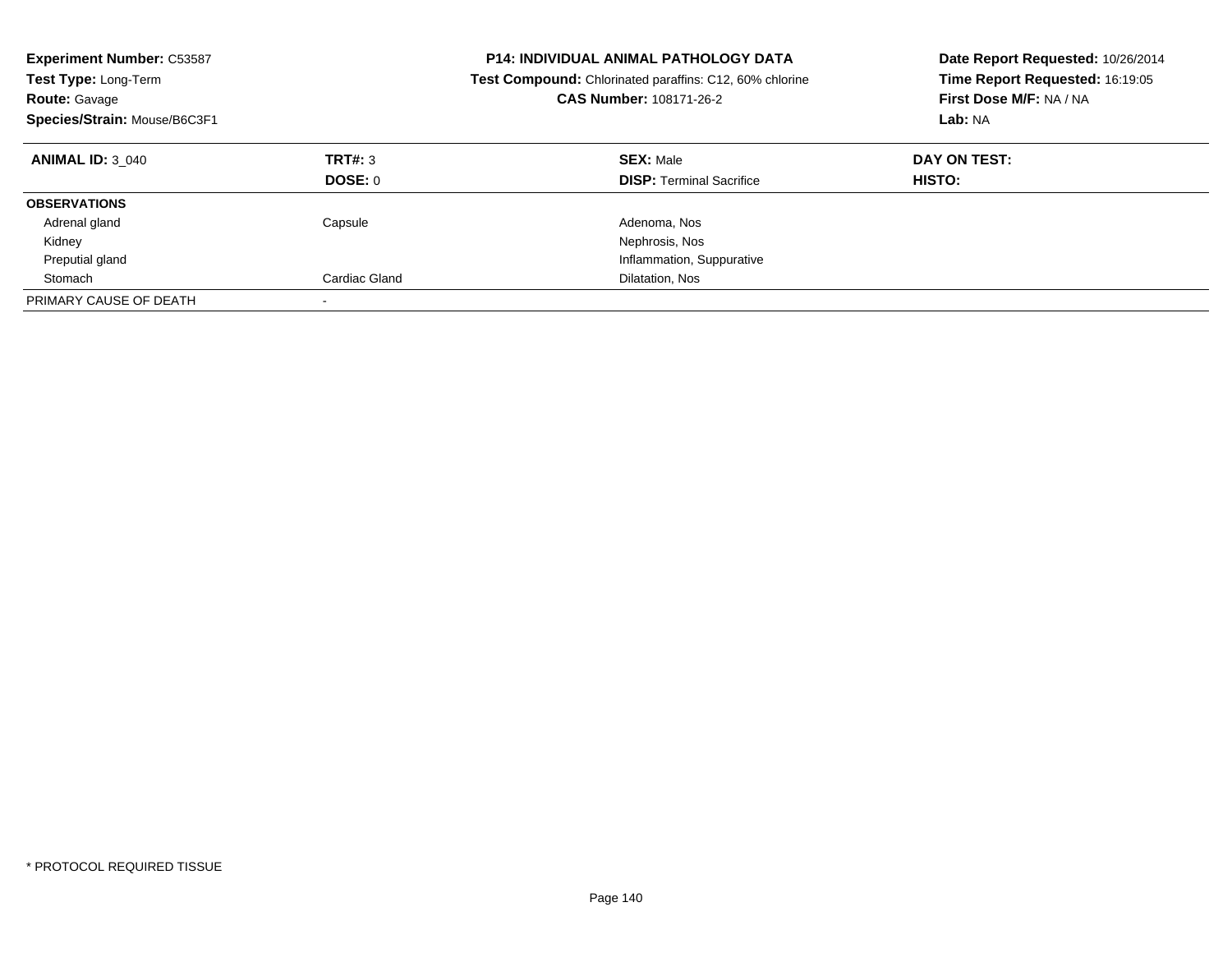**Experiment Number:** C53587**Test Type:** Long-Term

**Route:** Gavage

**Species/Strain:** Mouse/B6C3F1

## **P14: INDIVIDUAL ANIMAL PATHOLOGY DATA**

 **Test Compound:** Chlorinated paraffins: C12, 60% chlorine**CAS Number:** 108171-26-2

**Date Report Requested:** 10/26/2014**Time Report Requested:** 16:19:05**First Dose M/F:** NA / NA**Lab:** NA

| <b>ANIMAL ID: 3 041</b> | TRT#: 3          | <b>SEX: Male</b>                | DAY ON TEST: |  |
|-------------------------|------------------|---------------------------------|--------------|--|
|                         | DOSE: 0          | <b>DISP:</b> Moribund Sacrifice | HISTO:       |  |
| <b>OBSERVATIONS</b>     |                  |                                 |              |  |
| Intestine Small         | Mesentery Nos    | Angiectasis                     |              |  |
| Kidney                  |                  | Nephrosis, Nos                  |              |  |
| Lung                    |                  | Alveolar/Bronchiolar Adenoma    |              |  |
| Lymph node              | Iliac Lymph Node | Hyperplasia, Lymphoid           |              |  |
| Spleen                  |                  | Hematopoiesis                   |              |  |
| Thyroid                 |                  | Degeneration, Cystic            |              |  |
| Tooth                   | Root             | Dysplasia, Nos                  |              |  |
| Unspecified             |                  | Sarcoma, Nos                    |              |  |
| PRIMARY CAUSE OF DEATH  |                  |                                 |              |  |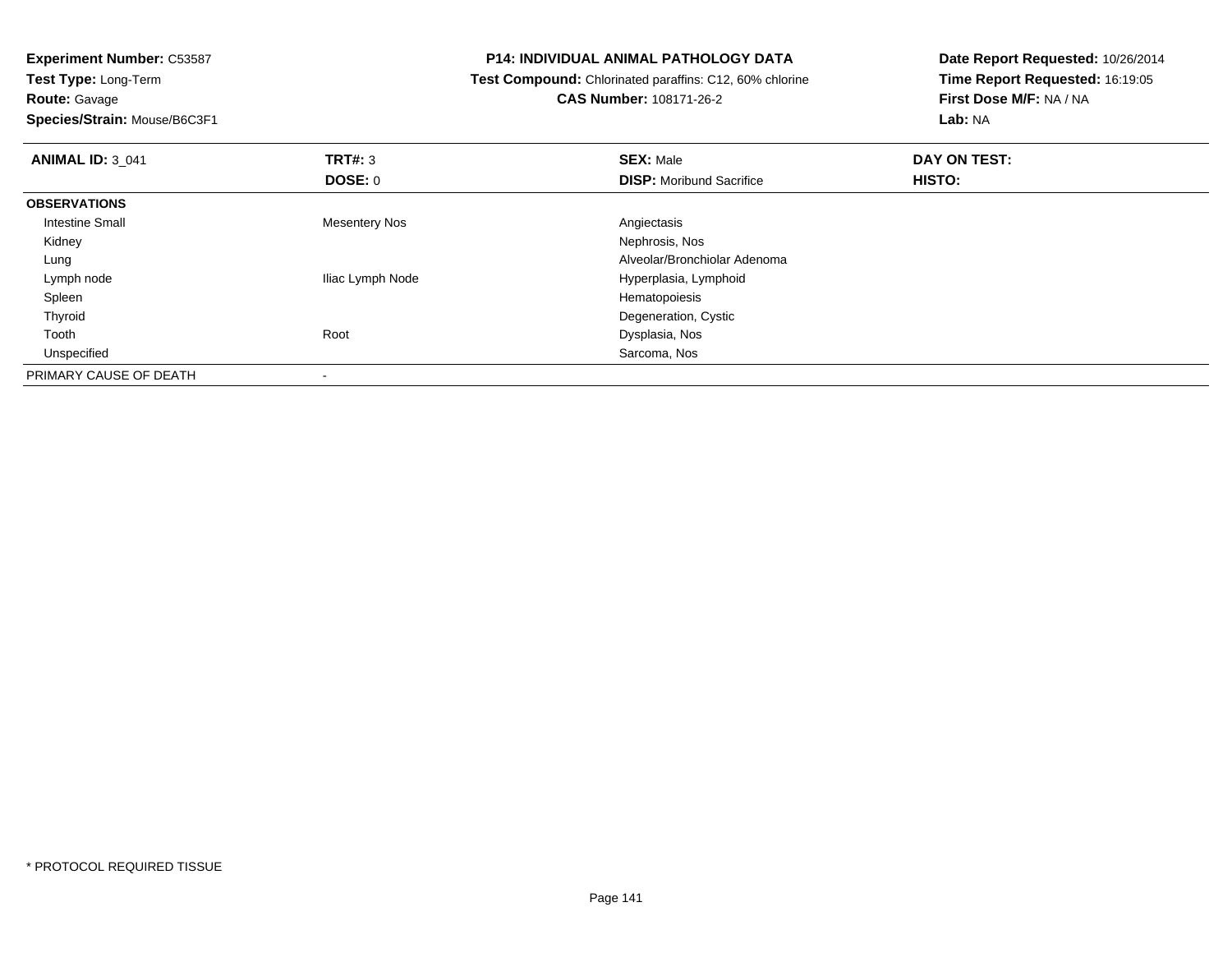| <b>Experiment Number: C53587</b><br><b>Test Type: Long-Term</b><br><b>Route: Gavage</b><br>Species/Strain: Mouse/B6C3F1 |                           | <b>P14: INDIVIDUAL ANIMAL PATHOLOGY DATA</b><br><b>Test Compound:</b> Chlorinated paraffins: C12, 60% chlorine<br>CAS Number: 108171-26-2 | Date Report Requested: 10/26/2014<br>Time Report Requested: 16:19:05<br>First Dose M/F: NA / NA<br>Lab: NA |
|-------------------------------------------------------------------------------------------------------------------------|---------------------------|-------------------------------------------------------------------------------------------------------------------------------------------|------------------------------------------------------------------------------------------------------------|
| <b>ANIMAL ID: 3 042</b>                                                                                                 | TRT#: 3<br><b>DOSE: 0</b> | <b>SEX: Male</b><br><b>DISP:</b> Natural Death                                                                                            | DAY ON TEST:<br><b>HISTO:</b>                                                                              |
| <b>OBSERVATIONS</b>                                                                                                     |                           |                                                                                                                                           |                                                                                                            |
| <b>Brain</b>                                                                                                            | Thalamus                  | Psammoma Bodies                                                                                                                           |                                                                                                            |
| Liver                                                                                                                   |                           | Hepatocellular Carcinoma                                                                                                                  |                                                                                                            |
| Lung                                                                                                                    |                           | Hepatocellular Carcinoma, Metastatic                                                                                                      |                                                                                                            |
| Nasal cavity                                                                                                            |                           | Inflammation, Suppurative                                                                                                                 |                                                                                                            |
| PRIMARY CAUSE OF DEATH                                                                                                  |                           |                                                                                                                                           |                                                                                                            |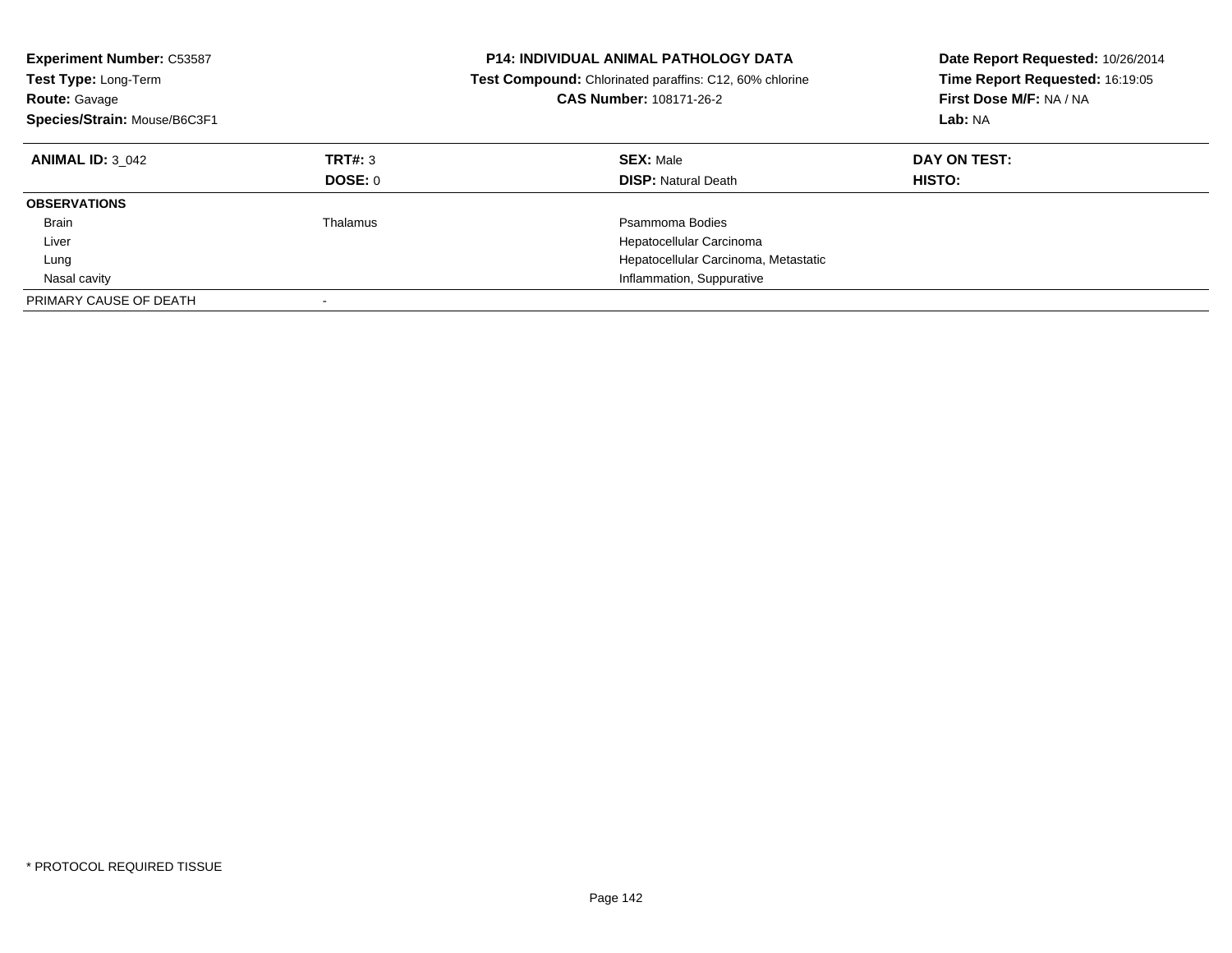| <b>Experiment Number: C53587</b><br>Test Type: Long-Term<br><b>Route: Gavage</b><br>Species/Strain: Mouse/B6C3F1 |          | <b>P14: INDIVIDUAL ANIMAL PATHOLOGY DATA</b><br>Test Compound: Chlorinated paraffins: C12, 60% chlorine<br>CAS Number: 108171-26-2 | Date Report Requested: 10/26/2014<br>Time Report Requested: 16:19:05<br>First Dose M/F: NA / NA<br>Lab: NA |
|------------------------------------------------------------------------------------------------------------------|----------|------------------------------------------------------------------------------------------------------------------------------------|------------------------------------------------------------------------------------------------------------|
| <b>ANIMAL ID: 3 043</b>                                                                                          | TRT#: 3  | <b>SEX: Male</b>                                                                                                                   | DAY ON TEST:                                                                                               |
|                                                                                                                  | DOSE: 0  | <b>DISP:</b> Moribund Sacrifice                                                                                                    | HISTO:                                                                                                     |
| <b>OBSERVATIONS</b>                                                                                              |          |                                                                                                                                    |                                                                                                            |
| Brain                                                                                                            | Thalamus | Psammoma Bodies                                                                                                                    |                                                                                                            |
| Kidney                                                                                                           |          | Nephrosis, Nos                                                                                                                     |                                                                                                            |
| Liver                                                                                                            |          | Hepatocellular Carcinoma                                                                                                           |                                                                                                            |
| PRIMARY CAUSE OF DEATH                                                                                           |          |                                                                                                                                    |                                                                                                            |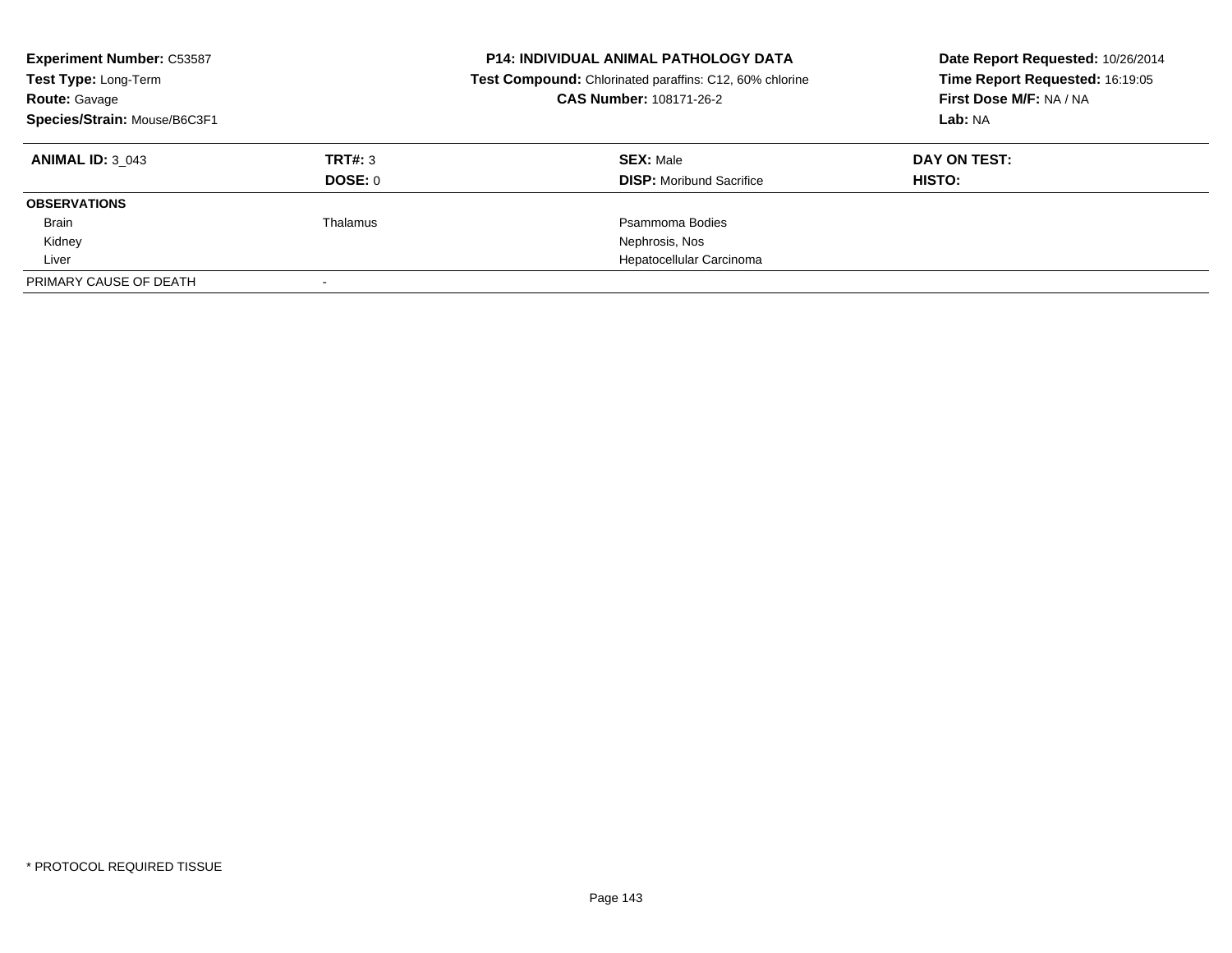| <b>Experiment Number: C53587</b><br>Test Type: Long-Term<br><b>Route: Gavage</b><br>Species/Strain: Mouse/B6C3F1 |                 | <b>P14: INDIVIDUAL ANIMAL PATHOLOGY DATA</b><br>Test Compound: Chlorinated paraffins: C12, 60% chlorine<br><b>CAS Number: 108171-26-2</b> | Date Report Requested: 10/26/2014<br>Time Report Requested: 16:19:05<br>First Dose M/F: NA / NA<br>Lab: NA |
|------------------------------------------------------------------------------------------------------------------|-----------------|-------------------------------------------------------------------------------------------------------------------------------------------|------------------------------------------------------------------------------------------------------------|
| <b>ANIMAL ID: 3 044</b>                                                                                          | TRT#: 3         | <b>SEX: Male</b>                                                                                                                          | DAY ON TEST:                                                                                               |
|                                                                                                                  | DOSE: 0         | <b>DISP:</b> Moribund Sacrifice                                                                                                           | HISTO:                                                                                                     |
| <b>OBSERVATIONS</b>                                                                                              |                 |                                                                                                                                           |                                                                                                            |
| <b>Brain</b>                                                                                                     | <b>Thalamus</b> | Psammoma Bodies                                                                                                                           |                                                                                                            |
| Kidney                                                                                                           |                 | Nephrosis, Nos                                                                                                                            |                                                                                                            |
| Liver                                                                                                            |                 | Hepatocellular Adenoma                                                                                                                    |                                                                                                            |
|                                                                                                                  |                 | Hepatocellular Carcinoma                                                                                                                  |                                                                                                            |
|                                                                                                                  |                 | Thrombosis, Nos                                                                                                                           |                                                                                                            |
| Stomach                                                                                                          | Forestomach     | Hyperplasia, Epithelial                                                                                                                   |                                                                                                            |
| PRIMARY CAUSE OF DEATH                                                                                           |                 |                                                                                                                                           |                                                                                                            |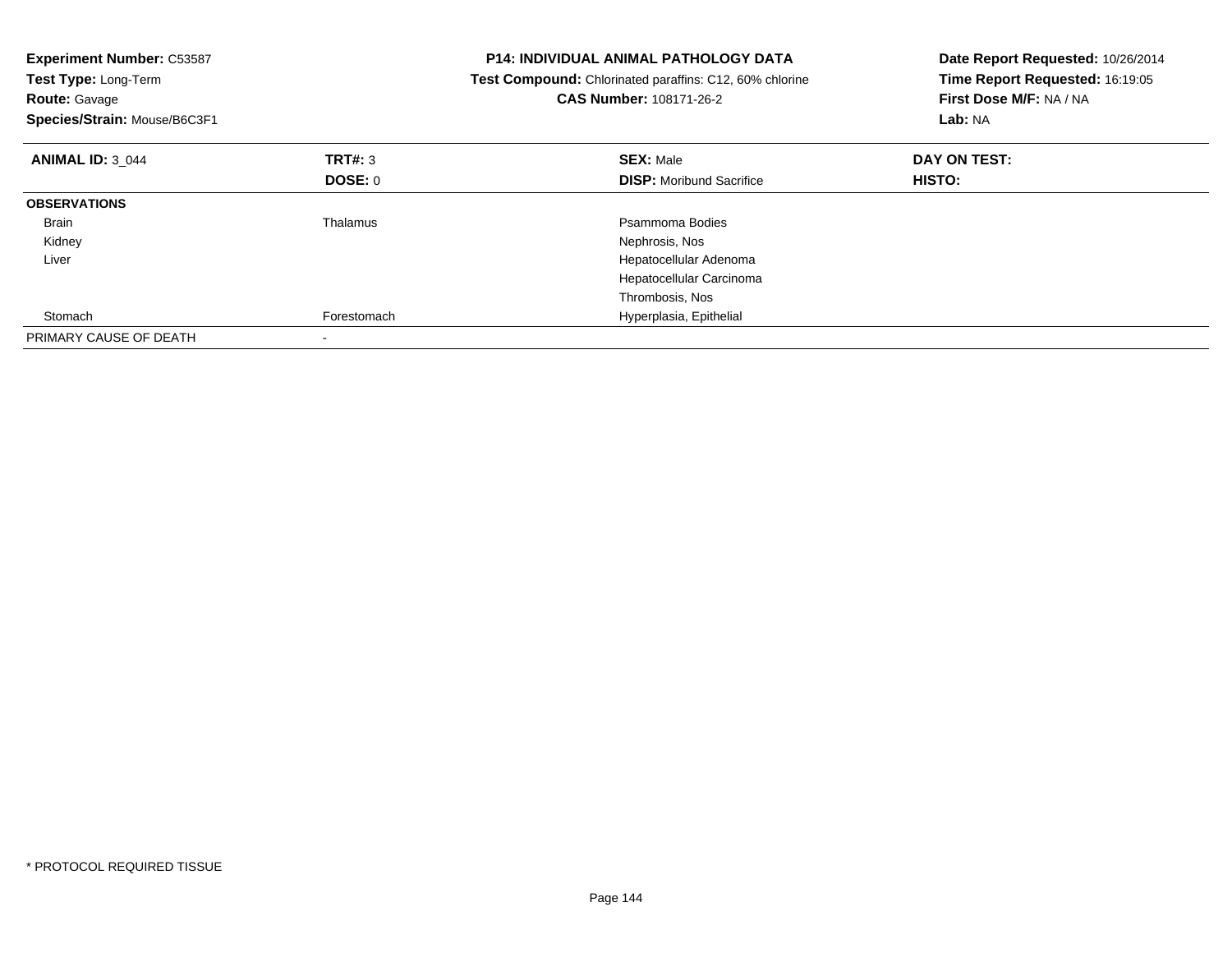| <b>Experiment Number: C53587</b><br>Test Type: Long-Term | <b>P14: INDIVIDUAL ANIMAL PATHOLOGY DATA</b><br>Test Compound: Chlorinated paraffins: C12, 60% chlorine |                                | Date Report Requested: 10/26/2014<br>Time Report Requested: 16:19:05 |  |
|----------------------------------------------------------|---------------------------------------------------------------------------------------------------------|--------------------------------|----------------------------------------------------------------------|--|
| <b>Route: Gavage</b>                                     |                                                                                                         | <b>CAS Number: 108171-26-2</b> | First Dose M/F: NA / NA                                              |  |
| Species/Strain: Mouse/B6C3F1                             |                                                                                                         |                                | Lab: NA                                                              |  |
| <b>ANIMAL ID: 3 045</b>                                  | TRT#: 3                                                                                                 | <b>SEX: Male</b>               | DAY ON TEST:                                                         |  |
|                                                          | DOSE: 0                                                                                                 | <b>DISP:</b> Natural Death     | HISTO:                                                               |  |
| <b>OBSERVATIONS</b>                                      |                                                                                                         |                                |                                                                      |  |
| Liver                                                    |                                                                                                         | Cytoplasmic Vacuolization      |                                                                      |  |
| Urinary bladder                                          |                                                                                                         | Congestion, Nos                |                                                                      |  |
| PRIMARY CAUSE OF DEATH                                   |                                                                                                         |                                |                                                                      |  |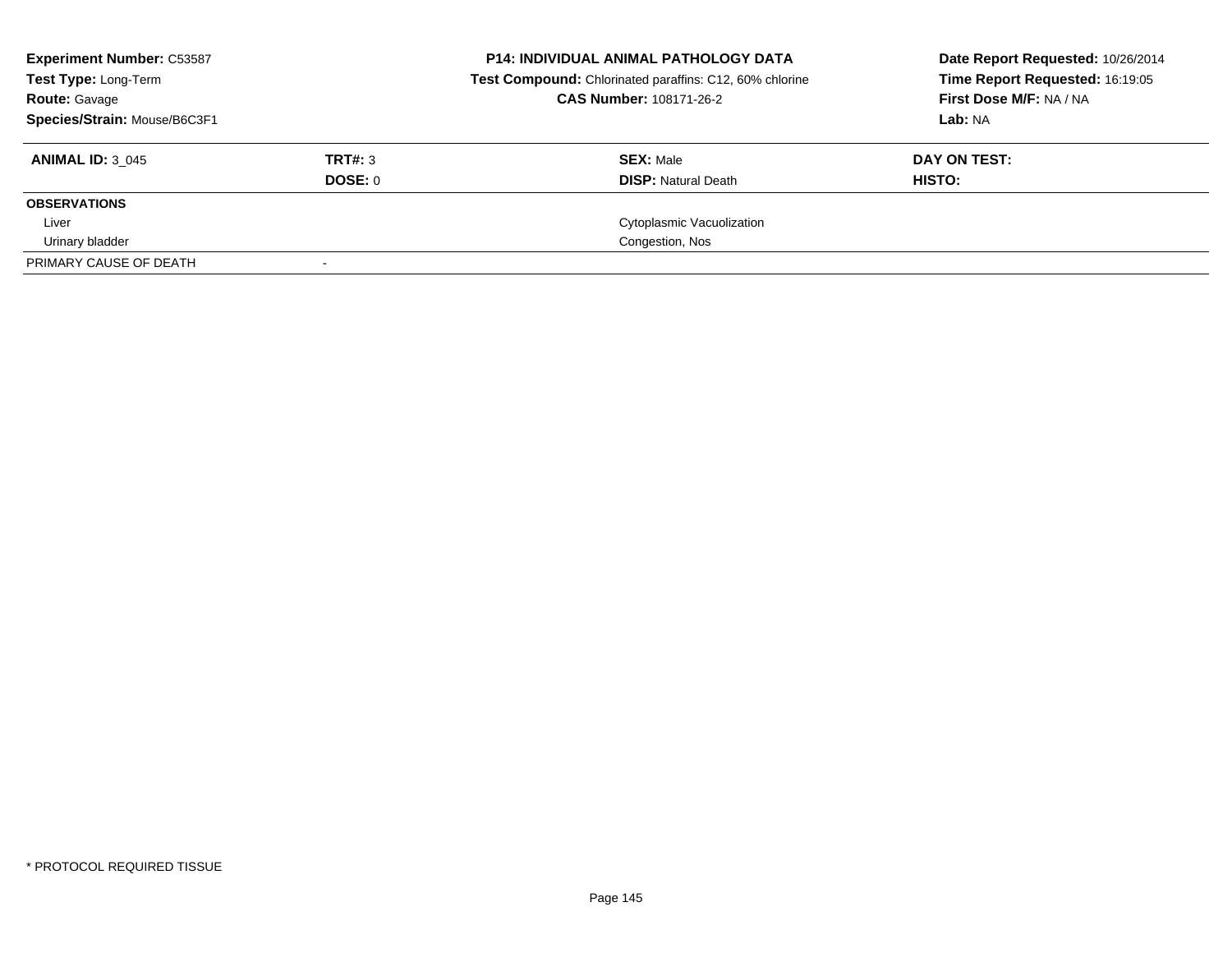| <b>Experiment Number: C53587</b><br><b>Test Type: Long-Term</b><br><b>Route: Gavage</b><br>Species/Strain: Mouse/B6C3F1 |                     | <b>P14: INDIVIDUAL ANIMAL PATHOLOGY DATA</b><br><b>Test Compound:</b> Chlorinated paraffins: C12, 60% chlorine<br><b>CAS Number: 108171-26-2</b> | Date Report Requested: 10/26/2014<br>Time Report Requested: 16:19:05<br>First Dose M/F: NA / NA<br>Lab: NA |  |
|-------------------------------------------------------------------------------------------------------------------------|---------------------|--------------------------------------------------------------------------------------------------------------------------------------------------|------------------------------------------------------------------------------------------------------------|--|
| <b>ANIMAL ID: 3 046</b>                                                                                                 | TRT#: 3             | <b>SEX: Male</b>                                                                                                                                 | DAY ON TEST:                                                                                               |  |
|                                                                                                                         | DOSE: 0             | <b>DISP:</b> Moribund Sacrifice                                                                                                                  | HISTO:                                                                                                     |  |
| <b>OBSERVATIONS</b>                                                                                                     |                     |                                                                                                                                                  |                                                                                                            |  |
| <b>Brain</b>                                                                                                            | Thalamus            | Psammoma Bodies                                                                                                                                  |                                                                                                            |  |
| Liver                                                                                                                   |                     | Inflammation, Focal                                                                                                                              |                                                                                                            |  |
| Pancreas                                                                                                                | <b>Islets</b>       | Hyperplasia, Nos                                                                                                                                 |                                                                                                            |  |
| Thyroid                                                                                                                 |                     | Degeneration, Cystic                                                                                                                             |                                                                                                            |  |
| Unspecified                                                                                                             | Multiple Organs Nos | Lymphoma, Lymphocytic-Malignant Type                                                                                                             |                                                                                                            |  |
| PRIMARY CAUSE OF DEATH                                                                                                  |                     |                                                                                                                                                  |                                                                                                            |  |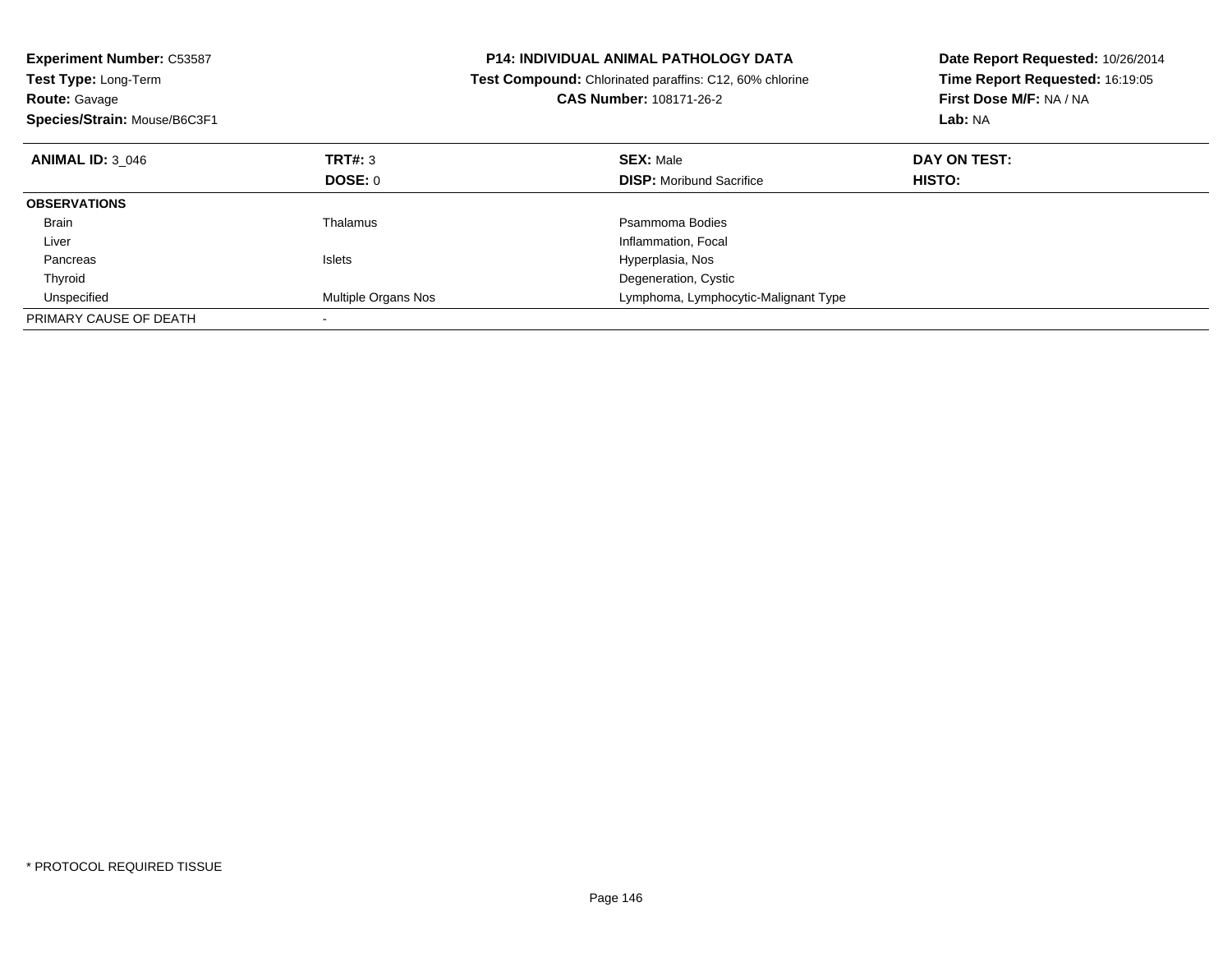| <b>Experiment Number: C53587</b><br>Test Type: Long-Term<br><b>Route: Gavage</b><br>Species/Strain: Mouse/B6C3F1 |                | <b>P14: INDIVIDUAL ANIMAL PATHOLOGY DATA</b><br>Test Compound: Chlorinated paraffins: C12, 60% chlorine<br><b>CAS Number: 108171-26-2</b> | Date Report Requested: 10/26/2014<br>Time Report Requested: 16:19:05<br>First Dose M/F: NA / NA<br>Lab: NA |  |
|------------------------------------------------------------------------------------------------------------------|----------------|-------------------------------------------------------------------------------------------------------------------------------------------|------------------------------------------------------------------------------------------------------------|--|
| <b>ANIMAL ID: 3 047</b>                                                                                          | TRT#: 3        | <b>SEX: Male</b>                                                                                                                          | DAY ON TEST:                                                                                               |  |
|                                                                                                                  | <b>DOSE: 0</b> | <b>DISP:</b> Terminal Sacrifice                                                                                                           | <b>HISTO:</b>                                                                                              |  |
| <b>OBSERVATIONS</b>                                                                                              |                |                                                                                                                                           |                                                                                                            |  |
| Adrenal gland                                                                                                    | Capsule        | Hyperplasia, Focal                                                                                                                        |                                                                                                            |  |
| Brain                                                                                                            | Thalamus       | Psammoma Bodies                                                                                                                           |                                                                                                            |  |
| Kidney                                                                                                           |                | Mineralization                                                                                                                            |                                                                                                            |  |
|                                                                                                                  |                | Nephrosis, Nos                                                                                                                            |                                                                                                            |  |
| Preputial gland                                                                                                  |                | Inflammation, Suppurative                                                                                                                 |                                                                                                            |  |
| Thyroid                                                                                                          |                | Follicular-Cell Carcinoma                                                                                                                 |                                                                                                            |  |
| PRIMARY CAUSE OF DEATH                                                                                           |                |                                                                                                                                           |                                                                                                            |  |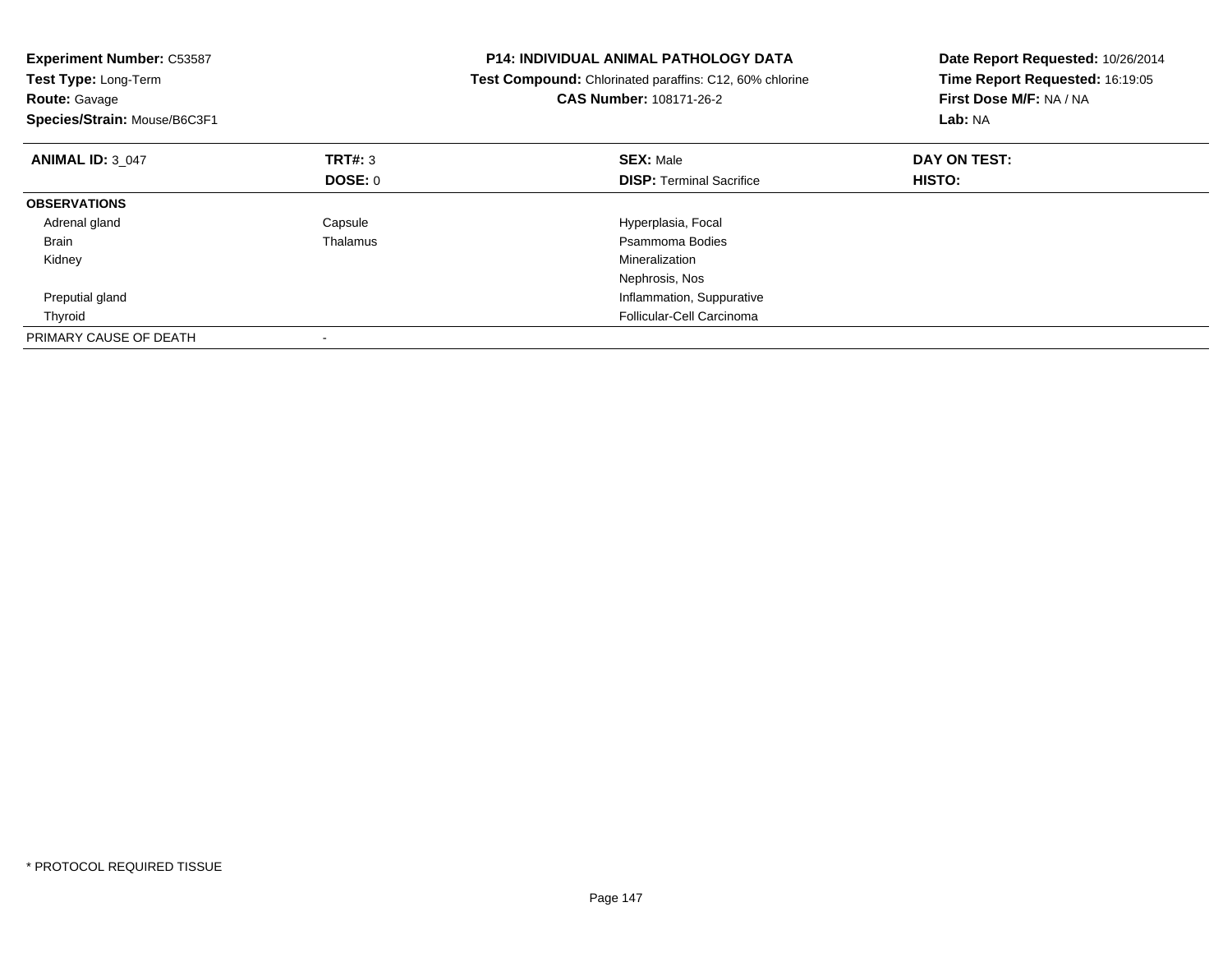| <b>Experiment Number: C53587</b><br>Test Type: Long-Term<br><b>Route: Gavage</b><br>Species/Strain: Mouse/B6C3F1 |             | <b>P14: INDIVIDUAL ANIMAL PATHOLOGY DATA</b><br>Test Compound: Chlorinated paraffins: C12, 60% chlorine<br>CAS Number: 108171-26-2 | Date Report Requested: 10/26/2014<br>Time Report Requested: 16:19:05<br>First Dose M/F: NA / NA<br>Lab: NA |  |
|------------------------------------------------------------------------------------------------------------------|-------------|------------------------------------------------------------------------------------------------------------------------------------|------------------------------------------------------------------------------------------------------------|--|
| <b>ANIMAL ID: 3 048</b>                                                                                          | TRT#: 3     | <b>SEX: Male</b>                                                                                                                   | DAY ON TEST:                                                                                               |  |
|                                                                                                                  | DOSE: 0     | <b>DISP:</b> Moribund Sacrifice                                                                                                    | <b>HISTO:</b>                                                                                              |  |
| <b>OBSERVATIONS</b>                                                                                              |             |                                                                                                                                    |                                                                                                            |  |
| Brain                                                                                                            | Thalamus    | Psammoma Bodies                                                                                                                    |                                                                                                            |  |
| Kidney                                                                                                           |             | Nephrosis, Nos                                                                                                                     |                                                                                                            |  |
| Liver                                                                                                            |             | Hepatocellular Carcinoma                                                                                                           |                                                                                                            |  |
| Lung                                                                                                             |             | Alveolar/Bronchiolar Adenoma                                                                                                       |                                                                                                            |  |
| Spleen                                                                                                           |             | Hematopoiesis                                                                                                                      |                                                                                                            |  |
| Stomach                                                                                                          | Forestomach | Hyperplasia, Epithelial                                                                                                            |                                                                                                            |  |
| PRIMARY CAUSE OF DEATH                                                                                           |             |                                                                                                                                    |                                                                                                            |  |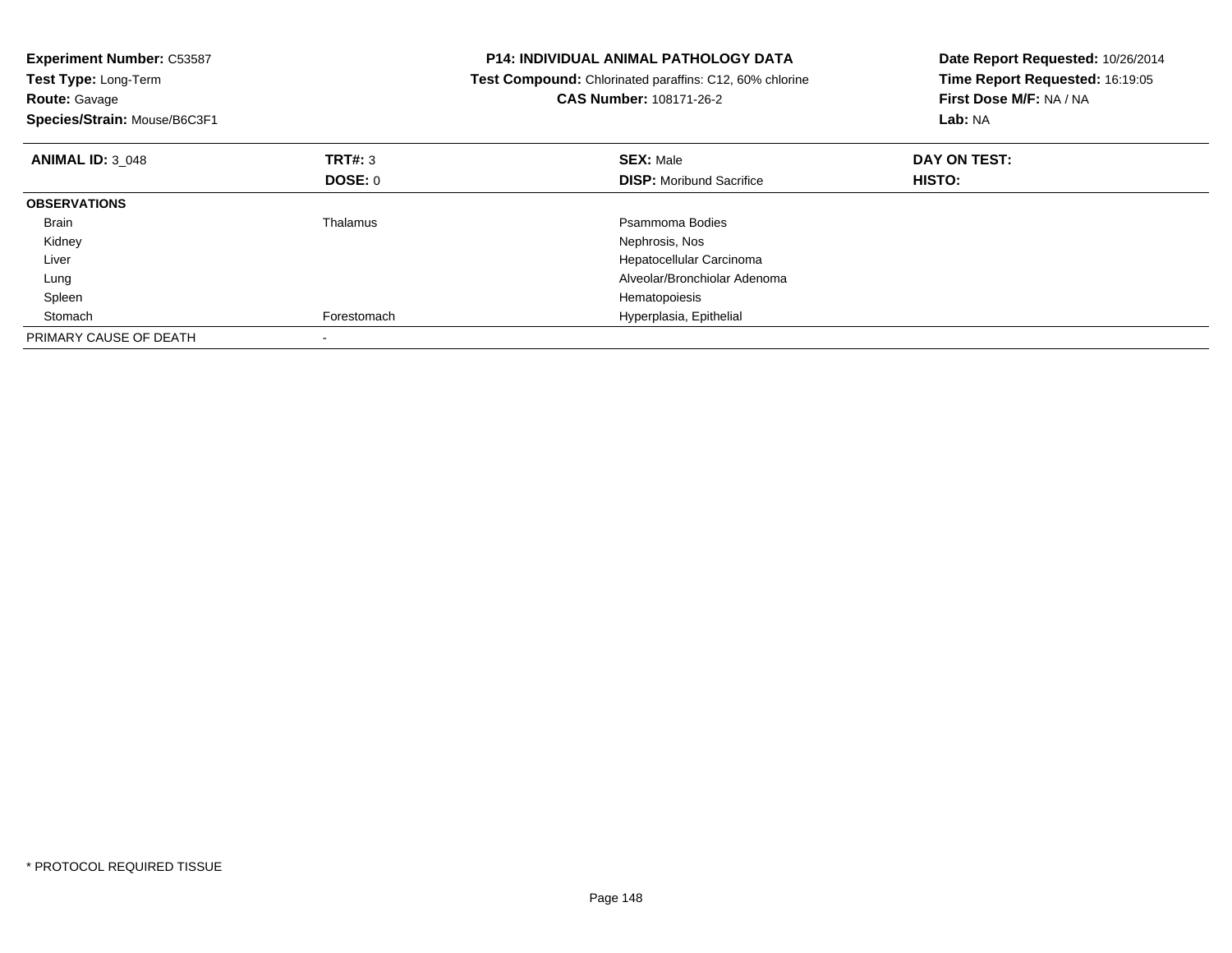**Experiment Number:** C53587

**Test Type:** Long-Term**Route:** Gavage

**Species/Strain:** Mouse/B6C3F1

## **P14: INDIVIDUAL ANIMAL PATHOLOGY DATA**

 **Test Compound:** Chlorinated paraffins: C12, 60% chlorine**CAS Number:** 108171-26-2

**Date Report Requested:** 10/26/2014**Time Report Requested:** 16:19:05**First Dose M/F:** NA / NA**Lab:** NA

| <b>ANIMAL ID: 3 049</b> | TRT#: 3               | <b>SEX: Male</b>                | DAY ON TEST: |  |
|-------------------------|-----------------------|---------------------------------|--------------|--|
|                         | <b>DOSE: 0</b>        | <b>DISP:</b> Moribund Sacrifice | HISTO:       |  |
| <b>OBSERVATIONS</b>     |                       |                                 |              |  |
| Brain                   | Thalamus              | Psammoma Bodies                 |              |  |
| Kidney                  |                       | Nephrosis, Nos                  |              |  |
| Lymph node              | Mesenteric Lymph Node | Angiectasis                     |              |  |
|                         | Inguinal Lymph Node   | Hyperplasia, Nos                |              |  |
| Nasal cavity            |                       | Foreign Body, Reaction          |              |  |
|                         |                       | Inflammation, Suppurative       |              |  |
| Skin                    |                       | Sebaceous Adenoma               |              |  |
| Spleen                  |                       | Hematopoiesis                   |              |  |
| PRIMARY CAUSE OF DEATH  |                       |                                 |              |  |